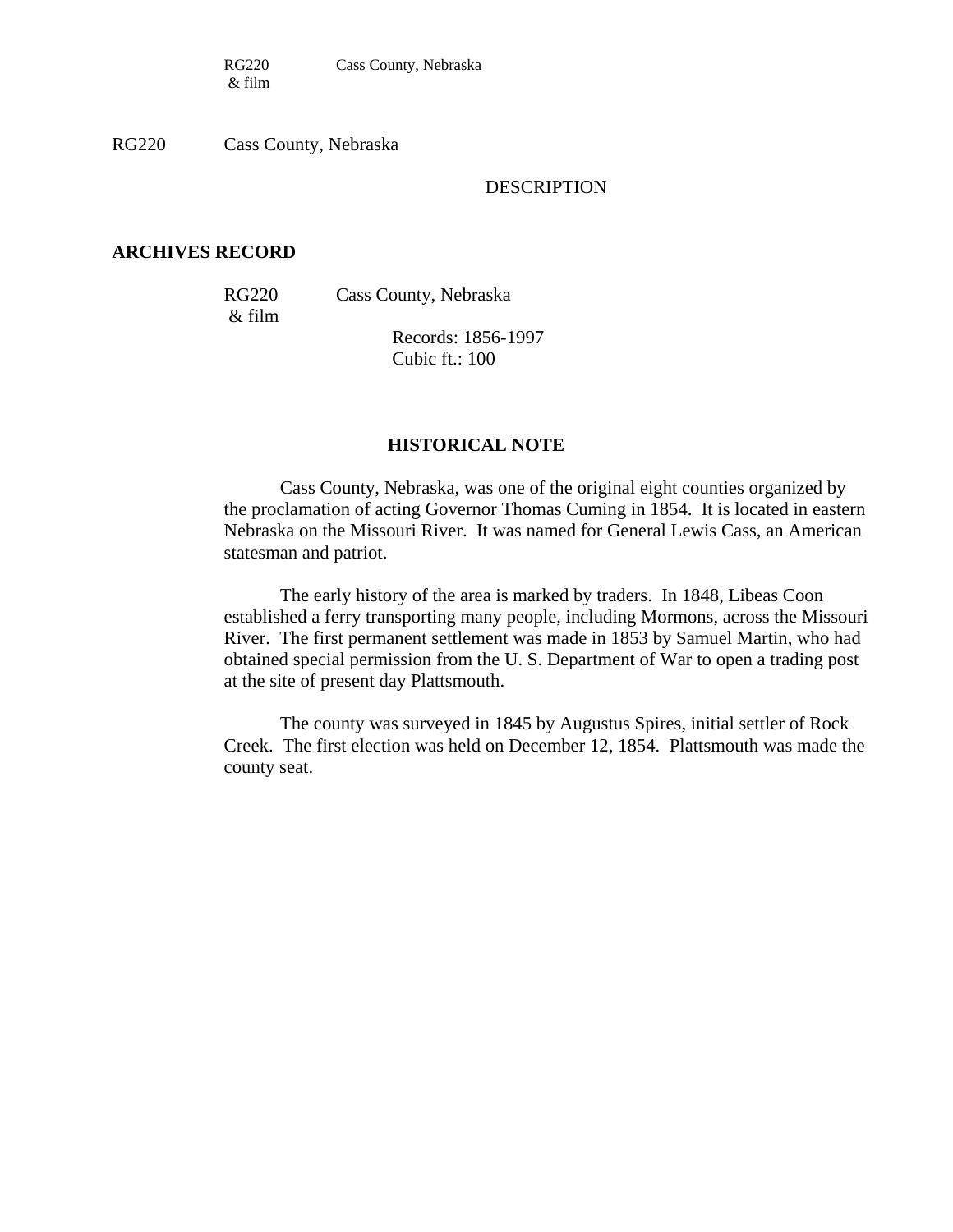RG220 Cass County, Nebraska

 $\&$  film

| film                                 |             |                                                                                                                                                                                                                                                                         |                                                  |
|--------------------------------------|-------------|-------------------------------------------------------------------------------------------------------------------------------------------------------------------------------------------------------------------------------------------------------------------------|--------------------------------------------------|
| <b>SERIES ONE</b>                    |             | RECORDS OF SCHOOL DISTRICT #22, 1877-1956                                                                                                                                                                                                                               |                                                  |
| Reel 1<br>Vol. 1                     |             | District School Board's meeting minutes: Includes records of annual<br>school meetings; Register of school officers and term of office,<br>1877-1884; dist. treasurer's bonds; records of Dist. Board<br>meetings; teacher's contracts; rules and registration adopted. |                                                  |
| Vol. 2<br>Vol. 3<br>Vol. 4<br>Vol. 5 |             | <b>School Board Minutes</b><br><b>School Board Minutes</b><br><b>School Board Minutes</b><br><b>School Board Minutes</b>                                                                                                                                                | 1890-1912<br>1916-1931<br>1931-1939<br>1939-1948 |
| Reel 2                               |             |                                                                                                                                                                                                                                                                         |                                                  |
| Vol. 6                               |             | Moderator's Records: Includes register of orders<br>drawn on County Treasury and countersigned<br>by the moderator                                                                                                                                                      | 1895-1899                                        |
| Vol. 7                               |             | School Census Report: Includes names of<br>parents & children's birthplace, birth date,<br>and age                                                                                                                                                                      | 1933                                             |
| Vol. 8                               |             | School Census Report: same as above                                                                                                                                                                                                                                     | 1934-1935                                        |
|                                      | Item $1-16$ | School Census Report of County Supt.<br>(incomplete – chronological)                                                                                                                                                                                                    | 1936-1956                                        |
|                                      | Item 17     | Specifications: Heating & Plumbing for<br>School of Weeping Water, Nebraska,<br>Aug. 17, 1938 – Meginnis &<br>Schaumber, Architects                                                                                                                                     | 1938                                             |
| film(R)<br><b>SERIES TWO</b>         |             | RECORDS OF SCHOOL DISTRICT #80, ca. 1889-1915                                                                                                                                                                                                                           |                                                  |
| Reel 2<br>Vol. 1                     | etc.        | Director's records: Includes minutes of school<br>dist. meetings; teacher's contracts; register of<br>teachers; register of officers; term of office,                                                                                                                   | 1887-1889                                        |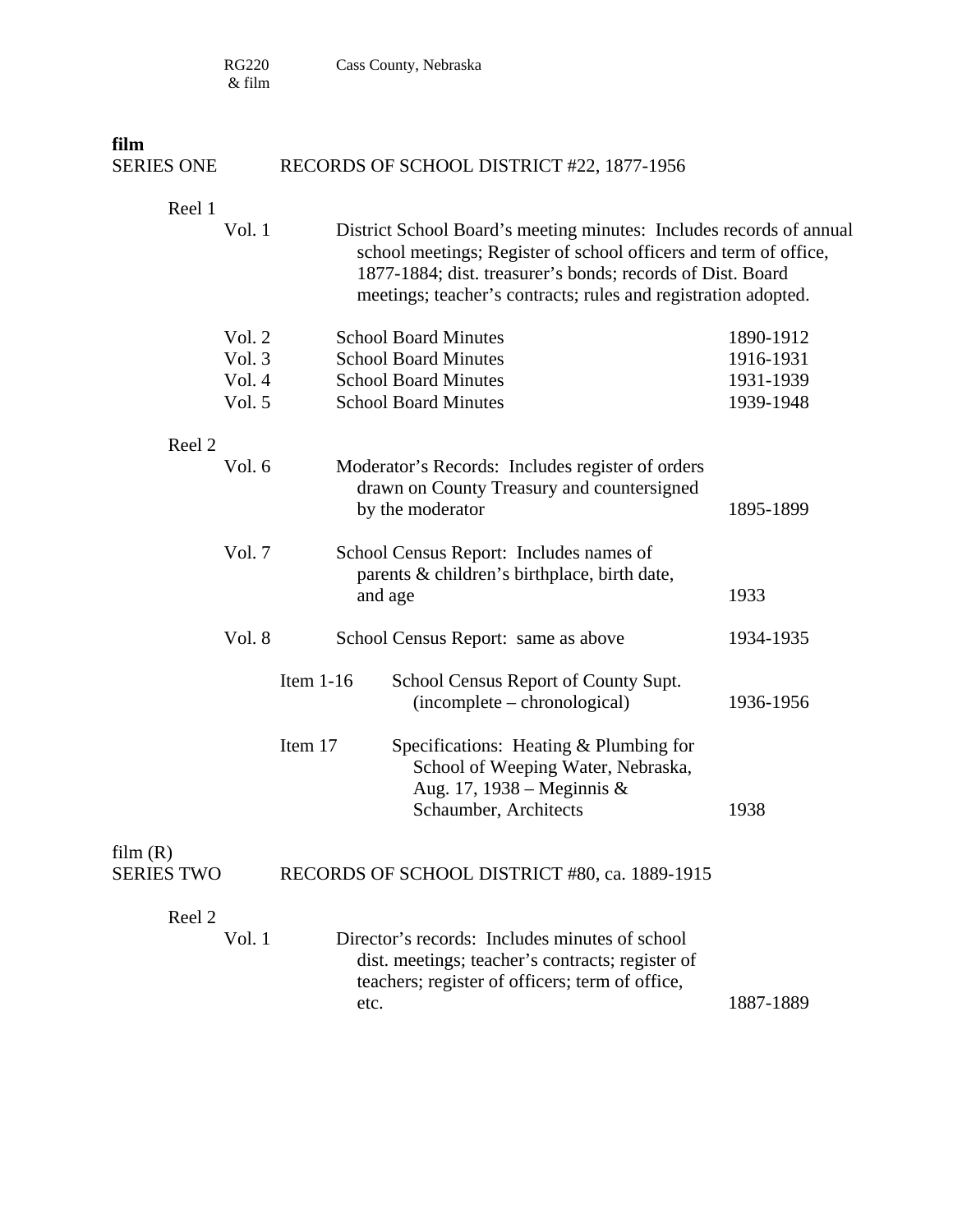#### RG220

## Cass County, Nebraska

## SERIES TWO (cont)

Reel 3 (Restricted)

| Vol. 2<br>Vol. 3<br>Vol. 4  |           | Director's Records: same as above<br>Director's Records<br>Director's Records                                                                                  | 1894-1899<br>1899-1906<br>1980-1921 |
|-----------------------------|-----------|----------------------------------------------------------------------------------------------------------------------------------------------------------------|-------------------------------------|
| Vol. 5                      |           | Classification Records, 1908-1915 (restricted)                                                                                                                 |                                     |
|                             | Item 1    | Classification Record, 1894-1904 (restricted)                                                                                                                  |                                     |
|                             | Item 2    | School Census Report to Co. Supt.                                                                                                                              | 1956                                |
| film<br><b>SERIES THREE</b> |           | RECORDS OF SCHOOL DISTRICTS - VARIOUS DISTRICTS,<br>1894-1940                                                                                                  |                                     |
| Reel 3                      |           |                                                                                                                                                                |                                     |
| Vol. 1                      |           | Teacher's Register (Dist. #14): Includes names of<br>pupils, ages, & number of days of attendance;<br>teacher's summary and term report; lists of<br>textbooks | 1894-1895                           |
| Vol. 2                      |           | School District Treasurer's Record (unnumbered<br>Dist): Receipts, expenditures, warrants, register<br>and annual reports                                      | 1929-1833                           |
| Vol. 3                      |           | School District Treasurer's Record: same as above 1933-1937                                                                                                    |                                     |
|                             | Item 1    | School Census Report, CCC Camp<br>(Restricted for review)                                                                                                      | 1935                                |
|                             | Item 2    | School Census Report, CCC Camp<br>(Restricted for review)                                                                                                      | 1938                                |
|                             | Items 3-5 | Same as above                                                                                                                                                  | 1939-1941                           |
|                             | Item 6    | School Census Report to Co. Supt.,<br>Dists. 36, 72 & 78                                                                                                       | 1956                                |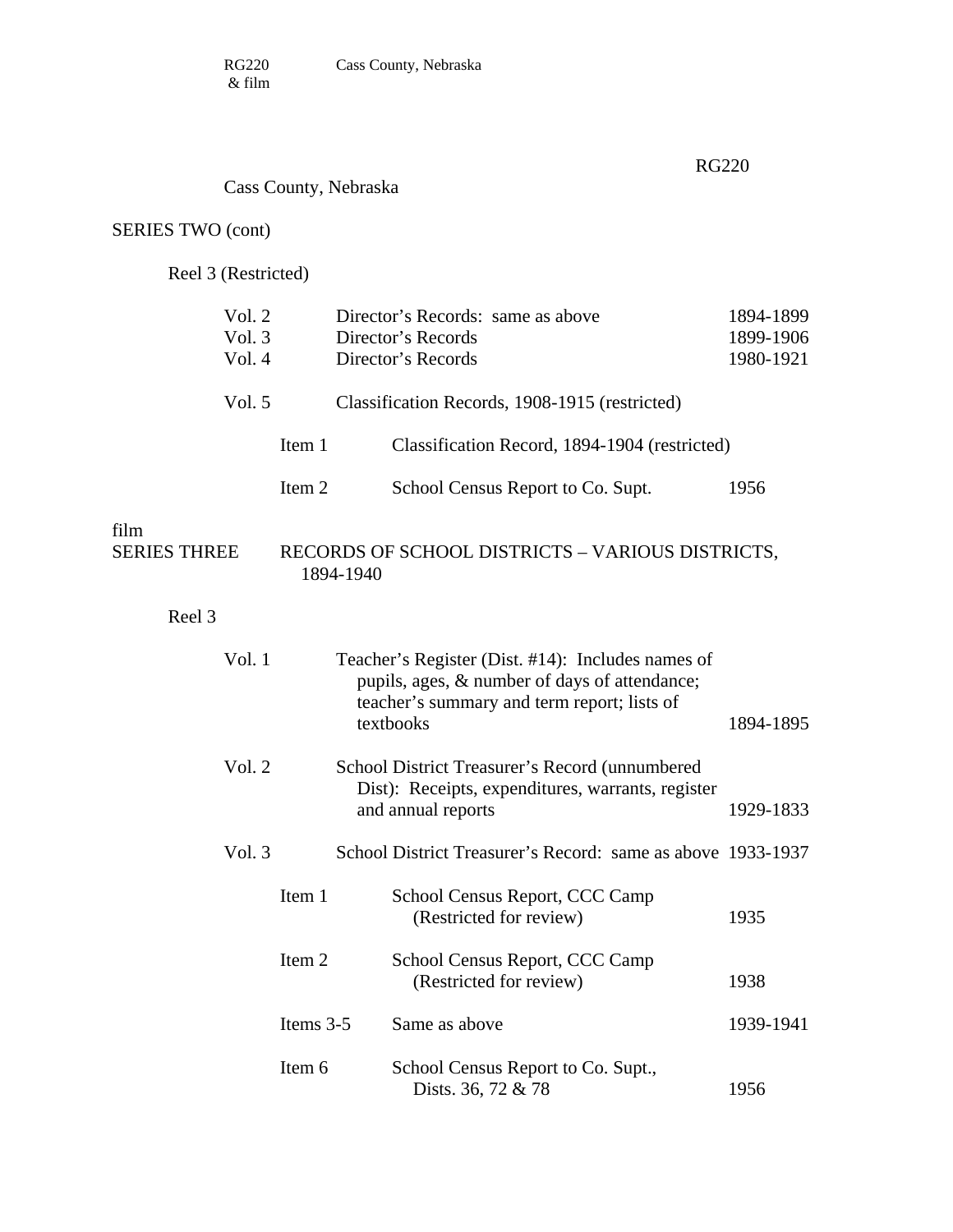Item 7 Special Census of Crippled Children (Restricted)

RG220 Cass County, Nebraska

SERIES THREE (cont)

Reel 3 (cont)

| Item 8 | Daily Attendance & Term Register |            |
|--------|----------------------------------|------------|
|        | (May contain Restricted info.)   | 1903-1905  |
|        |                                  | 1914, 1915 |

```
1916 (incomplete)
```
### (following records not on film, paper NOTE: Some information in these records may contain restricted information)

| Box 1               |                                            |           |
|---------------------|--------------------------------------------|-----------|
| Folder 1            | School Dist. #32, Census                   | 1888      |
|                     | School Dist. #32, Director's Report        | 1886      |
| Folder 2            | School Dist. #63 (Cottage Hill), Registers | 1879-1891 |
| Folder <sub>3</sub> | School Dist. #25, Library Check-out Book   | n.d.      |
| Boxes $2-4$         | School Dists. 2, 5, 31, 37 and 59          |           |
| Box 5               | Miscellaneous School Records               |           |
|                     | Co. Supt. of Schools Miscellany            |           |
|                     | School Dists. 11, 27, 91, 105, 1908-1939   | 1967-1968 |
| Vols. 4-15          | (unfilmed) Attendance Records              |           |
|                     | (Restricted)                               | 1929-1969 |
| Box 6 (R95-49)      | School District #50                        | 1951-1968 |
|                     | Teacher's Register Books                   |           |
|                     | Secretary's Books                          |           |
|                     | <b>School Legal Forms</b>                  |           |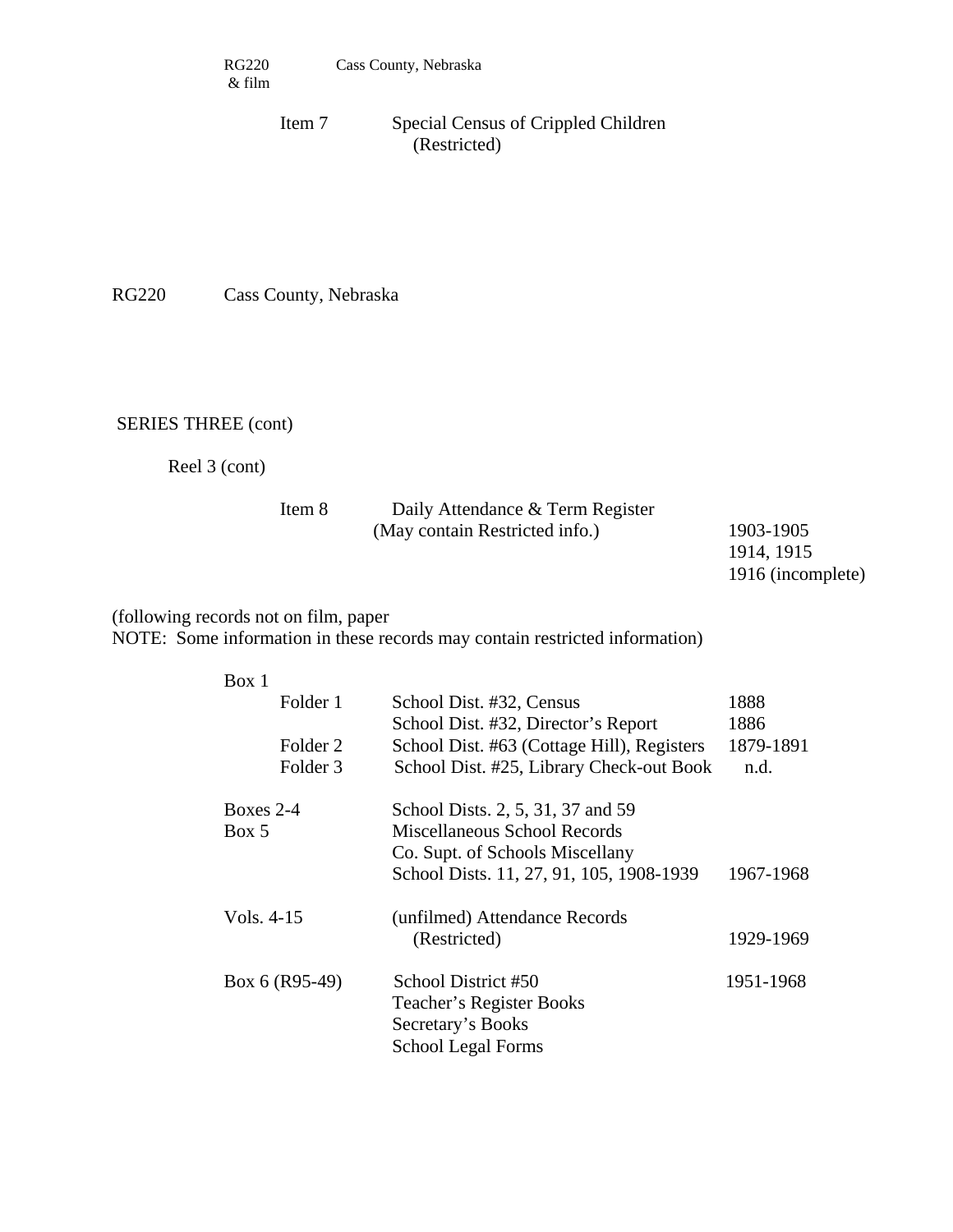### Boxes 1 and 2, Avoca Public Schools, School District #20 1933-1952 Box 1—Director of School Records Box 2—Teacher Records Books—may contain restricted information

film

#### SERIES FOUR VOTER REGISTRATION RECORDS, 1867-1872

#### Reel 4

| Vol. 1 | Registration of voters in Rock Bluff Precinct | 1867 |
|--------|-----------------------------------------------|------|
|        | (not filmed; Volume shelved with collection)  |      |
| Vol. 2 | Voter Registration – Louisville Precinct      | 1867 |
| Vol. 3 | Voter Registration - Louisville Precinct      | 1871 |
| Vol. 4 | Voter Registration – October & Presidential   |      |
|        | Louisville Precinct                           | 1872 |

#### Paper Records:

Box 1 Poll Book Voter Registration Booklets, 1926-1940

#### SERIES FIVE ASSESSMENT RECORDS, 1856-1961

| Vols. 1-12 Assessment Books  | 1878 |
|------------------------------|------|
| Vols. 13-27 Assessment Books | 1879 |
| Vols. 28-49 Assessment Books | 1880 |
| Vols. 50-70 Assessment Books | 1881 |
| Vols. 71-90 Assessment Books | 1882 |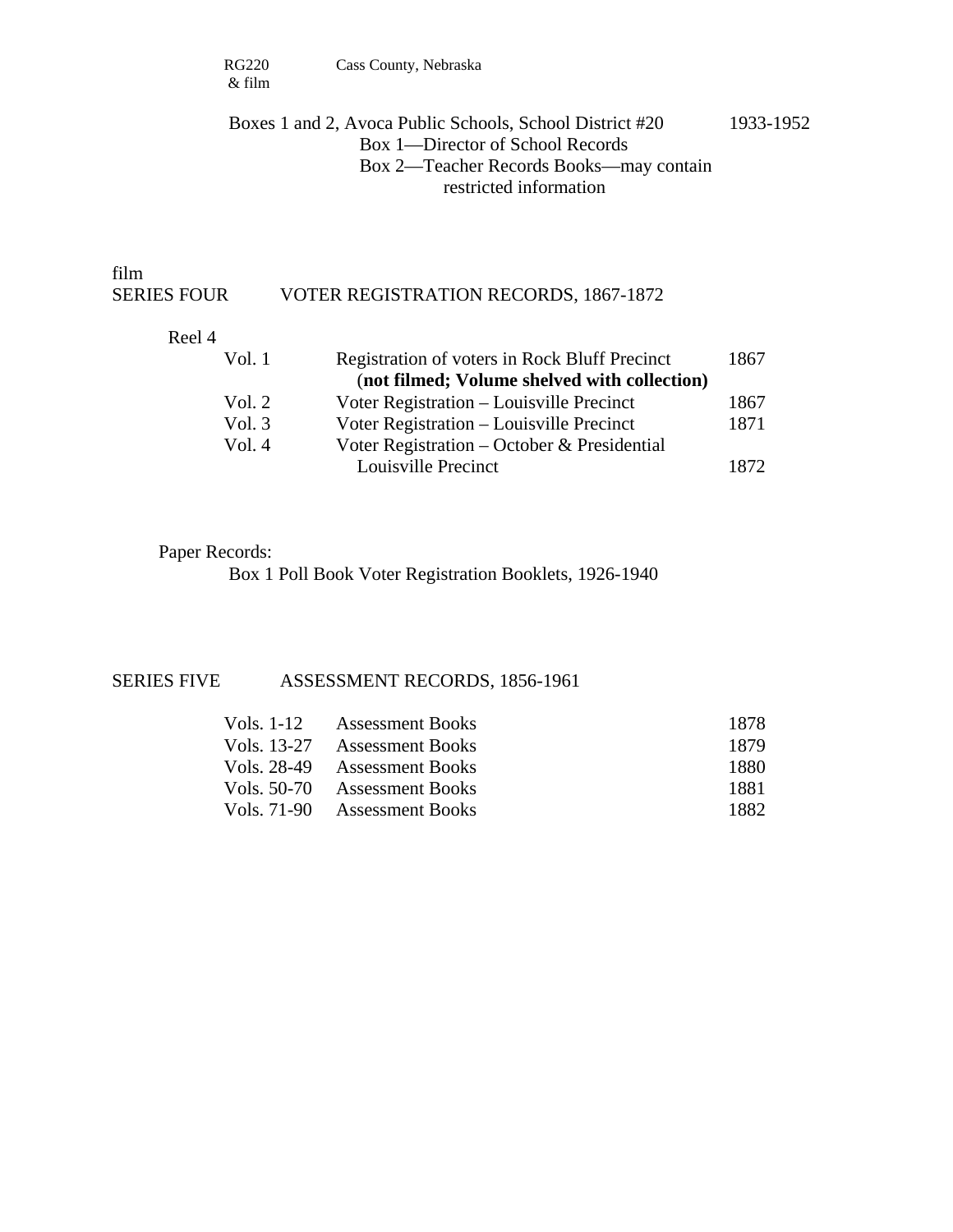## RG220 Cass County, Nebraska

## SERIES FIVE (cont)

|                | Vols. 91-109 Assessment Books               | 1883             |
|----------------|---------------------------------------------|------------------|
|                | Vols. 110-127 Assessment Books              | 1884             |
|                | Vols. 128-146 Assessment Books              | 1885             |
|                | Vols. 147-163 Assessment Books              | 1886             |
| Vols. 164      | Genoa Precinct                              | n.d.             |
| 250 cubic feet |                                             |                  |
|                | Personal and Real Property                  | 1857-1907        |
|                | <b>Personal Property</b>                    | 1908-1920        |
|                | Personal Property (years divisible by five) | 1925-1955        |
|                | <b>Real Property</b>                        | 1908             |
|                |                                             | 1912             |
|                |                                             | 1916             |
|                |                                             | 1920             |
|                |                                             | 1930-1935        |
|                |                                             | 1940-1941        |
|                |                                             | 1944-1945        |
|                |                                             | 1950-1951        |
|                |                                             | 1954-1955        |
|                |                                             | 1960-1961        |
| $250$ vols.    | <b>Tax Lists</b>                            | 1858-1952        |
| 24 vols.       | Delinquent Tax Lists                        | 1858-1949        |
|                | Item 1 Delinquent Tax Lists                 | 1864, 1872-1873, |
|                |                                             | 1877             |
| 13 vols.       | <b>Tax Sales</b>                            | 1860-1933        |
| 2 vols.        | Delinquent Tax Sale Confirmations           | 1907-1908        |
| 2 vols.        | Final Notice - Delinquent Tax Sales         | 1905-1908        |
| 1 vol.         | Record of Sheriff's Land Sales              |                  |
|                | Item 2 Farm Land Sales                      | 1913-1918        |
| 1 vol.         | Abstract of School Lands Offered            | 1873             |
| 1 vol.         | Special Taxes – Paving                      | 1923-1946        |
| 1 vol.         | <b>Special Improvements</b>                 | 1929-1958        |
|                |                                             |                  |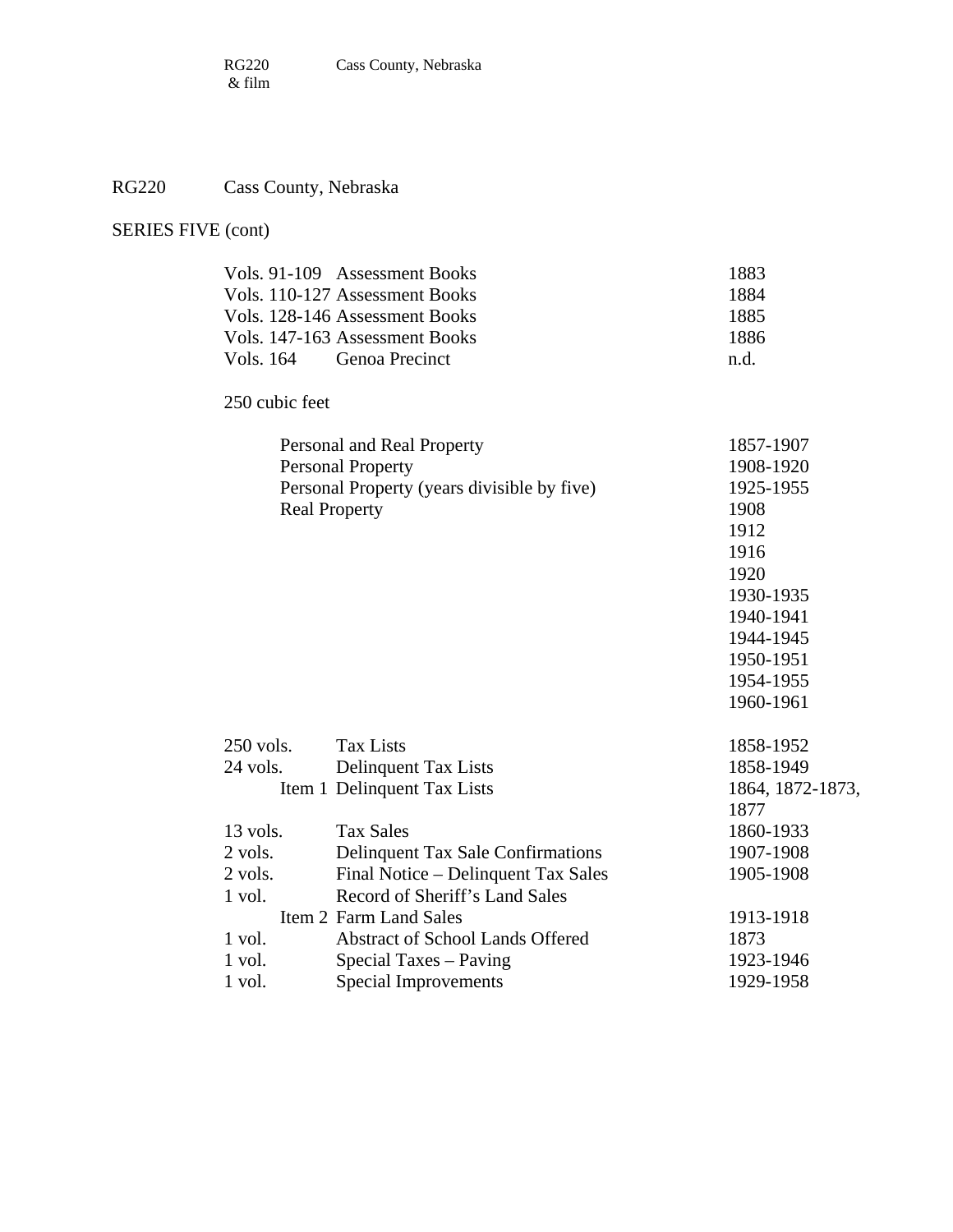## RG220 Cass County, Nebraska

## SERIES SEVEN COURT RECORDS, 1856-1940

| <b>Subseries One</b>   | <b>Court Dockets</b>                                                                                |           |
|------------------------|-----------------------------------------------------------------------------------------------------|-----------|
| Vol. 1                 | Docket                                                                                              | 1871-1875 |
| Vol. $2(3)$            | Docket                                                                                              | 1876-1878 |
| Vol. $3(5)$            | Docket                                                                                              | 1882-1884 |
| Vol. $4(8)$            | Docket                                                                                              | 1887-1889 |
| Vol. $5(9)$            | Docket                                                                                              | 1889-1893 |
| Vol. $6(10)$           | Docket                                                                                              | 1893-1900 |
| Vol. $7(1)$            | <b>Term Docket</b>                                                                                  | 1896-1902 |
| Vol. $8(A)$            | Docket                                                                                              | 1876-1878 |
| Vol. $9(C)$            | Docket                                                                                              | 1878-1886 |
| Vol. $10(D)$           | Docket                                                                                              | 1886-1891 |
| Vol. $11(E)$           | Docket                                                                                              | 1891-1893 |
| Vol. $12(F)$           | Judge's Docket                                                                                      | 1893-1895 |
| Vol. $13(G)$           | Judge's Docket                                                                                      | 1895-1897 |
| Vol. 14                | Court & Attorney Opinions                                                                           | 1921-1940 |
| <b>Subseries Two</b>   | Justice Dockets, 1856-1907                                                                          |           |
| Vol. 1                 | Docket – Mt. Pleasant Precinct                                                                      | 1856-1873 |
| Reel #1                |                                                                                                     |           |
| Vol. 2                 | Docket – Salt Creek Pct. (J.S. Foster)<br>9/287/1901-12/14/1903                                     |           |
| Vol. 3                 | Docket (filed with/Dist. Ct.)                                                                       | 1902-1907 |
| <b>Subseries Three</b> | County Sheriff, 1882-1911                                                                           |           |
| Vol. 1                 | Sheriff's Day Book                                                                                  | 1896-1901 |
| Vol. 2                 | Sheriff's Day Book (Justice Court)                                                                  | 1901-1911 |
| Vol. 3                 | Sheriff's Day Book (Dist. Ct.)                                                                      | 1901-1911 |
| Vol. 4                 | County Jail Register: Plattsmouth                                                                   | 1882-1898 |
| <b>Subseries Four</b>  | Miscellany                                                                                          |           |
| Box 1                  |                                                                                                     |           |
| Folder 1               | <b>Cass County Record</b><br>Includes oaths, bonds, marriage<br>License applications with Co. Judge | 1853-1876 |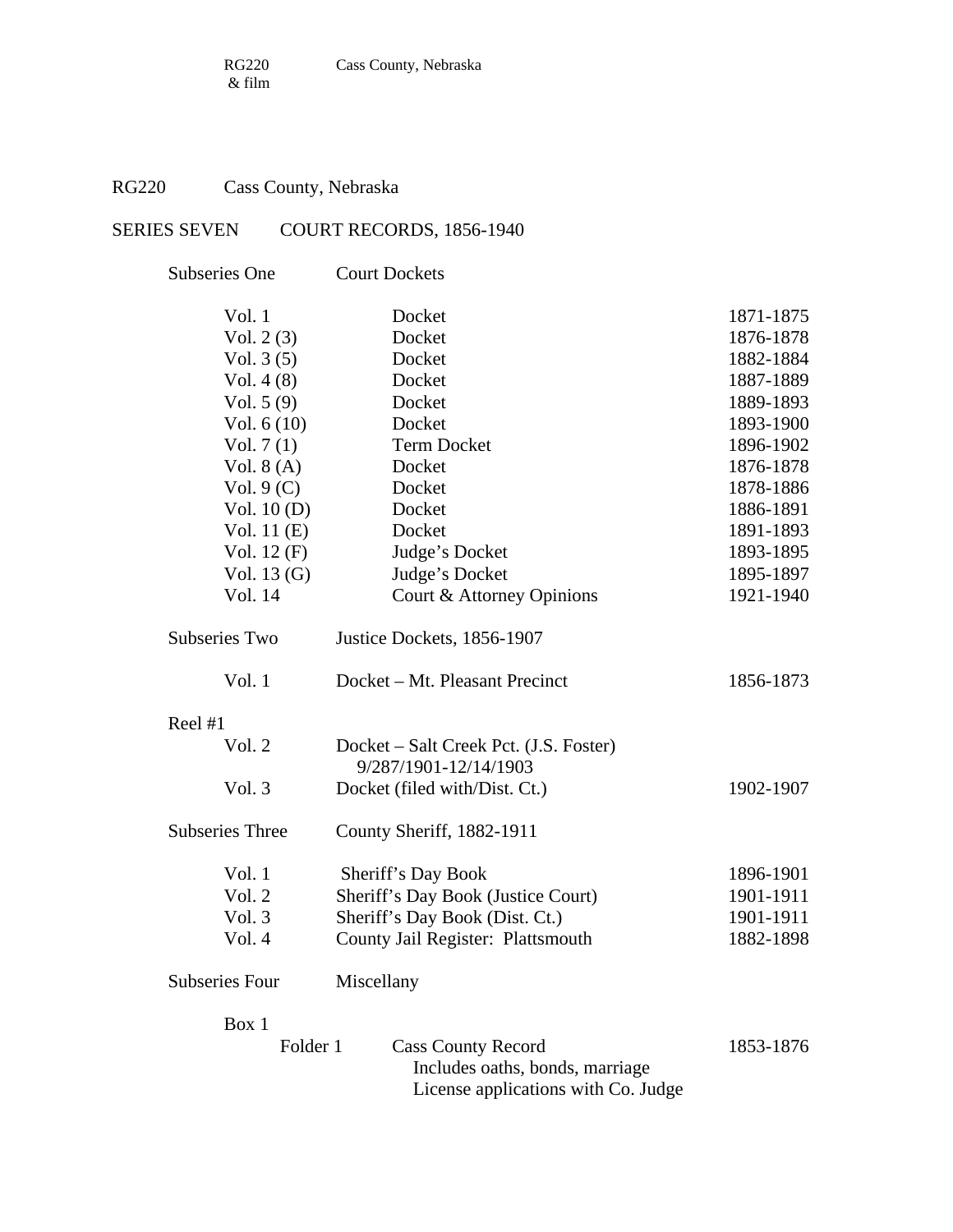RG220 Cass County, Nebraska

SERIES SEVEN (cont)

Subseries Four (cont)

Box 1 (cont)

| Folder 2 | Index Rex Record of Wills & documents      |
|----------|--------------------------------------------|
|          | filed for deposit $\&$ safe keeping in the |
|          | Court Vault, January 9, 1896               |

Folder 3 Claim to convey two penitentiary convicts (Adam Ingram and Frank Greek) to Plattsmouth to testify in State of Nebraska v. Mary King, Dec. 22, 1884

Bound Volumes

 Delayed Birth Register Books, Volumes 4 thru 6, 1945-1977 Note: Alpha. index in front of volumes Mothers Pension Fee Book. Volume 1, 1923-1950 Note: index in front of volume

Subseries Five Probate/Estate/Guardianship Records \*\*Note: Probate Record Books do contain alpha. index in front of each volume. Volume A, 1860-1877 Volumes A thru E, 1890-1895 Volume 1, Index Book to Probate Court Volumes 2 thru 13, 1894-1902 Volumes 14 thru 34, 1901-1912 Volumes 35 thru 54, 1912-1926 Volumes 55 thru 73, 1925-1932 Volumes 74 thru 87, 1932-1945

Estate Record Books, Volumes A thru E, 1860-1897

Guardianship Record Books, Volumes 1 thru 5, 1931-1946

Subseries Sex Entry Books, Volumes A thru G, 1859-1895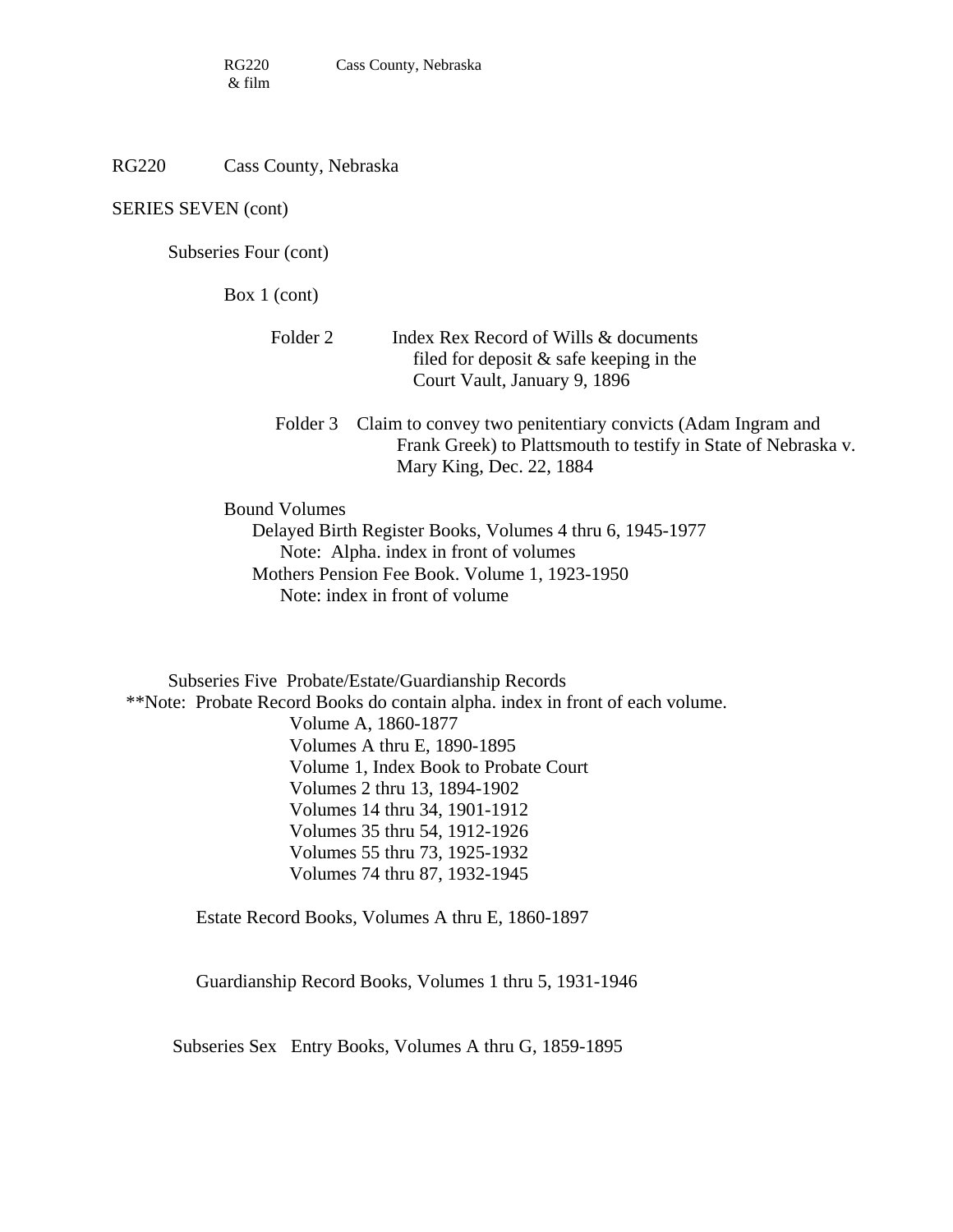|                                | <b>RG220</b><br>& film | Cass County, Nebraska                                                                                                                                                                               |           |
|--------------------------------|------------------------|-----------------------------------------------------------------------------------------------------------------------------------------------------------------------------------------------------|-----------|
| film(R)<br><b>SERIES EIGHT</b> |                        | SCHOOL DISTRICT #72, 1913-1956                                                                                                                                                                      |           |
|                                |                        |                                                                                                                                                                                                     |           |
| Reel #5                        |                        |                                                                                                                                                                                                     |           |
|                                |                        | School Director's forms for Nebraska<br>School Dist. #72 including teacher<br>Contracts, inventory, annual Director's<br>Reports; (Classification & Term Summary<br>RESTRCITED); and census reports | 1913-1955 |
|                                | Vols. 1-11             | Director/Secretary record<br>Includes proceedings of annual meetings,<br>Receipts, expenditures, special & regular<br>Board meetings; warrants drawn, etc.                                          | 1900-1956 |
|                                | Vols. 12-16            | Classification Record, 1924-1951 (RESTRICTED)                                                                                                                                                       |           |
| <b>SERIES NINE</b>             |                        | SCHOOL DISTRICT #83, 1890-1953                                                                                                                                                                      |           |
| Box 1                          |                        | Director's Records, 1890-1955                                                                                                                                                                       |           |
|                                | Vol.1                  | 1890-1899                                                                                                                                                                                           |           |
|                                | Vol. 2                 | 1909-1923                                                                                                                                                                                           |           |
|                                | Vol. $3$               | 1924-1929                                                                                                                                                                                           |           |
|                                | Vol. 4                 | 1929-1934                                                                                                                                                                                           |           |
|                                | Vol. $5$               | 1934-1939                                                                                                                                                                                           |           |
|                                | Vol. $6$               | 1939-1943                                                                                                                                                                                           |           |
|                                | Vol. $7$               | 1943-1948                                                                                                                                                                                           |           |
|                                | Vol. 8                 | 1948-1953                                                                                                                                                                                           |           |
|                                | Vol. 9                 | 1952-1955 (Dist. Secretary's Record)                                                                                                                                                                |           |

RG220 Cass County, Nebraska

## SERIES NINE (cont)

Box 2 Teacher's Registers, 1900-1953

| Vol. 10 | 1900-1904                                   |
|---------|---------------------------------------------|
| Vol. 11 | 1933-1939                                   |
| Vol. 12 | 1939-1943                                   |
| Vol. 13 | 1943-1947                                   |
| Vol. 14 | 1947-1953                                   |
| Vol. 15 | 1897-1904 (Teacher's Classification Record) |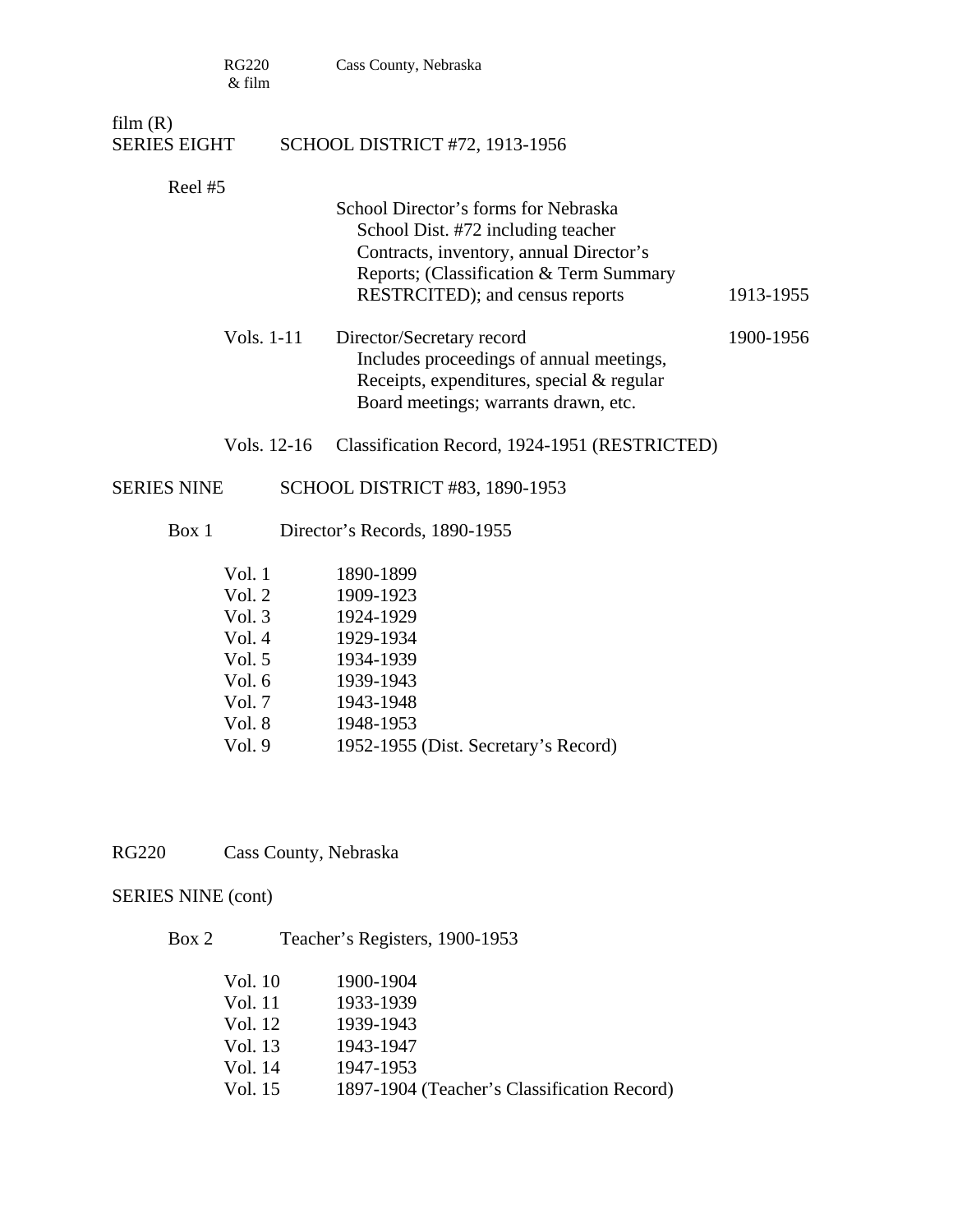#### SERIES TEN RECORDS OF THE COUNTY CLERK, 1870-1944

| Box 1 | Commissioners' Records  | 1888-1904 |
|-------|-------------------------|-----------|
|       | Road Overseers' Reports | 1895-1902 |
|       | Poll Tax Lists          | 1902      |
|       |                         |           |

### Box 1 Petitions: Relocation of County Seat ca. 1888-1885

#### Box 2

| Folder 1 | <b>Summary of Votes Cast</b>            | 1940      |
|----------|-----------------------------------------|-----------|
| Folder 2 | <b>Acreage Reports</b>                  | 1878-1880 |
| Folder 3 | Militia Lists                           | 1917-1935 |
| Folder 4 | Roster of Ex-Soldiers and Sailors       | 1889-1923 |
| Folder 5 | Miscellany                              | 1940-1944 |
|          | Abstract of School Lands, Booklet, n.d. |           |

### Bound Volumes:

| Vol. 1   | Motor Vehicle Register                       | 1922-1925      |
|----------|----------------------------------------------|----------------|
| Vol. 2   | <b>Labor Registration</b>                    | 1918 (1/14/82) |
|          | Vol. 3 (marked Vol. A) Dentist Register Book | 1887-1895      |
| Vol. 4   | Dentist Register Book                        | 1906-1942      |
| Vol. $5$ | Physician Register Book                      | 1881-1891      |
| Vol. $6$ | Physician Register Book                      | 1906-1945      |
| Vol. 7   | <b>Optometrist Register Book</b>             | 1908-1918      |
| Vol. 8   | <b>Embalmers Register Book</b>               | 1899-1923      |
|          |                                              |                |

#### SERIES ELEVEN DISTRICT COURT RECORDS, 1857-1951

film

Subseries One Naturalization Records, 1857-1951

(See film record following inventory for breakdown)

| Vol. 1 | <b>First Papers</b> | 1857-1903 |
|--------|---------------------|-----------|
| Vol. 2 | <b>First Papers</b> | 1903-1906 |
|        |                     |           |
| Vol. 1 | <b>Final Papers</b> | 1864-1903 |
| Vol. 2 | <b>Final Papers</b> | 1903-1906 |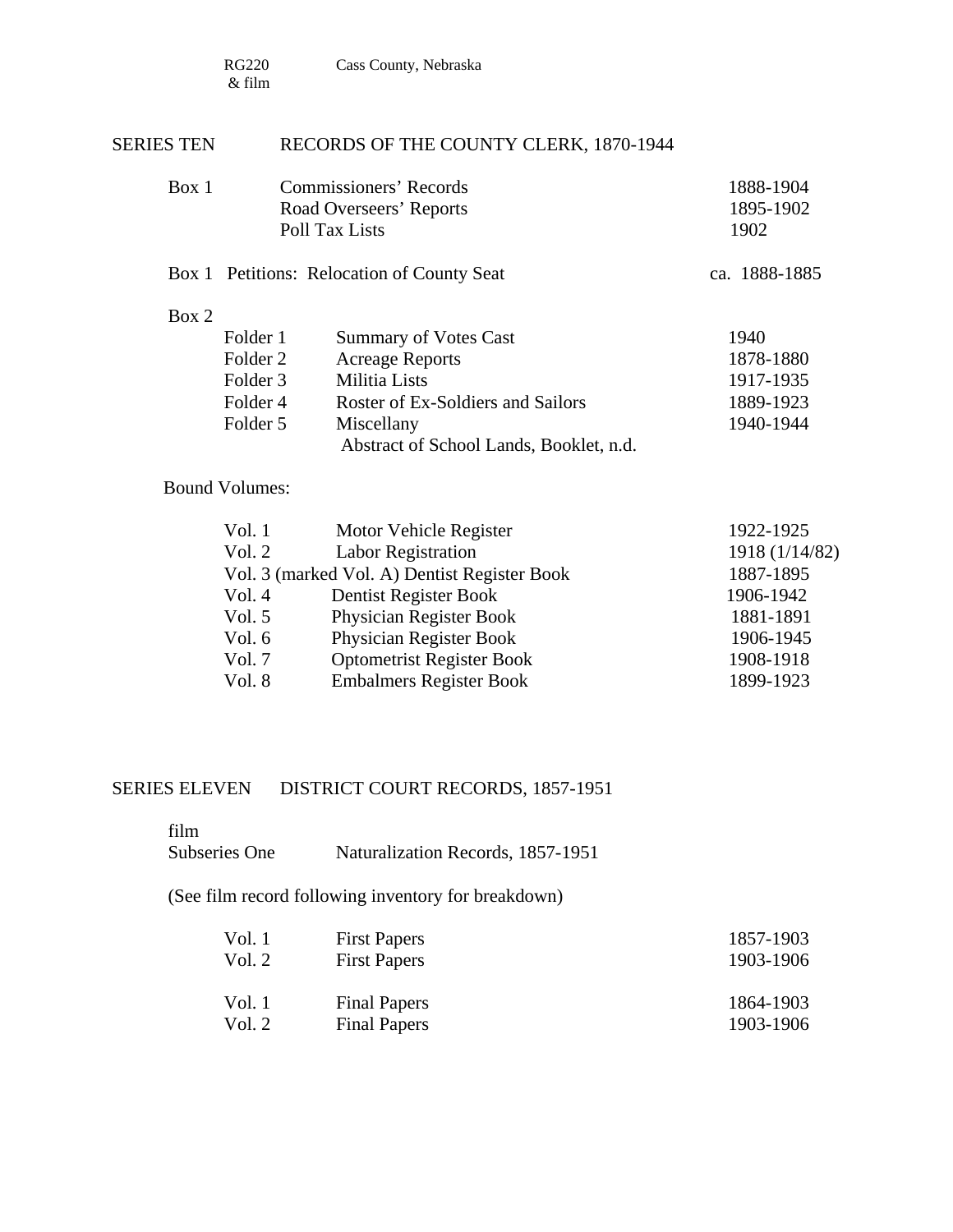$\&$  film

RG220 Cass County, Nebraska

## SERIES ELEVEN (cont)

Subseries One (cont)

| Vol. 1                 | Declarations                                                              | 1906-                                 |
|------------------------|---------------------------------------------------------------------------|---------------------------------------|
| Vol. 2                 | Declarations                                                              |                                       |
| Vol. 3                 | Declarations                                                              | $-1929$                               |
|                        | Petitions & Records                                                       | 1906-1929                             |
| <b>Subseries Two</b>   | Court Dockets, 1859-1869; 1888-1937                                       |                                       |
| Vols. 1-2              | <b>Complete Chancery Record</b><br>(shelved with RG58, Territorial Courts | April 1859-April 1869                 |
| Vol. 3                 | <b>Trial Docket</b>                                                       | 1888-1890                             |
| Vol. 4                 | <b>Motion Docket</b>                                                      | 1888-1893                             |
| Vols. 5-18             | <b>Equity Docket</b>                                                      | 1893                                  |
|                        | Vols. 19-102 Law Dockets                                                  | Sept. term $1893 -$<br>Nov. term 1937 |
| Vol. 103               | <b>Criminal Docket B</b>                                                  | 1894                                  |
| Vol. 104               | Criminal Docket C                                                         | 1896                                  |
| Vol. 105               | Criminal Docket D                                                         | 1897                                  |
| Vol. 106               | Judge's Docket                                                            | 1938                                  |
|                        | Item 1 Bar Docket                                                         | 1909                                  |
| <b>Subseries Three</b> | Court Calendars, 1869-1893, 1914                                          |                                       |
| Vols. 1-5              | Calendars A, B, C, D & F                                                  | 1869-Dec. 1891                        |
| Vols. 6-7              | Calendars G & H                                                           | 1891-March-May                        |
| Vols. 8-10             | <b>Equity Calendars J-L</b>                                               |                                       |
|                        | (March, May & October)                                                    | 1891-1893                             |
| Vols. 11-13            | Calendar                                                                  | 1914                                  |
|                        |                                                                           |                                       |
| <b>Subseries Four</b>  | Miscellany                                                                |                                       |

| Vol. 1 | <b>Stay Bond Record</b> | 1875-1894 |
|--------|-------------------------|-----------|
| Vol. 2 | Petit (Grand) Jury List | 1877-1906 |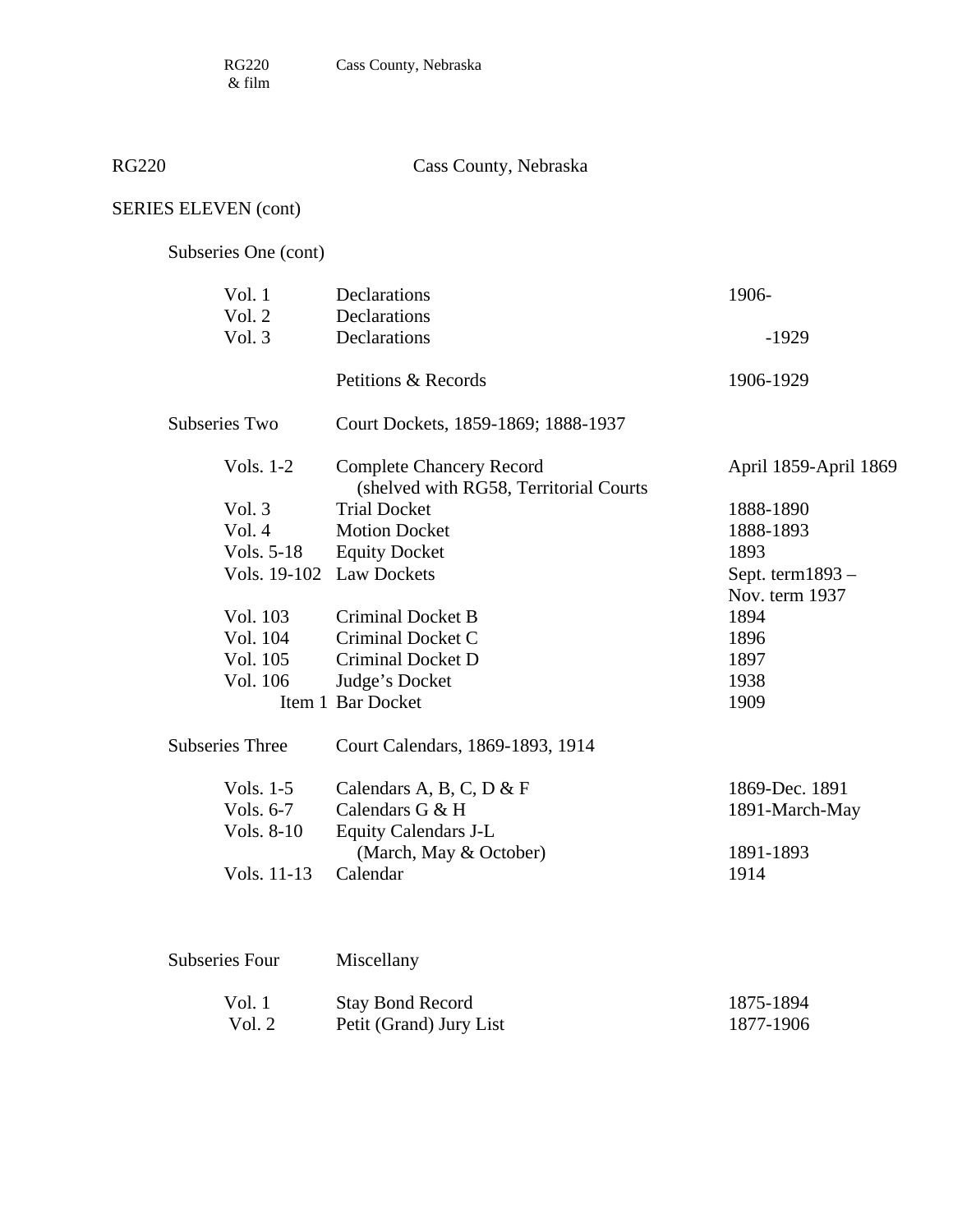Subseries Five Bills of Exhibits/Exceptions (BOES), 1888-2007

Box 1 (1888-1916)

A. E. Alexander v. Harriet I. Hunter, 1888-1889

George W. Clemens v. Mary Belle Clemens, 1898 (No. 10365)

Jonus Barr Ames v. Francis E. Miller, 1899 (No. 11075)

Albion Milling Company v. The First National Bank of Weeping Water, 1899

American Exchange Bank of Elmwood, NE v. Edwin Jeary, et. al, 1899

Armour and Company v. John Arres, 1903

Acme Harvester Company v. H.H. Carroll/Carrie Carroll, 1906

Amelie Heideman v. William Noxon, Jr., 1907

Lorence Bowers v. Chicago, Burlington & Quincy Railroad Company, 1910

 Jesse F. Blunt v. Chicago, Burlington & Quincy Railroad Company and the Relief Department of the Chicago, Burlington & Quincy Railroad Company, 1911

 Earl R. Blish v. Chicago, Burlington & Quincy Railroad Company and the Relief Department of the Chicago, Burlington & Quincy Railroad Company, 1911

(total of 2 folders)

State of Nebraska v. William A. Becker, 1911

 William B. Banning, Administrator of the Estate of George W. Garrison, Deceased v. Nancy J. Garrison, 1916

 Stephen J. Ambler and Helen C. Ambler v. John C. Jones, Minnie Jones, Thomas Murtey and The First National Bank of Weeping Water, Nebr., 1916

Box 2 (1917-1946)

Charles G. Bailey and Ida Minnie Clements v. Millard C. Lefler, 1917

William H. Betts v. Lena Betts, 1918

Rosine Allen v. Grace Vallery et. al, 1922

 Claflins Incorporated v. E.G. Dovey and Sons & George Dovey and Horatio N. Dovey, Partners doing Business and E. G. Dovey and Sons, 1922

Martha Ahrens v. Enno Ahrens, 1925

Fred E. Bodie, Receiver for Bank of Cass County v. W.A. Robertson, Trustee, 1925

Jess C. Brady v. The City of Plattsmouth, a Municipal Corporation, 1926

C.A. Baldwin vs. August Meyer and W. H. Puls, 1927

Bank of Commerce, Louisville, Nebr. v. Tillie McCarty, 1929

Clarence Nessen v. Willard F. Beezley, 1930 (No. 27603)

Clarence Bliss, Receiver of Ashland State Bank v. Henry C. Backemeyer, 1931

 George L. Brinton v. The Grand Lodge of the Ancient Order of United Workmen, 1932 (No. 28489)

Mildred Phillips v. Robert Kreifels, 1944

Essa Hamblen v. E. G. Steckley and Sons (Steckley Seed Corn Company), 1946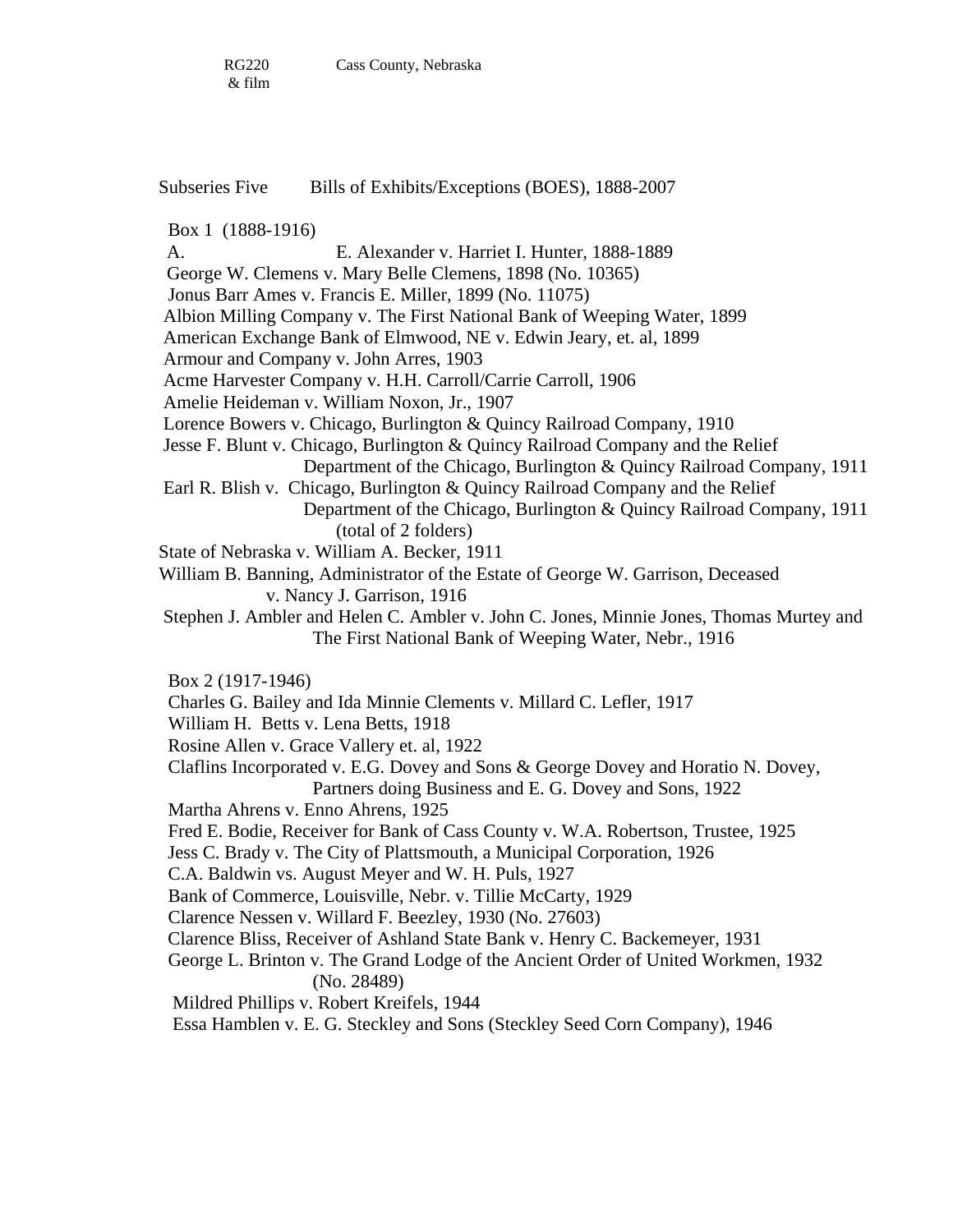| RG220  | Cass County, Nebraska |
|--------|-----------------------|
| & film |                       |

Subseries Five Bills of Exhibits/Exceptions (BOES), 1888-2007 Cont.

State of Nebraska v. Charles C. Parmele, 1924

State of Nebraska v. Carl D. Quinton, 1924

State of Nebraska v. Steve Biddick, 1925

State of Nebraska v. Harry Poisall, 1926

State of Nebraska v. Theron Murray, 1930

State of Nebraska v. Frank Harmer, 1931 & 1937 (Nos. 27871 & 30183)

 State of Nebraska, C. A. Sorenson, Attorney General v. Farmers State Bank of Wabash, Farmers State Bank of Eagle; Farmers State Bank of Greenwood, The Bank of Douglas, Nebraska, and Dunbar State Bank, 1932, (Nos. 28493 thru 28497)

State of Nebraska v. George Wilson, 1935

State of Nebraska v. Fred Haffke, 1935

Box 4 (1951-2007)

State of Nebraska v. Ellis N. Phillips, 1951, (No. 33032)

State of Nebraska, Department of Roads v. Earl F. Albert and Ruth Albert, 1959

(No. 34685), 3 Folders/Volumes, case regarding highway right of way

Elmer E. Mathis v State of Nebraska, Department of Roads, 1959 (No. 35805)

State of Nebraska v. Mark A. Powers (death of James Weers), 1975

Supreme Syndicate v. Cattle Reproduction, Inc., 1978

Charles E. Martin cv. Omaha Public Power District, 1980

Condemnation of Railroad Yard, Town of Plattsmouth, 1983

 Helen Gilmour Neville and William M. Gilmour v. City of Plattsmouth on Behalf of Plattsmouth Airport Authority, 1994

 Rodney Roberts & Vicki Roberts v. Gilbert Robertson, Master Log Homes, Inc. and Chicago Lumber Company of Omaha, 4 volumes, 1996-1997

August Lempka v. Stephen K. Huwe, property access in rural area, 1999

Matter of the Estate of Warren R. Nohrenberg v. State of Nebraska, Cass County, 2002

 Leland Meisinger & Sons et. al. v. Larry Vallery, Trustee of Gladys Vallery Irrevocable Trust, et. al., 2007

Box 3 (1924-1937)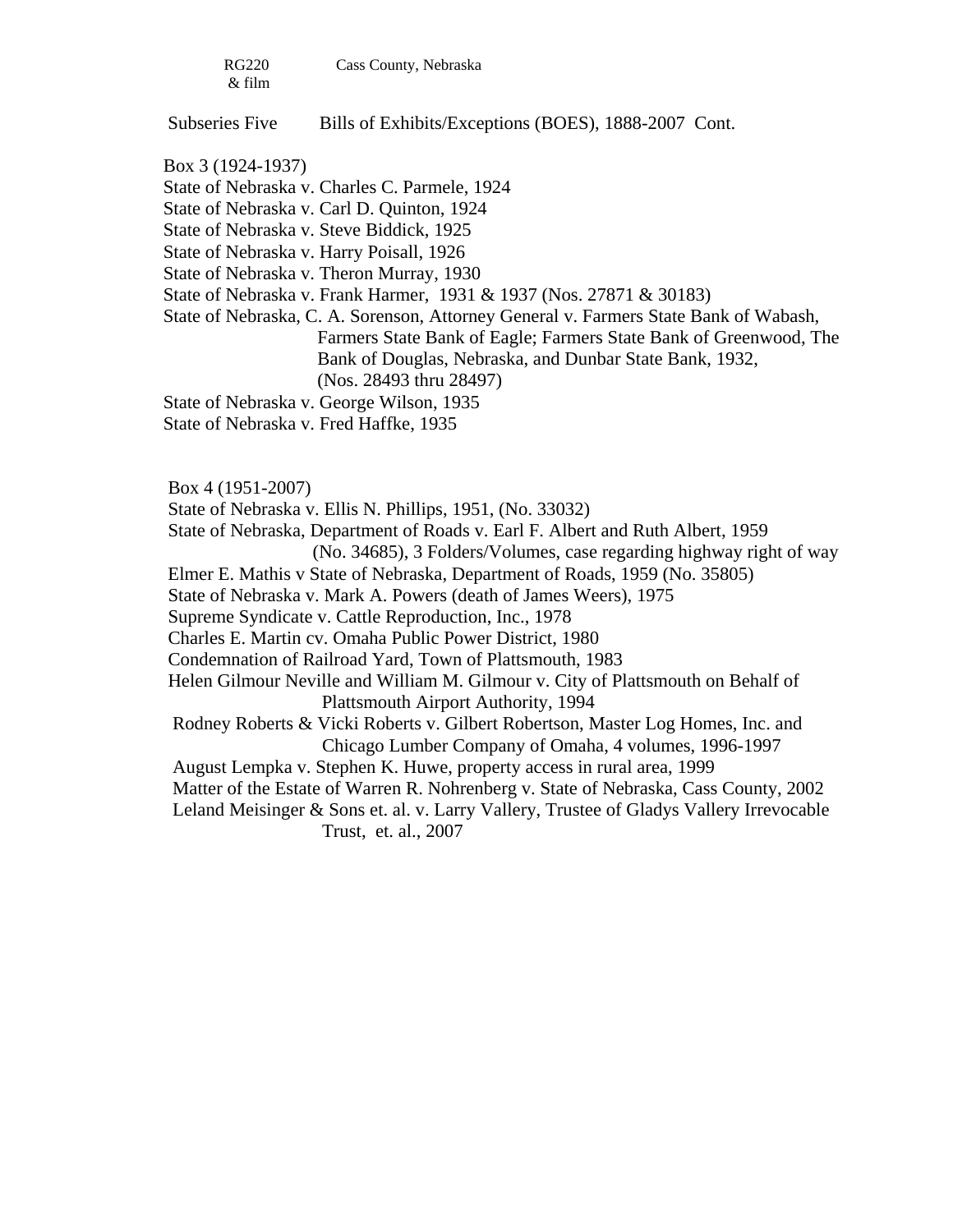Box 5 Misc. Bills of Exhibits (1876-1930) Side One: Haylord v. Schraeder, 1889 (Eliza and Charles H. Lasher to J T. Greenwood, Mortgage Deed) Chris Christensen v. N. C. Nelson, 1893 Plattsmouth Water Company v. Plattsmouth Investment Company, 1889 Clarke County of Iowa v. First National Bank, 1892 (building of courthouse contract) 3 folders Rena Denson v. Jesse Denson, 1895 Western Engineering Company v. Sprague Electric Railway Motor Company, 1892 Plattsmouth Street Railway Company v. Samuel D. Mercer, 1889Articles of Incorporation , Plattsmouth Street Railway Company, 1887 John Murtey v. Eva W. Murtey, 1893 (Alva, Nebraska) Richard Bellsten v. James M. Craig, n.d. (ca. 1890s) Peoples Loan and Building & Savings Association v. John F. McGuire and Libbie McGuire, Elmwood, Nebr., 1890 Omaha Loan and Trust Loan Company v. Catherina & J. W. Wechback. 1890 Fred Moser v. Gibson & John Tighe, 1889-1891, Weeping Water, Nebr. Nellie Kelman v. John C. Kelman, 1890 (Articles of Incorporation of Reed Bros. Company, stock) T.J. Thomas v. George E. Dovey, General Merchandise, 1893 William J. Armstrong v. Louis M. & Lucinda J.Rowe, 1893 W.E. Fraser v. L. E. Karmes, 1893 May N. Martin v. L. Charles W. (Rebecca A.) Murray, 1893 Mary P. Hess v. Hiram A. Stone, 1876 John A. Gutsche, Administrator of Estate of Anton Luschyvski v. O.J. King, Enoch, and Thym, 1889 The Mutual Life Insurance Company of Harford, Conn. v. Peter/Theresa Merges, James M. Craig,and Charles.C. Parmele. 1893 Kate Koretzky v. Josie Colvin (Collins?), 1892-1893 Joachim Bredehoft v. Home Fire Insurance Company of Omaha, 1893 Pomeroy Coal Company v. Weeping Water Pressed Brick Company, 1892-1893 Deposition of E. L. Reed, Jan. 18, 1892 William L. Harris V. Thomas I. Thomas, 1888 Estate of Charles Guthman (daughter, Minnie Ellen; brother Frank R..) v. Vallnyth?, 1882 Lawrence Stull v. School District #28, 1899 J. B. Thompson v. George E. Dovey (E.G. Dovey & Son), 1892 Plattsmouth Loan and Building Association v. John L. Minor, Emma D. Minor and John Tighe, 1895 (included Articles of Incorporation for Plattsmouth Loan and Building Assn) William Tighe v. Francis N. Gibson, 1892 Gus A. Anderson V. Charles W. Spencer et. al., 1891 A. B. Smith v. William B. Porter, 1891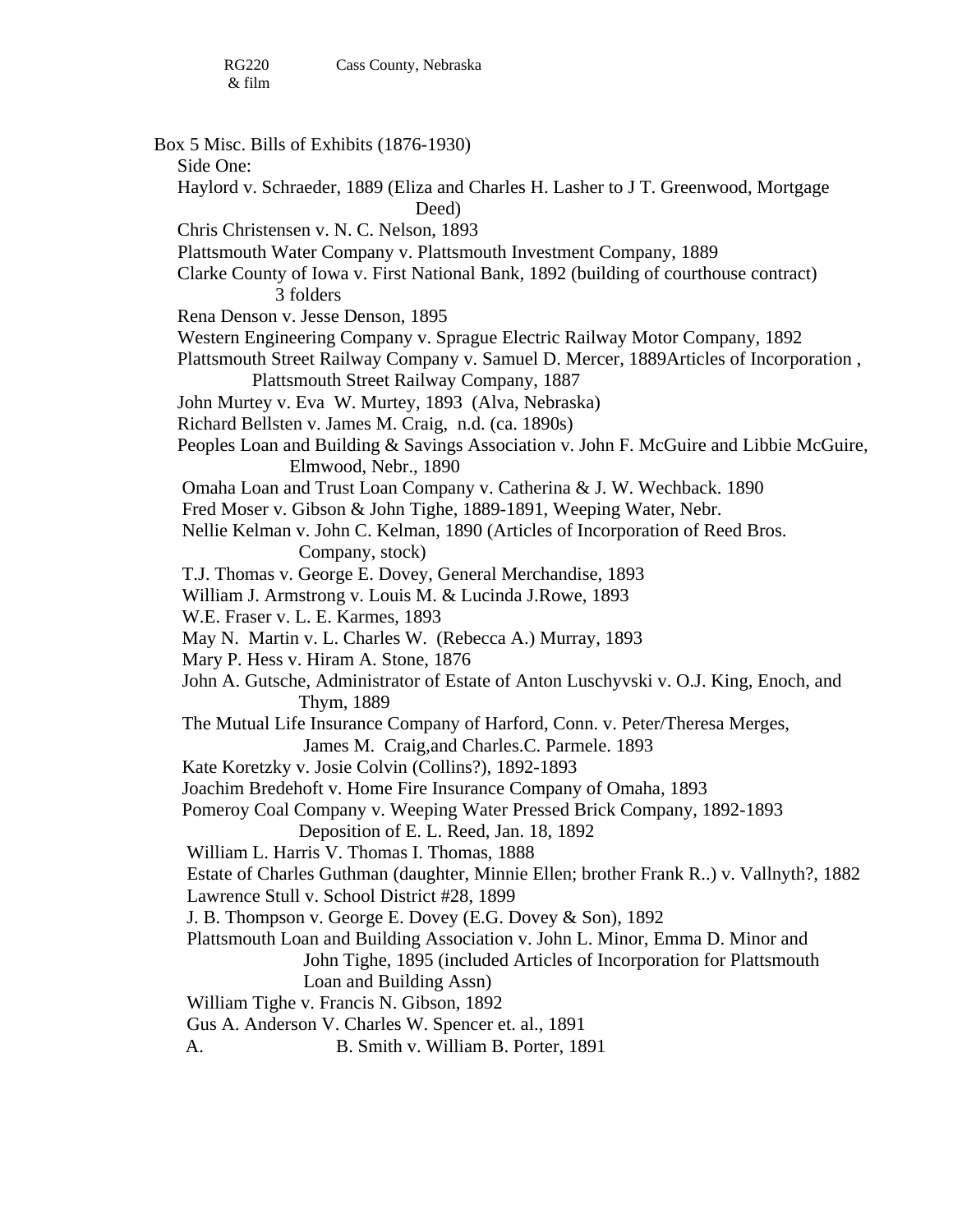Box 5 Cont. (Misc. Bills of Exhibits, 1876- 1930 ) Pioneer Savings and Loan Company v. George E. McClane, 1893 M.O. Donhoe v. Milton D. Polk, 1891 Lawson W. Lloyd v. City of Nebraska City, 1890 P.S. Barnes v. Frank M. Massic, last will and testament of Rosana (Rose Ann?) Decker, Weeping Water, Nebr., 1879 Oscar K. Johnson v. C.B & Q Railroad Company, (Burlington Voluntary Relief Department), 1904 W. H. Metz v. Bank of Commerce, Louisville, Nebr., 1894 Alexander v. D. T. Thatcher (or Thacker), 1878 James H. Palmer v. Trio Grand Lodge No. 84, Ancient Order of United Workmen, 1894 George Bolin (Balin? Bolen?) v. George Bean, 1893 Bishop Bonacum v. Father Corbett (refusal to leave parish in Palmyra), 1894 Sam Henderson v. A. C. Spencer, 1892 Samuel Woolner v. James A. Hoke (or Hake) James A. Hoke (Hake) and Company, South Omaha, 1894 (indicates that case did go before Otoe County District Court) A. S. Colley v. E. Bleraig & Elzie (or Elzy) L. Lewis, Eagle, Nebr., 1892 Travis v. Lang & W.E. Fraser v. O. S. Thomas(Pottawattamie County, IA), 1892 Holt County vs. Barrett Scott, 1892 (Holt County District Court?)

Pioneer Saving and Loan Company v. Sarah T. and Edwin A Smith, Otis H. and Isabel J. Ballou, 1892

- Monroe V. Chicago, Burlington & Missouri River Railway Company, n.d.
- A. Murphy v. Kilpatrick Bros & Collins, Dealers in Lumber and Coal, 1892
- Phleman L. Barnes v. Paulina A.& Willis J. Horton, 1887
- Daniel S. Rockwell v. Eickenbary, 1893

State, Henry A,. Booth v. Cass County Board of Commissioners (Bridge Contract), 1894

Haldermann v. John Newham, Weeping Water, Nebr., 1891

Mary M. Chilelle or Chilelly v. Antonio (Tony) Chilelle or Chilelly, 1930

Conservative Investment v. Louis and Henry Meyers, 1928

- Henry C. Miller v. Sarah L. Miller (Otoe County, Nebraska City), 1893
- Bank of Cass County, Plattsmouth v. Otis H. Ballou, 1893
- U.V. Mathers (Ambrose Mathers, Executor of Estate) v. Mary Searles(?)1893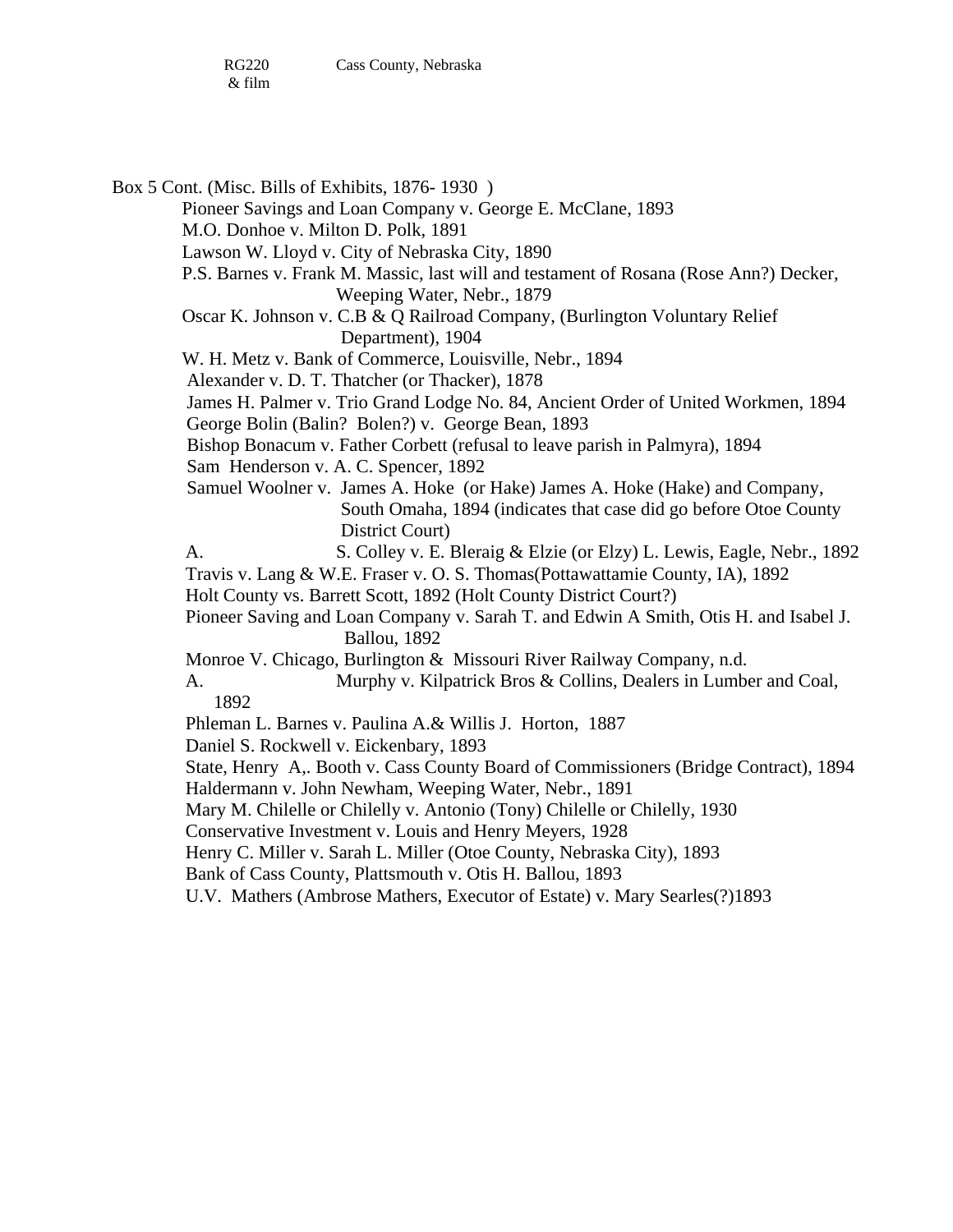Box 5, Side Two: (Misc. Bills of Exhibits, 1876- 1930) Sprague Electric Railway and Motor Company & Western Engineering Company v. Samuel D. Mercer et. al., 1893 Citizens Bank of Plattsmouth v. Thomas J. Thomas, 1888 U.S. Masonic Benevolent Association of Council Bluffs, IA v. William F. Houser, 1894 Kneut Kneutson & J. W. Taylor v. A. B. Knotts, 1892 Haywood v. John Marshall, 1895 August Doll v. Etta S. Grothe, 1892 Western Gravel Company v. Christian Gauer, 1892 Oswald Baser, Administrator of Estate, Catherine Bates v. Missouri Pacific Railway Company w/ depositions, 1890 Andrew J. Ewing v. Solomon Hoffine, Augustine Tyson, and Harvey Markley, 1893 Depositions requested by Otoe County District Court E. G. Dovey v. Frank L. Davis, 1888 Sarah J. Fairfield v. Andrew and Mary K. Kerns, 1888 State of Nebraska v. Andrews and Vandervenler, n.d. F. A. Blanchard v. A. B. Knotts, 1893 D. S. Draper v. Conrad H. Vallery, 1894 State v. Hill, n.d. Stephen Clifford v. E. G. Dovey, 1889 First National Bank of Plattsmouth v. Methodist Episcopal Church, Weeping Water, 1892 D. F. W. Gibson v. Harry G. Race, Editor of The Eagle, Weeping Water, 1893 (mortgage loan) Louis M. Rowe v. John C. Roddy, 1893 State of Nebraska v. J. W. Roper (or Raper), 1893 State of Nebraska v. C, E. Westcott, 1892 John McGee v. James Furgeson, 1890 Continental Insurance Company v. Rhodd. H. Carnes, 1889 Stephen S. Southard Jr v. John Behms, 1893 Iser v. Meuller, (digging of channel), n.d. James Pine v. C. E.Wescott, 1891 Adams and Gilbert, Grain Dealers v. Andrew Hoefer, 1893 Carl W. Reid v. Fred Beusching, n.d. Mayfield v. Henry Bolin, 1893 Thomas K. Bradley v. Missouri Pacific Railway Company, 1894 Francis V. Gibson v. Lafayette Post No. 61, Grand Army of the Republic (G.A.R.), Weeping Water, Nebr., 1893 Bank of Cass County, Plattsmouth v. Otis S. Ballou, 1893 Simon I. Long v. Kraeheler, 1892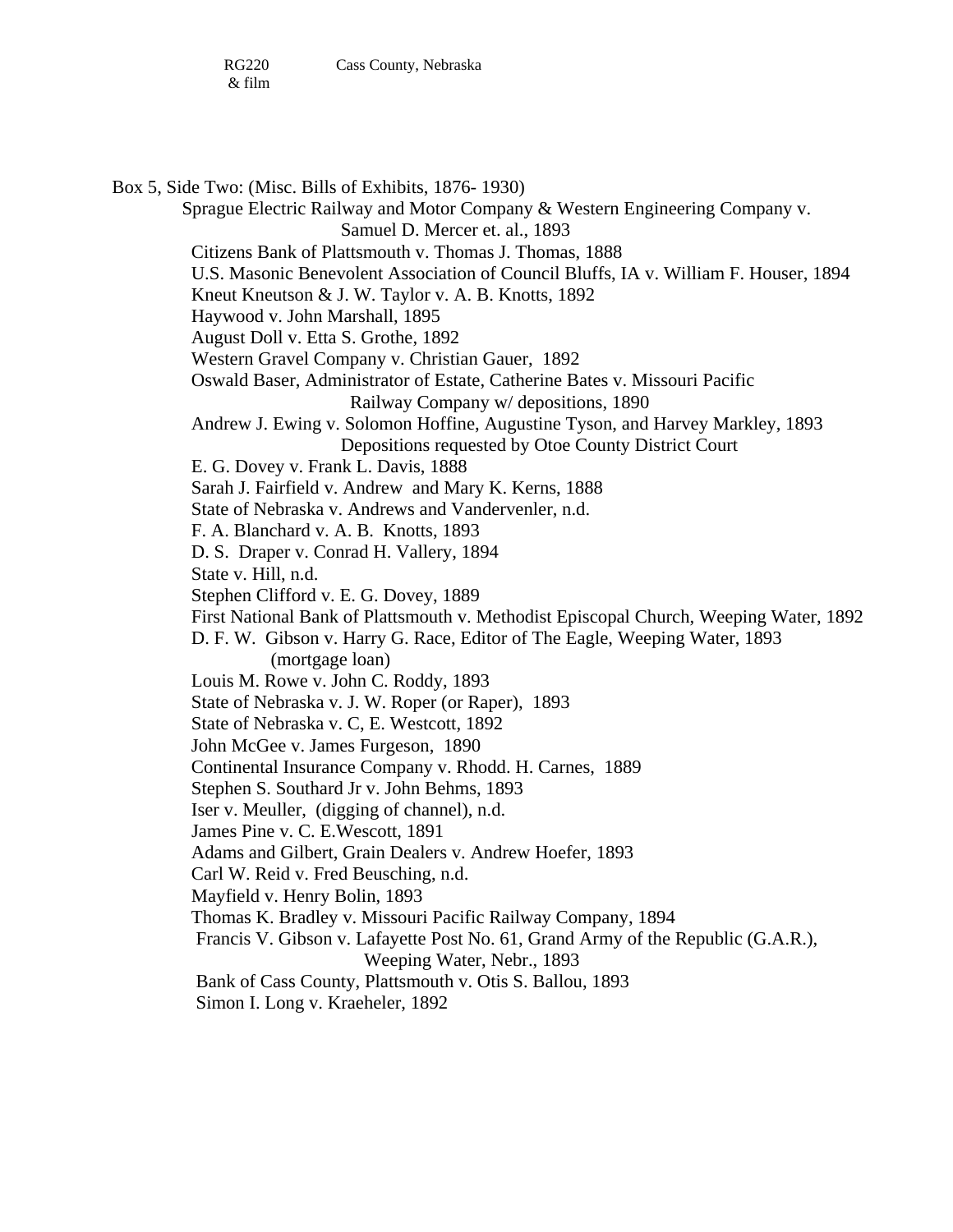Box 5, Side Two: (Misc. Bills of Exhibits, 1876- 1930) Americus V. Durrell v. Alvin Todd, 1893 First National Bank, Plattsmouth v. Douglas W. Shinn & W.H. Pickens, 1894 Daniel M. Jones v. O.J. King, A.B. Todd, et. al. (Cass County Board of Commissioners), 1892 Pioneer Savings and Loan Company v. Nathaniel Costenborder, 1893 Nelson Jear v. Charles Sabin, 1891 E. G. Vanetta v. Plattsmouth Gas and Electric Light Company, 1891 Solomon S. Nathan and Northern v. Feder Nushaum and Company, 1891 A. John Johnson v. William Tighe, Sheriff, 1892 Behnard Carler v. Charles C. Toney, Constable, 1893 Matter of the last will and testament of James Walstown (of Walston), deceased, 1893 A.B. Todd and N. Holmes v. Thomas J. Thomas, 1887 James W. Ripley v. J.N. Gibson, 1890 W.A. Edwards v. James Pine, 1892 Peterson Company v. Hugh Behan, 1893 William and Ross v. Floyd Harshman, 1892 Nedia A. Stewart v. Robert W. Stewart, 1894 State of Nebraska v. George W. Smith, Manager of the Palmyra Social Club, 1893 Francis N. Gibson v. William S. Hambleton and Company, 1894 Harvey D. Travis v. Americus V. Durrell, 1894 W. M. Clary v. Tim Edgerton, 1893 White v. Paul Miller,. 1893 James and Anna H. Hutchinson v. Western Union Telegraph Company, 1891 Empkee Hardward Company v. R. McMurlin, 1891 Otoe Luppee v. John Dunbar (Smith and Dunbar, Wagon Dealers), 1892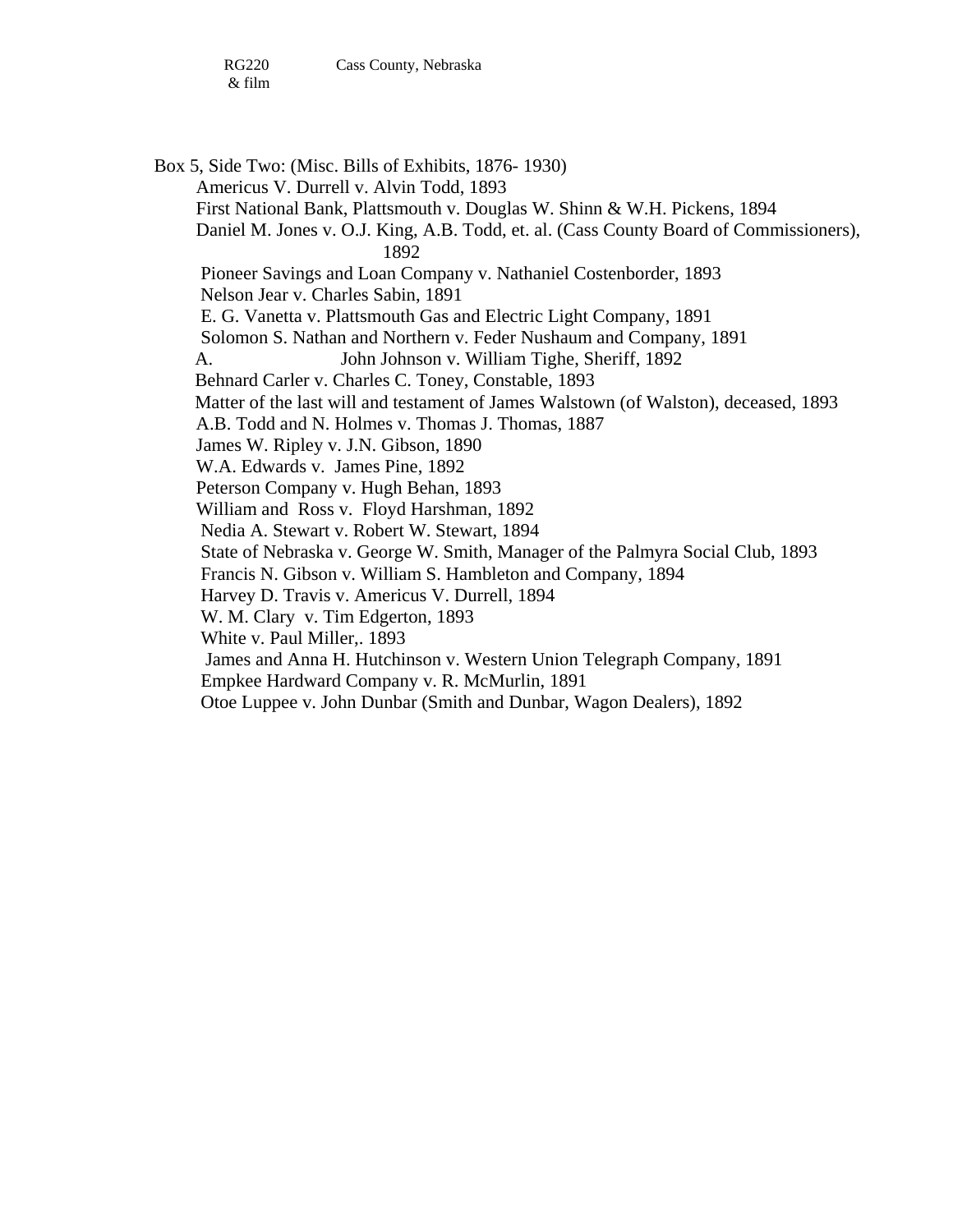RG220 Cass County, Nebraska

& film

Box 6, Bills of Exhibits, 1897-1924

State of Nebraska v. James McHead, 1897

State of Nebraska v. John W. Harris, 1898-1899

State of Nebraska v. William Wolfe, 1899

State of Nebraska v. John Clarence, 1911

State of Nebraska v. Fred Ossenkop, 1910

State of Nebraska v. Louis Keezer and Isadore Sitzman, 1911

State of Nebraska v. Frank McCann, 1912

State of Nebraska v. George Lytle, 1912

State of Nebraska v. E. R. Wilson/Pete Pabloni, 1918

State of Nebraska v. Frank A. Popel, Jr., 1921

State of Nebraska v. Carl D. Quinton, 1924, 2 folders

State of Nebraska v. Julia Kaufman, 1924

Box 7, Bills of Exhibits, 1924-1951

State of Nebraska v. William Grebe, 2 folders, 1924

State of Nebraska v. Carl G. Fricke, 1924

State of Nebraska v. George C. Dovey, 1927

State of Nebraska v. Inas L. Wever, 1930-1931, 2 folders

State of Nebraska v. Ed Murray, 1931

State of Nebraska v. Don Cunningham and Otto Glasier, 1935

State of Nebraska v. Eileen Boeche, 1948

State of Nebraska v. John Wiese, 1940

State of Nebraska v. Lee Watson, 1941

State of Nebraska v. Western Surety Company, 1951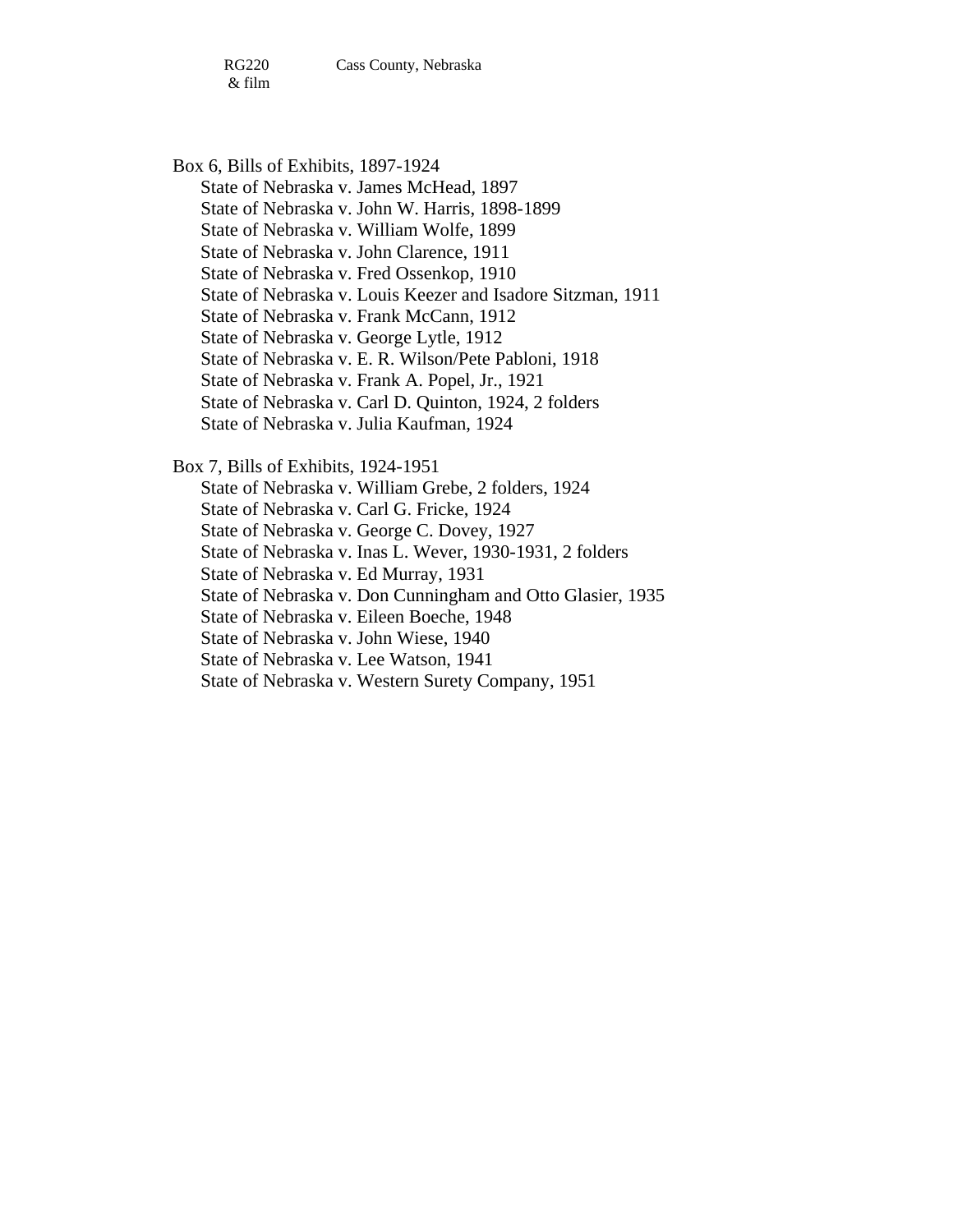Subseries Six Condemnation Files, 1958-1964 \*\*Files contain petition cases regarding construction of state highway Box 1 1) Case No. 12281, State of Nebraska, Dept. of Roads v. Carl W. and Rose Wurtele, 1964 2) Case No. 12242 State of Nebraska, Dept. of Roads v. Fred A. Clark, 1964 3) Case No. 12283 State of Nebraska, Dept. of Roads v. Lois D. and Norman S. Thompson, 1964 4) Case No. 12284 State of Nebraska, Dept. of Roads v. Will A. and Marion C. Minford, 1964 5) Case No. 12286 State of Nebraska, Dept. of Roads v. John Hobscheidt, 1964 6) Case No. 12287 State of Nebraska, Dept. of Road v. James H. and Mary K. Eastridge, 1964 Box 2 Condemnation Files, 1958-1964 \*\*Files contain petition cases regarding construction of state highway 1) Case No. 11616 State of Nebraska, Dept. of Roads v. Wesley P. Gradoville, 1958 2) Case No. 11617 State of Nebraska, Dept. of Roads v. C. A. and Nettie Ruse, 1958 3) Case No. 11618 State of Nebraska, Dept. of Roads v. Nellie Spangler, 1958 4) Case No. 11619 State of Nebraska, Dept. of Roads v. Carl J. and Kermit Schneider, 1958 5) Case No. 11620 State of Nebraska, Dept. of Roads v. Joseph Myron and Jennie Wiles, 1958 6) Case No. 11625 State of Nebraska, Dept. of Roads v. Wesley P. Gradoville, Robert M. Walling, and Thomas Florian Kratochvil, 1959 7) Case No. 11797 State of Nebraska, Dept. of Roads v. Elmer E. Mathis, 1960 8) Case No. 11823 State of Nebraska, Dept. of Roads v. Peter and Ruth M. Stander, 1960 9) Case No. 11824 State of Nebraska, Dept. of Roads v. Orie M. and Dorothy Sowards, 1960 10) Case No. 11828 State of Nebraska, Dept. of Roads v. Isa B. and Cecil R. Stander, 1960 11) Case No. 11831 State of Nebraska, Dept. of Roads v. Adolph L. and Mary Ann Fedde, 1960 12) Case No. 11834 State of Nebraska, Dept. of Roads v. Harold L. Camp. 1960 13) Case No. 11835 State of Nebraska, Dept. of Roads v. Stone Products Inc., 1960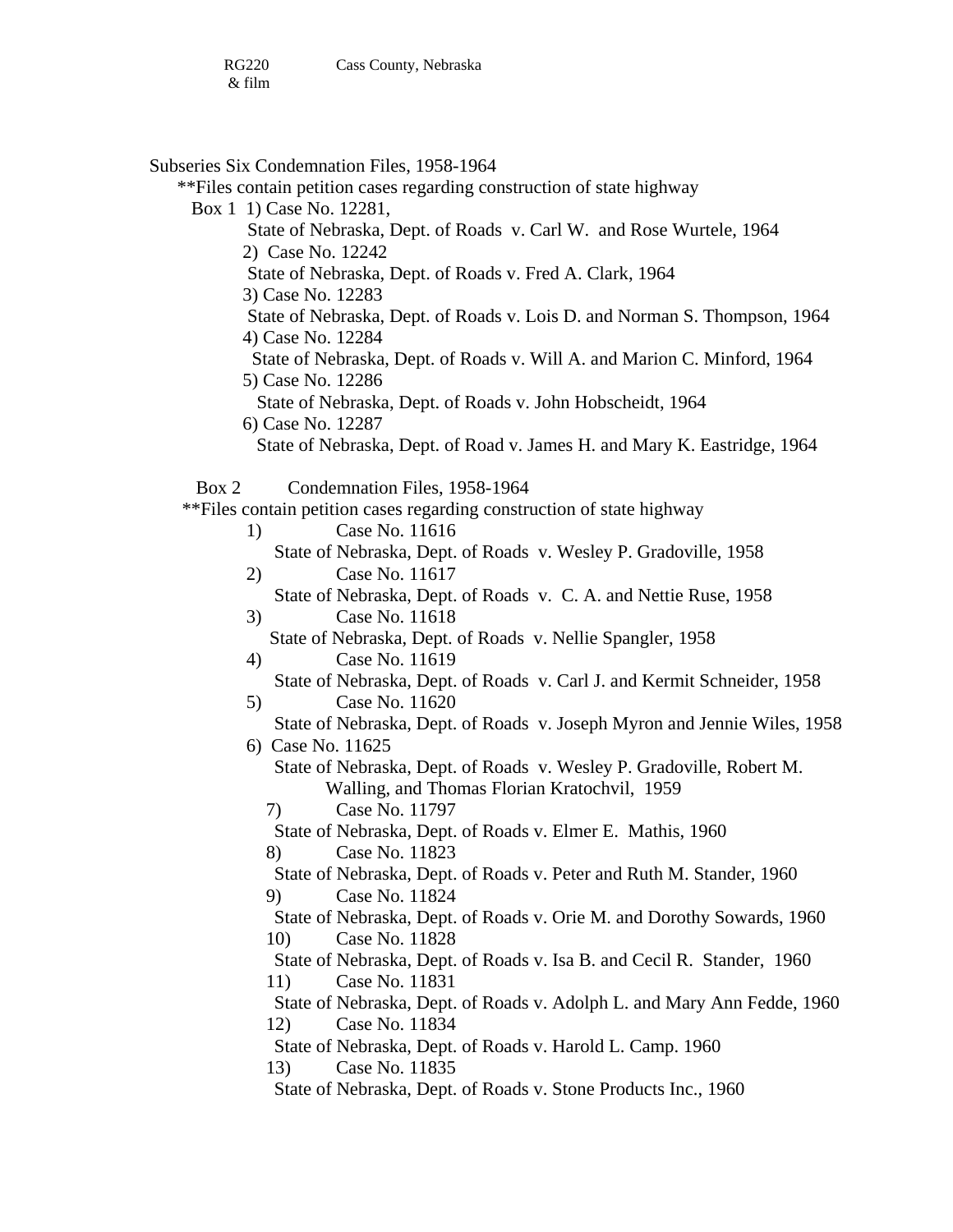& film

#### Box 2 Condemnation Files, 1958-1964 Cont.

14) Case No. 11837 State of Nebraska, Dept. of Roads v. Thomas Harlan, 1960 15) Case No. 11838 State of Nebraska, Dept. of Roads v. Emma Olson, 1960 16) Case No. 11839 State of Nebraska, Dept. of Roads v. Clark Bushnell, 1960 17) Case No. 11845 State of Nebraska, Dept. of Roads v. Harold and Barbara Buell, 1960 18) Case No. 11865 State of Nebraska, Dept. of Roads v. Anna Ottens, Life Estate, 1960 19)Case Nos. 11960 & 12042 &12271 State of Nebraska, Dept. of Roads v. Merritt Brothers Sand and Gravel Company, 1961, 1962 (3 folders) 20)Case No. 12106 State of Nebraska, Dept. of Roads v. Mary Fulmer, 1963 21)Case No. 12253 State of Nebraska, Dept. of Roads v. Marion F. Wulf, 1964 22)Case No. 12256 State of Nebraska, Dept. of Roads v. Reinhart L. Panska, 1964 23)Case No. 12261 State of Nebraska, Dept. of Roads v. Robert S. and Mildred M. Harris, 1964 24)Case No. 12262 State of Nebraska, Dept. of Roads v. Glen R. and Alice Todd, 1964 25)Case No. 12263 State of Nebraska, Dept. of Roads v. George R. and Leora Rieke, 1964 26)Case No. 12264 State of Nebraska, Dept. of Roads v. Opal E. Moritz, 1964 27)Case No. 12266 State of Nebraska, Dept. of Roads v. Kenneth E. and Ellen M. Todd, 1964 28) Case No. 12267 State of Nebraska, Dept. of Roads v. Marilyn and Paul Weibel, 1964 29) Case No. 12278 State of Nebraska, Dept. of Roads v. Ardyth G. Hall, 1964 30) Case No. 12279 State of Nebraska, Dept. of Roads v. Vera S. Ackley, 1964 31) Case No. 12280 State of Nebraska, Dept. of Roads v. Edwin T.and Evelyn Gardner, 1964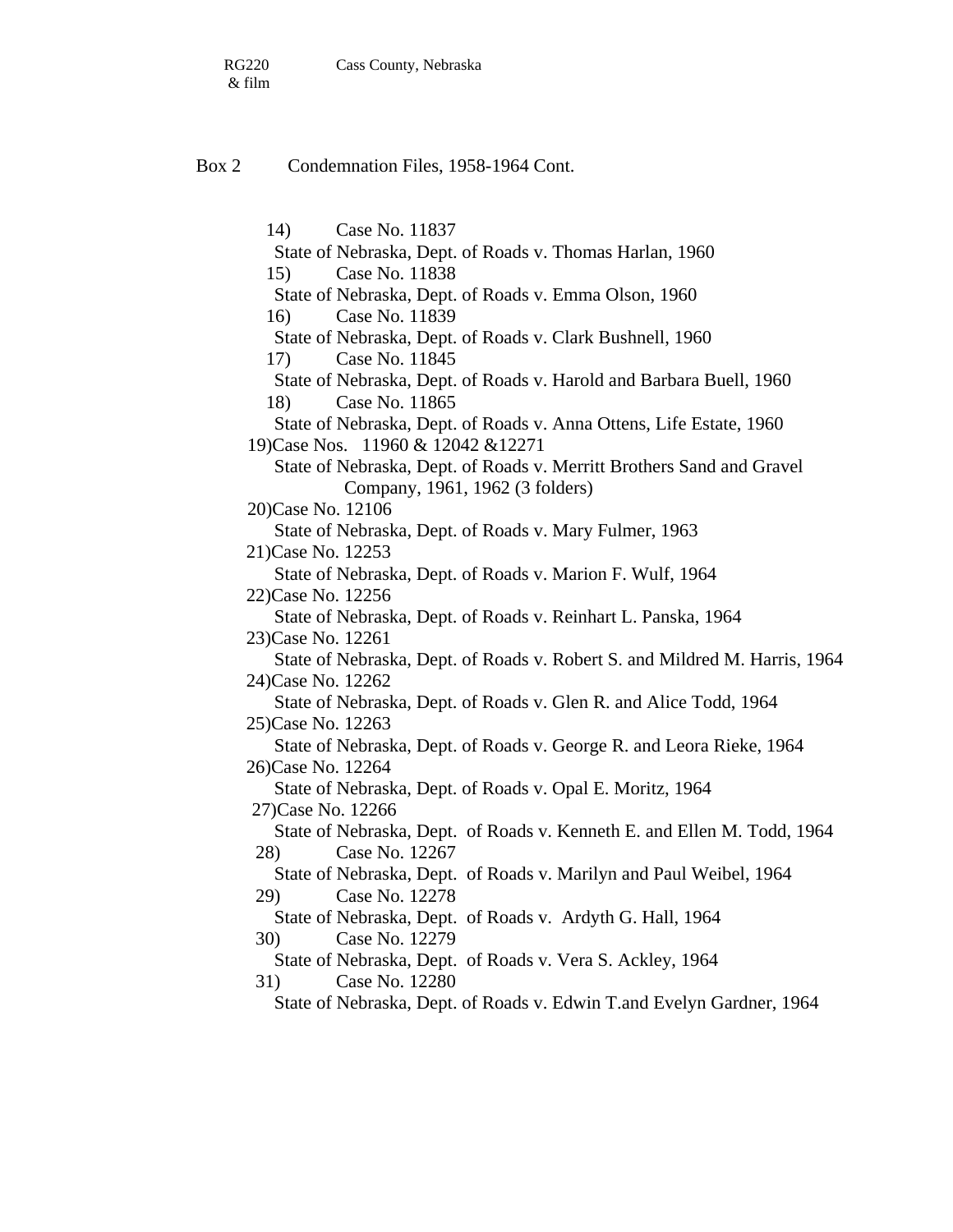### RG220 Cass County, Nebraska

SERIES TWELVE CENSUS RECORDS, 1876-1882, 1917

 7 Boxes Census, 1876-1882 Census, 1917

(See film record next page)

Reels 1-19 School Census, 1860-1977

 (See film record following County Census record) (Reels 14 thru 17 are restricted, see scope and content note)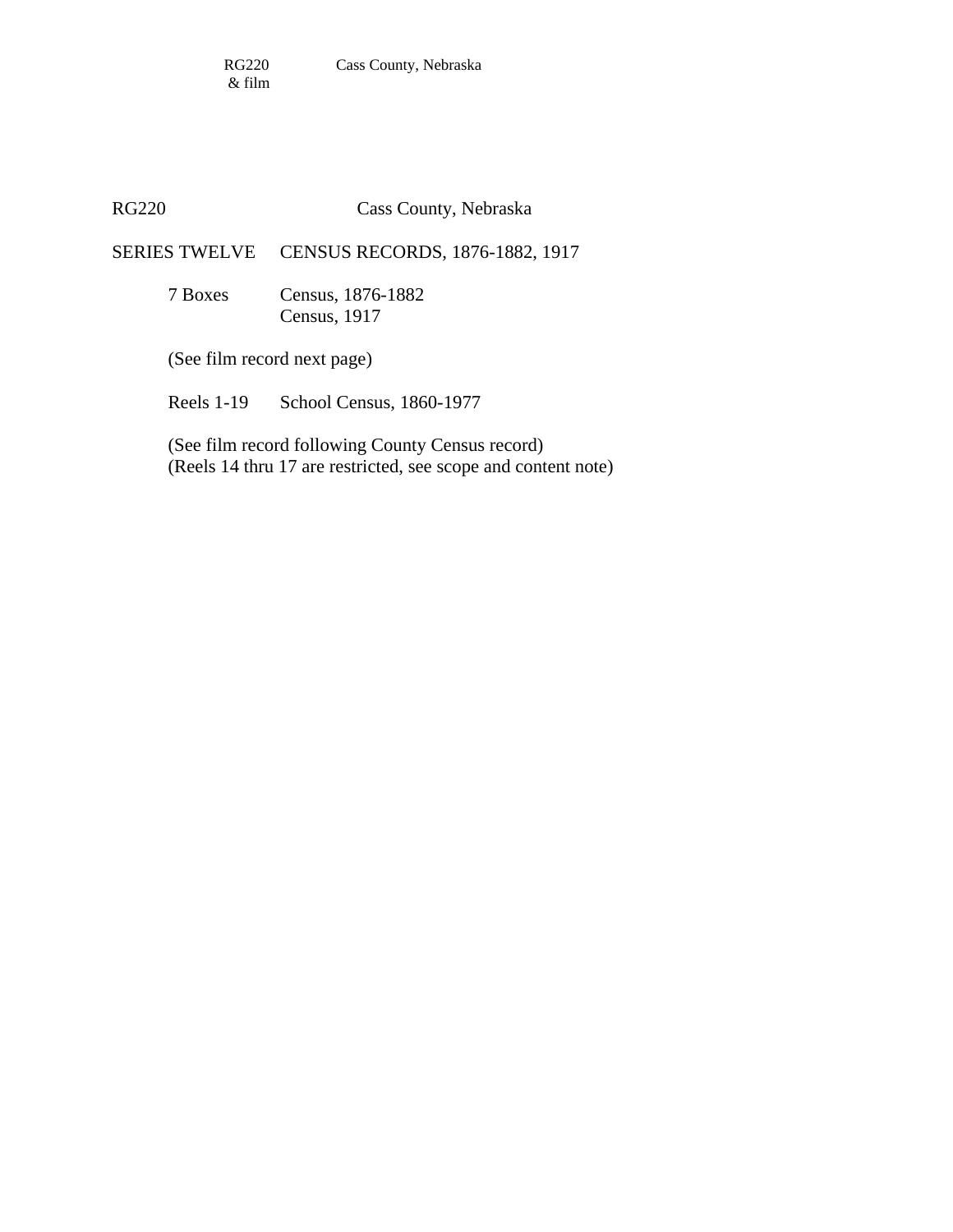## RG220 Cass County, Nebraska

Census Records: 1876-1882

NSHS HAS ON MICROFILM: 9 rolls microfilm

The following records will be microfilmed in chronological order and alphabetical by precinct within the year.

| Roll 1<br>839 shots<br>1678 pgs.<br>#19,808            | 1876 – Avoca Precinct<br>thru<br>1876 – Plattsmouth City, page 115<br>NOTE: 8-Mile Precinct was filmed with the "M's" on this roll of<br>microfilm. It will be microfilmed with the "E's" on the<br>following reels.<br>NOTE: Retake, 1876 - Plattsmouth City, page 74 was missed in<br>Filming. Retake spliced at End of Reel. |
|--------------------------------------------------------|---------------------------------------------------------------------------------------------------------------------------------------------------------------------------------------------------------------------------------------------------------------------------------------------------------------------------------|
| Roll <sub>2</sub><br>849 shots<br>1698 pgs.<br>#19,809 | 1876 – Plattsmouth City, page 116<br>thru<br>1877 – Elmwood Precinct, page 43                                                                                                                                                                                                                                                   |
| Roll 3<br>844 shots<br>1688 pgs.<br>#19,810            | 1877 – Elmwood Precinct cont., page 44<br>thru<br>1877 – Tipton Precinct                                                                                                                                                                                                                                                        |
| Roll 4<br>843 shots<br>1686 pgs.<br>#19,811            | 1877 – Weeping Water Precinct<br>thru<br>1878 – Stove Creek Precinct                                                                                                                                                                                                                                                            |
| Roll 5<br>841 shots<br>1682 pgs.<br>#19,812            | 1878 – Tipton Precinct<br>thru<br>1879 – Rock Bluffs Precinct<br>(Greenwood Precinct missing for 1879)                                                                                                                                                                                                                          |
| Roll 6<br>833 shots<br>1666 pgs.<br>#19,813            | 1879 – Salt Creek Precinct<br>thru<br>1880 – Plattsmouth City, page 69                                                                                                                                                                                                                                                          |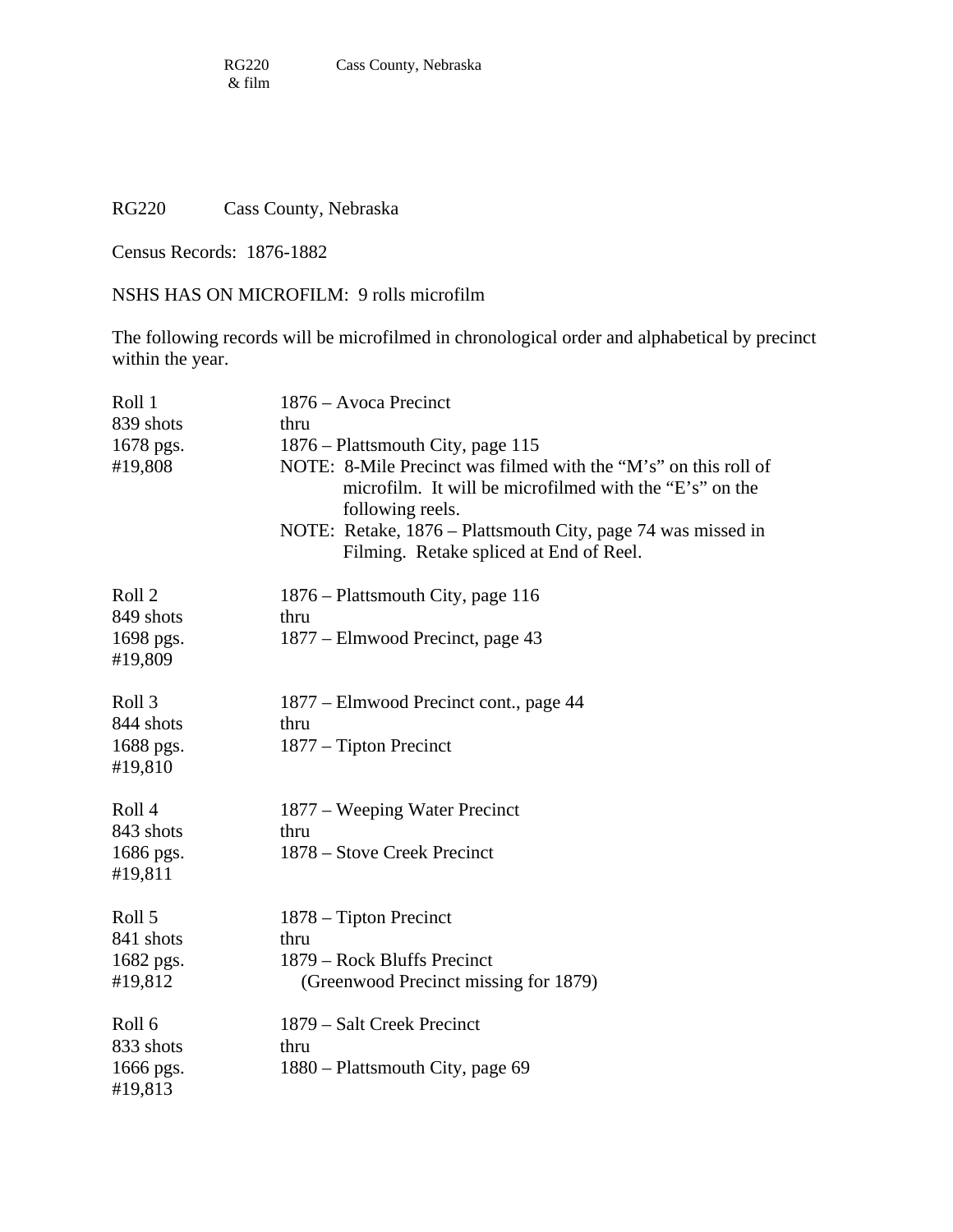## RG220 Cass County, Nebraska

Census Records: 1876-1882 (cont)

| Roll 7<br>841 shots<br>1682 pgs.<br>#19,814 | 1880 – Plattsmouth City, page 70<br>thru<br>1881 – Louisville Precinct, page 40                                            |
|---------------------------------------------|----------------------------------------------------------------------------------------------------------------------------|
| Roll 8<br>738 shots<br>1576 pgs.<br>#19,815 | 1881 – Louisville Precinct cont, page 41<br>thru<br>1882 – Avoca Precinct                                                  |
| Roll 9<br>222 shots<br>444 pgs.<br>#19,816  | $1882 -$ Tipton Precinct<br>thru<br><b>Updated Material</b><br>NOTE: Not all precincts were available for the 1882 census. |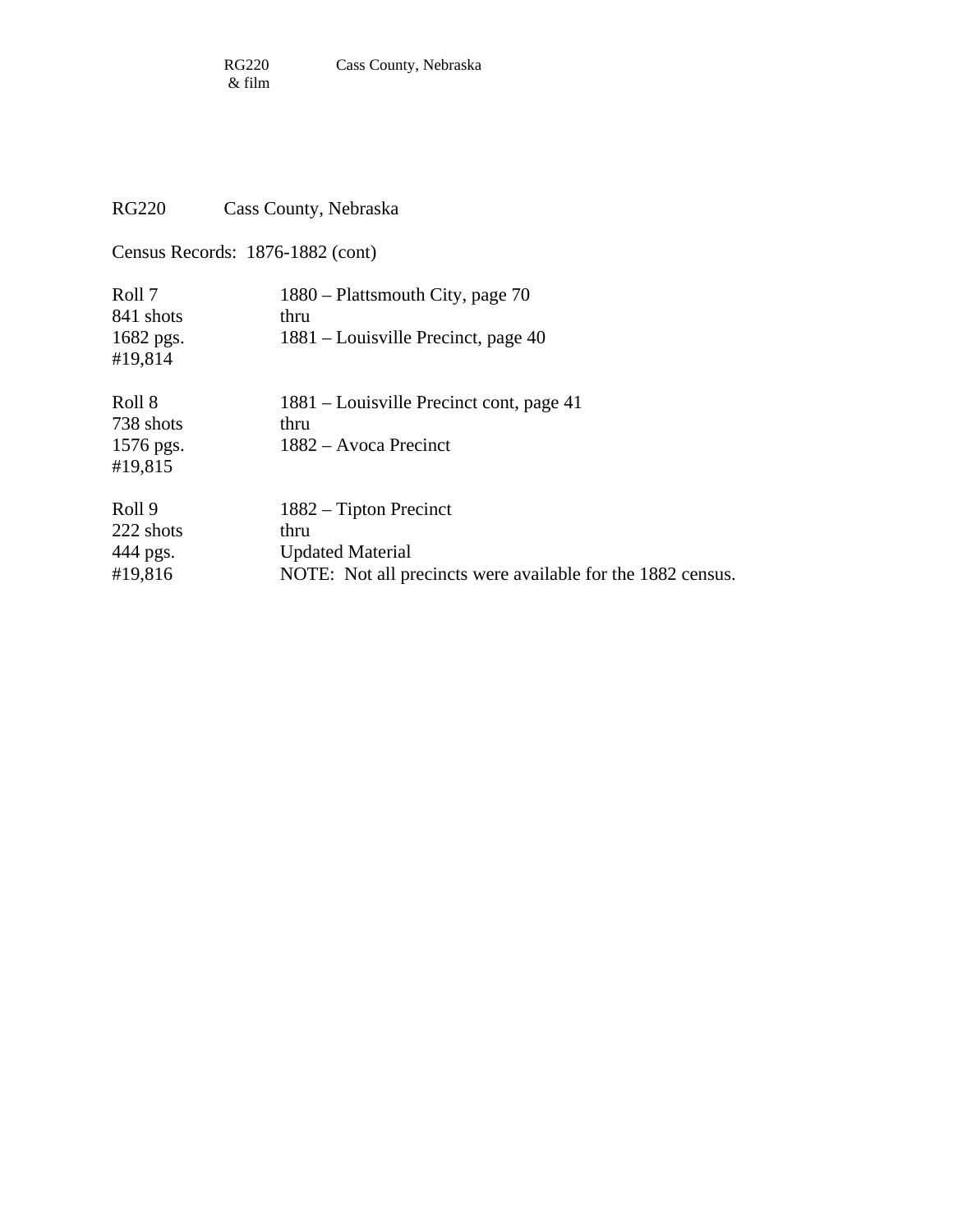## RG220 Cass County, Nebraska

### Assessment Records

### NHSH HAS ON MICROFILM:

| Roll 1<br>530 shots | <b>Assessment Records, Personal Property</b><br>Volume 1, 1857                                                         |
|---------------------|------------------------------------------------------------------------------------------------------------------------|
| 1060 pgs.           | thru                                                                                                                   |
| #23,799             | Assessment Records, Real Property, Lands                                                                               |
|                     | Volume 2, NW ½, SW ¼, Sec. 4, T.11, R.14, 1858<br>NOTE: Microfilm Operator's Certificate at the end of roll incorrect. |
|                     |                                                                                                                        |
| Roll 2              | Assessment Records, Real Property, Lands                                                                               |
| 968 shots           | Volume 2 (cont), E ½ SW ¼, Sec. 5, T.12, R.10, 1858                                                                    |
| 1936 pgs.           | thru                                                                                                                   |
| #23,793             | Assessment Records, Real Property, Lands                                                                               |
|                     | Volume 9, Plattsmouth Pct., "B," SW ¼ of NE ¼, Sec. 14, T. 12, R.13, 1861                                              |
| Roll 3              | Assessment Records, Real Property, Lands                                                                               |
| 967 shots           | Volume 9 (cont), Plattsmouth Pct., "B," SE 1/4 of NE 1/4, Sec. 14, T.12,                                               |
| 1934 pgs.           | R.13, 1861                                                                                                             |
| #23,794             | thru                                                                                                                   |
|                     | Assessment Records, Real Property, Lots                                                                                |
|                     | Volume 19, Plattsmouth Pct., Lot 6, Blk. 4, 1862                                                                       |
|                     | NOTE: Last frame filmed begins roll #4.                                                                                |
|                     | NOTE: Volume 10, frame #391, document filmed upside down.                                                              |
|                     | NOTE: Volume 11, beginning frame #431, frame target, Salt Creek<br>misspelled. Shows Slat Creek.                       |
| Roll 4              | <b>Assessment Records, Personal Property</b>                                                                           |
| 887 shots           | Volume 19 (cont), Plattsmouth "P," 1862                                                                                |
| 1774 pgs.           | thru                                                                                                                   |
| #23,795             | <b>Assessment Records, Personal Property</b>                                                                           |
|                     | Volume 32, South Bend Pct., "N," 1863                                                                                  |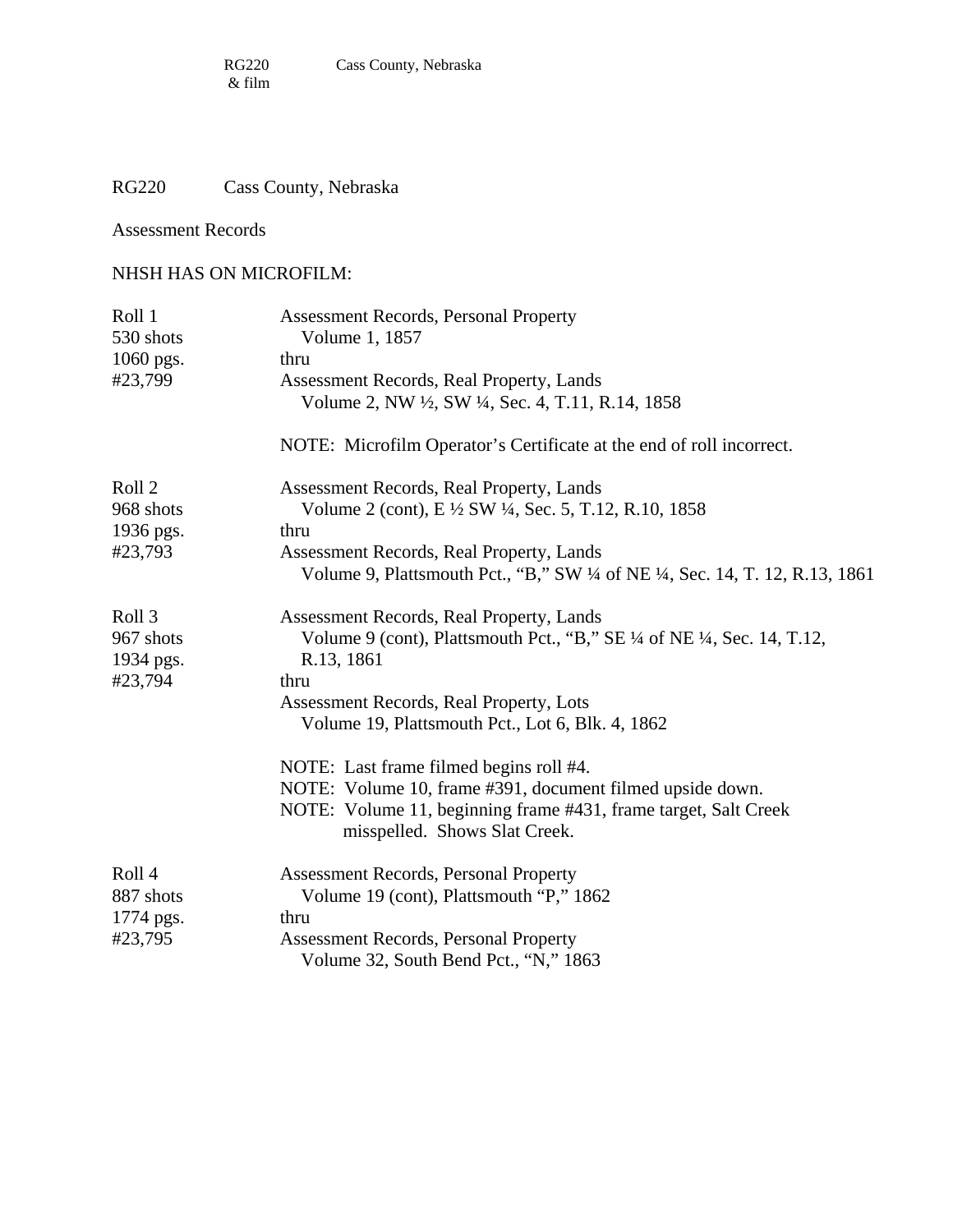| Roll 5<br>955 shots<br>1910 pgs.<br>#23,796 | <b>Assessment Records, Personal Property</b><br>Volume 321 (cont), South Bend Pct., "R," 1863<br>thru<br><b>Assessment Records, Personal Property</b> |
|---------------------------------------------|-------------------------------------------------------------------------------------------------------------------------------------------------------|
|                                             | Volume 41, Rock Bluffs Pct., "R," 1864                                                                                                                |
|                                             | NOTE: Frame target for volume 32 both Roll #4 and Roll #5 incorrect,<br>should show 1863.                                                             |
| <b>RG220</b>                                | Cass County, Nebraska                                                                                                                                 |
| Assessment Records (cont)                   |                                                                                                                                                       |
| Roll 6                                      | <b>Assessment Records, Personal Property</b>                                                                                                          |
| 988 shots                                   | Volume 41 (cont), Rock Bluffs Pct., "R," 1864                                                                                                         |
| 1976 pgs.<br>#23,797                        | thru<br>Assessment Records, Real Property, Lots                                                                                                       |
|                                             | Volume 51, Plattsmouth, Lot 6, Blk. 97, 1865                                                                                                          |
| Roll 7                                      | <b>Assessment Record, Personal Property</b>                                                                                                           |
| 957 shots                                   | Volume 51 (cont), Plattsmouth Pct., "M," 1865                                                                                                         |
| 1914 pgs.                                   | thru                                                                                                                                                  |
| #23,798                                     | <b>Assessment Record, Personal Property</b><br>Volume 59, Louisville Pct., "J," 1866                                                                  |
| Roll 8                                      | <b>Assessment Record, Personal Property</b>                                                                                                           |
| $1014$ shots                                | Volume 59 (cont), Louisville, "L," 1866                                                                                                               |
| 2028 pgs.                                   | thru                                                                                                                                                  |
| #23,800                                     | Assessment Record, Real Property, Lands<br>Volume 63, Rock Bluff Pct., SE42 of SE44, Sec. 29, T.11, R.14, 1866                                        |
| Roll 9                                      | <b>Assessment Records, Personal Property</b>                                                                                                          |
| 988 shots                                   | Volume 63 (cont), Rock Bluff Pct., "H," 1866                                                                                                          |
| 1986 pgs.                                   | thru                                                                                                                                                  |
| #23,801                                     | <b>Assessment Records, Personal Property</b><br>Volume 72, Mount Pleasant Pct., "P," 1867                                                             |
| Roll 10                                     | <b>Assessment Records, Personal Property</b>                                                                                                          |
| 1003 shots                                  | Volume 72 (cont), Mount Pleasant Pct., "P," 1867                                                                                                      |
| 2006 pgs.                                   | thru                                                                                                                                                  |
| #23,802                                     | <b>Assessment Records, Personal Property</b>                                                                                                          |
|                                             | Volume 77, South Bend Pct., "W," 1867                                                                                                                 |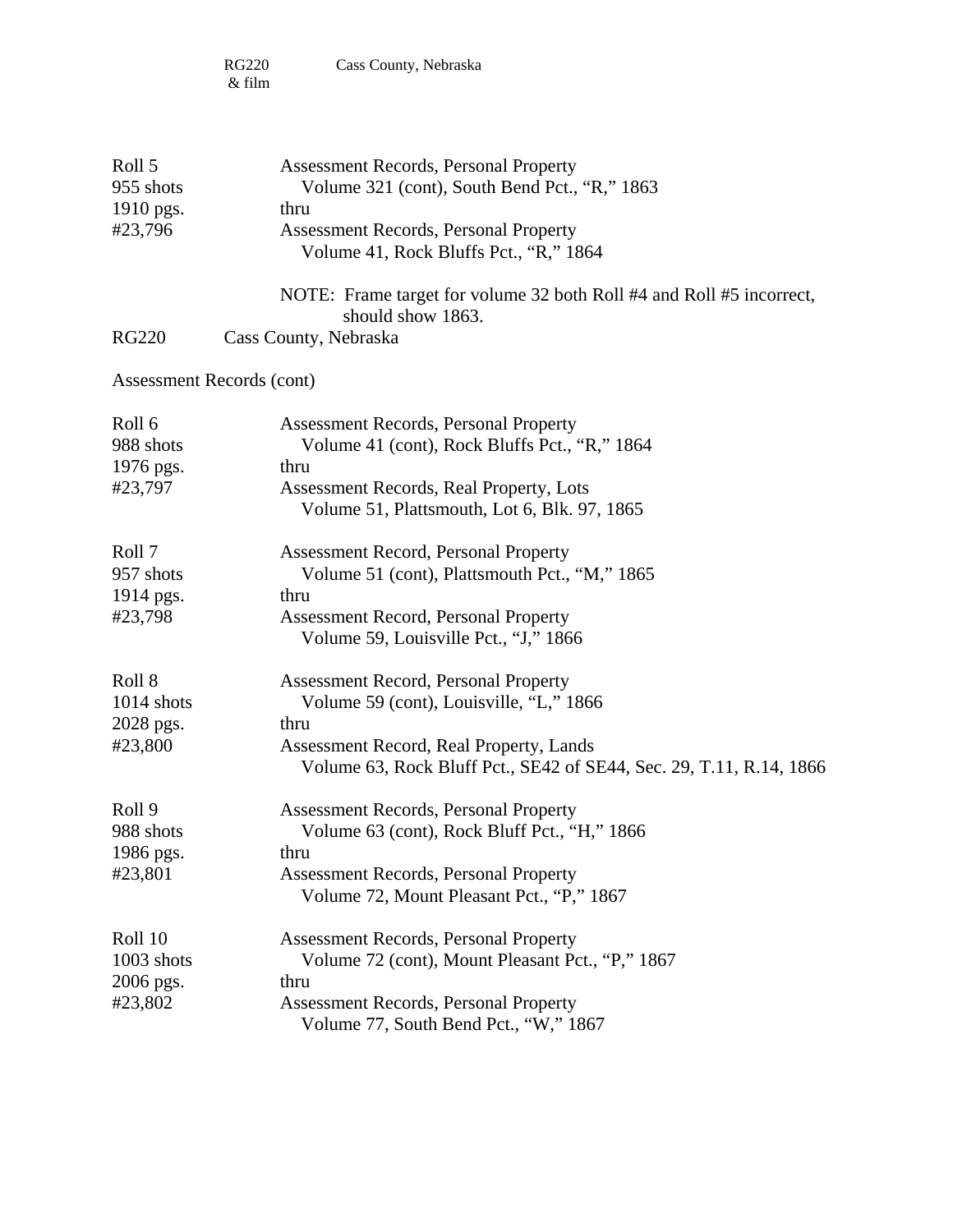| Roll 11<br>995 shots<br>1990 pgs. | Assessment Records, Personal Property<br>Volume 77 (cont), Mount Pleasant Pct., "P," 1867<br>thru                           |
|-----------------------------------|-----------------------------------------------------------------------------------------------------------------------------|
| #23,803                           | Assessment Records, Real Property, Lots<br>Volume 85, City of Plattsmouth, Lot 12, Blk. 30, 1868                            |
| Roll 12                           | Assessment Records, Real Property, Lands                                                                                    |
| 469 shots                         | Volume 85 (cont), Plattsmouth Pct., Lot 4, Sec. 29, T.12, \$.14, 1868                                                       |
| 938 pgs.                          | thru                                                                                                                        |
| #23,804                           | Assessment Records, Real Property, Lands<br>Volume 86, Rock Bluff Pct., SW ½, SW, Sec. 23, T.11, R.13, 1868                 |
| <b>RG220</b>                      | Cass County, Nebraska                                                                                                       |
|                                   | Assessment Records (cont)                                                                                                   |
| Roll 13                           | Assessment Records, Real Property, Lots                                                                                     |
| 976 shots                         | Volume 86 (cont), Non-Residents, Lot 6, 7 & 8, Blk. 2N 2E,                                                                  |
| 1952 pgs.                         | Rock Bluff Pct., 1869                                                                                                       |
| #23,805                           | thru                                                                                                                        |
|                                   | <b>Assessment Records, Personal Property</b><br>Volume 95, Mount Pleasant Pct., "M," 1869                                   |
| Roll 14                           | <b>Assessment Records, Personal Property</b>                                                                                |
| 993 shots                         | Volume 95 (cont), Mount Pleasant Pct., "M," 1869                                                                            |
| 1986 pgs.                         | thru                                                                                                                        |
| #23,806                           | Assessment Records, Real Lands<br>Volume 100, South Bend Pct., SW ¼ of SE ¼, Sec. 28, T.12, R.10, 1869                      |
|                                   | NOTE: V.97, Plattsmouth, 1869, from #588 entries for right of way<br>1869 & prior years entries at end of volume.           |
| Roll 15                           | <b>Assessment Records, Personal Property</b>                                                                                |
| 976 shots                         | Volume 101, Stove Creek Pct., "B," 1870                                                                                     |
| 1952 pgs.                         | thru                                                                                                                        |
| #23,807                           | Assessment Records, Real Property, Lands<br>Volume 110, Oreapolis Pct., W 1/2 NE, Lot 5, part, Sec. 31, T.13,<br>R.13, 1870 |
| Roll 16                           | <b>Assessment Records Personal Property</b>                                                                                 |
| 1035 shots                        | Volume 110 (cont), Oreapolis Pct., "B," 1870                                                                                |
| 2070 pgs.                         | thru                                                                                                                        |
| #23,808                           | <b>Assessment Records, Personal Property</b>                                                                                |
|                                   | Volume 113, Salt Creek Pct., "S," 1870                                                                                      |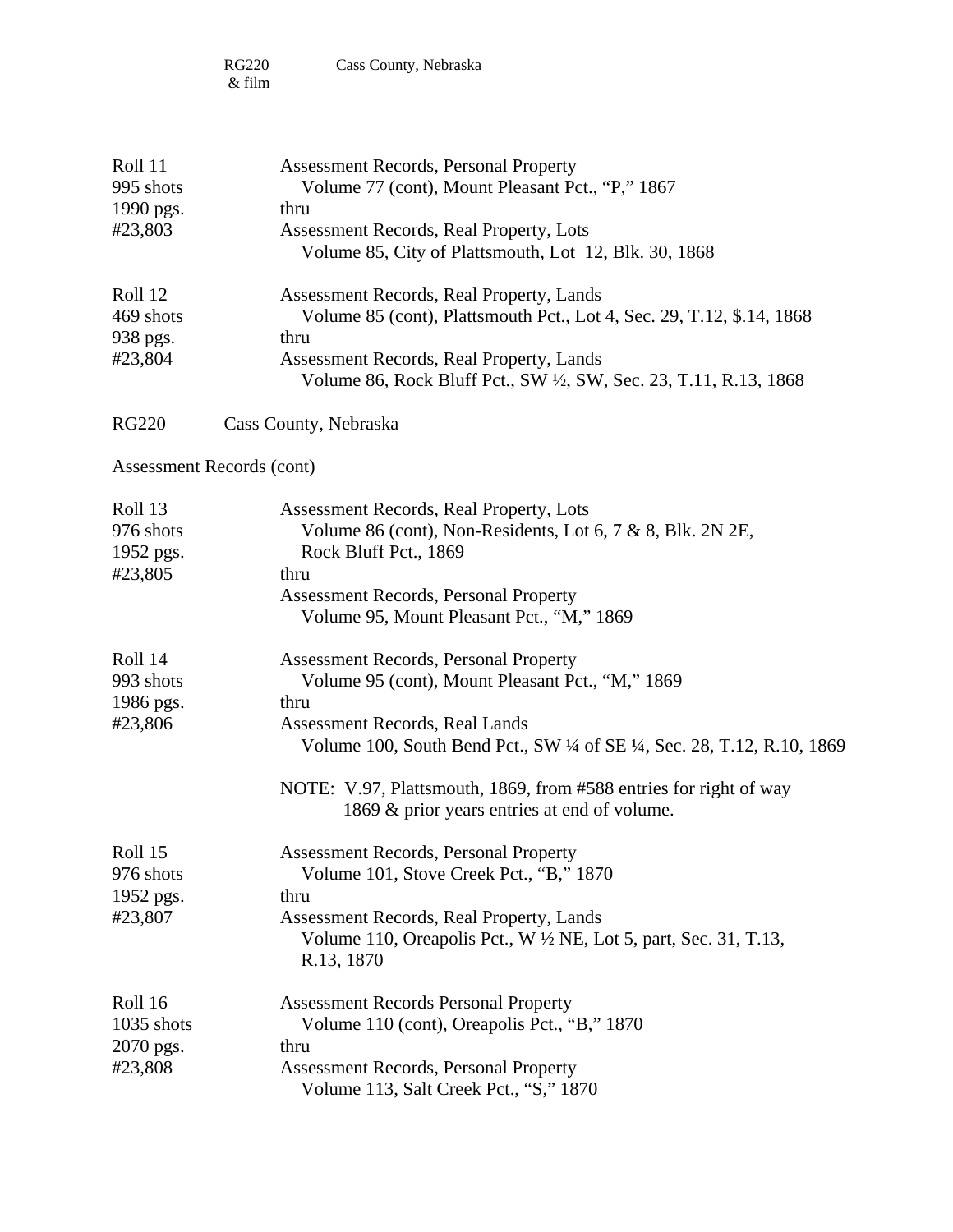|                                               | <b>RG220</b><br>Cass County, Nebraska<br>& film                                                                                                                                                                                                                                                                                                                                          |
|-----------------------------------------------|------------------------------------------------------------------------------------------------------------------------------------------------------------------------------------------------------------------------------------------------------------------------------------------------------------------------------------------------------------------------------------------|
| Roll 17<br>993 shots<br>1986 pgs.<br>#23,843  | <b>Assessment Records, Personal Property</b><br>Volume 113 (cont), Salt Creek Pct., "S," 1870<br>thru<br><b>Assessment Records, Personal Property</b><br>Volume 123, Louisville Pct., "c," 1871                                                                                                                                                                                          |
| Roll 18<br>1009 shots<br>2018 pgs.<br>#23,844 | <b>Assessment Records, Personal Property</b><br>Volume 123 (cont), Louisville "c," 1871<br>thru<br>Assessment Records, Real Property, Lands<br>Volume 127, Rock Bluff Pct., E 1/2 of SE, Sec. 1, T.11, R.13, 1871                                                                                                                                                                        |
| <b>RG220</b>                                  | Cass County, Nebraska                                                                                                                                                                                                                                                                                                                                                                    |
| Assessment Records (cont)                     |                                                                                                                                                                                                                                                                                                                                                                                          |
| Roll 19<br>991 shots<br>1982 pgs.<br>#23,845  | <b>Assessment Records, Personal Property</b><br>Volume 127 (cont), Rock Bluff pct., "B," 1871<br>thru<br><b>Assessment Records, Personal Property</b><br>Volume 134, Eight Mile Grove Pct., "S," 1872<br>NOTE: V.128, Frame #267-272, documents filmed in reverse order.<br>NOTE: V.129, Frame #336, South Bend Pct., 1871 "C" missed<br>initial filming, retake spliced at end of roll. |
| Roll 20<br>996 shots<br>1992 pgs.<br>#23,846  | <b>Assessment Records, Personal Property</b><br>Volume 134 (cont), Eight Mile Grove, "S," 1872<br>thru<br><b>Assessment Records, Personal Property</b><br>Volume 140, Plattsmouth, "M," 1872                                                                                                                                                                                             |
| Roll 21<br>978 shots<br>1956 pgs.<br>#23,847  | <b>Assessment Records, Personal Property</b><br>Volume 140 (cont), Plattsmouth, "M," 1872<br>thru<br><b>Assessment Records, Personal Property</b><br>Volume 144, Stove Creek Pct., "S," 1872<br>NOTE: Frame counter incorrect between frames 201 & 229.                                                                                                                                  |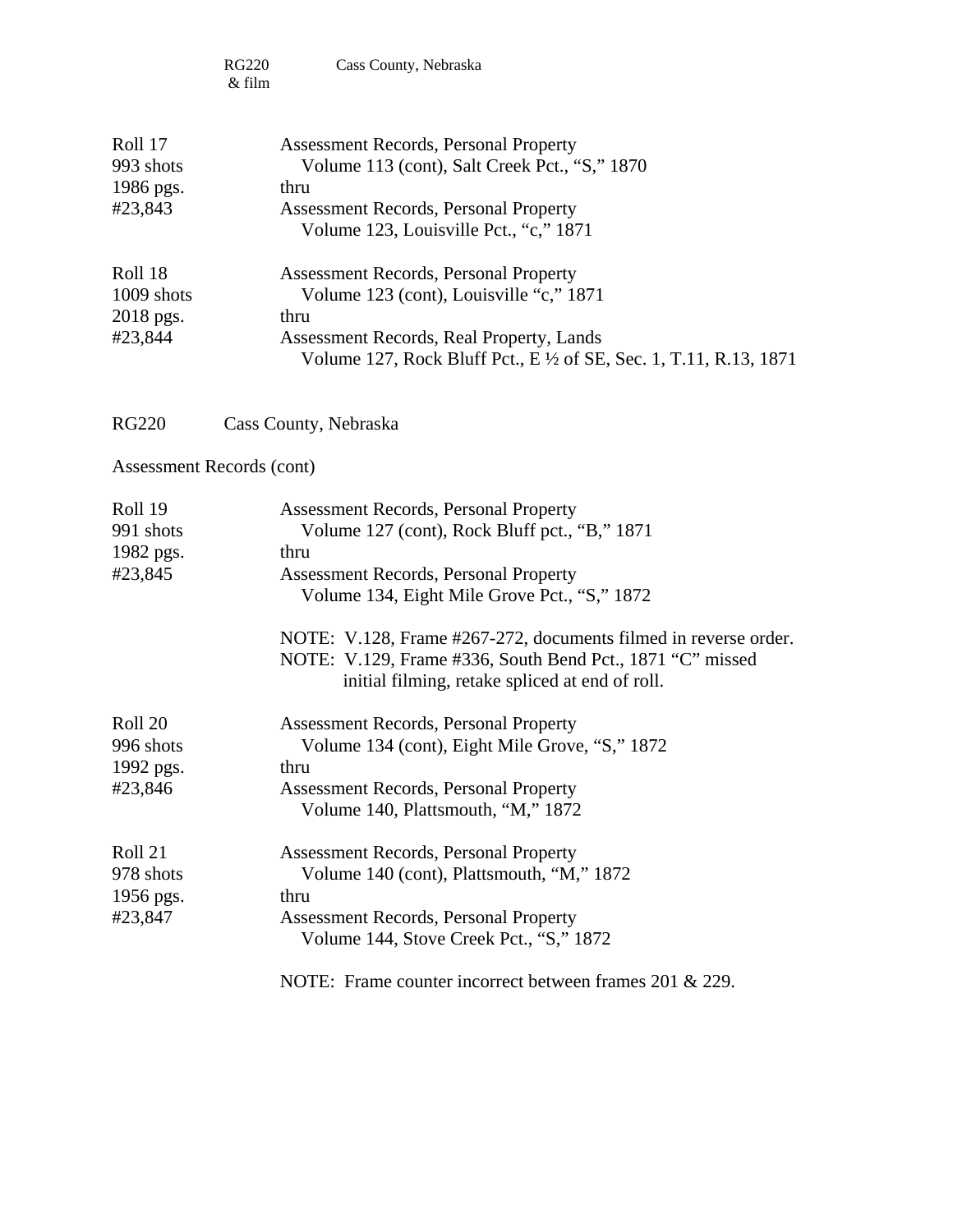## RG220 Cass County, Nebraska

| Roll 22<br>987 shots<br>1974 pgs. | <b>Assessment Records, Personal Property</b><br>Volume 144 (cont), Stove Creek Pct., "S," 1872<br>thru               |
|-----------------------------------|----------------------------------------------------------------------------------------------------------------------|
| #23,848                           | <b>Assessment Records, Personal Property</b><br>Volume 152, Louisville Pct., "D," 1873                               |
|                                   | NOTE: V.152, frame #939-951 pages filmed in reverse, corrected and<br>refilmed.                                      |
| Roll 23<br>985 shots              | <b>Assessment Records, Personal Property</b><br>Volume 152 (cont), Louisville "E," 1873                              |
| 1970 pgs.<br>#23,849              | thru<br><b>Assessment Records, Personal Property</b><br>Volume 156, Rock Bluff, "E," 1873                            |
| Roll 24<br>996 shots              | <b>Assessment Records, Personal Property</b><br>Volume 156 (cont), Rock Bluff, "F," 1873                             |
| 1992 pgs.                         | thru                                                                                                                 |
| #23,850                           | <b>Assessment Records, Personal Property</b><br>Volume 163, Eight Mile Grove, "B," 1874                              |
| Roll 25                           | <b>Assessment Records, Personal Property</b>                                                                         |
| 986 shots                         | Volume 163 (cont), Mile Grove Pct., "B," 1874<br>thru                                                                |
| 1972 pgs.<br>#23,851              | <b>Assessment Records, Personal Property</b><br>Volume 169, Oreapolis Pct., "S," 1874                                |
| Roll 26                           | <b>Assessment Records, Personal Property</b>                                                                         |
| 1000 shots                        | Volume 169 (cont), Orepolis Pct., "S," 1874                                                                          |
| 2000 pgs.<br>#23,852              | thru<br>Assessment Records, Real Property, Lands<br>Volume 174, SE of SE, Sec. 33, T.12, R.10, South Bend Pct., 1874 |
| Roll 27                           | <b>Assessment Records, Personal Property</b>                                                                         |
| 973 shots                         | Volume 174 (cont), South Bend Pct., "B," 1874                                                                        |
| 1946 pgs.                         | thru                                                                                                                 |
| #23,853                           | Assessment Records, Real Property, Lands                                                                             |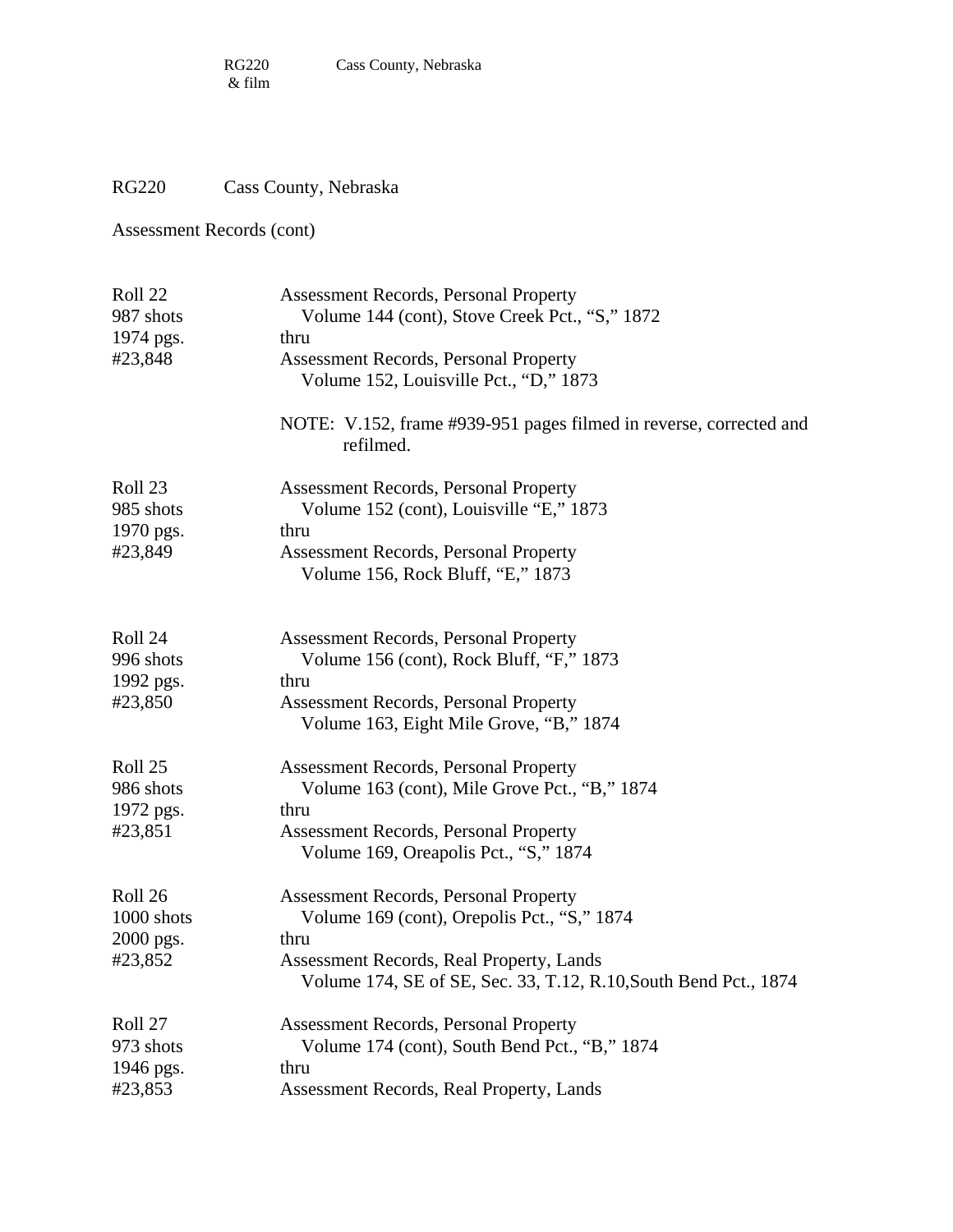Volume 180, Center Pct., SE ¼ of SE, Sec. 18, T.11, \$.11, 1875

## RG220 Cass County, Nebraska

| Roll 28<br>949 shots   | Assessment Records, Real Property, Lands<br>Volume 180 (cont), Center Pct., NE 1/4 NE, Sec. 19, T.11, R.11, 1875     |
|------------------------|----------------------------------------------------------------------------------------------------------------------|
| 1898 pgs.              | thru                                                                                                                 |
| #23,854                | <b>Assessment Records, Personal Property</b>                                                                         |
|                        | Volume 187, City of Plattsmouth, "A," 1875                                                                           |
|                        | NOTE: Frame target for volume 185, incorrect to frame #793, should<br>have read 1875.                                |
| Roll 29                | <b>Assessment Records, Personal Property</b>                                                                         |
| 959 shots<br>1918 pgs. | Volume 187 (cont), City of Plattsmouth, "A," 1875<br>thru                                                            |
| #23,855                | <b>Assessment Records, Real Property</b>                                                                             |
|                        | Volume 189, N. part of NE ¼ of NE ¼, Sec. 19, T.11, R.14,<br>Rock Bluff Pct., 1875                                   |
| Roll 30                | Assessment Records, Personal                                                                                         |
| 954 shots              | Volume 189 (cont), Rock Bluff Pct., "A," 1875                                                                        |
| 1908 pgs.              | thru                                                                                                                 |
| #23,856                | Assessment Records, Real Property, Lands<br>Volume 196, South Bend Pct., SE 1/4 of SE 1/4, Sec. 17, T.12, R.10, 1876 |
| Roll 31                | Assessment Records, Real Property Lands                                                                              |
| 969 shots<br>1938 pgs. | Volume 196 (cont), South Bend Pct., NE 1/4 of NE 1/4, Sec. 18, T.12,<br>R.10, 1876                                   |
| #23,857                | thru                                                                                                                 |
|                        | Assessment Records, Personal Property<br>Volume 203, Louisville Pct., "S," 1876                                      |
| Roll 32                | <b>Assessment Records, Personal Property</b>                                                                         |
| 981 shots              | Volume 203 (cont), Louisville Pct., 1876                                                                             |
| 1962 pgs.              | thru                                                                                                                 |
| #23,868                | Assessment Records, Real Property, Lands<br>Volume 208, Salt Creek Pct., SE 1/4 of Sec. 27, T.12, R.9, 1876          |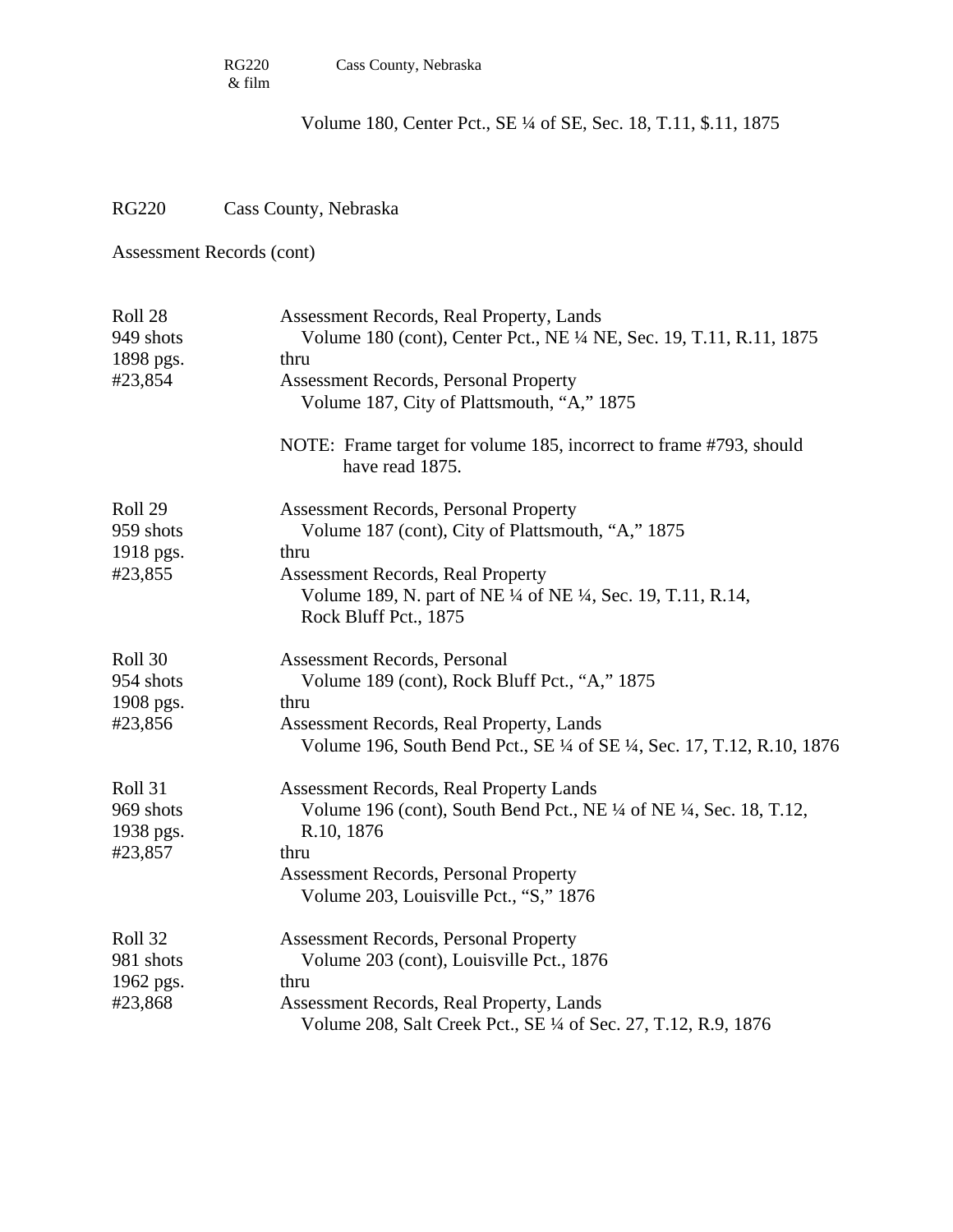# RG220 Cass County, Nebraska

| Roll 33<br>963 shots | <b>Assessment Records, Personal Property</b><br>Volume 208 (cont), Salt Creek Pct., "R," 1876            |
|----------------------|----------------------------------------------------------------------------------------------------------|
| 1926 pgs.            | thru                                                                                                     |
| #23,859              | <b>Assessment Records, Personal Property</b><br>Volume 216, Elmwood Pct., "D," 1877                      |
| Roll 34              | <b>Assessment Records, Personal Property</b>                                                             |
| 967 shots            | Volume 216 (cont), Elmwood Pct., "D," 1877                                                               |
| 1934 pgs.            | thru                                                                                                     |
| #23,860              | <b>Assessment Records, Personal Property</b><br>Volume 221, Plattsmouth, "M," 1877                       |
| Roll 35              | <b>Assessment Records, Personal Property</b>                                                             |
| 976 shots            | Volume 221 (cont), Plattsmouth Pct., "M," 1877                                                           |
| 1952 pgs.            | thru                                                                                                     |
| #23,861              | <b>Assessment Records, Personal Property</b>                                                             |
|                      | Volume 225, South Bend Pct., "M," 1877                                                                   |
| Roll 36              | <b>Assessment Records, Personal Property</b>                                                             |
| 899 shots            | Volume 225 (cont), South Bend Pct., "M," 1877                                                            |
| 1798 pgs.            | thru                                                                                                     |
| #23,862              | <b>Assessment Records, Personal Property</b>                                                             |
|                      | Volume 239, Salt Creek Pct., "R," 1878                                                                   |
|                      | NOTE: Microfilm Operator's Certificate incorrect at end of roll.<br>Should end with "R," Salt Creek Pct. |
| Roll 37              | <b>Assessment Records, Personal Property</b>                                                             |
| 839 shots            | Volume 239 (cont), Salt Creek Pct., "S," 1878                                                            |
| 1678 pgs.            | thru                                                                                                     |
| #23,863              | <b>Assessment Records, Personal Property</b>                                                             |
|                      | Volume 263, Elmwood Pct., "H," 1880                                                                      |
| Roll 38              | <b>Assessment Records, Personal Property</b>                                                             |
| 807 shots            | Volume 263 (cont), Elmwood Pct., "J," 1880                                                               |
| 1614 pgs.            | thru                                                                                                     |
| #23,864              | <b>Assessment Records, Real Property, Lands</b>                                                          |
|                      | Volume 277, SE 4 SE4, Sec. 31, T.10, R.9, Tipton Pct., 1880                                              |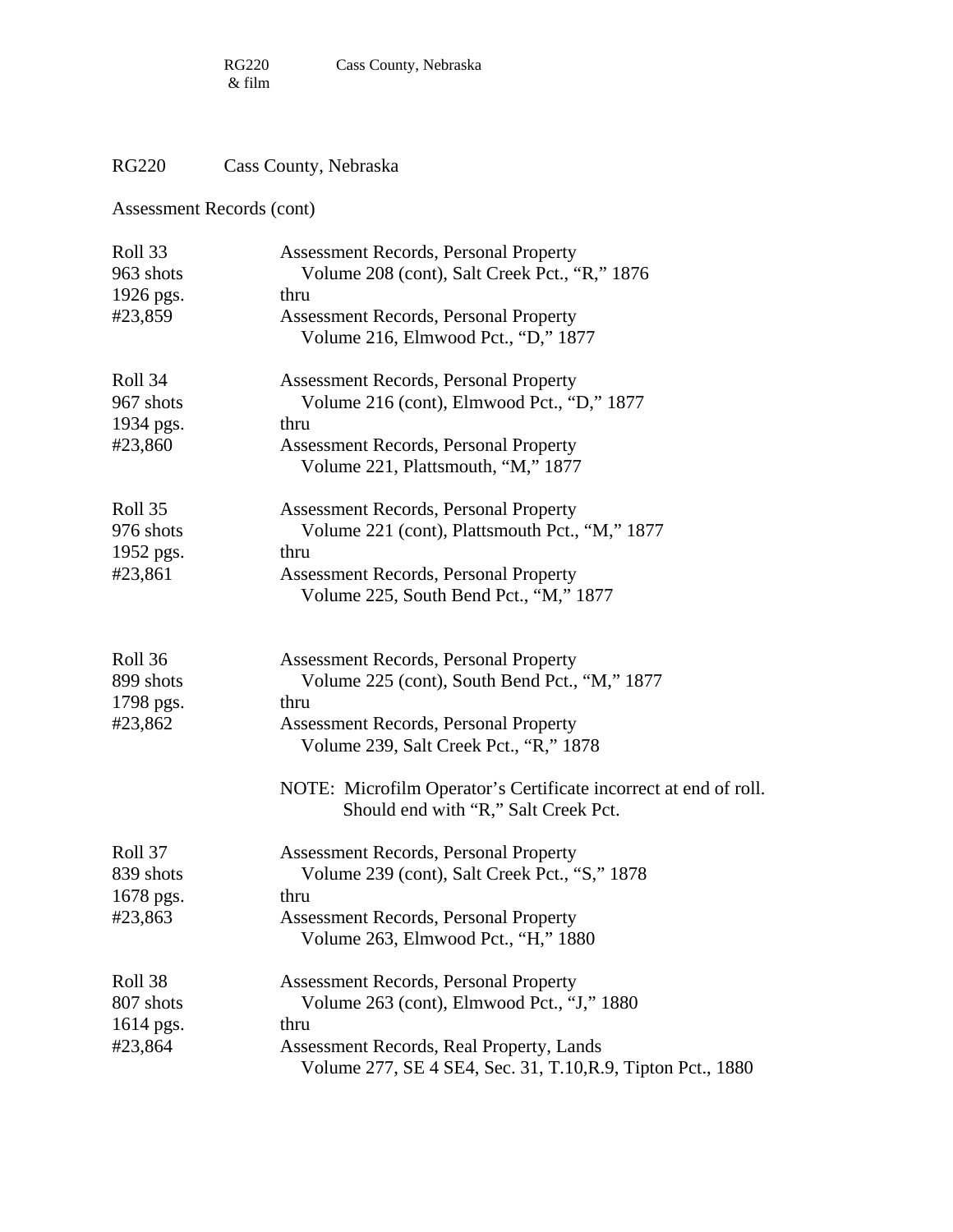## RG220 Cass County, Nebraska

| Roll 39<br>822 shots<br>1644 pgs. | Assessment Records, Real Property, Lands<br>Volume 277 (cont), pg. 16, Tipton Pct., NW4NE4, Sec. 32, T.10, R.9, 1880<br>thru         |
|-----------------------------------|--------------------------------------------------------------------------------------------------------------------------------------|
| #23,901                           | Assessment Records, Real Property, Lots<br>Volume 292, pg. 8, Rock Bluffs Pct., Sec./Lot 1, 2, 3, 9 & 10, T./Blk. 6 S.<br>R.3w, 1881 |
| Roll 40                           | <b>Assessment Records, Real Property</b>                                                                                             |
| 826 shots                         | Volume 292 (cont), pg. 9, Rock Bluffs Pt., All of Twn/Blk. 6S, R4W, 1881                                                             |
| 1642 pgs.                         | thru                                                                                                                                 |
| #23,902                           | Assessment Records, Personal Property,<br>Volume 309, City of Plattsmouth, "R," 1 <sup>st</sup> Ward, 1882                           |
| Roll 41                           | <b>Assessment Records, Personal Property</b>                                                                                         |
| 771 shots                         | Volume 309 (cont), City of Plattsmouth, 1 <sup>st</sup> Ward, "S," 1882                                                              |
| 1542 pgs.                         | thru                                                                                                                                 |
| #23,903                           | <b>Assessment Records, Personal Property</b><br>Volume 323, Eight Mile Grove Pct., "C," 1883                                         |
| Roll 42                           | <b>Assessment Records, Personal Property</b>                                                                                         |
| 842 shots                         | Volume 323 (cont), Eight Mile Grove Pct., "C," 1883                                                                                  |
| 1684 pgs.                         | thru                                                                                                                                 |
| #23,904                           | Assessment Records, Real Property, Lands<br>Volume 337, pg. 4, Stove Creek Pct., SE4 SE 1/4, Sec. 13, T.10, R.10, 1883               |
| Roll 43                           | Assessment Records, Real Property, Lands                                                                                             |
| 833 shots                         | Volume 337, pg.5, Stove Creek Pct., E2NE4, Sec. 14, T.10, R.10, 1883                                                                 |
| 1666 pgs.                         | thru                                                                                                                                 |
| #23,912                           | Assessment Records, Real Property, Lots<br>Volume 353, pg. 27, Greenwood (Jones Add.), Lot 16, 1884                                  |
|                                   | NOTE: Volume 345, back side of "S" blank.                                                                                            |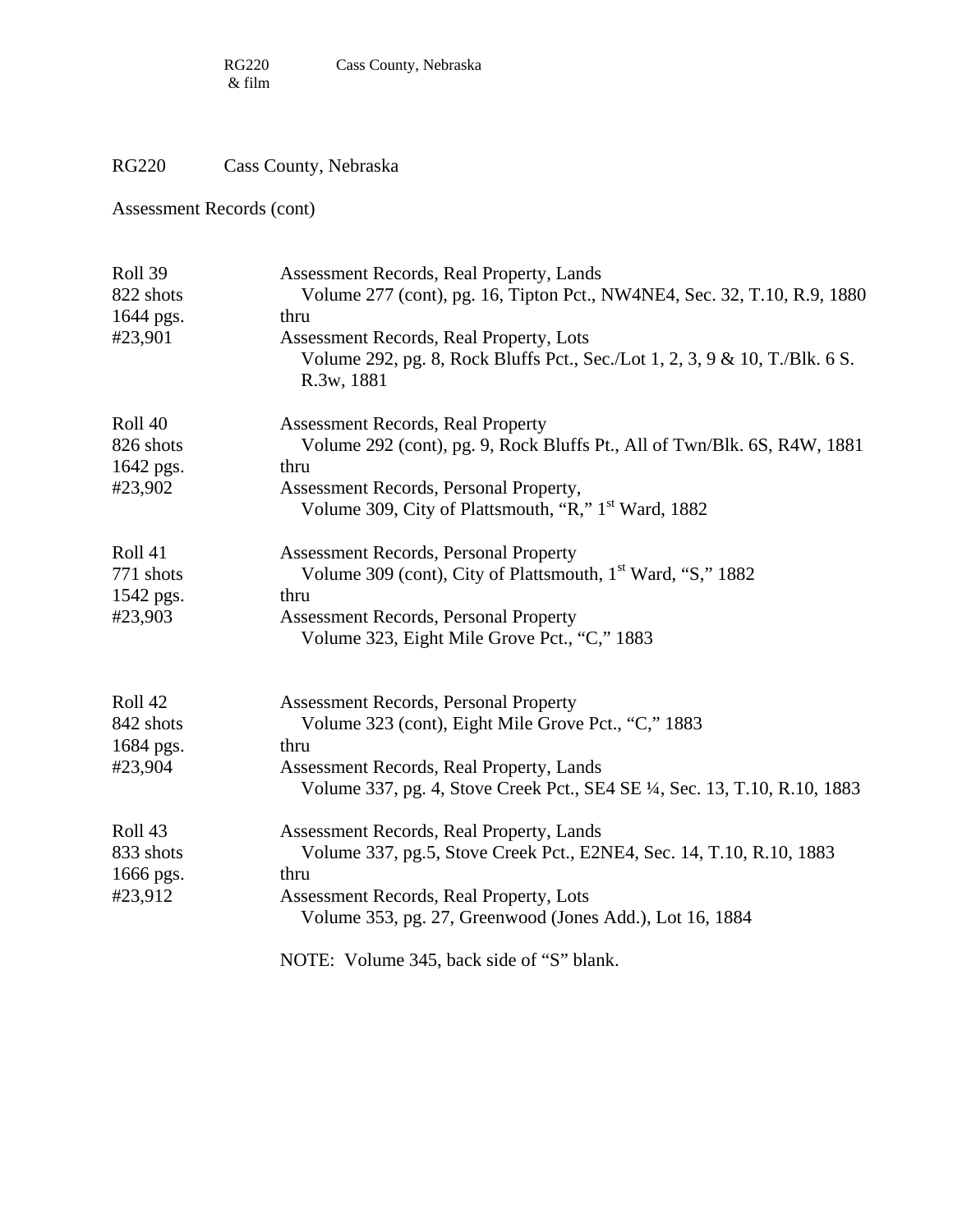# RG220 Cass County, Nebraska

| Roll 44<br>826 shots<br>1652 pgs.<br>#23,922 | <b>Assessment Records, Personal Property</b><br>Volume 354, South Bend, "A," 1884<br>thru<br>Assessment Records, Real Property, Lands                                                                                          |
|----------------------------------------------|--------------------------------------------------------------------------------------------------------------------------------------------------------------------------------------------------------------------------------|
|                                              | Volume 369, pg.15, Plattsmouth, 4 <sup>th</sup> Ward, Lot 46, Sec. 18, T.12, R.14,<br>1885                                                                                                                                     |
|                                              | NOTE: Volume 355, Stove Creek Pct., 1884, Frame #78, back side of "T"<br>Missed initial filming, retake spliced at end of roll.<br>Operator's Certificate at end of roll incorrect, should read Lot 46,<br>Sec. 18, T.12, R.14 |
| Roll 45<br>821 shots<br>1642 pgs.            | <b>Assessment Records, Personal Property</b><br>Volume 370, Plattsmouth, "A," 1885<br>thru                                                                                                                                     |
| #23,939                                      | <b>Assessment Records, Personal Property</b><br>Volume 386, Plattsmouth, 2 <sup>nd</sup> Ward, "B," 1886                                                                                                                       |
|                                              | NOTE: Volume 370, Frame #53, Real Property, pg.1 missed during initial<br>filming. Retake spliced at end of roll. (First half of page is missing)                                                                              |
| Roll 46<br>997 shots<br>1994 pgs.            | <b>Assessment Records, Personal Property</b><br>Volume 386 (cont), Plattsmouth, 2 <sup>nd</sup> Ward, 1886<br>thru                                                                                                             |
| #23,940                                      | <b>Assessment Records, Personal Property</b><br>Volume 398, Elmwood, "B," 1887                                                                                                                                                 |
| Roll 47<br>780 shots<br>1560 pgs.            | <b>Assessment Records, Personal Property</b><br>Volume 398 (cont), Elmwood, "C," 1887<br>thru                                                                                                                                  |
| #23,941                                      | <b>Assessment Records, Real Property</b><br>Volume 411, Stove Creek Pct., SE4NW4, Sec. 22, T.10, R.10, 1887                                                                                                                    |
|                                              | NOTE: $V.409$ , pg. 28 is blank                                                                                                                                                                                                |
| Roll <sub>48</sub><br>857 shots<br>1714 pgs. | <b>Assessment Records, Real Property</b><br>Volume 411 (cont), Stove Creek Pct., NE4SW4, Sec. 22, T.10, R.10, 1887<br>thru                                                                                                     |
| #23,942                                      | <b>Assessment Records, Real Property</b>                                                                                                                                                                                       |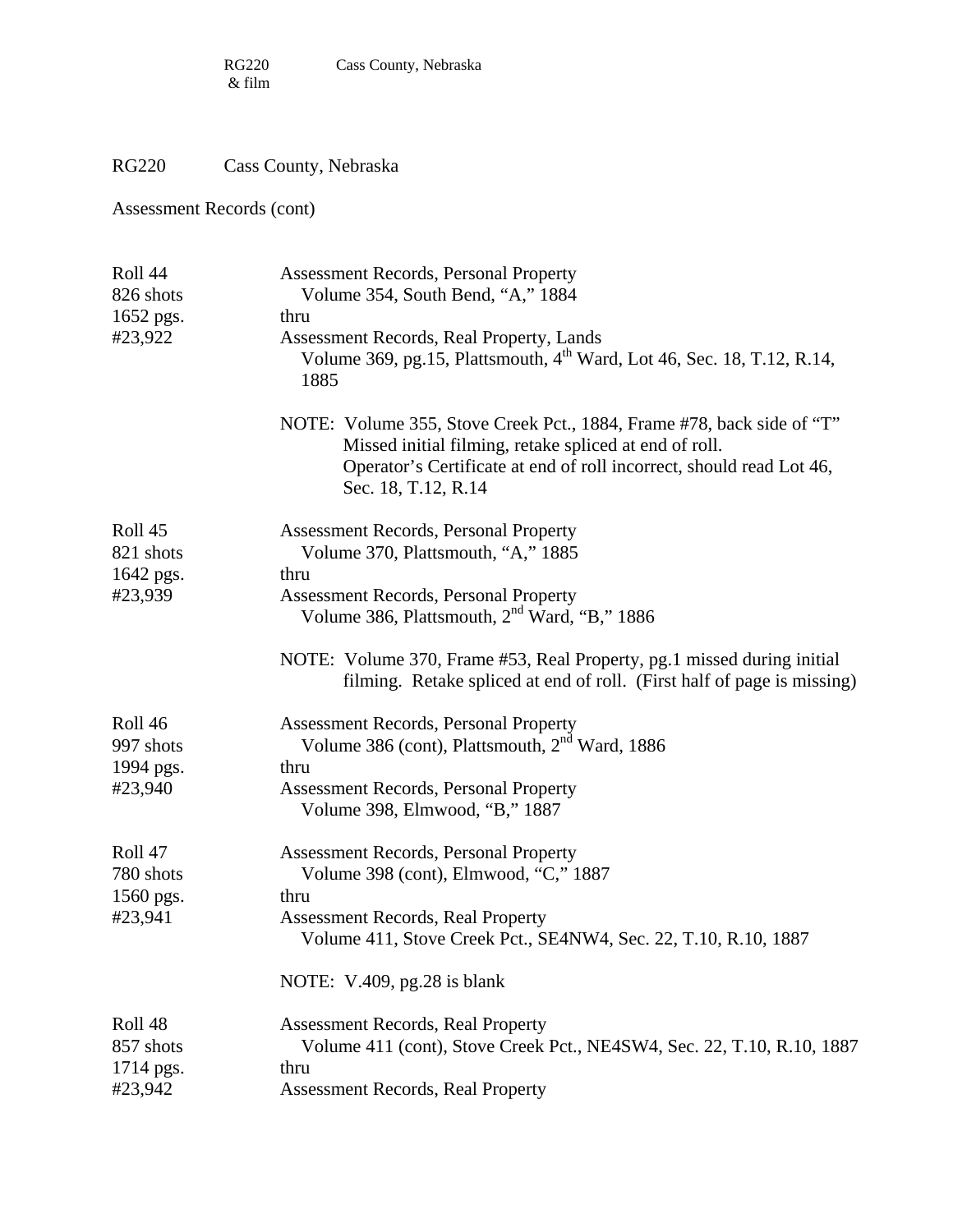|                      | <b>RG220</b><br>Cass County, Nebraska<br>& film                                                                     |  |
|----------------------|---------------------------------------------------------------------------------------------------------------------|--|
|                      | Volume 425, Plattsmouth, 3 <sup>rd</sup> Ward, "K," 1888                                                            |  |
| <b>RG220</b>         | Cass County, Nebraska                                                                                               |  |
|                      | Assessment Records (cont)                                                                                           |  |
| Roll 49              | Assessment Records, Personal Property                                                                               |  |
| 909 shots            | Volume 425 (cont), Plattsmouth, 3 <sup>rd</sup> Ward, "K," 1888                                                     |  |
| 1818 pgs.            | thru                                                                                                                |  |
| #23,943              | <b>Assessment Records, Real Property</b><br>Volume 436, pg.5, Eight Mile Grove Pct., SE4, Sec. 25, T.12, R.12, 1889 |  |
|                      |                                                                                                                     |  |
| Roll 50              | <b>Assessment Records, Real Property</b>                                                                            |  |
| 989 shots            | Volume 436 (cont), pg.6, Eight Mile Grove Pct., NE4, Sec. 26, T.12, R12,<br>1889                                    |  |
| 1978 pgs.<br>#23,958 | thru                                                                                                                |  |
|                      | <b>Assessment Records, Personal Property</b>                                                                        |  |
|                      | Volume 448, Rock Bluff, "N," 1889                                                                                   |  |
| Roll 51              | <b>Assessment Records, Personal Property</b>                                                                        |  |
| 830 shots            | Volume 448 (cont), Rock Bluff, "O," 1889                                                                            |  |
| 1660 pgs.            | thru                                                                                                                |  |
| #23,959              | <b>Assessment Records, Real Property</b>                                                                            |  |
|                      | Volume 461, pb.16, Louisville City, Lot 389, 1890                                                                   |  |
| Roll 52              | <b>Assessment Records, Real Property</b>                                                                            |  |
| 966 shots            | Volume 461, Louisville City, Lot 390, 1890                                                                          |  |
| 1932 pgs.            | thru                                                                                                                |  |
| #23,960              | <b>Assessment Records, Real Property</b>                                                                            |  |
|                      | Volume 469, Ryders Addition to Greenwood, Lot 12, Blk. 13, 1890                                                     |  |
| Roll 53              | <b>Assessment Records, Personal Property</b>                                                                        |  |
| 824 shots            | Volume 470, South Bend, "A," 1890                                                                                   |  |
| 1648 pgs.            | thru                                                                                                                |  |
| #23,961              | <b>Assessment Records, Real Property</b>                                                                            |  |
|                      | Volume 485, pg. 1, Plattsmouth, $1st$ Ward, Lot 7, Blk. 4, 1891                                                     |  |
| Roll 54              | <b>Assessment Records, Real Property</b>                                                                            |  |
| 814 shots            | Volume 485 (cont), pg.2, Plattsmouth, 1 <sup>st</sup> Ward, Lot 8, Blk. 4, 1891                                     |  |
| 1628 pgs.            | thru                                                                                                                |  |
| #23,962              | <b>Assessment Records, Personal Property</b>                                                                        |  |
|                      | Volume 499, Weeping Water, "R," 1891                                                                                |  |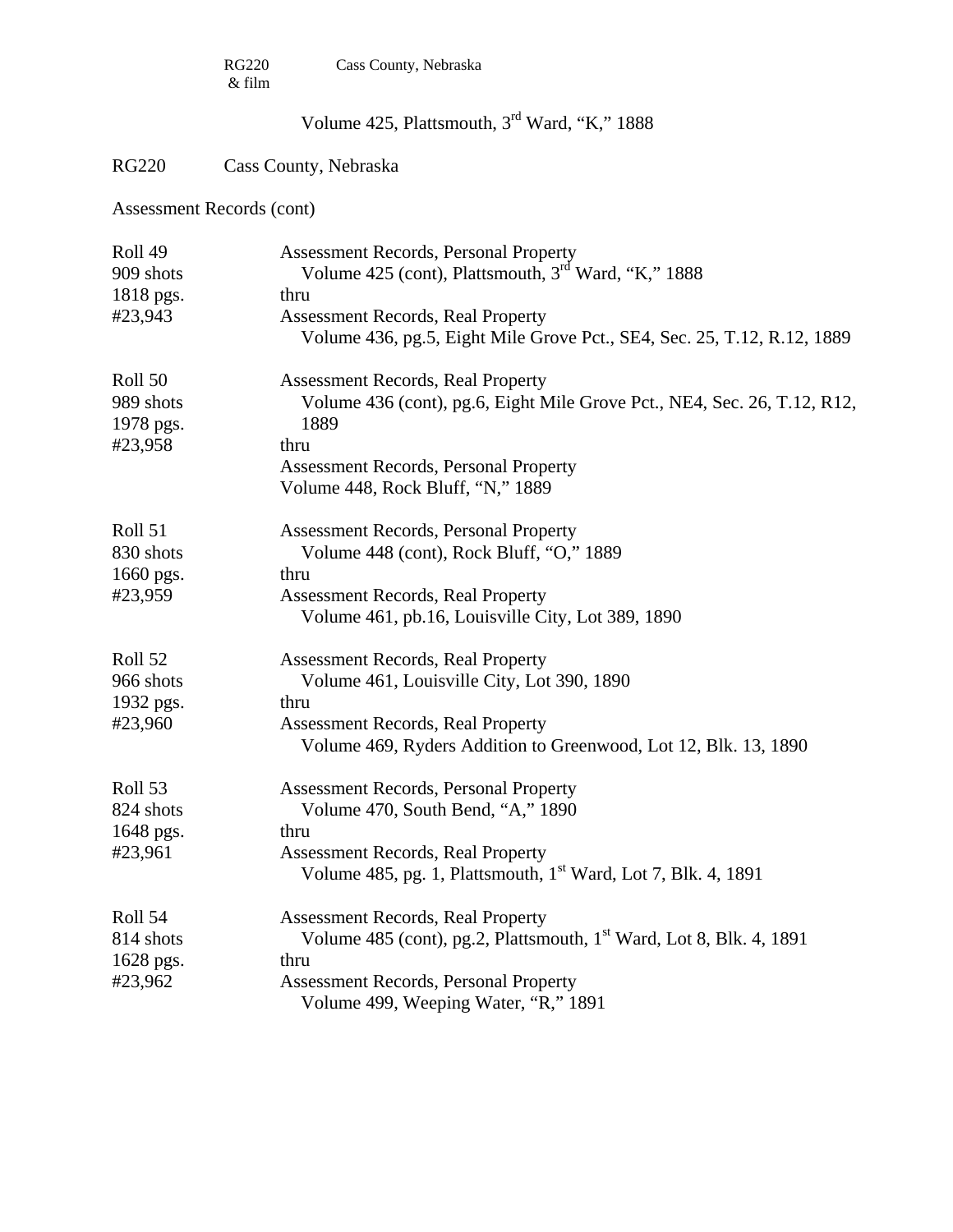# RG220 Cass County, Nebraska

| Roll 55<br>814 shots   | <b>Assessment Records, Personal Property</b><br>Volume 499 (con6), Weeping Water, "S," 1891                           |
|------------------------|-----------------------------------------------------------------------------------------------------------------------|
| 1628 pgs.              | thru                                                                                                                  |
| #23,967                | <b>Assessment Records, Real Property</b><br>Volume 513, pg.17, Plattsmouth, 5 <sup>th</sup> Ward, Lot 5, Blk. 4, 1892 |
|                        | NOTE: Operator's Certificate end of roll incorrect, should read<br>Plattsmouth $5th$ Ward.                            |
| Roll 56                | <b>Assessment Records, Real Property</b>                                                                              |
| 830 shots<br>1660 pgs. | Volume 513 (cont), pg.18, Plattsmouth, 5 <sup>th</sup> Ward, Lot 6, Blk. 4, 1892<br>thru                              |
| #23,968                | Assessment Records, Personal Property<br>Volume 528, Greenwood, "L," 1893                                             |
|                        | NOTE: Operator's Certificate incorrect beginning or roll, should read<br>Plattsmouth, 5 <sup>th</sup> Ward            |
| Roll 57                | <b>Assessment Records, Personal Property</b>                                                                          |
| 817 shots              | Volume 528 (cont), Greenwood, "M," 1893                                                                               |
| 1734 pgs.              | thru                                                                                                                  |
| #23,969                | <b>Assessment Records, Real Property</b><br>Volume 541, pg.9, South Bend, Lot 9, Blk. 5, 1893                         |
| Roll 58                | <b>Assessment Records, Real Property</b>                                                                              |
| 820 shots              | Volume 541 (cont), pg. 10, South Bend, Lot 10, Blk. 5, 1893                                                           |
| 1640 pgs.              | thru                                                                                                                  |
| #23,970                | <b>Assessment Records, Personal Property</b><br>Volume 558, Plattsmouth, 2 <sup>nd</sup> Ward, "F," 1894              |
|                        | NOTE: Volume 553 page numbering skips from 14 to 16.                                                                  |
| Roll 59                | <b>Assessment Records, Personal</b>                                                                                   |
| 796 shots              | Volume 558 (cont), Plattsmouth, $2nd Ward, "G," 1894$                                                                 |
| 1592 pgs.              | thru                                                                                                                  |
| #23,989                | Assessment Records, Personal                                                                                          |
|                        | Volume 571, Weeping Water, "G," 1894                                                                                  |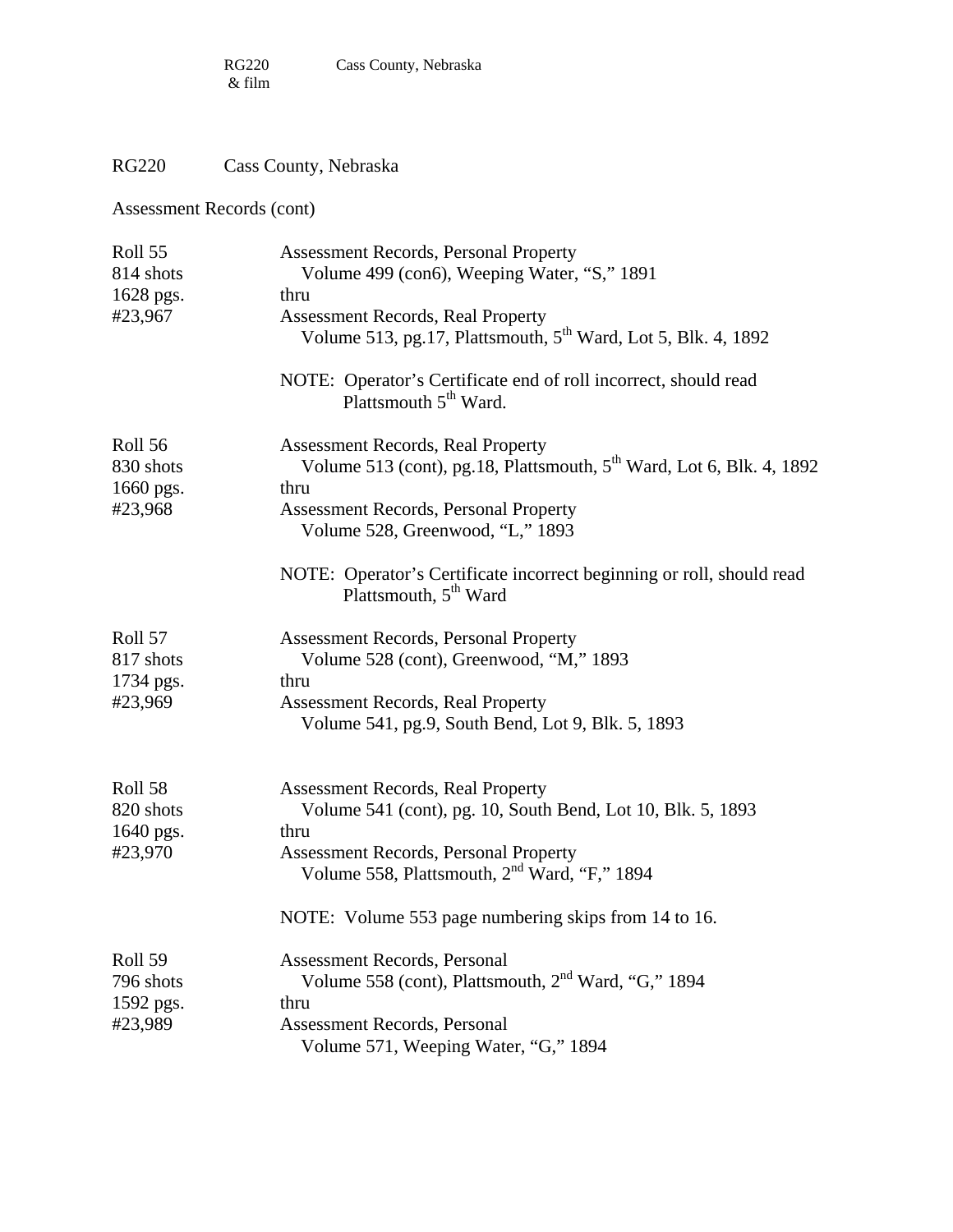# RG220 Cass County, Nebraska

| Roll <sub>60</sub> | <b>Assessment Records, Personal</b>                                                      |
|--------------------|------------------------------------------------------------------------------------------|
| 818 shots          | Volume 571 (cont), Weeping Water, "H," 1894                                              |
| 1636 pgs.          | thru                                                                                     |
| #23,990            | Assessment Records, Personal                                                             |
|                    | Volume 586, Plattsmouth, "C," 1895                                                       |
| Roll <sub>61</sub> | <b>Assessment Records, Personal</b>                                                      |
| 817 shots          | Volume 586 (cont), Plattsmouth, "D," 1895                                                |
| 1634 pgs.          | thru                                                                                     |
| #23,992            | Assessment Records, Personal                                                             |
|                    | Volume 601, Liberty Pct., "S," 1896                                                      |
| Roll <sub>62</sub> | <b>Assessment Records, Personal</b>                                                      |
| 846 shots          | Volume 601 (cont), Liberty, "T," 1896                                                    |
| 1692 pgs.          | thru                                                                                     |
| #23,993            | <b>Assessment Records, Personal</b>                                                      |
|                    | Volume 616, Weeping Water, 1 <sup>st</sup> Ward, "B," 1896                               |
| Roll <sub>63</sub> | <b>Assessment Records, Personal</b>                                                      |
| 827 shots          | Volume 616 (cont), Weeping Water, 1 <sup>st</sup> Ward, "C," 1896                        |
| 1654 pgs.          | thru                                                                                     |
| #23,994            | Assessment Records, Real Property, Lots                                                  |
|                    | Volume 629, Lot 2 NESW, Fractional Out Lots in Plattsmouth, 1 <sup>st</sup> Ward<br>1897 |
| Roll 64            | <b>Assessment Records, Personal</b>                                                      |
| 751 shots          | Volume 630, Plattsmouth, "A," 1897                                                       |
| 1502 pgs.          | thru                                                                                     |
| #23,995            | <b>Assessment Records, Personal</b>                                                      |
|                    | Volume 639, Tipton, "M," 1897                                                            |
| Roll <sub>65</sub> | <b>Assessment Records, Personal</b>                                                      |
| 849 shots          | Volume 639 (cont), Tipton, "N," 1897                                                     |
| 1698 pgs.          | thru                                                                                     |
| #23,996            | Assessment Records, Personal                                                             |
|                    | Volume 654, Plattsmouth, 2 <sup>nd</sup> Ward, "Z," 1898                                 |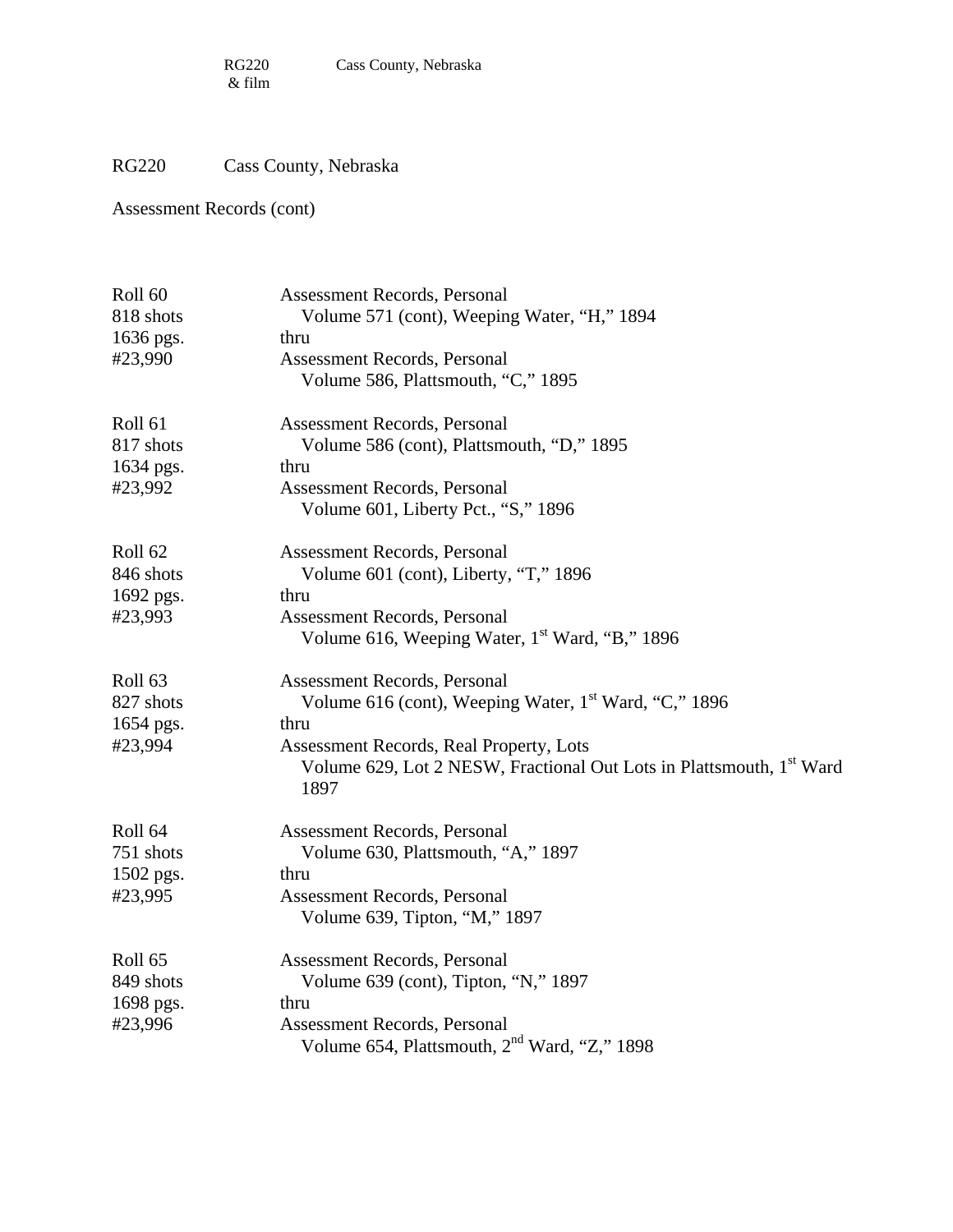| Roll 66<br>824 shots<br>1648 pgs.<br>#23,997            | Assessment Records, Real Property, Lots<br>Volume 654 (cont), Lot 1, Block 5, Plattsmouth, 2 <sup>nd</sup> Ward, 1898<br>thru<br>Assessment Records, Real Property, Lands<br>Volume 668, pg. 4, W2 SE S.27, T.10, R.10, Avoca, 1899                                                                             |
|---------------------------------------------------------|-----------------------------------------------------------------------------------------------------------------------------------------------------------------------------------------------------------------------------------------------------------------------------------------------------------------|
| Roll 67<br>846 shots<br>1692 pgs.<br>#23,998            | Assessment Records, Real Property, Lands<br>Volume 668 (cont), pg.5, NE S.28, T.10, R.12, Avoca Pct., 1899<br>thru<br>Assessment Records, Real Property, Lots<br>Volume 683, pg.20, Lot 7, Block 15, Latta's Add. To Murray, 1899                                                                               |
| Roll <sub>68</sub><br>805 shots<br>1610 pgs.<br>#23,999 | Assessment Records, Real Property, Lots<br>Volume 683 (cont), pg.21, Lot 8, Block 15, Murray, 1899<br>thru<br><b>Assessment Records, Personal Property</b><br>Volume 699, Mount Pleasant, "m," 1900                                                                                                             |
| Roll <sub>69</sub><br>830 shots<br>1660 pgs.<br>#24,000 | Assessment Records, Personal<br>Volume 699 (cont), Mount Pleasant, "N," 1900<br>thru<br>Assessment Records, Real Property, Lots<br>Volume 713, pg.1, N3, Lot 5, Block 71, Weeping Water, 2 <sup>nd</sup> Ward, 1900<br>NOTE: Operator Certificate at end of reel incorrect. Should read N3, L.5,<br><b>B.71</b> |

RG220 Cass County, Nebraska

| Roll 70   | Assessment Records, Real Property, Lots                                               |
|-----------|---------------------------------------------------------------------------------------|
| 839 shots | Volume 713 (cont), pg.2, Lot 3, Block 72, Weeping Water, 2 <sup>nd</sup> Ward, 1900   |
| 1678 pgs. | thru                                                                                  |
| #24,001   | <b>Assessment Records, Personal Property</b>                                          |
|           | Volume 729, Plattsmouth, 5 <sup>th</sup> Ward, "h," 1901                              |
|           | NOTE: Operators Certificate at beginning of reel incorrect. Should read<br>L.3, B.72. |
| Roll 71   | <b>Assessment Records, Personal Property</b>                                          |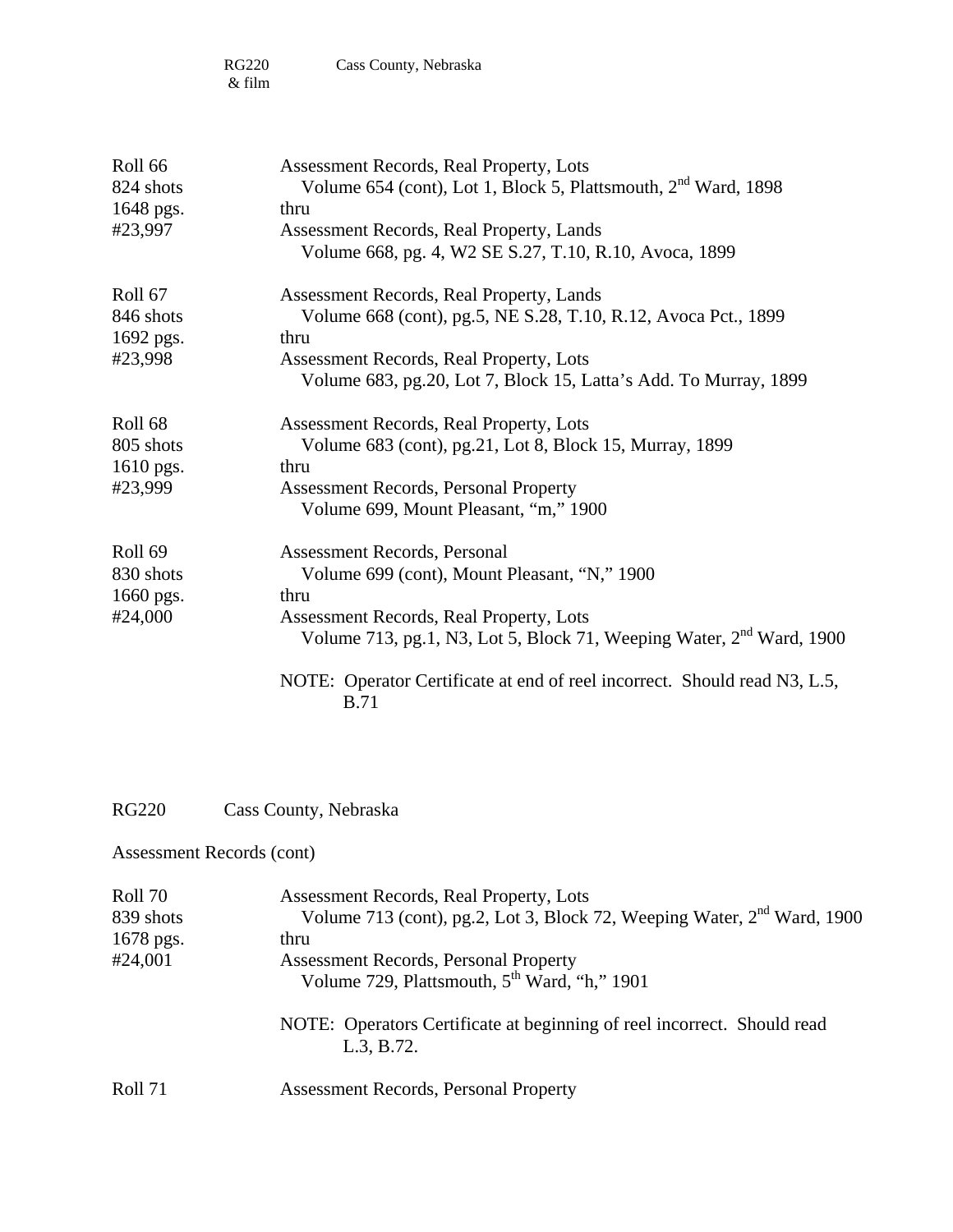|                                              | <b>RG220</b><br>& film | Cass County, Nebraska                                                                                                                                                                                          |
|----------------------------------------------|------------------------|----------------------------------------------------------------------------------------------------------------------------------------------------------------------------------------------------------------|
| 819 shots<br>1638 pgs.<br>#24,003            |                        | Volume 729 (cont), Plattsmouth, 5 <sup>th</sup> Ward, "j," 1901<br>thru<br><b>Assessment Records, Personal Property</b><br>Volume 744, Greenwood Pct., 1902<br>NOTE: No entries for "I" in Vol. 729.           |
| Roll 72<br>824 shots<br>1648 pgs.<br>#24,004 |                        | <b>Assessment Records, Personal Property</b><br>Volume 744 (cont), Greenwood Pct., "H," 1902<br>thru<br><b>Assessment Records, Personal Property</b><br>Volume 758, Stove Creek Pct., "A & B," 1902            |
|                                              |                        | NOTE: Operators Certificate at end of reel should real Personal<br>Property, "A & B."                                                                                                                          |
| Roll 73<br>474 shots<br>948 pgs.<br>#24,005  |                        | <b>Assessment Records, Personal Property</b><br>Volume 758 (cont), Stove Creek Pct., "C," 1902<br>thru<br><b>Assessment Records, Personal Property</b><br>Volume 768, Elmwood Pct., "J," 1903                  |
| Roll 74<br>760 shots<br>1520 pgs.<br>#24,006 |                        | <b>Assessment Records, Personal Property</b><br>Volume 768 (cont), Elmwood Pct., "K," 1903<br>thru<br>Assessment Records, Real Property, Lands<br>Volume 780, Rock Bluff Precinct, S.1 to 10, T.12S, R3E, 1903 |

# RG220 Cass County, Nebraska

| Roll 75   | <b>Assessment Records, Personal Property</b>           |
|-----------|--------------------------------------------------------|
| 774 shots | Volume 781, Salt Creek Pct., 1903                      |
| 1148 pgs. | thru                                                   |
| 1548      | <b>Assessment Records, Personal Property</b>           |
|           | Volume 794, Liberty Pct., SW SE S.28, T.10, R.14, 1904 |
| Roll 76   | <b>Assessment Records, Personal Property</b>           |
| 639 shots | Volume 791 (cont), Eight Mile Grove Pct., "G," 1904    |
| 1278 pgs. | thru                                                   |
| #24,008   | Assessment Records, Real Property, Lands               |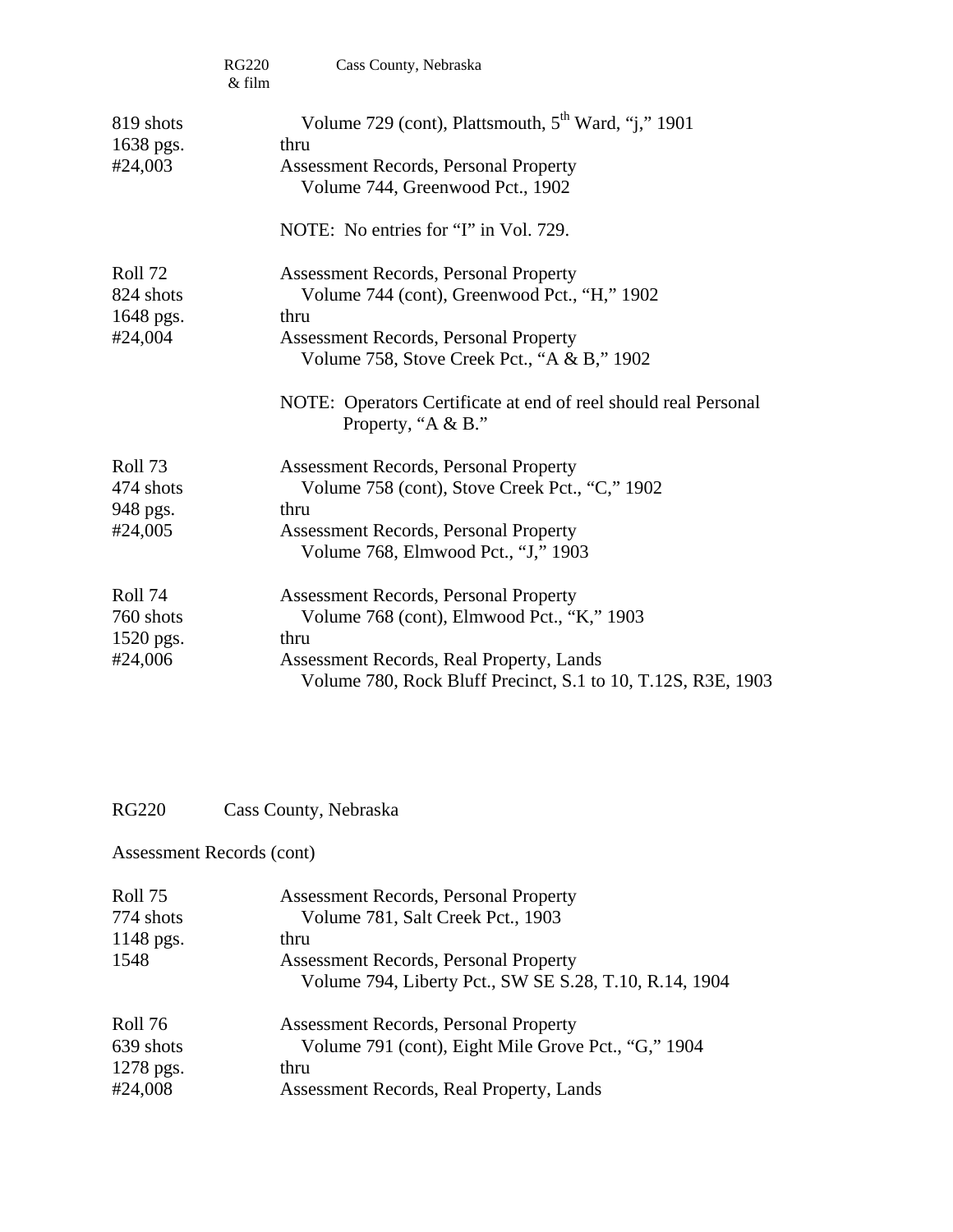|           | <b>RG220</b><br>& film | Cass County, Nebraska                                                                      |
|-----------|------------------------|--------------------------------------------------------------------------------------------|
|           |                        | Volume 794, Liberty Pct., SW SE S.28, T.10, R.14, 1904                                     |
| Roll 77   |                        | Assessment Records, Real Property, Lands                                                   |
| 748 shots |                        | Volume 794 (cont), Liberty Pct., NW NE S.30, T.10, R.14, 1904                              |
| 1496 pgs. |                        | thru                                                                                       |
| #24,009   |                        | <b>Assessment Records, Personal Property</b><br>Volume 797, Nehawka Precinct, "S," 1904    |
| Roll 78   |                        | <b>Assessment Records, Personal Property</b>                                               |
| 698 shots |                        | Volume 797 (cont), Nehawka Pct., "S," 1904                                                 |
| 1396 pgs. |                        | thru                                                                                       |
| #24,010   |                        | <b>Assessment Records, Personal Property</b><br>Volume 801, Plattsmouth Pct., "P, !," 1904 |
|           |                        | NOTE: Vol. 799, Real Property, pg. 1 is blank.                                             |
| Roll 79   |                        | <b>Assessment Records, Personal Property</b>                                               |
| 656 shots |                        | Volume 801 (cont), Plattsmouth Pct., "R," 1904                                             |
| 1312 pgs. |                        | thru                                                                                       |
| #24,011   |                        | <b>Assessment Records, Personal Property</b><br>Volume 805, Stove Creek Pct. "G," 1904     |
| Roll 80   |                        | <b>Assessment Records, Personal Property</b>                                               |
| 669 shots |                        | Volume 805 (cont), Stove Creek Pct. "G," 1904                                              |
| 1338 pgs. |                        | thru                                                                                       |
| #24,012   |                        | <b>Assessment Records, Personal Property</b><br>Volume 808, Weeping Water Pct. "W," 1904   |
|           |                        |                                                                                            |

# RG220 Cass County, Nebraska

| Roll 81<br>670 shots | <b>Assessment Records, Personal Property</b><br>Volume 808 (cont), Weeping Water Pct., Recapitulations, 1904 |
|----------------------|--------------------------------------------------------------------------------------------------------------|
| 1340 pgs.            | thru                                                                                                         |
| #24,013              | <b>Assessment Records, Personal Property</b>                                                                 |
|                      | Volume 813, Greenwood Pct., "F," 1905                                                                        |
| Roll 82              | <b>Assessment Record, Personal Property</b>                                                                  |
| 659 shots            | Volume 813 (cont), Greenwood Pct., "G," 1905                                                                 |
| 1318 pgs.            | thru                                                                                                         |
| #24,014              | <b>Assessment Record, Personal Property</b>                                                                  |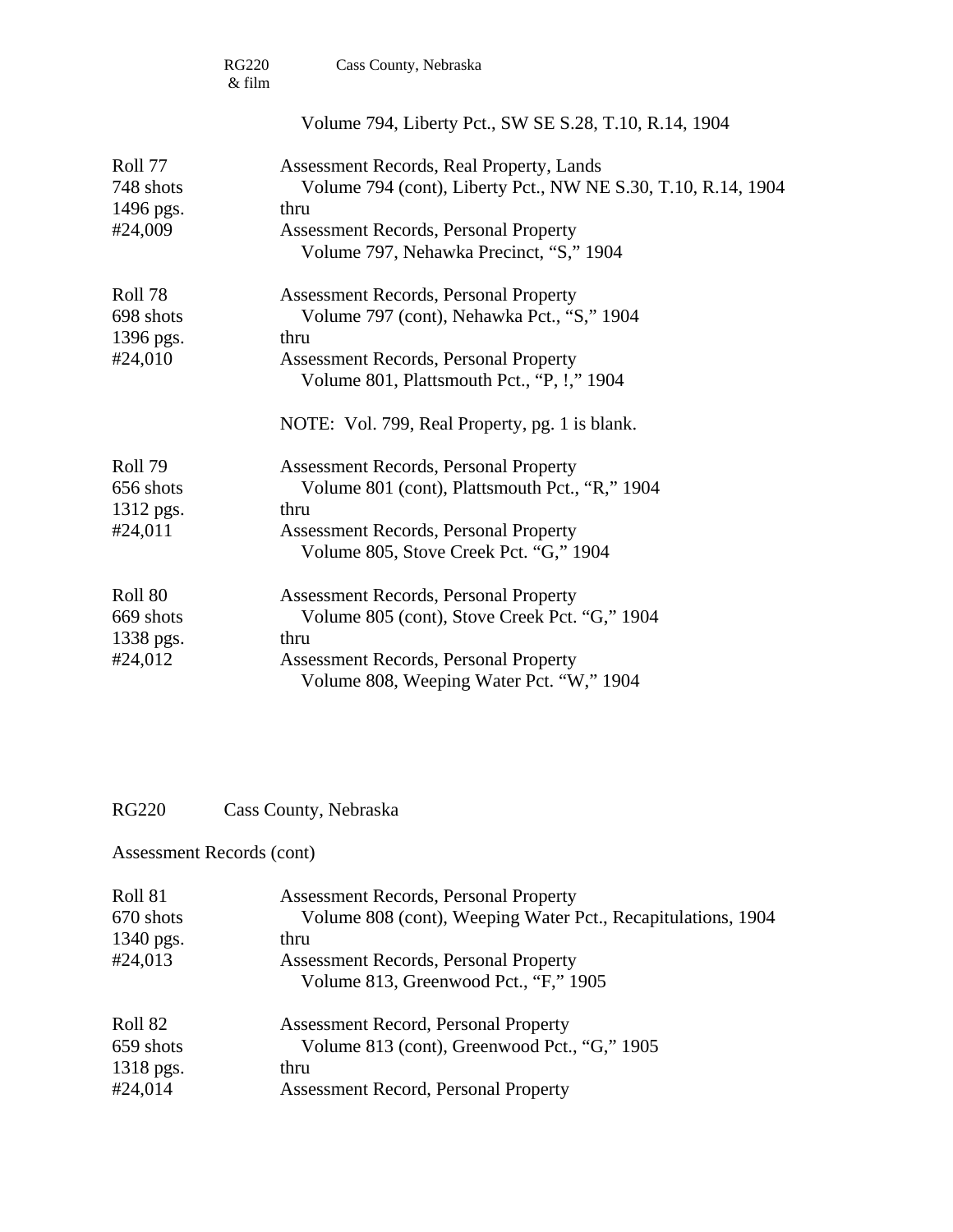|                                                         | <b>RG220</b><br>& film | Cass County, Nebraska                                                                                                                                                                                    |
|---------------------------------------------------------|------------------------|----------------------------------------------------------------------------------------------------------------------------------------------------------------------------------------------------------|
|                                                         |                        | Volume 817, Nehawka Pct., "K," 1905                                                                                                                                                                      |
| Roll <sub>83</sub><br>666 shots<br>1332 pgs.<br>#24,014 |                        | <b>Assessment Record, Personal Property</b><br>Volume 817 (cont), Nehawka Pct., "L," 1905<br>thru<br><b>Assessment Record, Personal Property</b><br>Volume 821, Plattsmouth Pct., "Y," 1905              |
|                                                         |                        | NOTE: No entries for "Z for Volume 821.                                                                                                                                                                  |
| Roll 84<br>653 shots<br>1306 pgs.<br>#24,016            |                        | <b>Assessment Record, Personal Property</b><br>Volume 821 (cont), Plattsmouth Pct., "Recapitulations," 1905<br>thru<br><b>Assessment Record, Personal Property</b><br>Volume 826, Tipton Pct., "D," 1905 |
| Roll 85<br>651 shots<br>1302 pgs.<br>#24,023            |                        | <b>Assessment Record, Personal Property</b><br>Volume 826 (cont), Tipton Pct., "E," 1905<br>thru<br><b>Assessment Record, Personal Property</b><br>Volume 831, Center Pct., "O," 1906                    |
| Roll 86<br>666 shots<br>1332 pgs.<br>#24,024            |                        | <b>Assessment Record, Personal Property</b><br>Volume 831 (cont), Center Pct., "P," 1906<br>thru<br><b>Assessment Record, Personal Property</b><br>Volume 836, Louisville Pct., "D," 1906                |

# RG220 Cass County, Nebraska

| Roll 87   | <b>Assessment Record, Personal Property</b>                |
|-----------|------------------------------------------------------------|
| 664 shots | Volume 836 (cont), Louisville, "E," 1906                   |
| 1328 pgs. | thru                                                       |
| #24,025   | <b>Assessment Record, Personal Property</b>                |
|           | Volume 840, Plattsmouth, 2 <sup>nd</sup> Ward, "O," 1906   |
| Roll 88   | Assessment Record, Personal Property,                      |
| 667 shots | Volume 840 (cont), Plattsmouth, 2 <sup>nd</sup> Ward, 1906 |
| 1334 pgs. | thru                                                       |
| #24,026   | <b>Assessment Record, Personal Property</b>                |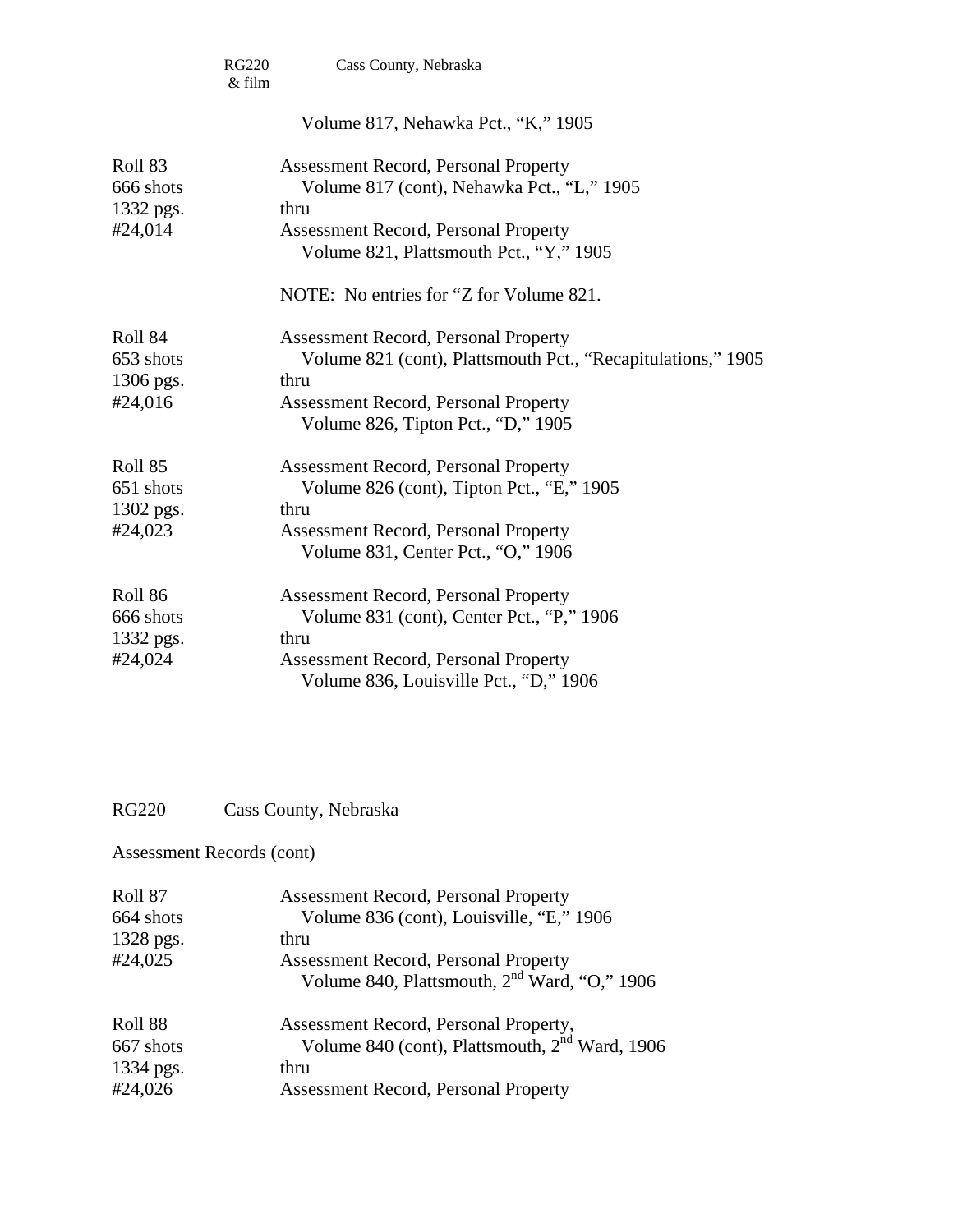|                                                         | <b>RG220</b><br>& film | Cass County, Nebraska                                                                                                                                                                        |
|---------------------------------------------------------|------------------------|----------------------------------------------------------------------------------------------------------------------------------------------------------------------------------------------|
|                                                         |                        | Volume 845, South Bend Pct., 1906                                                                                                                                                            |
| Roll 89<br>667 shots<br>1334 pgs.<br>#24,027            |                        | <b>Assessment Record, Personal Property</b><br>Volume 845, South Bend, "B," 1906<br>thru<br><b>Assessment Records, Personal Property</b><br>Volume 849, Weeping Water Pct., "N," 1906        |
| Roll <sub>90</sub><br>654 shots<br>1318 pgs.<br>#24,028 |                        | <b>Assessment Records, Personal Property</b><br>Volume 849 (cont), Weeping Water, "O", 1906<br>thru<br><b>Assessment Records, Personal Property</b><br>Volume 854, Greenwood Pct., "C," 1907 |
| Roll <sub>91</sub><br>670 shots<br>1340 pgs.<br>#24,029 |                        | <b>Assessment Records, Personal Property</b><br>Volume 854, Greenwood Pct., "D," 1907<br>thru<br><b>Assessment Record, Personal Property</b><br>Volume 858, Nehawka Pct., "O," 1907          |
| Roll <sub>92</sub><br>662 shots<br>#24,031              |                        | <b>Assessment Records, Personal Property</b><br>Volume 585 (cont), Nehawka Pct., "P," 1907<br><b>Assessment Records, Personal Property</b><br>Volume 863, Salt Creek Pct., "J," 1907         |
| Roll <sub>93</sub><br>670 shots<br>1340 pgs.<br>#24,032 |                        | <b>Assessment Records, Personal Property</b><br>Volume 863 (cont), Salt Creek Pct., "K," 1907<br>thru<br><b>Assessment Records, Personal Property</b><br>Volume 867, Tipton Pct., "S," 1907  |
|                                                         |                        | NOTE: V.864, Fr. #95, "A" is blank.                                                                                                                                                          |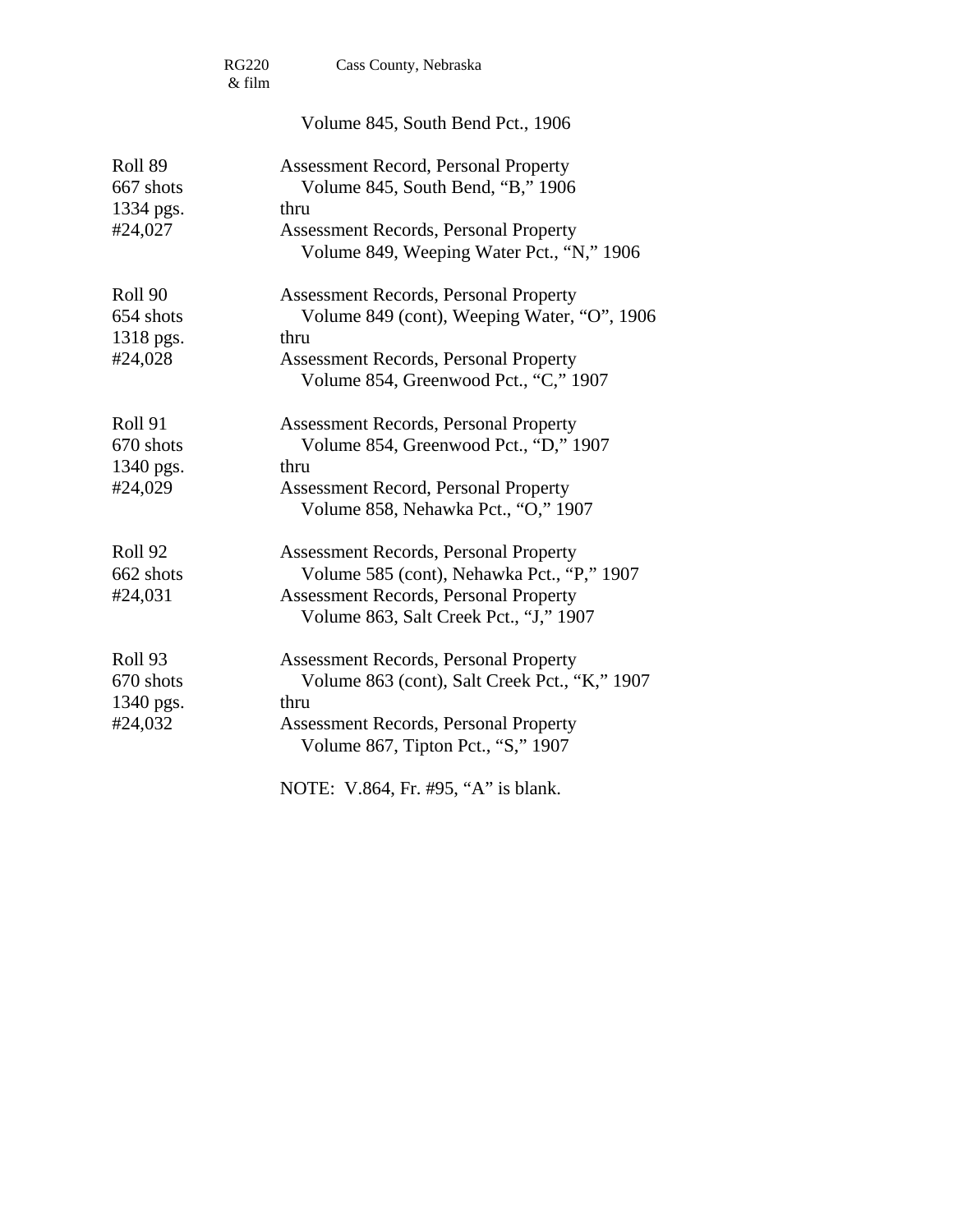# RG220 Cass County, Nebraska

| Roll 94   | <b>Assessment Records, Personal Property</b>                                                                               |
|-----------|----------------------------------------------------------------------------------------------------------------------------|
| 664 shots | Volume 867 (cont), Tipton Pct., "T," 1907                                                                                  |
| 1328 pgs. | thru                                                                                                                       |
| #24,033   | <b>Assessment Records, Personal Property</b><br>Volume 882, Plattsmouth, 4 <sup>th</sup> Ward, "H," 1908                   |
| Roll 95   | Assessment Records, Personal Property                                                                                      |
| 640 shots | Volume 882 (cont), Plattsmouth, 4 <sup>th</sup> Ward, "J," 1908                                                            |
| 1280 pgs. | thru                                                                                                                       |
| #24,034   | Assessment Records, Real Property, Lots<br>Volume 906, Greenwood, Salt Creek Pct., Lot 247 to 249, 1911                    |
|           | NOTE: V.882, "I" is blank. Frame #372, frame target incorrect,<br>should read 1908-1911.                                   |
| Roll 96   | Assessment Records, Real Property, Lots,                                                                                   |
| 662 shots | Volume 906 (cont), Greenwood, Salt Creek Pct., Lots 250-252, 1908                                                          |
| 1324 pgs. | thru                                                                                                                       |
| #24,035   | <b>Assessment Records, Personal Property</b><br>Volume 931, Weeping Water, "H," 1909                                       |
|           | NOTE: Vols. 912-931, original documents very dim, filmed from best<br>copy available, may be difficult to read.            |
| Roll 97   | <b>Assessment Record, Personal Property</b>                                                                                |
| 662 shots | Volume 931 (cont), Weeping Water, "K," 1909                                                                                |
| 1324 pgs. | thru                                                                                                                       |
| #24,036   | <b>Assessment Record, Personal Property</b>                                                                                |
|           | Volume 954, Recapitulations, 1910                                                                                          |
|           | NOTE: Vols. 931-932, Fr. 10-48, original documents very dim, filmed<br>from best copy available, may be difficult to read. |
| Roll 98   | <b>Assessment Record, Personal Property</b>                                                                                |
| 664 shots | Volume 954 (cont), Personal, Recapitulations, 1912                                                                         |
| 1328 pgs. | thru                                                                                                                       |
| #24,038   | Assessment Record, Personal Property,                                                                                      |
|           | Volume 974, Tipton Pct., "H," 1911                                                                                         |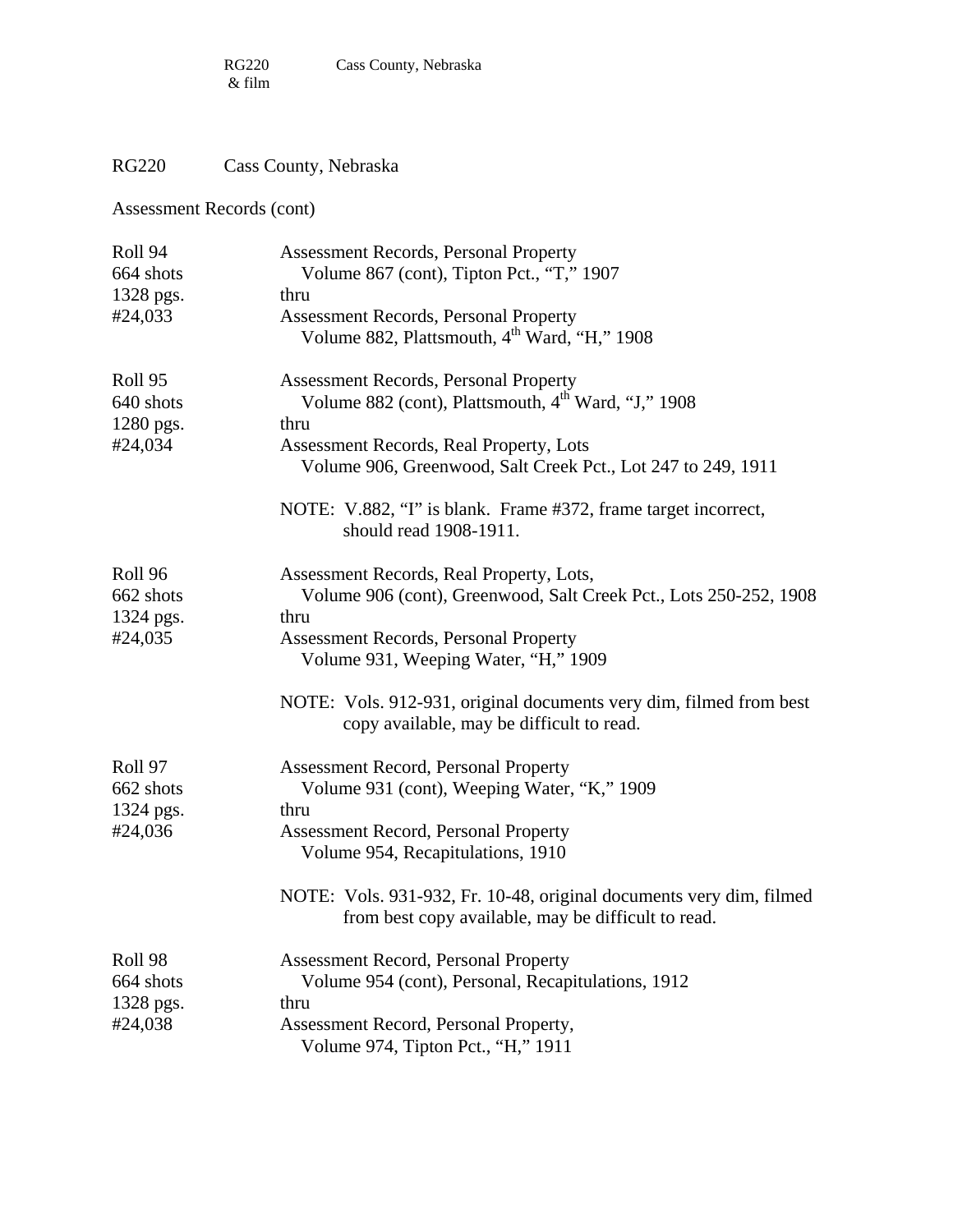# RG220 Cass County, Nebraska

| Roll 99              | <b>Assessment Record, Personal Property</b>                                                                          |
|----------------------|----------------------------------------------------------------------------------------------------------------------|
| 645 shots            | Volume 974 (cont), Tipton Pct., "I," 1911                                                                            |
| 1290 pgs.            | thru                                                                                                                 |
| #24,039              | Assessment 993, Rock Bluff Pct., "J," 1912                                                                           |
| <b>Roll 100</b>      | <b>Assessment Record, Personal Property</b>                                                                          |
| 672 shots            | Volume 993 (cont), Rock Bluff Pct., "K," 1912                                                                        |
| 1344 pgs.            | thru                                                                                                                 |
| #24,081              | Assessment Record, Real Property, Lots<br>Volume 1011, Plattsmouth 2 <sup>nd</sup> Ward, Lot 19 to 28, Blk. 11, 1912 |
| <b>Roll 101</b>      | Assessment Record, Real Property, Lots                                                                               |
| 662 shots            | Volume 1011 (cont), Plattsmouth $2nd$ Ward, Lot 1 to 16, Blk. 12, 1912<br>thru                                       |
| 1324 pgs.<br>#24,082 | <b>Assessment Record, Personal Property</b>                                                                          |
|                      | Volume 1032, Mount Pleasant Pct., "B," 1913                                                                          |
|                      | NOTE: Operator's Certificate at beginning or reel incorrect, should read<br>Lot 1-16, Blk. 12.                       |
| <b>Roll 102</b>      | <b>Assessment Record, Personal Property</b>                                                                          |
| 672 shots            | Volume 102 (cont), Mount Pleasant Pct., "B," 1913                                                                    |
| 1344 pgs.            | thru                                                                                                                 |
| #24,083              | Assessment Record, Personal Property,                                                                                |
|                      | Volume 1051, Elmwood Pct., "Z," 1914                                                                                 |
| <b>Roll 103</b>      | Assessment Record, Personal Property,                                                                                |
| 667 shots            | Volume 1052, Greenwood "A," 1914                                                                                     |
| 1334 pgs.            | thru                                                                                                                 |
| #24,084              | <b>Assessment Record, Personal Property</b>                                                                          |
|                      | Volume 1071, Avoca Pct., "M," 1915                                                                                   |
|                      | NOTE: Start target incorrect, shows Roll #102.                                                                       |
| <b>Roll 104</b>      | <b>Assessment Records, Personal Property</b>                                                                         |
| 629 shots            | Volume 1071 (cont), Avoca Pct., "N," 1915                                                                            |
| 1258 pgs.            | thru                                                                                                                 |
| #24,085              | <b>Assessment Records, Personal Property</b>                                                                         |
|                      | Volume 1092, Weeping Water, "Z," 1915 & Recaps                                                                       |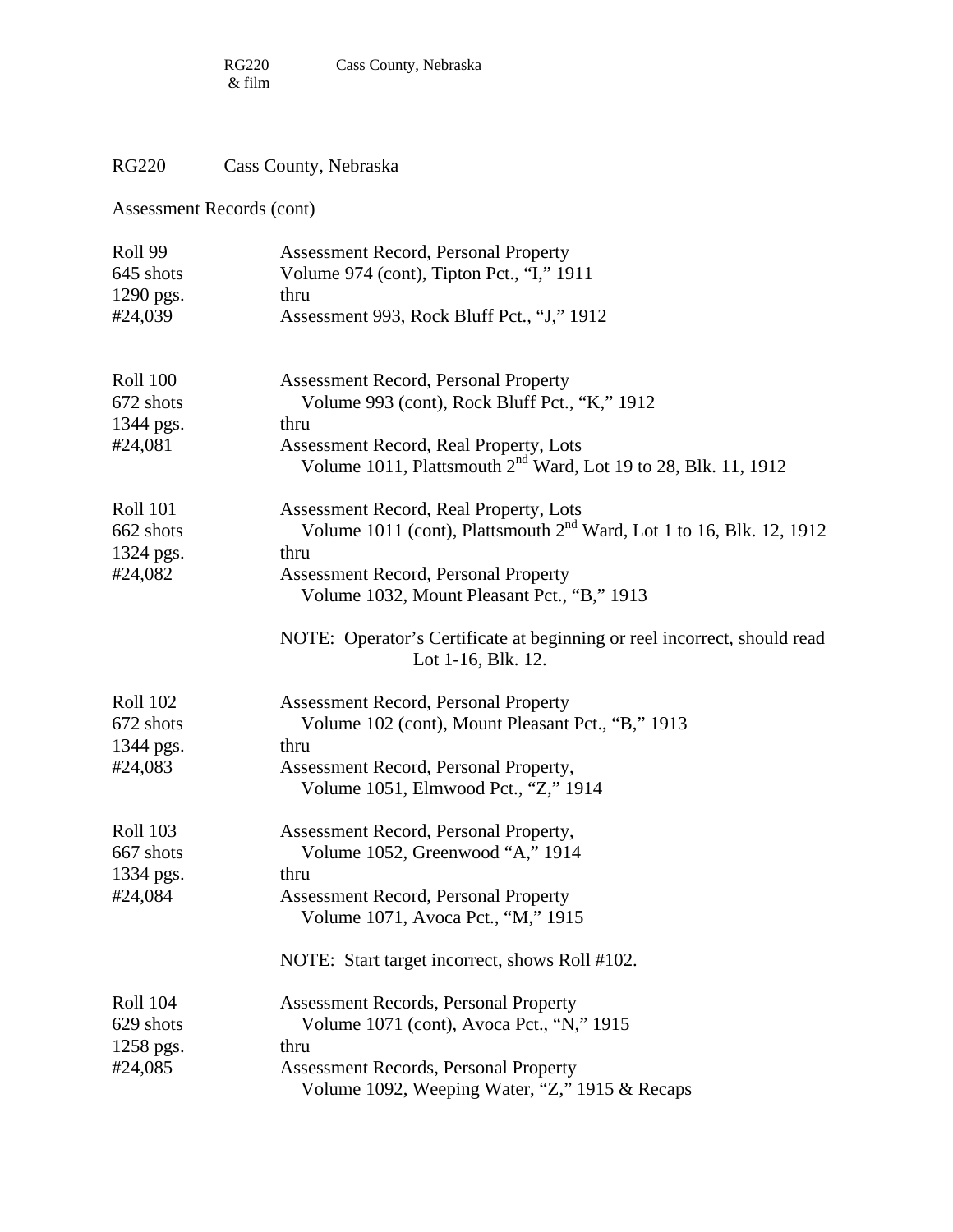# RG220 Cass County, Nebraska

| <b>Roll 105</b> | <b>Assessment Records, Personal Property</b>                                                                  |
|-----------------|---------------------------------------------------------------------------------------------------------------|
| 665 shots       | Volume 1093, Recapitulations, 1915                                                                            |
| 1330 pgs.       | thru                                                                                                          |
| #24,086         | <b>Assessment Records, Personal Property</b>                                                                  |
|                 | Volume 1114, Weeping Water City, "Z," 1916 & prior                                                            |
|                 | NOTE: Volume 1093, frame #10 contains 1915 & prior.                                                           |
| <b>Roll 106</b> | <b>Assessment Records, Personal Property</b>                                                                  |
| 657 shots       | Volume 1115, Weeping Water, "A," 1916                                                                         |
| 1314 pgs.       | thru                                                                                                          |
| #24,087         | Assessment Records, Real Property, Lots                                                                       |
|                 | Volume 1127, Plattsmouth, 3 <sup>rd</sup> Ward, Lot 4, Blk. 56, 1916-1919                                     |
|                 | NOTE: The frame target for volume 1115, Weeping Water Pct., was<br>Inadvertently missed from frame 9 thru 33. |
| <b>Roll 107</b> | Assessment Records, Real Property, Lots                                                                       |
| 658 shots       | Volume 1127 (cont), Plattsmouth 3 <sup>rd</sup> Ward, Lot 5, Blk. 56, 1916-1919                               |
| 1316 pgs.       | thru                                                                                                          |
| #24,088         | Assessment Records, Real Property, Lands                                                                      |
|                 | Volume 1137, Weeping Water, NESE4, Sec. 5, T.10, \$.11, 1916-1919                                             |
| <b>Roll 108</b> | Assessment Records, Real Property, Lands                                                                      |
| 665 shots       | Volume 1137 (cont), Weeping Water, Lot 1, NWSE4, Sec. 4                                                       |
| 1330 pgs.       | T.10, R.11, 1916-1919                                                                                         |
| #24,089         | thru                                                                                                          |
|                 | <b>Assessment Records, Personal Property</b><br>Volume 1159, Weeping Water, "S," 1917                         |
| <b>Roll 109</b> | <b>Assessment Records, Personal Property</b>                                                                  |
| 649 shots       | Volume 1159 (cont), Weeping Water, "T," 1917                                                                  |
| 1298 pgs.       | thru                                                                                                          |
| #24,090         | <b>Assessment Records, Personal Property</b>                                                                  |
|                 | Volume 1178, South Bend, "J," 1918                                                                            |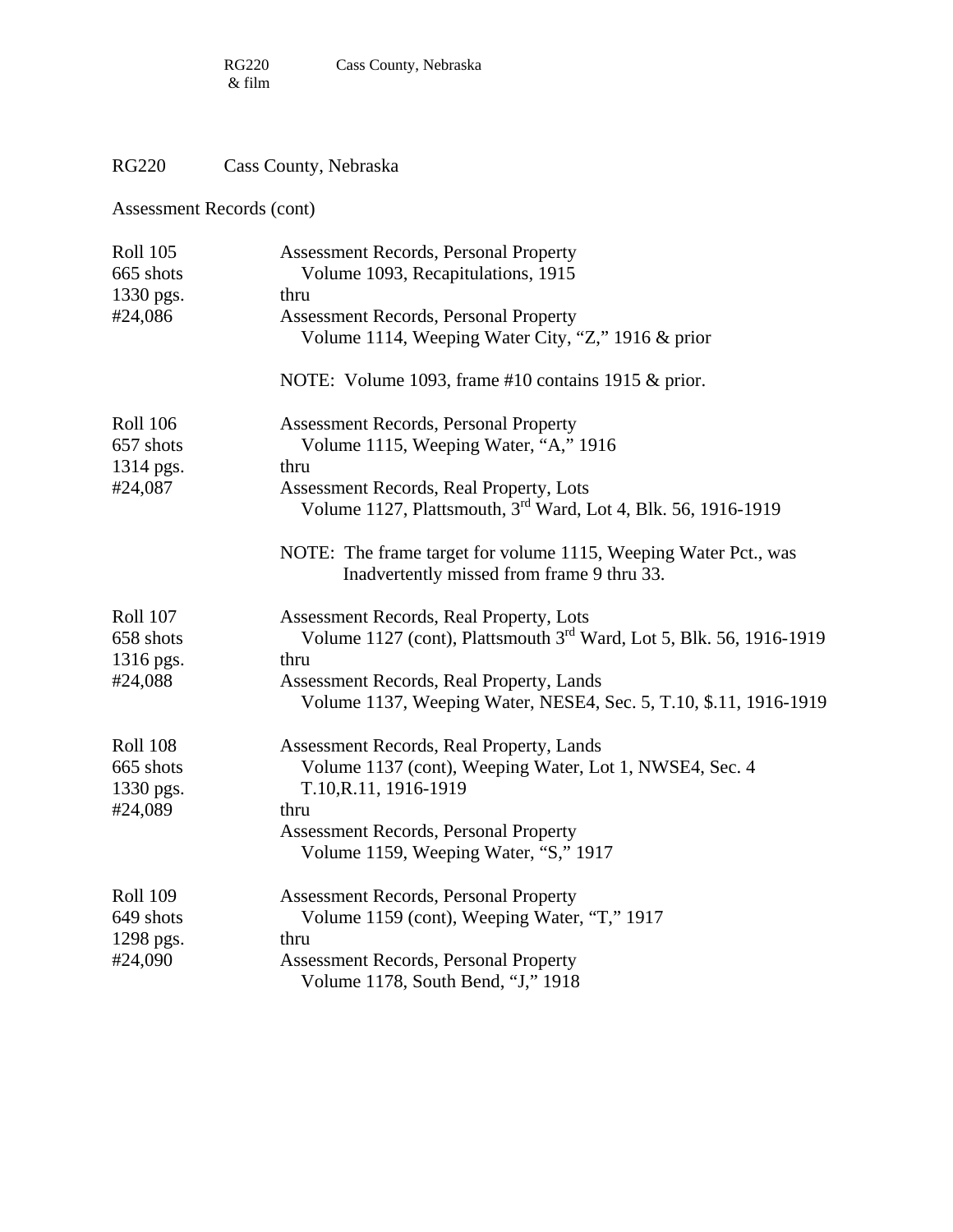# RG220 Cass County, Nebraska

| <b>Roll 110</b><br>668 shots              | <b>Assessment Records, Personal Property</b><br>Volume 1178 (cont), South Bend, "K," 1918                                |  |  |
|-------------------------------------------|--------------------------------------------------------------------------------------------------------------------------|--|--|
| 1136 pgs.                                 | thru                                                                                                                     |  |  |
| #24,091                                   | <b>Assessment Records, Personal Property</b><br>Volume 1200, Stove Creek Pct., "K," 1919                                 |  |  |
|                                           | NOTE: Plattsmouth, $1^{st}$ & $3^{rd}$ Wards not available at time of filming.                                           |  |  |
| <b>Roll 111</b><br>656 shots              | <b>Assessment Records, Personal Property</b><br>Volume 1200 (cont), Stove Creek Pct., "L," 1919                          |  |  |
| 1312 pgs.                                 | thru                                                                                                                     |  |  |
| #24,095                                   | Assessment Records, personal Property<br>Volume 1219, Plattsmouth Pct., "S," 1920                                        |  |  |
| <b>Roll 112</b><br>662 shots<br>1324 pgs. | <b>Assessment Records, Personal Property</b><br>Volume 1219 (cont), Plattsmouth Pct., 1920<br>thru                       |  |  |
| #24,096                                   | <b>Assessment Records, Real Property, Lands</b><br>Volume 1234, Louisville Pct., W ½ SE4, Sec. 33, T.12, R.11, 1920-1923 |  |  |
| <b>Roll 113</b><br>663 shots              | Assessment Records, Real Property, Lands<br>Volume (1234 (cont), Louisville Pct., Sec. 34, T.12, R.11, 1920-1923         |  |  |
| 1326 pgs.<br>#24,097                      | thru<br>Assessment Records, Real Property, Lots<br>Volume 1244, Ryder's Addition to Greenwood, Lot 12, Blk. 9, 1920-1923 |  |  |
| <b>Roll 114</b><br>655 shots<br>1310 pgs. | Assessment Records, Real Property, Lands,<br>Volume 1245, South Bend, Lot 8, Sec. 9, T.12, R.10, 1920-1923<br>thru       |  |  |
| #24,107                                   | <b>Assessment Records, Personal Property</b><br>Volume 1261, Plattsmouth, $3rd$ Ward, "C," 1925                          |  |  |
|                                           | NOTE: Microfilm Operator's Certificate incorrect at beginning or roll<br>shows Lots.                                     |  |  |
| <b>Roll 115</b><br>1007 shots             | <b>Assessment Records, Personal Property</b><br>Volume 1261 (cont), Plattsmouth, 3 <sup>rd</sup> Ward, "D," 1925         |  |  |
| 2014 pgs.                                 | thru                                                                                                                     |  |  |
| #24,108                                   | <b>Assessment Records, Personal Property</b><br>Volume 1275, Center Pct., "B," 1930                                      |  |  |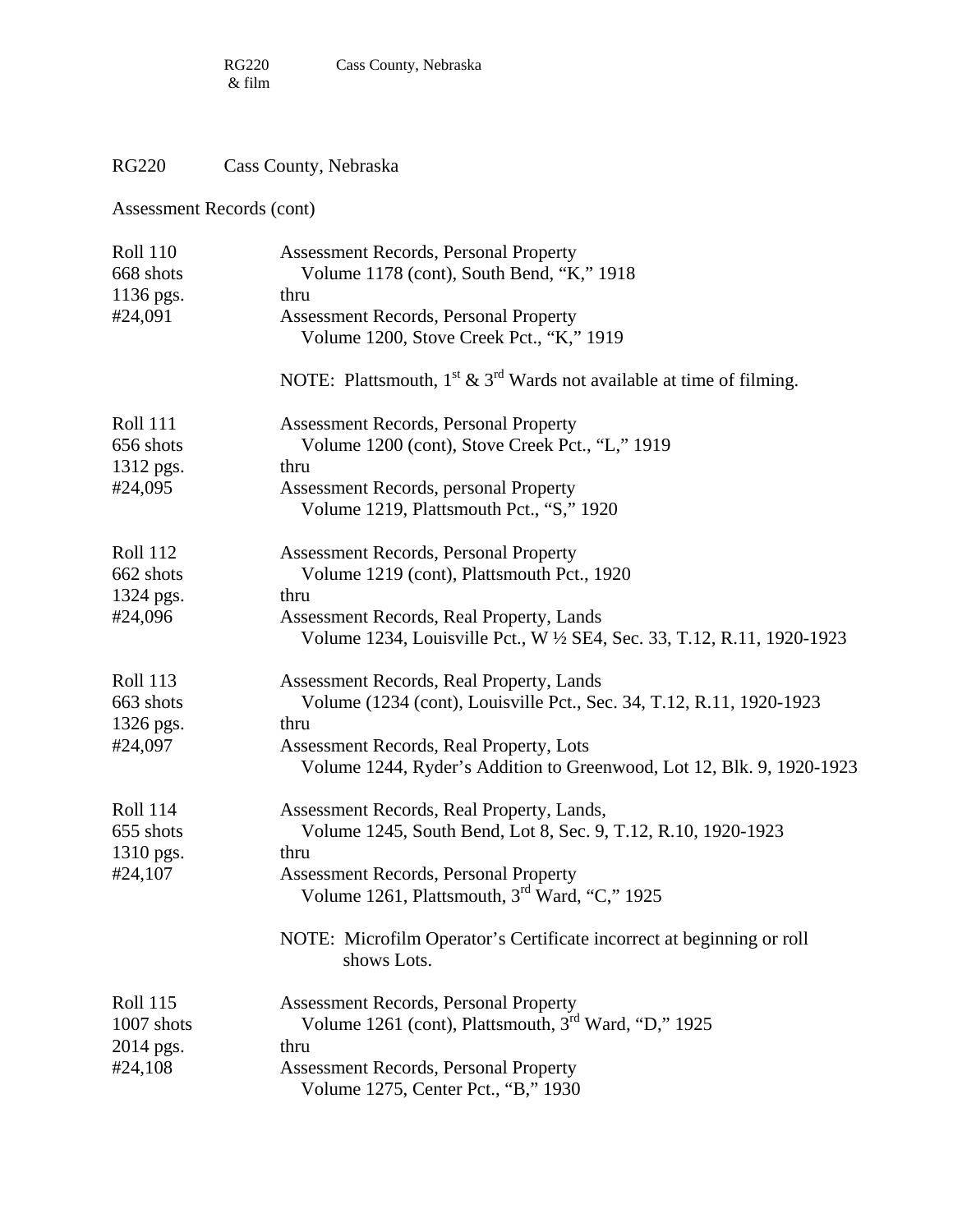# RG220 Cass County, Nebraska

| <b>Roll 116</b><br>1511 shots | <b>Assessment Records, Personal Property</b><br>Volume 1275 (cont), Center pct., "C," 1930                                                                                         |
|-------------------------------|------------------------------------------------------------------------------------------------------------------------------------------------------------------------------------|
|                               |                                                                                                                                                                                    |
| 3022 pgs.                     | thru                                                                                                                                                                               |
| #24,109                       | <b>Assessment Records, Personal Property</b><br>Volume 1280, Louisville, "B," 1930                                                                                                 |
| <b>Roll 117</b>               | <b>Assessment Records, Personal Property</b>                                                                                                                                       |
| 1647 shots                    | Volume 1280 (cont), Louisville, "B," 1930                                                                                                                                          |
| 3294 pgs.                     | thru                                                                                                                                                                               |
| #24,110                       | <b>Assessment Records, Personal Property</b><br>Volume 1283, Plattsmouth, 1 <sup>st</sup> Ward, "R," 1930                                                                          |
| <b>Roll 118</b>               | <b>Assessment Records, Personal Property</b>                                                                                                                                       |
| 1659 shots                    | Volume 1283 (cont), Plattsmouth, 1 <sup>st</sup> Ward, "R," 1930                                                                                                                   |
| 3318 pgs.                     | thru                                                                                                                                                                               |
| #24,111                       | <b>Assessment Records, Personal Property</b>                                                                                                                                       |
|                               | Volume 1289, Plattsmouth, 4 <sup>th</sup> Ward, "P," 1930                                                                                                                          |
| <b>Roll 119</b>               | <b>Assessment Records, Personal Property</b>                                                                                                                                       |
| 1576 shots                    | Volume 1289 (cont), Plattsmouth, 4 <sup>th</sup> Ward, "R," 1930                                                                                                                   |
| 3152 pgs.                     | thru                                                                                                                                                                               |
| #24,121                       | <b>Assessment Records, Personal Property</b><br>Volume 1294, Greenwood P.O., Salt Creek Pct., "M," 1930                                                                            |
| <b>Roll 120</b>               | <b>Assessment Records, Personal Property</b>                                                                                                                                       |
| 1542 pgs.                     | Volume 1294 (cont), Greenwood P.O., Salt Creek Pct., "M," 1930                                                                                                                     |
| 2084 pgs.                     | thru                                                                                                                                                                               |
| #24,122                       | Assessment Records, Intangible Property<br>Volume 1300, Weeping Water City, "B," 1930                                                                                              |
| <b>Roll 121</b>               | Assessment Records, Intangible Property                                                                                                                                            |
| 1026 shots                    | Volume 1300 (cont), Weeping Water City, "C," 1930                                                                                                                                  |
| 2052 pgs.                     | thru                                                                                                                                                                               |
| #24,123                       | Assessment Records, Real Property, Lots                                                                                                                                            |
|                               | Volume 1309, Union Village – Bannings Add., Lot 10, 11 & 12                                                                                                                        |
|                               | NOTE: Volume 1303 was inadvertently microfilmed before Volume<br>1302 at frame 462. Volume 1302 follows Volume 1303 at<br>frame 487. Volume 1304 will be filmed after Volume 1302. |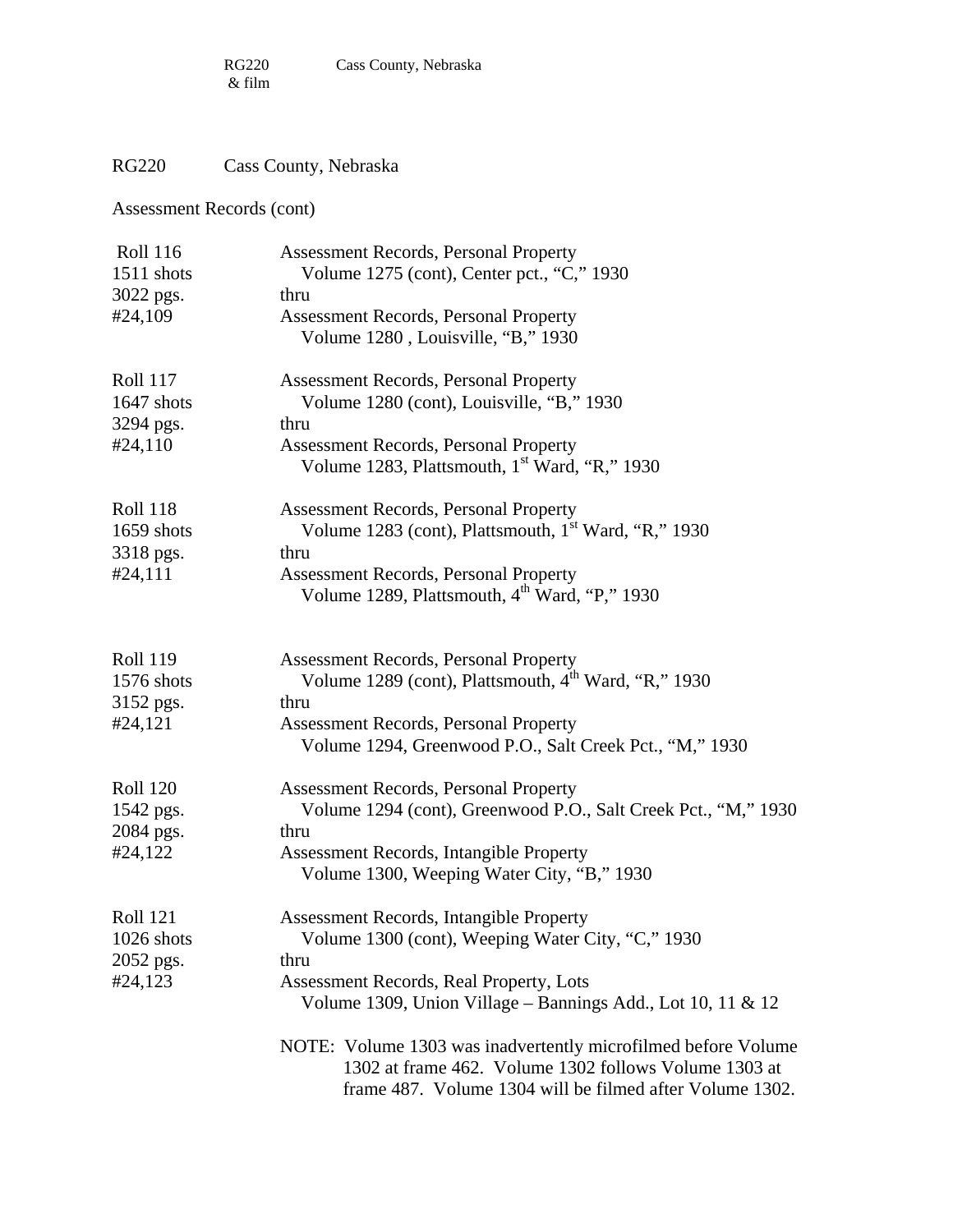RG220 Cass County, Nebraska

| <b>Roll 122</b><br>668 shots | Assessment Records, Real Property, Land<br>Volume 1310, Louisville, Lot 2, 8 1/2 SE4, Sec. 1, T12, R.11, 1930-1933 |
|------------------------------|--------------------------------------------------------------------------------------------------------------------|
| 1236 pgs.                    | thru                                                                                                               |
| #24,124                      | Assessment Records, Real Property, Lands                                                                           |
|                              | Volume 1320, Salt Creek Pct., W50 ft. of Lot 17 in., SW4SE4, Sec. 31,                                              |
|                              | T.12, R.9, 1930-1933                                                                                               |
| <b>Roll 123</b>              | Assessment Records, Real Property, Lands                                                                           |
| 667 shots                    | Volume 1320 (cont), Salt Creek Pct., Elmwood Village, NE4NE4,                                                      |
| 1334 pgs.                    | Sec. 32, T.12, R.9, 1930-1933                                                                                      |
| #24,125                      | thru                                                                                                               |
|                              | Assessment Records, Real Property, Lands                                                                           |
|                              | Volume 1331, Liberty, Lot 7, 5W4SE4, Sec. 26, T.10, R.13, 1934-1935                                                |
| <b>Roll 124</b>              | Assessment Records, Real Property, Lands                                                                           |
| 681 shots                    | Volume 1331 (cont), Liberty, N2NE4, Sec. 27, T.10, R.13, 1934-1935                                                 |
| 1362 pgs.                    | thru                                                                                                               |
| #24,126                      | Assessment Records, Real Property, Lands                                                                           |
|                              | Volume 1342, South Bend Pct., E2NE4, Sec. 21, T.12, R.10, 1934-1935                                                |
| <b>Roll 125</b>              | Assessment Records, Real Property, Lands                                                                           |
| 1143 shots                   | Volume 1342 (cont), South Bend Pct., E2NE4, Sec. 22, T.12, R.10,                                                   |
| 2286 pgs.                    | 1934-1935                                                                                                          |
| #24,127                      | thru                                                                                                               |
|                              | Assessment Records, Personal Property,                                                                             |
|                              | Volume 1347, P.O. Elmwood, Weeping Water Pct., "R," 1935                                                           |
| <b>Roll 126</b>              | <b>Assessment Records, Personal Property</b>                                                                       |
| 1556 shots                   | Volume 1347 (cont), Weeping Water Pct., "R," 1935                                                                  |
| 3112 pgs.                    | thru                                                                                                               |
| #24,129                      | <b>Assessment Records, Personal Property</b>                                                                       |
|                              | Volume 1349, Liberty Pct., "B," 1935                                                                               |
| <b>Roll 127</b>              | <b>Assessment Records, Personal Property</b>                                                                       |
| 1527 shots                   | Volume 1349 (cont), Liberty Pct., "B" (cont), 1935                                                                 |
| 2059 pgs.                    | thru                                                                                                               |
| #24,129                      | <b>Assessment Records, Personal Property</b>                                                                       |
|                              | Volume 1350, Plattsmouth, 2 <sup>nd</sup> Ward, "K," 1935                                                          |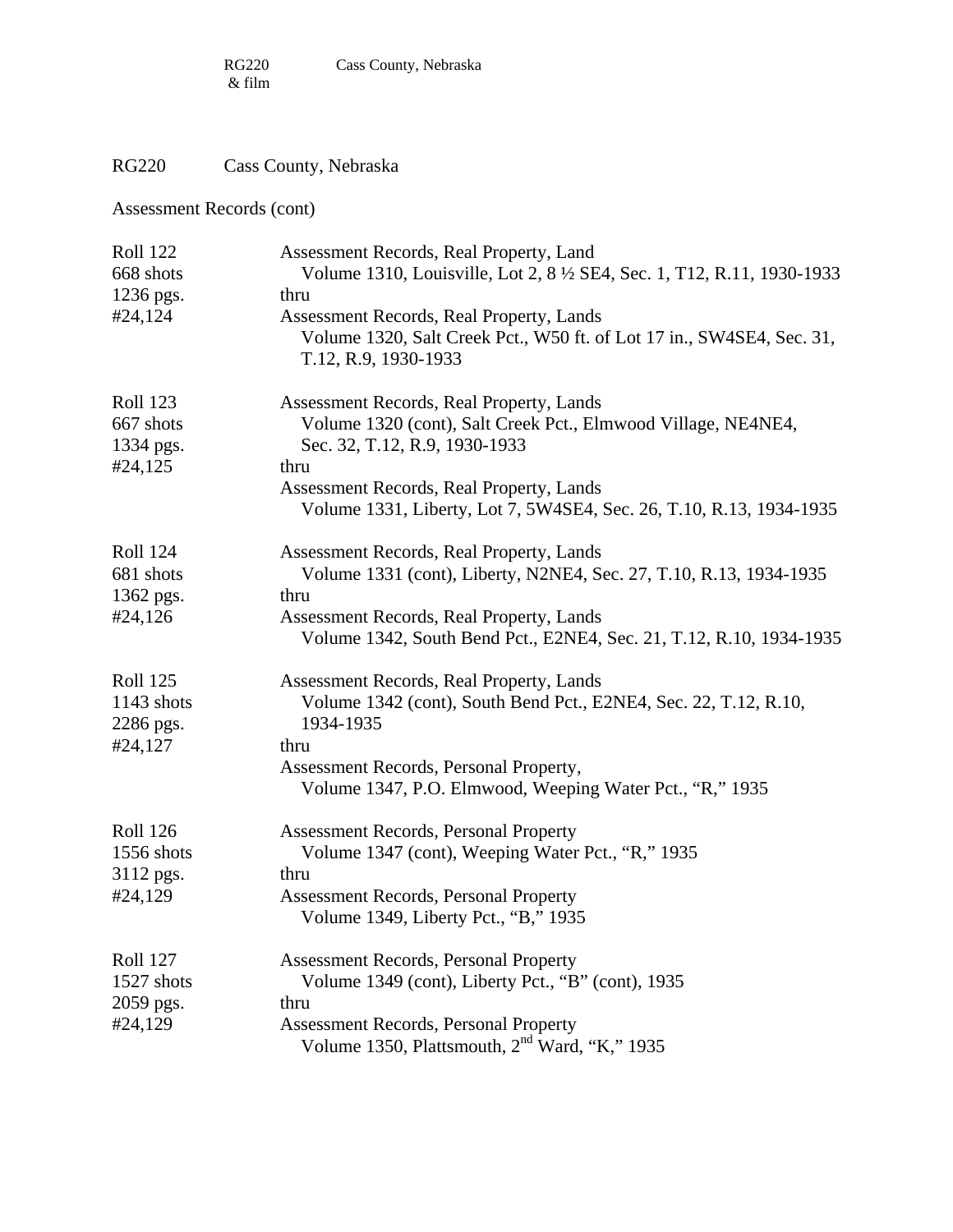# RG220 Cass County, Nebraska

| <b>Roll 128</b><br>1538 shots | <b>Assessment Records, Personal Property</b><br>Volume 1350 (cont), Plattsmouth, 2 <sup>nd</sup> Ward, "K," 1935                         |
|-------------------------------|------------------------------------------------------------------------------------------------------------------------------------------|
| 2076 pgs.                     | thru                                                                                                                                     |
| #24,130                       | <b>Assessment Records, Personal Property</b><br>Volume 1354, Weeping Water, 1 <sup>st</sup> Ward, "W," 1935                              |
| <b>Roll 129</b><br>1486 shots | <b>Assessment Records, Personal Property</b><br>Volume 1354 (cont), Weeping Water, 1 <sup>st</sup> Ward, "W," 1935                       |
| 1972 pgs.                     | thru                                                                                                                                     |
| #24,131                       | <b>Assessment Records, Personal Property</b><br>Volume 1360, Greenwood Pct., "F," 1940                                                   |
|                               | NOTE: Microfilm Operator's Certificate in error, shows Roll 128.<br>Frame 334 blurred page, correction made at frame 336.                |
| <b>Roll 130</b>               | <b>Assessment Records, Personal Property</b>                                                                                             |
| 1611 shots                    | Volume 1360 (cont), Greenwood Pct., "F," 1940                                                                                            |
| 3222 pgs.                     | thru                                                                                                                                     |
| #24,132                       | <b>Assessment Records, Personal Property</b><br>Volume 1365, Plattsmouth, 2 <sup>nd</sup> Ward, "B," 1940                                |
| <b>Roll 131</b><br>1605 shots | <b>Assessment Records, personal Property</b><br>Volume 1365 (cont), Plattsmouth, 2 <sup>nd</sup> Ward, "B," 1940                         |
| 2210 pgs.                     | thru                                                                                                                                     |
| #24,1333                      | <b>Assessment Records, Personal Property</b><br>Volume 1370, Rock Bluff, $2nd Ward, "W," 1940$                                           |
| <b>Roll 132</b>               | <b>Assessment Records, Personal Property</b>                                                                                             |
| 1578 shots                    | Volume 1370 (cont), Rock Bluff, $2nd Ward, "W," 1940$                                                                                    |
| 3156 pgs.                     | thru                                                                                                                                     |
| #24,134                       | <b>Assessment Records, Personal Property</b><br>Volume 1376, Weeping Water, "K," 1940                                                    |
| <b>Roll 133</b>               | <b>Assessment Records, Personal Property</b>                                                                                             |
| 752 shots                     | Volume 1376 (cont), Weeping Water, "K," 1940                                                                                             |
| 1504 pgs.                     | thru                                                                                                                                     |
| #24,135                       | Assessment Records, Real Property, Lots<br>Volume 1387, Plattsmouth, $2^{nd}$ Ward, Young & Hayes Addition,<br>Lot 4, Blk. 30, 1940-1941 |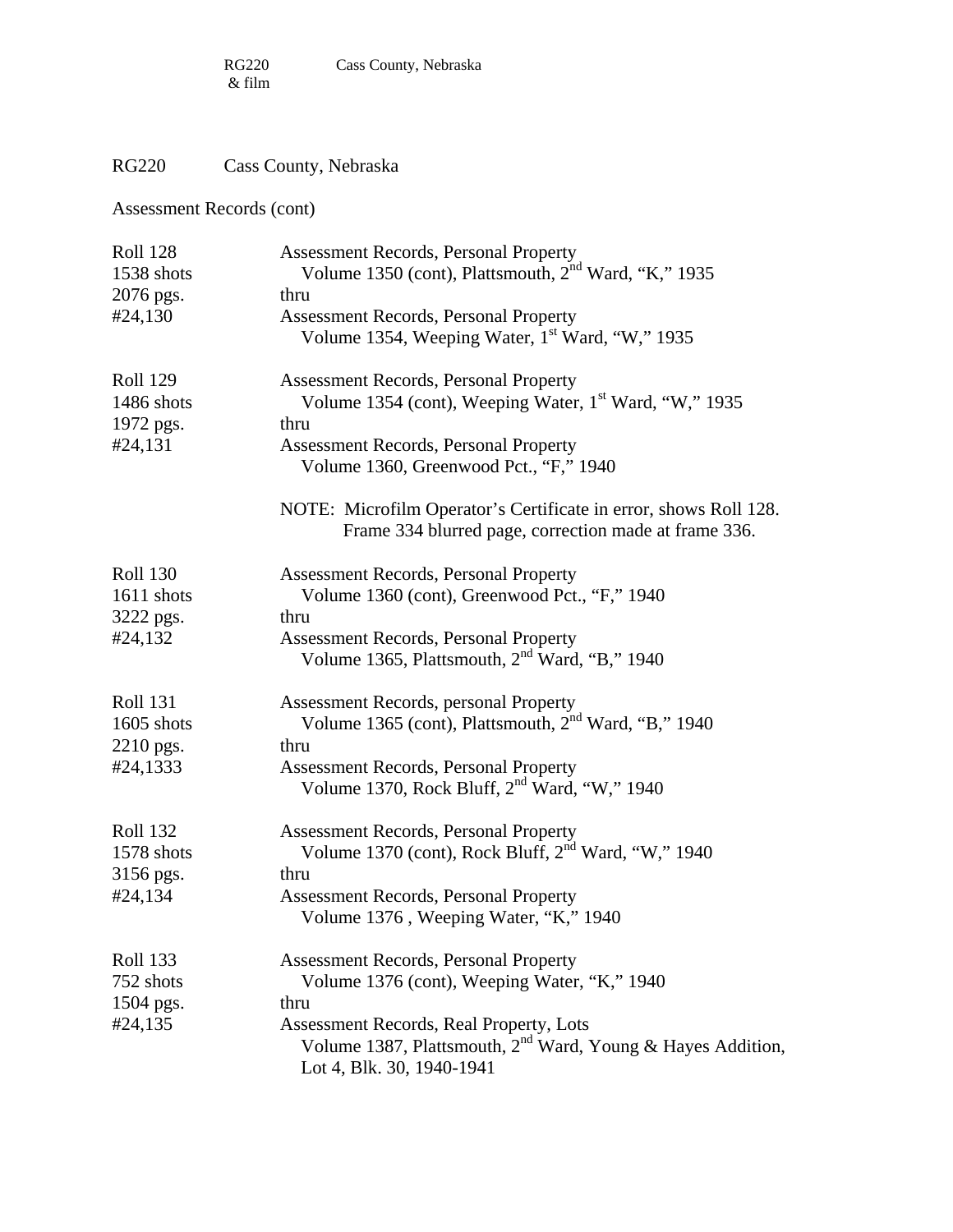# RG220 Cass County, Nebraska

| <b>Roll 134</b><br>679 shots<br>1358 pgs.             | <b>Assessment Records, Real Property, Lots</b><br>Volume 1387 (cont), Plattsmouth 2 <sup>nd</sup> Ward, Dukes Addition,<br>Lots 1-4, Blk. 1, 1940-41                                                                |
|-------------------------------------------------------|---------------------------------------------------------------------------------------------------------------------------------------------------------------------------------------------------------------------|
| #24,136                                               | thru<br>Volume 1399, Weeping Water, $2nd$ Ward, Lots 1 & 2, Blk. 76,<br>1940-1941                                                                                                                                   |
| <b>Roll 135</b><br>676 shots<br>1352 pgs.<br>#24,138  | Assessment Records, Real Property, Lots<br>Volume 1399 (cont), Weeping Water, 2 <sup>nd</sup> Ward, Lots 3-6, Blk. 76,<br>1940-1941<br>thru                                                                         |
|                                                       | <b>Assessment Records, Real Property</b><br>Volume 1411, Plattsmouth 2 <sup>nd</sup> Ward, Lots 11-12, Blk. 22, 1944-45                                                                                             |
|                                                       | NOTE: Volume 1408 is not noted on frame target for Mt. Pleasant Pct.,<br>Frames 526-566.                                                                                                                            |
| <b>Roll 136</b><br>669 shots<br>1338 pgs<br>#24,147   | Assessment Records, Real Property, Lots<br>Volume 1411 (cont), Plattsmouth 2 <sup>nd</sup> Ward, Lots 1-4, Blk. 23, 1944-45<br>thru                                                                                 |
|                                                       | <b>Assessment Records, Real Property, Lots</b><br>Volume 1422, Weeping Water 2 <sup>nd</sup> Ward, Lots 5-6, Blk. 75, 1944-45                                                                                       |
| <b>Roll 137</b><br>1416 shots<br>2832 pgs.<br>#24,148 | Assessment Records, Real Property, Lots<br>Volume 122 (cont), Weeping Water 2 <sup>nd</sup> Ward, Lot 7, Blk. 75, 1944-45<br>thru<br>Assessment Records, Personal Property,<br>Volume 1428, Liberty Pct., "M," 1945 |
| <b>Roll 138</b><br>1479 shots<br>2958 pgs.<br>#24,149 | <b>Assessment Records, Personal Property</b><br>Volume 1428 (cont), Liberty Pct., "m," 1945<br>thru<br>Assessment Records, Personal Property,<br>Volume 1433, Plattsmouth 2 <sup>nd</sup> Ward, "H," 1945           |
| <b>Roll 139</b><br>1393 shots<br>2786 pgs.<br>#24,152 | <b>Assessment Records, Personal Property</b><br>Volume 1433 (cont), Plattsmouth, 2 <sup>nd</sup> Ward, "H," 1945<br>thru<br>Assessment Records, Personal Property,                                                  |
|                                                       |                                                                                                                                                                                                                     |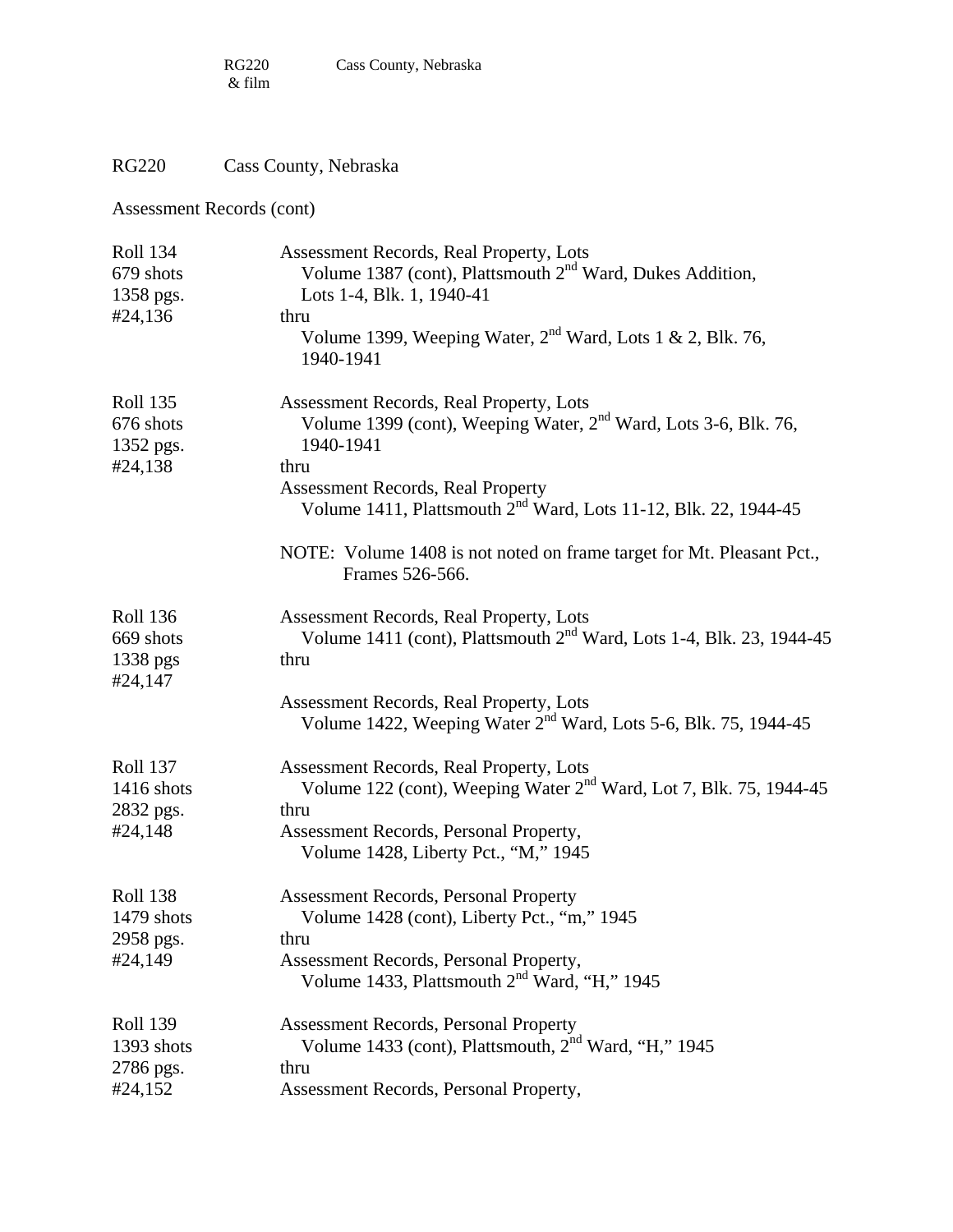|                 | <b>RG220</b><br>Cass County, Nebraska<br>& film                                    |  |
|-----------------|------------------------------------------------------------------------------------|--|
|                 | Volume 1437, Plattsmouth Pct., "S," 1945                                           |  |
| <b>RG220</b>    | Cass County, Nebraska                                                              |  |
|                 | Assessment Records (cont)                                                          |  |
| <b>Roll 140</b> | <b>Assessment Record, Personal Property</b>                                        |  |
| $1517$ shots    | Volume 1437 (cont), Plattsmouth Pct., "S," 1945                                    |  |
| 3034 pgs.       | thru                                                                               |  |
| #24,154         | <b>Assessment Record, Personal Property</b><br>Volume 1443, Tipton Pct., "H," 1945 |  |
| <b>Roll 141</b> | Assessment Record, Personal Property,                                              |  |
| 1438 shots      | Volume 1443 (cot), Tipton Pct., "H," 1945                                          |  |
| 2876 pgs.       | thru                                                                               |  |
| #24,156         | Assessment Record, Personal Property,                                              |  |
|                 | Volume 1448, Center Pct., "W," 1950                                                |  |
| <b>Roll 142</b> | Assessment Record, Personal Property,                                              |  |
| 1520 shots      | Volume 1448 (cont), Center Pct., "W," 1950                                         |  |
| 1340 pgs.       | thru                                                                               |  |
| #24,157         | <b>Assessment Record, Personal Property</b>                                        |  |
|                 | Volume 1453, Louisville, "L," 1950                                                 |  |
| <b>Roll 143</b> | <b>Assessment Record, Personal Property</b>                                        |  |
| 1496 shots      | Volume 1453 (cont), Louisville Pct., "L," 1950                                     |  |
| 2992 pgs.       | thru                                                                               |  |
| #24,158         | Assessment Record, Personal Property,<br>Volume 1457, Plattsmouth, "H," 1950       |  |
| <b>Roll 144</b> | <b>Assessment Record, Personal Property</b>                                        |  |
| 1524 shots      | Volume 1457 (cont), Plattsmouth, "H," 1950                                         |  |
| 3048 pgs.       | thru                                                                               |  |
| #24,159         | <b>Assessment Record, Personal Property</b>                                        |  |
|                 | Volume 1461, West Rock Bluff, 1 <sup>st</sup> Ward, "L," 1950                      |  |
| <b>Roll 145</b> | <b>Assessment Record, Personal Property</b>                                        |  |
| 1683 shots      | Volume 1461 (cont), West Rock Bluff, 1 <sup>st</sup> Ward, "L," 1950               |  |
| 2366 pgs.       | thru                                                                               |  |
| #24,160         | <b>Assessment Record, Personal Property</b>                                        |  |
|                 | Volume 1467, Weeping Water, "B," 1950                                              |  |
| <b>Roll 146</b> | <b>Assessment Record, Personal Property</b>                                        |  |

1299 shots Volume 1467 (cont), Weeping Water, "B," 1950<br>2598 pgs. thru 2598 pgs.<br>#24,161 Assessment Record, Real Property, Lots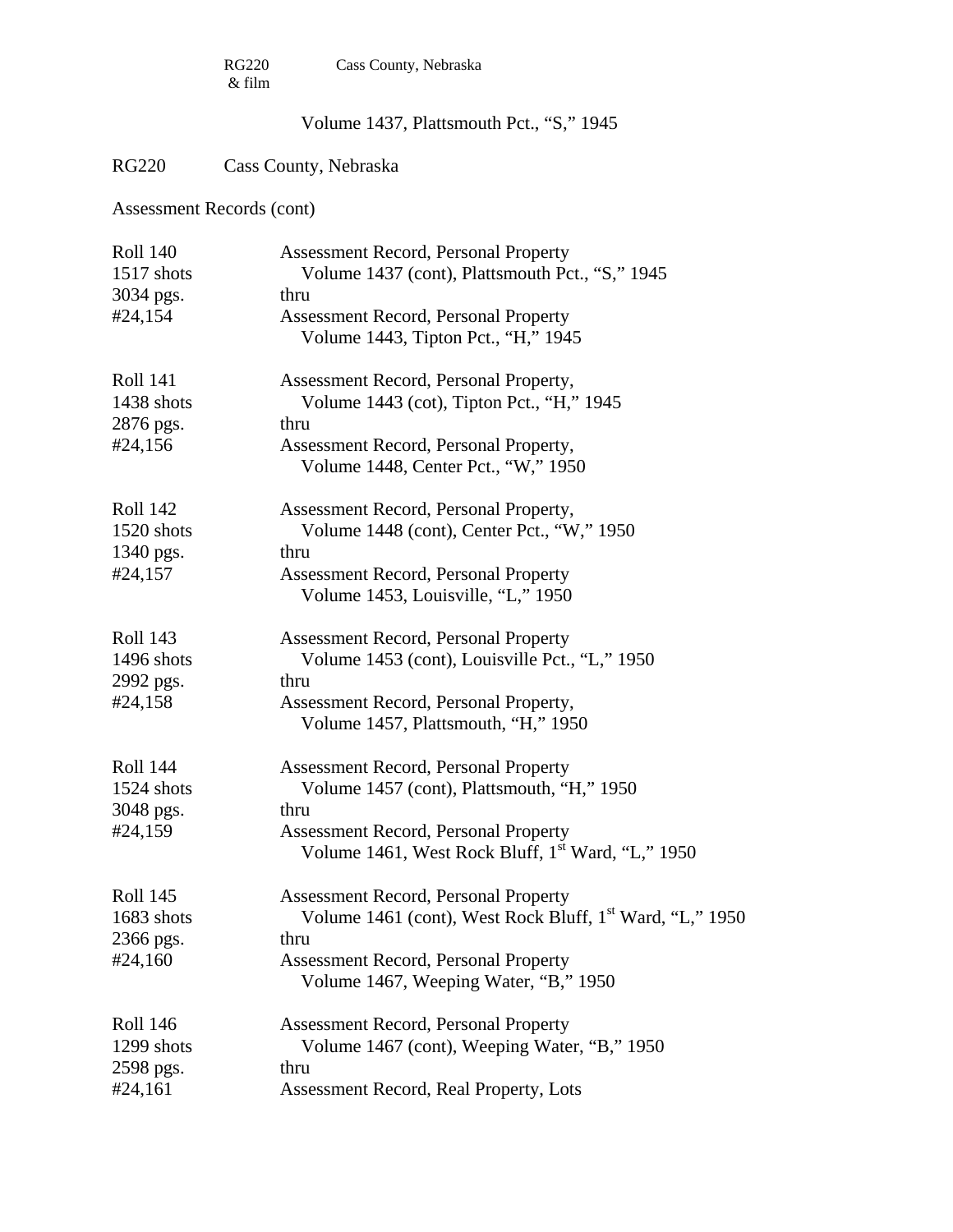Volume 1473, pg. 40, Wabash Village, Elmwood Pct., Lot 1-20, Blk. 3,

1950-1951<br>RG220 Cass County, Nebrask Cass County, Nebraska

| <b>Roll 147</b><br>658 shots<br>1316 pgs.<br>#24,162 | Assessment Record, Real Property, Lots<br>Volume 1473 (cont), pg. 41, Wabash Village, Elmwood Pct.,<br>Lots 1-4, Blk. 6, 195-51<br>thru<br>Assessment Records, Real Property, Lands<br>Volume 1481, pg. 39, West Rock Bluff Pct., L. 8, SE4NE4 5.32,<br>T.11, R.13, 1950-1951<br>NOTE: Operator's Certificate at beginning of reel incomplete, Lot & |
|------------------------------------------------------|------------------------------------------------------------------------------------------------------------------------------------------------------------------------------------------------------------------------------------------------------------------------------------------------------------------------------------------------------|
|                                                      | Blk. not listed.                                                                                                                                                                                                                                                                                                                                     |
| <b>Roll 148</b><br>680 shots<br>1360 pgs.<br>#24,165 | Assessment Record, Real Property, Lands<br>Volume 1481 (cont), pg. 40, West Rock Bluff Pct., NE4W4, Sec. 32,<br>T.11, R.13, 1950-1951<br>thru                                                                                                                                                                                                        |
|                                                      | Assessment5 Record, Real Property, Lands<br>Volume 1493, pg. 17, Lou9sville Pct., NE4SE4, Sec. 24, T.12, R.11,<br>1954-1955                                                                                                                                                                                                                          |
| <b>Roll 149</b><br>664 shots<br>1328 pgs.            | Assessment Record, Real Property, Lands<br>Volume 1493 (cont), pg. 18, Louisville Pct., N2NE4, Sec. 25,<br>T.12, R.11, 1954-1955                                                                                                                                                                                                                     |
| #24,154                                              | thru<br>Assessment Record, Real Property, Lands<br>Volume 1500, pg. 44, Rock Bluff Village, Sec. 1-2-3-10-11-12, T.15,<br>R.1W, 1954-1955                                                                                                                                                                                                            |
|                                                      | NOTE: Frame Counter incorrect beginning of roll to #24.                                                                                                                                                                                                                                                                                              |
| <b>Roll 150</b><br>1001 shots<br>2002 pgs.           | Assessment Record, Real Property, Lands<br>Volume 1500 (cont), pg. 45, Rock Bluff Village, Sec. 4-9, T.15,<br>R.1W, 1954-1955                                                                                                                                                                                                                        |
| #24,167                                              | thru<br><b>Assessment Record, Personal Property</b><br>Volume 1510, Eight Mile Grove, "A," 1955                                                                                                                                                                                                                                                      |
|                                                      | NOTE: Frame counter omitted from frame #421 to #997.                                                                                                                                                                                                                                                                                                 |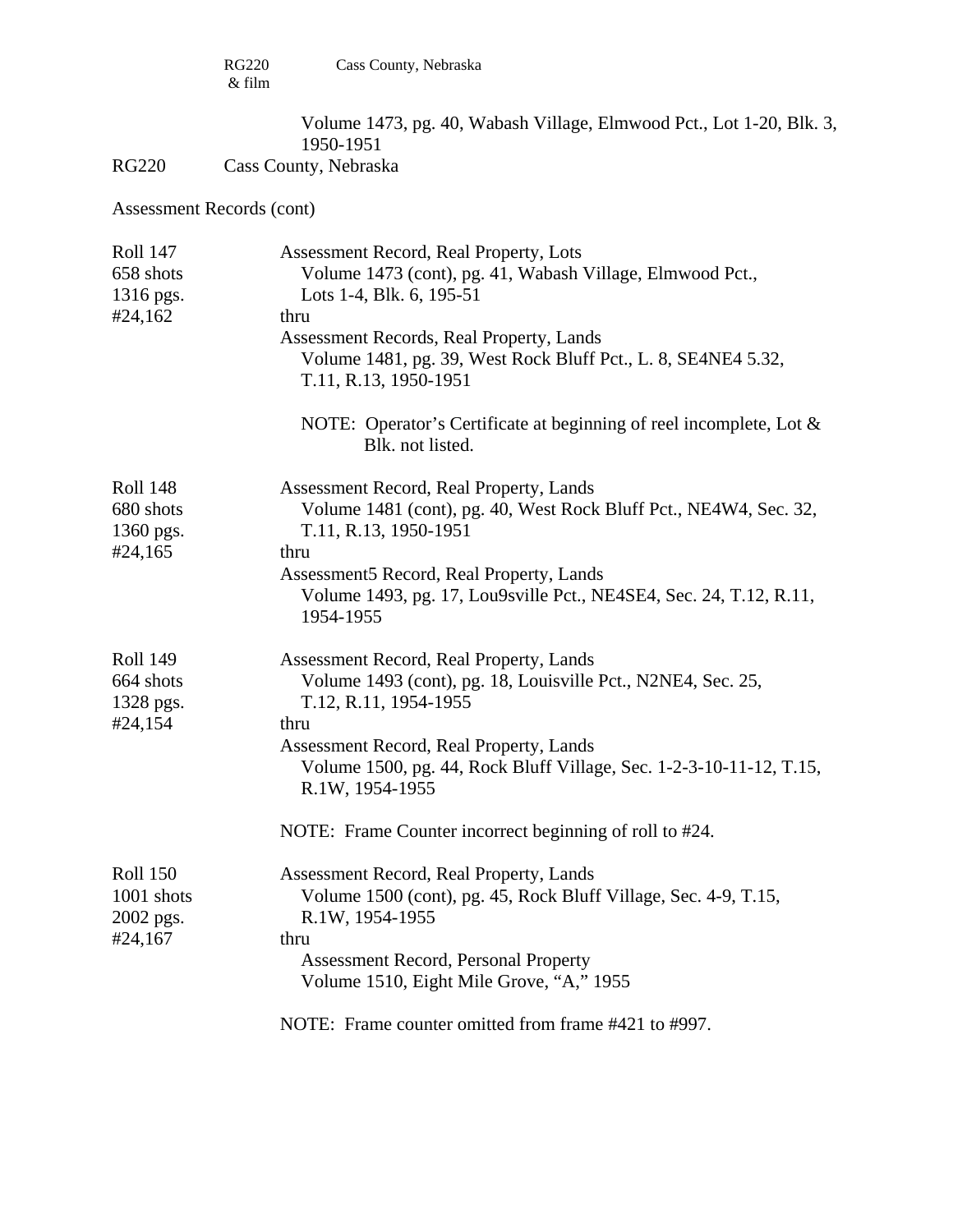# RG220 Cass County, Nebraska

| <b>Roll 151</b> | <b>Assessment Record, Personal Property</b>                                 |
|-----------------|-----------------------------------------------------------------------------|
| 1450 shots      | Volume 1510 (cont), Eight Mile Grove, "A," 1955                             |
| 2900 pgs.       | thru                                                                        |
| #24,168         | Assessment Record, Personal Property,                                       |
|                 | Volume 1514, Louisville, "B," 1955                                          |
| <b>Roll 152</b> | <b>Assessment Record, Personal Property</b>                                 |
| 1488 shots      | Volume 1514 (cont), Louisville, "B," 1955                                   |
| 1976 pgs.       | thru                                                                        |
| #24,169         | Assessment Record, Personal Property,                                       |
|                 | Volume 1517, Plattsmouth City, "D," 1955                                    |
| <b>Roll 153</b> | Assessment Record, Personal Property,                                       |
| 1475 shots      | Volume 1517 (cont), Plattsmouth City, "D," 1955                             |
| 2950 pgs.       | thru                                                                        |
| #24,171         | <b>Assessment Record, Personal Property</b>                                 |
|                 | Volume 1520, Plattsmouth City, "S," 1955                                    |
| <b>Roll 154</b> | <b>Assessment Record, Personal Property</b>                                 |
| 1527 shots      | Volume 1520 (cont), Plattsmouth City, "S," 1955                             |
| 2054 pgs.       | thru                                                                        |
| #24,173         | <b>Assessment Record, Personal Property</b>                                 |
|                 | Volume 1524, Salt Creek Pct., "G," 1955                                     |
| <b>Roll 155</b> | <b>Assessment Record, Personal Property</b>                                 |
| 1529 shots      | Volume 1524 (cont), Salt Creek Pct., "G," 1955                              |
| 3158 pgs.       | thru                                                                        |
| #24,174         | <b>Assessment Record, Personal Property</b>                                 |
|                 | Volume 1528, Weeping Water City, "C," 1955                                  |
| <b>Roll 156</b> | <b>Assessment Record, Personal Property</b>                                 |
| 1059 shots      | Volume 1528 (cont), Weeping Water City, "C," 1955                           |
| 2118 pgs.       | thru                                                                        |
| #24,175         | <b>Assessment Record, Real Property</b>                                     |
|                 | Volume 1535, pg. 36, Liberty Pct., SW4SE4, Sec. 8, T.10, R.14,<br>1960-1961 |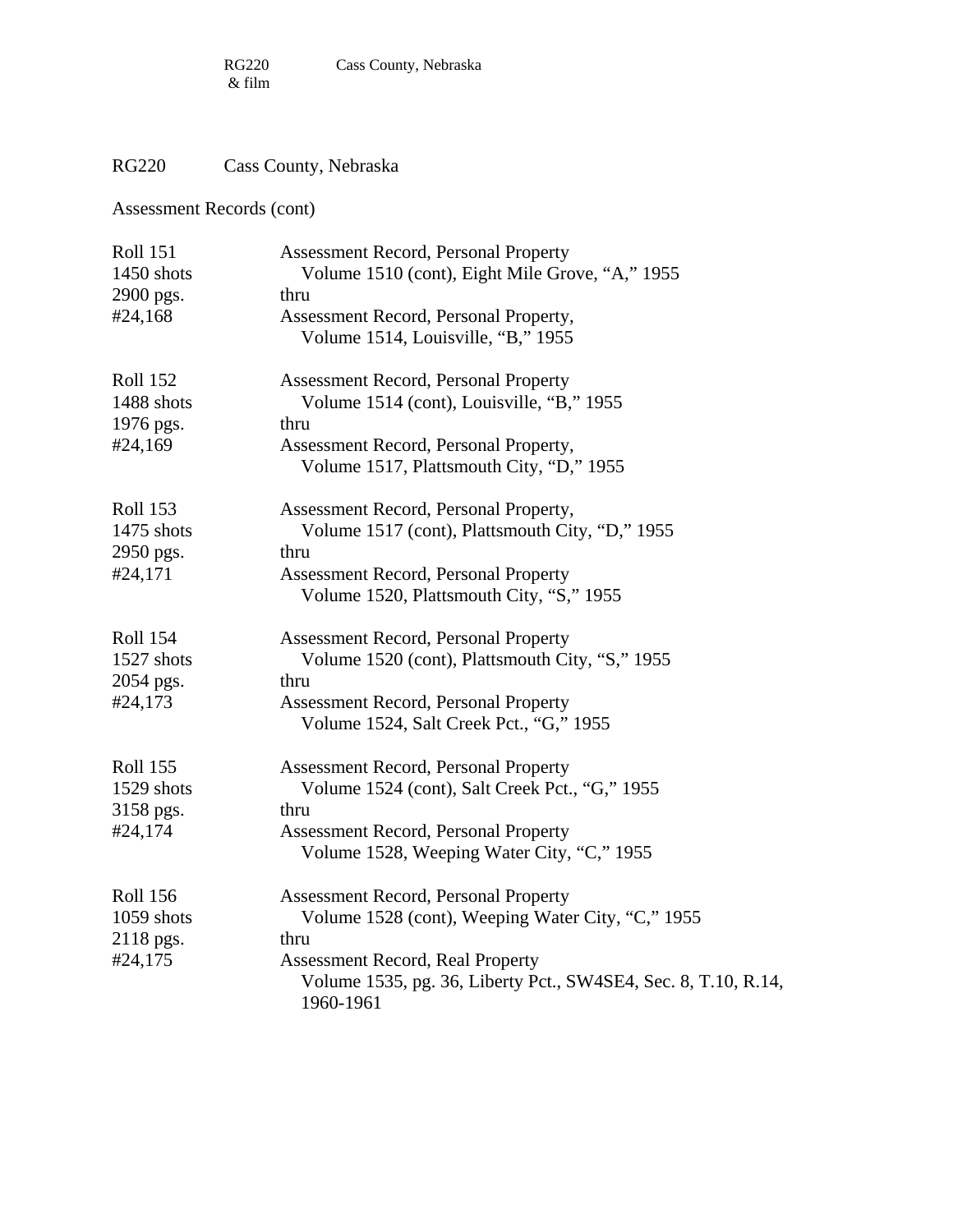#### RG220 Cass County, Nebraska

| <b>Roll 157</b>              | Assessment Record, Real Property, Lands                                                                                 |  |  |
|------------------------------|-------------------------------------------------------------------------------------------------------------------------|--|--|
| 657 shots                    | Volume 1535 (cont), pg. 37, Liberty Pct., W2NW4, Sec. 9, T.10,                                                          |  |  |
| 1314 pgs.                    | R.14, 1960-1961                                                                                                         |  |  |
| #24,176                      | thru                                                                                                                    |  |  |
|                              | Asse4ssment Record, Real Property, Lands<br>Volume 1542, West Rock Bluff Pct., S2SW4, Sec. 24, T.11, R.13,<br>1960-1961 |  |  |
|                              | NOTE: Fr. #369 starts volume 1540, all targeting inadvertently omitted.                                                 |  |  |
| <b>Roll 158</b><br>656 shots | Assessment Record, Real Property, Lands<br>Volume 1542 (cont), West Rock Bluff Pct., SE4 & N2SE4SE4, Sec. 24,           |  |  |
| 1312 pgs.                    | T.11, R.13, 1960-1961                                                                                                   |  |  |
| #24,177                      | thru                                                                                                                    |  |  |
|                              | Assessment Record, Livestock Recapitulation Records,<br>Volume 3, Weeping Water Pct., 1912                              |  |  |
|                              | NOTE: Frame #490 begins abstracts of Assessments, Volume 1.                                                             |  |  |
|                              | Frame #566 begins Livestock Recapitulation Record, Volume<br>1 (Precincts are not in alphabetical order)                |  |  |
| <b>Roll 159</b>              | Assessment Record, Livestock Recapitulation Record                                                                      |  |  |
| 203 shots                    | Volume 3 (cont), Center Pct., 1912                                                                                      |  |  |
| 406 pgs.                     | thru                                                                                                                    |  |  |
| #24,178                      | Assessment Record, Livestock Recapitulation Record<br>Volume 9, Grand Recaps, All Precincts, 1918                       |  |  |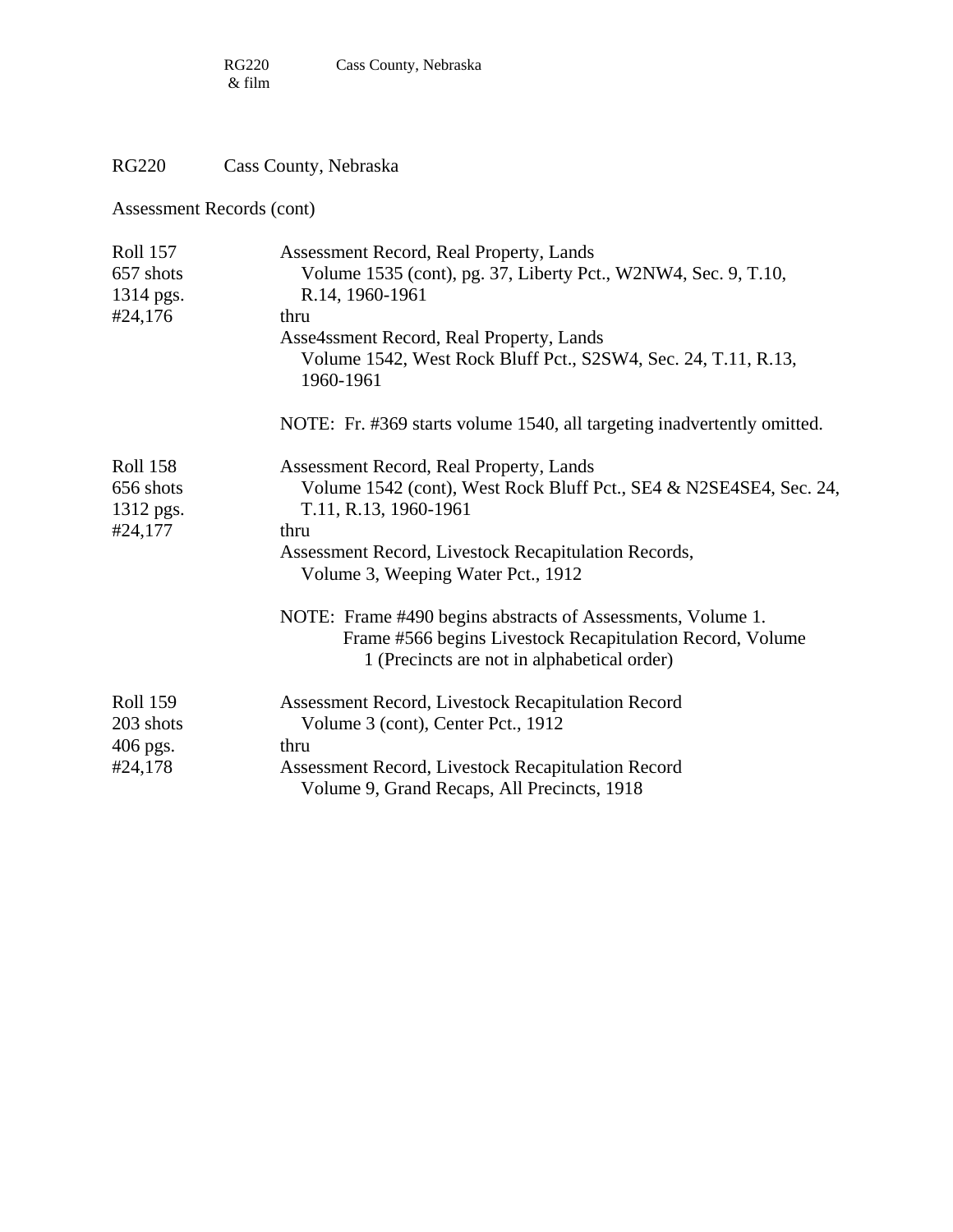Film Cass County, Nebraska

RG220 Assessment Records Volume 1 Personal & Real, 1857 (Assessments are not in alphabetical order) Volume 2 Personal & Real, 1858 Volume 3 Personal & Real, 1859 Volume 4 Personal & Real, 1861 Avoca Precinct Volume 5 Personal & Real, 1861 Eight Mile Grove Precinct Volume 6 Personal & Real, 1861 Louisville Precinct Volume 6A Personal & Real, 1861 Liberty Precinct Volume 7 Personal & Real, 1861 Mount Pleasant Precinct Volume 8 Personal & Real, 1861 Plattsmouth Precinct Volume 9 Personal & Real, 1861 Plattsmouth Precinct Volume 10 Personal & Real, 1861 Salt Creek Precinct Volume 12 Personal & Real, 1861 Salt Creek Precinct Volume 13 Personal & Real, 1862 Avoca Precinct Volume 14 Personal & Real, 1862 Eight Mile Precinct Volume 15 Personal & Real, 1862 Eight Mile Precinct Volume 16 Personal & Real, 1862 Louisville Precinct Volume 17 Personal & Real, 1862 Mount Pleasant Precinct Volume 18 Personal & Real, 1862 Oreapolis Precinct Volume 19 Personal & Real, 1862 Plattsmouth Precinct Volume 20 Personal & Real, 1862 Rock Bluff Precinct Volume 21 Personal & Real, 1862 Salt Creek Precinct Volume 22 Personal & Real, 1862 Volume 23 Personal & Real, 1863 Avoca Precinct Volume 24 Personal & Real, 1863 Eight Mile Grove Precinct Volume 25 Personal & Real, 1863 Liberty Precinct Volume 26 Personal & Real, 1863 Louisville Precinct Volume 27 Personal & Real, 1863 Mount Pleasant Precinct Volume 28 Personal & Real, 1863 Oreapolis Precinct Volume 29 Personal & Real, 1863 Plattsmouth Precinct Volume 30 Personal & Real, 1863 Rock Bluff Precinct Volume 31 Personal & Real, 1863 Salt Creek Precinct Volume 32 Personal & Real, 1863 South Bend Precinct Volume 33 Personal & Real, 1863 Weeping Water Precinct Volume 34 Personal & Real, 1864 Avoca Precinct Volume 35 Personal & Real, 1864 Eight Mile Grove Precinct Volume 36 Personal & Real, 1864 Liberty Precinct Volume 37 Personal & Real, 1864 Louisville Precinct Volume 38 Personal & Real, 1864 Mount Pleasant Precinct Volume 39 Personal & Real, 1864 Plattsmouth Precinct Volume 41 Personal & Real, 1864 Rock Bluff Precinct Volume 42 Personal & Real, 1864 Salt Creek Precinct Volume 43 Personal & Real, 1864 South Bend Precinct Volume 44 Personal & Real, 1864

Weeping Water Precinct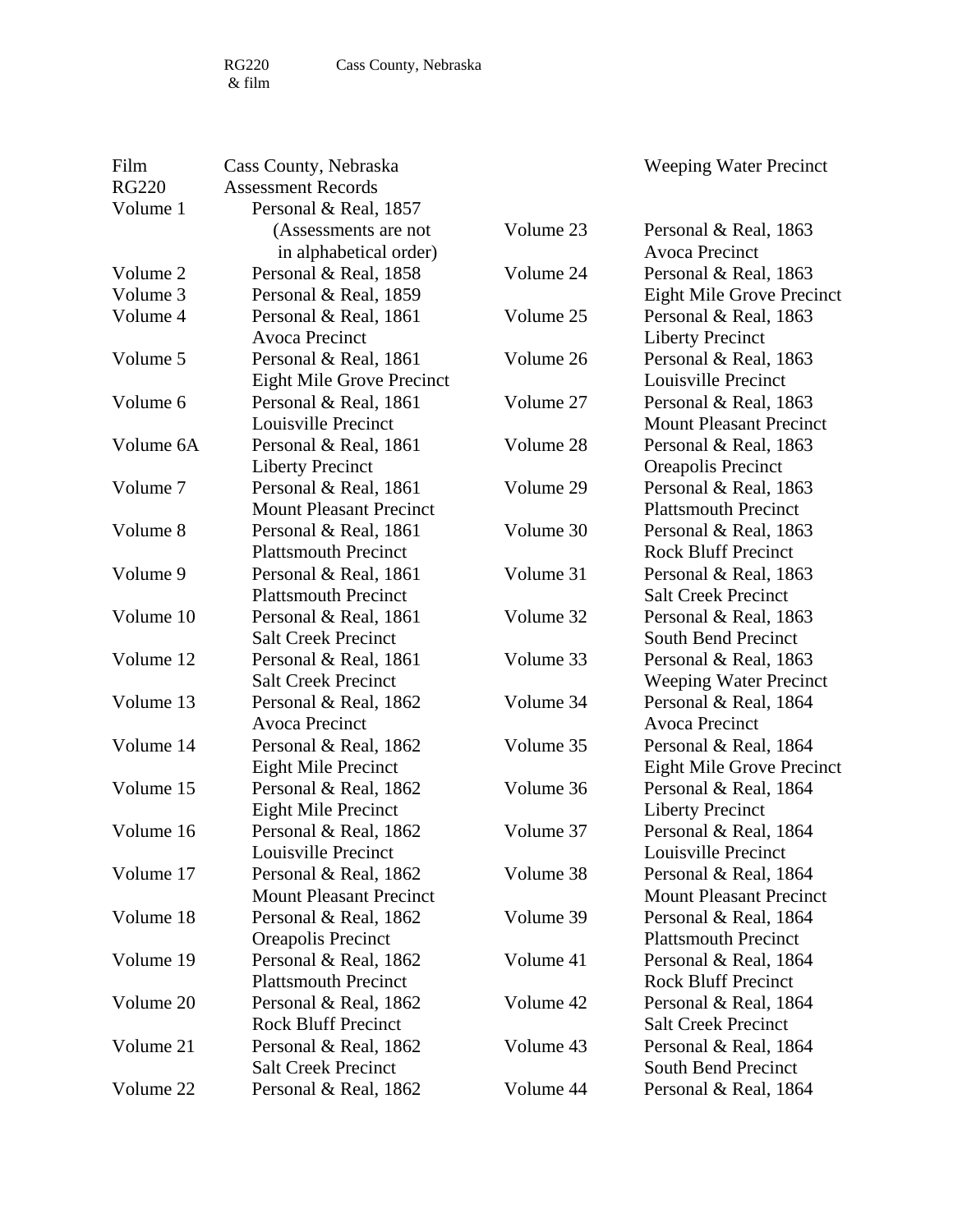$\begin{array}{c} \tt RG220 \\ \& \ \tt film \end{array}$ 

Film Cass County, Nebraska

#### Weeping Water Precinct

Salt Creek Precinct

| <b>RG220</b> | <b>Assessment Records</b>               |           |                                                   |
|--------------|-----------------------------------------|-----------|---------------------------------------------------|
| Volume 45    | Personal & Real, 1865<br>Avoca Precinct | Volume 65 | Personal & Real, 1866<br><b>Saunders Precinct</b> |
| Volume 46    | Personal & Real, 1865                   | Volume 66 | Personal & Real, 1866                             |
|              | <b>Eight Mile Grove Precinct</b>        |           | <b>South Bend Precinct</b>                        |
| Volume 47    | Personal & Real, 1865                   | Volume 67 | Personal & Real, 1866                             |
|              | <b>Liberty Precinct</b>                 |           | <b>Weeping Water Precinct</b>                     |
| Volume 48    | Personal & Real, 1865                   | Volume 68 | Personal & Real, 1867                             |
|              | Louisville Precinct                     |           | Avoca Precinct                                    |
| Volume 49    | Personal & Real, 1865                   | Volume 69 | Personal & Real, 1867                             |
|              | <b>Mount Pleasant Precinct</b>          |           | <b>Eight Mile Grove Precinct</b>                  |
| Volume 50    | Personal & Real, 1865                   | Volume 70 | Personal & Real, 1867                             |
|              | Oreapolis Precinct                      |           | <b>Liberty Precinct</b>                           |
| Volume 51    | Personal & Real, 1865                   | Volume 71 | Personal & Real, 1867                             |
|              | <b>Plattsmouth Precinct</b>             |           | Louisville Precinct                               |
| Volume 52    | Personal & Real, 1865                   | Volume 72 | Personal & Real, 1867                             |
|              | <b>Rock Bluff Precinct</b>              |           | <b>Mount Pleasant Precinct</b>                    |
| Volume 53    | Personal & Real, 1865                   | Volume 73 | Personal & Real, 1867                             |
|              | <b>Salt Creek Precinct</b>              |           | Oreapolis Precinct                                |
| Volume 54    | Personal & Real, 1865                   | Volume 74 | Personal & Real, 1867                             |
|              | <b>South Bend Precinct</b>              |           | Plattsmouth, City & Precinct                      |
| Volume 55    | Personal & Real, 1865                   | Volume 75 | Personal & Real, 1867                             |
|              | <b>Weeping Water Precinct</b>           |           | Rock Bluff, City & Precinct                       |
| Volume 56    | Personal & Real, 1866                   | Volume 76 | Personal & Real, 1867                             |
|              | <b>Avoca Precinct</b>                   |           | <b>Salt Creek Precinct</b>                        |
| Volume 57    | Personal & Real, 1866                   | Volume 77 | Personal & Real, 1867                             |
|              | <b>Eight Mile Grove Precinct</b>        |           | <b>South Bend Precinct</b>                        |
| Volume 58    | Personal & Real, 1866                   | Volume 78 | Personal & Real, 1867                             |
|              | <b>Liberty Precinct</b>                 |           | <b>Weeping Water Precinct</b>                     |
| Volume 59    | Personal & Real, 1866                   | Volume 79 | Personal & Real, 1868                             |
|              | Louisville Precinct                     |           | Avoca Precinct                                    |
| Volume 60    | Personal & Real, 1866                   | Volume 80 | Personal & Real, 1868                             |
|              | <b>Mount Pleasant Precinct</b>          |           | <b>Eight Mile Grove Precinct</b>                  |
| Volume 61    | Personal & Real, 1866                   | Volume 81 | Personal & Real, 1868                             |
|              | <b>Oreapolis Precinct</b>               |           | <b>Liberty Precinct</b>                           |
| Volume 62    | Personal & Real, 1866                   | Volume 82 | Personal & Real, 1868                             |
|              | <b>Plattsmouth City</b>                 |           | Louisville Precinct                               |
| Volume 62A   | Personal & Real, 1866                   | Volume 83 | Personal & Real, 1868                             |
|              | <b>Plattsmouth Precinct</b>             |           | <b>Mount Pleasant Precinct</b>                    |
| Volume 63    | Personal & Real, 1866                   | Volume 84 | Personal & Real, 1868                             |
|              | <b>Rock Bluff Precinct</b>              |           | <b>Oreapolis Precinct</b>                         |
| Volume 64    | Personal & Real, 1866                   | Volume 85 | Personal & Real, 1868                             |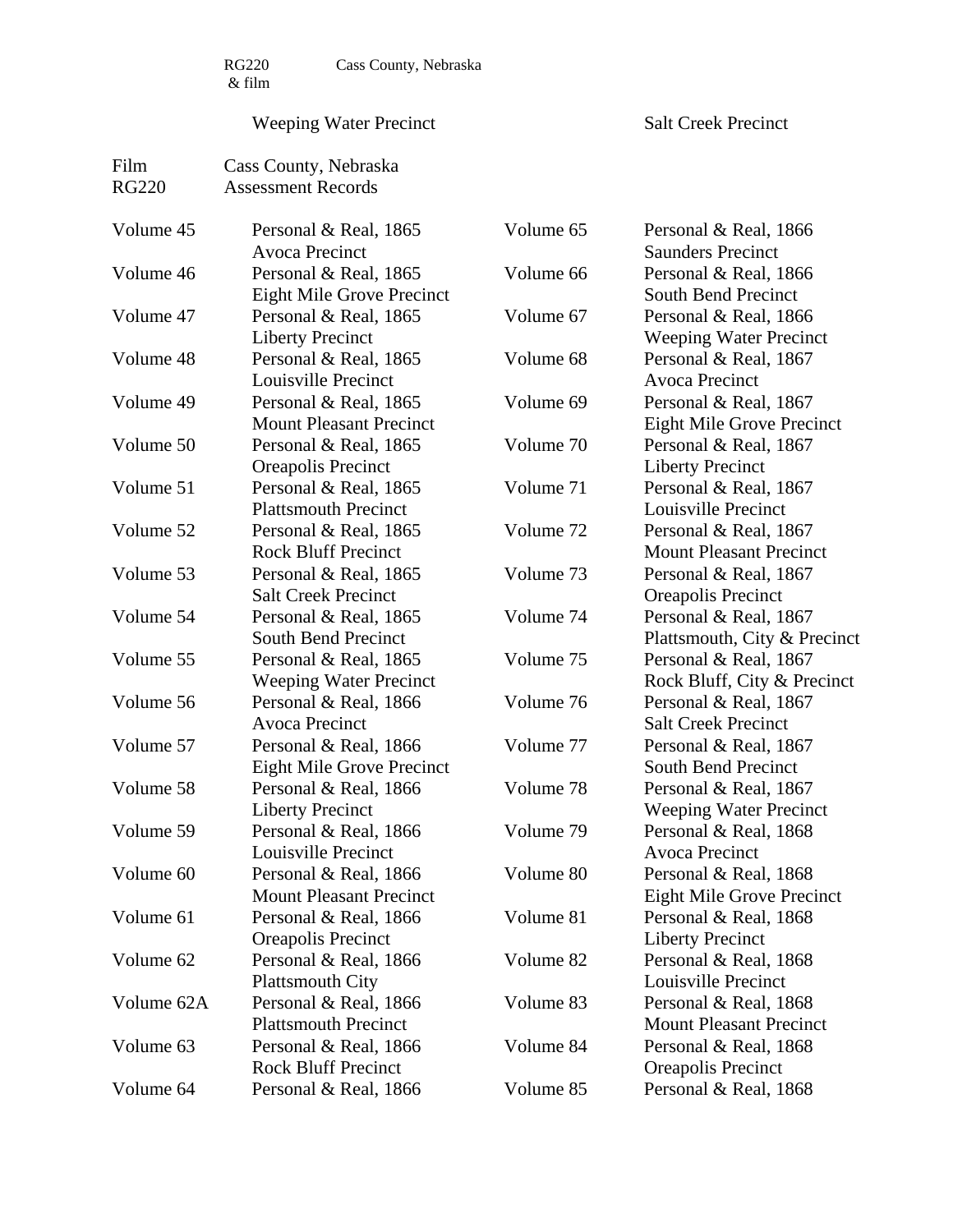RG220 Cass County, Nebraska

Film Cass County, Nebraska

Plattsmouth, City & Precinct

Volume 107 Personal & Real, 1870 Liberty Precinct

| <b>RG220</b>             | <b>Assessment Records</b>                               |            |                                                         |
|--------------------------|---------------------------------------------------------|------------|---------------------------------------------------------|
| Volume 86                | Personal & Real, 1868<br>Rock Bluff, City & Precinct    | Volume 108 | Personal & Real, 1870<br>Louisville Precinct            |
| Volume 87                | Personal & Real, 1868<br><b>Salt Creek Precinct</b>     | Volume 109 | Personal & Real, 1870<br><b>Mount Pleasant Precinct</b> |
| Volume 88                | Personal & Real, 1868<br><b>South Bend Precinct</b>     | Volume 110 | Personal & Real, 1870<br><b>Oreapolis Precinct</b>      |
| Volume 89                | Personal & Real, 1868<br><b>Weeping Water Precinct</b>  | Volume 111 | Personal & Real, 1870<br>Plattsmouth, City & Precinct   |
| Volume 90                | Personal & Real, 1869<br><b>Avoca Precinct</b>          | Volume 112 | Personal & Real, 1870<br>Rock Bluff, City & Precinct    |
| Volume 91                | Personal & Real, 1869<br>Eight Mile Grove Precinct      | Volume 113 | Personal & Real, 1870<br><b>Salt Creek Precinct</b>     |
| Volume 92                | Personal & Real, 1869<br><b>Elmwood Precinct</b>        | Volume 114 | Personal & Real, 1870<br><b>South Bend Precinct</b>     |
| Volume 93                | Personal & Real, 1869<br><b>Liberty Precinct</b>        | Volume 115 | Personal & Real, 1870<br><b>Stove Creek Precinct</b>    |
| Volume 94                | Personal & Real, 1869<br>Louisville Precinct            | Volume 116 | Personal & Real, 1870<br><b>Tipton Precinct</b>         |
| Volume 95                | Personal & Real, 1869<br><b>Mount Pleasant Precinct</b> | Volume 117 | Personal & Real, 1870<br><b>Weeping Water Precinct</b>  |
| Volume 96                | Personal & Real, 1896<br>Oreapolis Precinct             | Volume 118 | Personal & Real, 1871<br>Avoca Precinct                 |
| Volume 97                | Personal & Real, 1869<br>Plattsmouth, City & Precinct   | Volume 119 | Personal & Real, 1871<br>Eight Mile Grove Precinct      |
| Volume 98                | Personal & Real, 1869<br>Rock Bluff, City & Precinct    | Volume 120 | Personal & Real, 1871<br><b>Elmwood Precinct</b>        |
| Volume 99                | Personal & Real, 1869<br><b>Salt Creek Precinct</b>     | Volume 121 | Personal & Real, 1871<br>Greenwood Precinct             |
| Volume 100               | Personal & Real, 1869<br>South Bend Precinct            | Volume 122 | Personal & Real, 1871<br><b>Liberty Precinct</b>        |
| Volume 101               | Personal & Real, 1869<br><b>Stove Creek Precinct</b>    | Volume 123 | Personal & Real, 1871<br>Louisville Precinct            |
| Volume 102               | Personal & Real, 1869<br><b>Weeping Water Precinct</b>  | Volume 124 | Personal & Real, 1871<br><b>Mount Pleasant Precinct</b> |
| Volume 103<br>Volume 104 | Miscellaneous, 1869?<br>Personal & Real, 1870           | Volume 125 | Personal & Real, 1871<br>Oreapolis Precinct             |
| Volume 105               | Avoca Precinct<br>Personal & Real, 1870                 | Volume 126 | Personal & Real, 1871<br>Plattsmouth, City & Precinct   |
| Volume 106               | <b>Eight Mile Grove Precinct</b>                        | Volume 127 | Personal & Real, 1871                                   |
|                          | Personal & Real, 1870<br><b>Elmwood Precinct</b>        | Volume 128 | Rock Bluff, City & Precinct<br>Personal & Real, 1871    |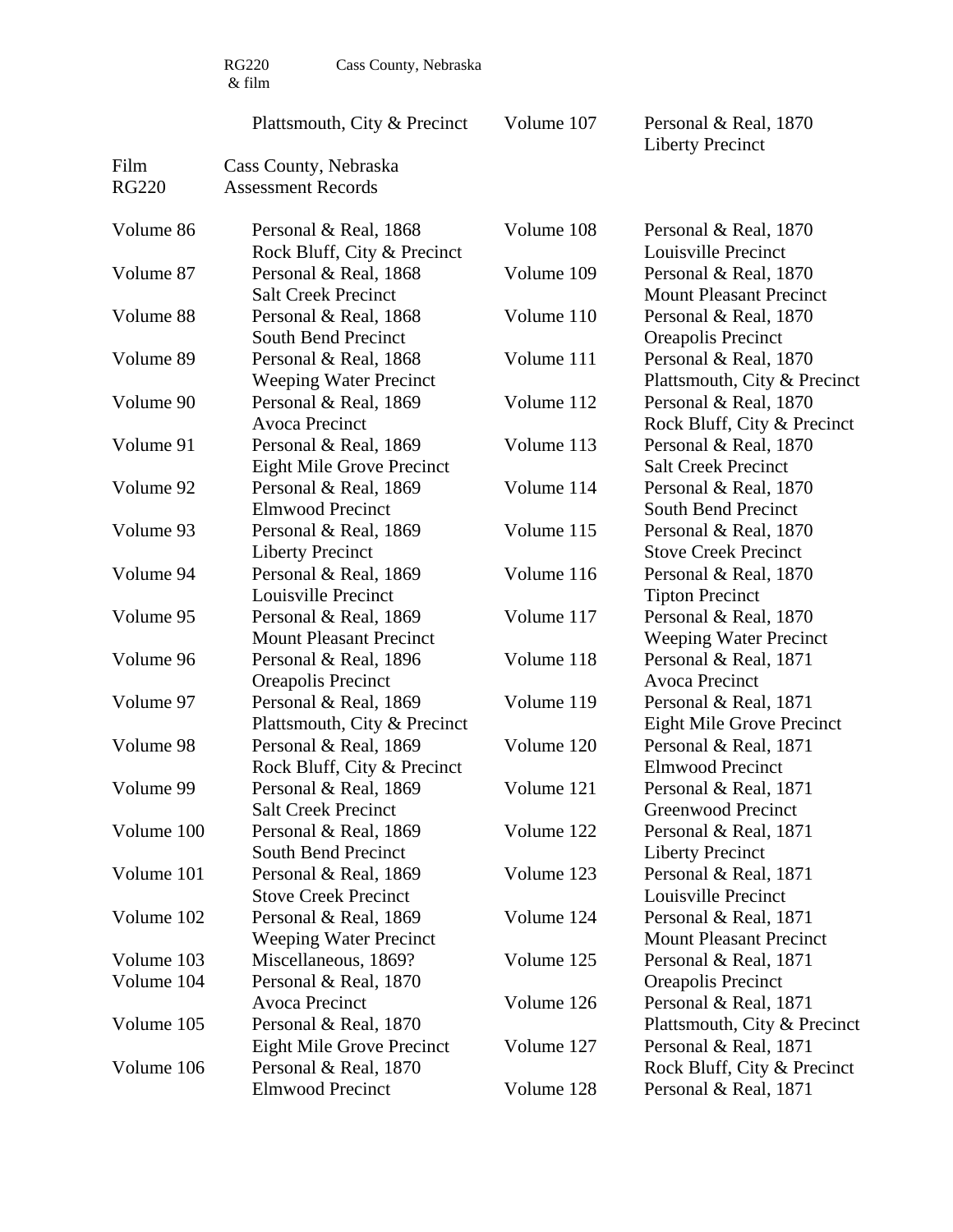RG220 Cass County, Nebraska

#### Salt Creek Precinct

| Film         | Cass County, Nebraska          |            |                                |
|--------------|--------------------------------|------------|--------------------------------|
| <b>RG220</b> | <b>Assessment Records</b>      |            |                                |
|              |                                |            |                                |
| Volume 129   | Personal & Real, 1871          | Volume 149 | Personal & Real, 1873          |
|              | South Bend Precinct            |            | <b>Elmwood Precinct</b>        |
| Volume 130   | Personal & Real, 1871          | Volume 150 | Personal & Real, 1873          |
|              | <b>Stove Creek Precinct</b>    |            | Greenwood Precinct             |
| Volume 131   | Personal & Real, 1871          | Volume 151 | Personal & Real, 1873          |
|              | <b>Tipton Precinct</b>         |            | <b>Liberty Precinct</b>        |
| Volume 132   | Personal & Real, 1871          | Volume 152 | Personal & Real, 1873          |
|              | <b>Weeping Water Precinct</b>  |            | Louisville Precinct            |
| Volume 133   | Personal & Real, 1872          | Volume 153 | Personal & Real, 1873          |
|              | <b>Avoca Precinct</b>          |            | <b>Mount Pleasant Precinct</b> |
| Volume 134   | Personal & Real, 1872          | Volume 154 | Personal & Real, 1873          |
|              | <b>Eight Mile Grove</b>        |            | Oreapolis Precinct             |
| Volume 135   | Personal & Real, 1872          | Volume 155 | Personal & Real, 1873          |
|              | <b>Elmwood Precinct</b>        |            | Plattsmouth, City & Precinct   |
| Volume 136   | Personal & Real, 1872          | Volume 156 | Personal & Real, 1873          |
|              | <b>Greenwood Precinct</b>      |            | <b>Rock Bluff Precinct</b>     |
| Volume 137   | Personal & Real, 1872          | Volume 157 | Personal & Real, 1873          |
|              | Louisville Precinct            |            | <b>Salt Creek Precinct</b>     |
| Volume 137A  | Personal & Real,               | Volume 158 | Personal & Real, 1873          |
|              | Louisville Precinct            |            | <b>South Bend Precinct</b>     |
| Volume 138   | Personal & Real, 1872          | Volume 159 | Personal & Real, 1873          |
|              | <b>Mount Pleasant Precinct</b> |            | <b>Stove Creek Precinct</b>    |
| Volume 139   | Personal & Real, 1872          | Volume 160 | Personal & Real, 1873          |
|              | Oreapolis Precinct             |            | <b>Tipton Precinct</b>         |
| Volume 140   | Personal & Real, 1872          | Volume 161 | Personal & Real, 1873          |
|              | Plattsmouth, City & Precinct   |            | <b>Weeping Water Precinct</b>  |
| Volume 141   | Personal & Real, 1872          | Volume 162 | Personal & Real, 1874          |
|              | Rock Bluff, Town & Precinct    |            | <b>Avoca Precinct</b>          |
| Volume 142   | Personal & Real, 1872          | Volume 163 | Personal & Real, 1874          |
|              | <b>Salt Creek Precinct</b>     |            | Eight Mile Grove Precinct      |
| Volume 143   | Personal & Real, 1872          | Volume 164 | Personal & Real, 1874          |
|              | <b>South Bend Precinct</b>     |            | Elmwood Precinct               |
| Volume 144   | Personal & Real, 1872          | Volume 165 | Personal & Real, 1874          |
|              | <b>Stove Creek Precinct</b>    |            | <b>Greenwood Precinct</b>      |
| Volume 145   | Personal & Real, 1872          | Volume 166 | Personal & Real, 1874          |
|              | <b>Tipton Precinct</b>         |            | <b>Liberty Precinct</b>        |
| Volume 146   | Personal & Real, 1872          | Volume 167 | Personal & Real, 1874          |
|              | <b>Weeping Water Precinct</b>  |            | Louisville Precinct & City     |
| Volume 147   | Personal & Real, 1873          | Volume 168 | Personal & Real, 1874          |
|              | Avoca Precinct                 |            | <b>Mount Pleasant Precinct</b> |
| Volume 148   | Personal & Real, 1873          | Volume 169 | Personal & Real, 1874          |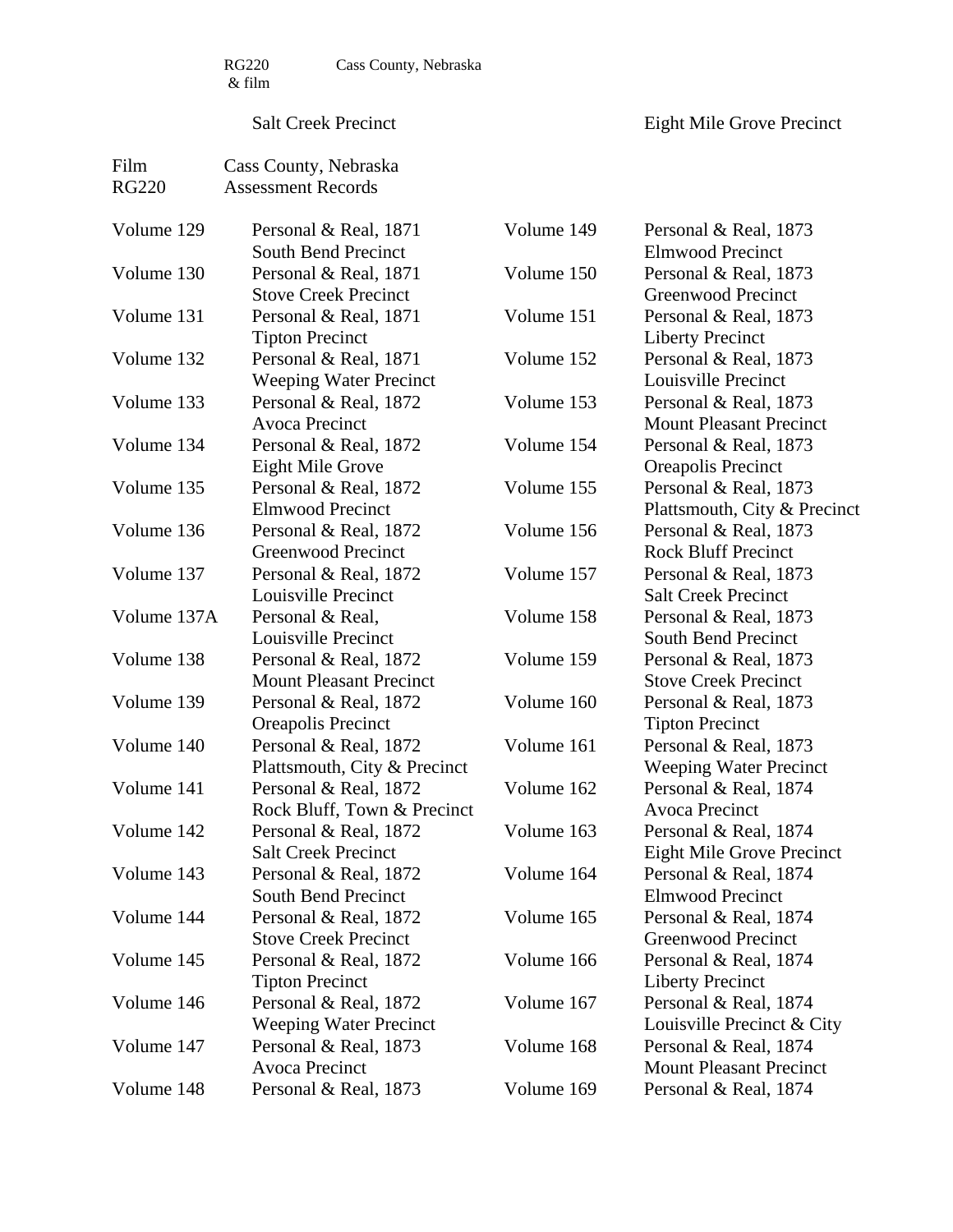RG220 Cass County, Nebraska

#### Oreapolis Precinct

Salt Creek Precinct

| Film         | Cass County, Nebraska          |            |                                |
|--------------|--------------------------------|------------|--------------------------------|
| <b>RG220</b> | <b>Assessment Records</b>      |            |                                |
|              |                                |            |                                |
| Volume 170   | Personal & Real, 1874          | Volume 191 | Personal & Real, 1875          |
|              | <b>Plattsmouth City</b>        |            | <b>South Bend Precinct</b>     |
| Volume 171   | Personal & Real, 1874          | Volume 192 | Personal & Real, 1875          |
|              | <b>Plattsmouth Precinct</b>    |            | <b>Stove Creek Precinct</b>    |
| Volume 172   | Personal & Real, 1874          | Volume 193 | Personal & Real, 1875          |
|              | Rock Bluff, City & Precinct    |            | <b>Tipton Precinct</b>         |
| Volume 173   | Personal & Real, 1874          | Volume 194 | Personal & Real, 1875          |
|              | <b>Salt Creek Precinct</b>     |            | Weeping Water Precinct,        |
| Volume 174   | Personal & Real, 1874          |            | City                           |
|              | <b>South Bend Precinct</b>     | Volume 195 | Personal, All Precincts, 1876  |
| Volume 175   | Personal & Real, 1874          |            | In alphabetical order          |
|              | <b>Stove Creek Precinct</b>    | Volume 196 | Real, All Precincts, 1876      |
| Volume 176   | Personal & Real, 1874          |            | In alphabetical order          |
|              | <b>Tipton Precinct</b>         | Volume 197 | Personal & Real, 1876          |
| Volume 177   | Personal & Real, 1874          |            | <b>Avoca Precinct</b>          |
|              | <b>Weeping Water Precinct</b>  | Volume 198 | Personal & Real, 1876          |
|              | $&$ City                       |            | <b>Center Precinct</b>         |
| Volume 178   | Personal & Real, 1874          | Volume 199 | Personal & Real, 1876          |
| Volume 179   | Personal & Real, 1875          |            | Eight Mile Grove Precinct      |
|              | <b>Avoca Precinct</b>          | Volume 200 | Personal & Real, 1876          |
| Volume 180   | Personal & Real, 1875          |            | <b>Elmwood Precinct</b>        |
|              | <b>Center Precinct</b>         | Volume 201 | Personal & Real, 1876          |
| Volume 181   | Personal & Real, 1875          |            | <b>Greenwood Precinct</b>      |
|              | Eight Mile Grove Precinct      | Volume 202 | Personal & Real, 1876          |
| Volume 182   | Personal & Real, 1875          |            | <b>Liberty Precinct</b>        |
|              | <b>Elmwood Precinct</b>        | Volume 203 | Personal & Real, 1876          |
| Volume 183   | Personal & Real, 1875          |            | Louisville Precinct            |
|              | <b>Greenwood Precinct</b>      | Volume 204 | Personal & Real, 1876          |
| Volume 184   | Personal & Real, 1875          |            | <b>Mount Pleasant Precinct</b> |
|              | Liberty Precinct               | Volume 205 | Personal & Real, 1876          |
| Volume 185   | Personal & Real, 1875          |            | <b>Plattsmouth City</b>        |
|              | Louisville Precinct            | Volume 206 | Personal & Real, 1876          |
| Volume 186   | Personal & Real, 1875          |            | <b>Plattsmouth Precinct</b>    |
|              | <b>Mount Pleasant Precinct</b> | Volume 207 | Personal & Real, 1876          |
| Volume 187   | Personal & Real, 1875          |            | Rock Bluff, City & Precinct    |
|              | <b>Plattsmouth City</b>        | Volume 208 | Personal & Real, 1876          |
| Volume 188   | Personal & Real, 1875          |            | <b>Salt Creek Precinct</b>     |
|              | <b>Plattsmouth Precinct</b>    | Volume 209 | Personal & Real, 1876          |
| Volume 189   | Personal & Real, 1875          |            | South Bend Precinct            |
|              | Rock Bluff, City & Precinct    | Volume 210 | Personal & Real, 1876          |
| Volume 190   | Personal & Real, 1875          |            | <b>Stove Creek Precinct</b>    |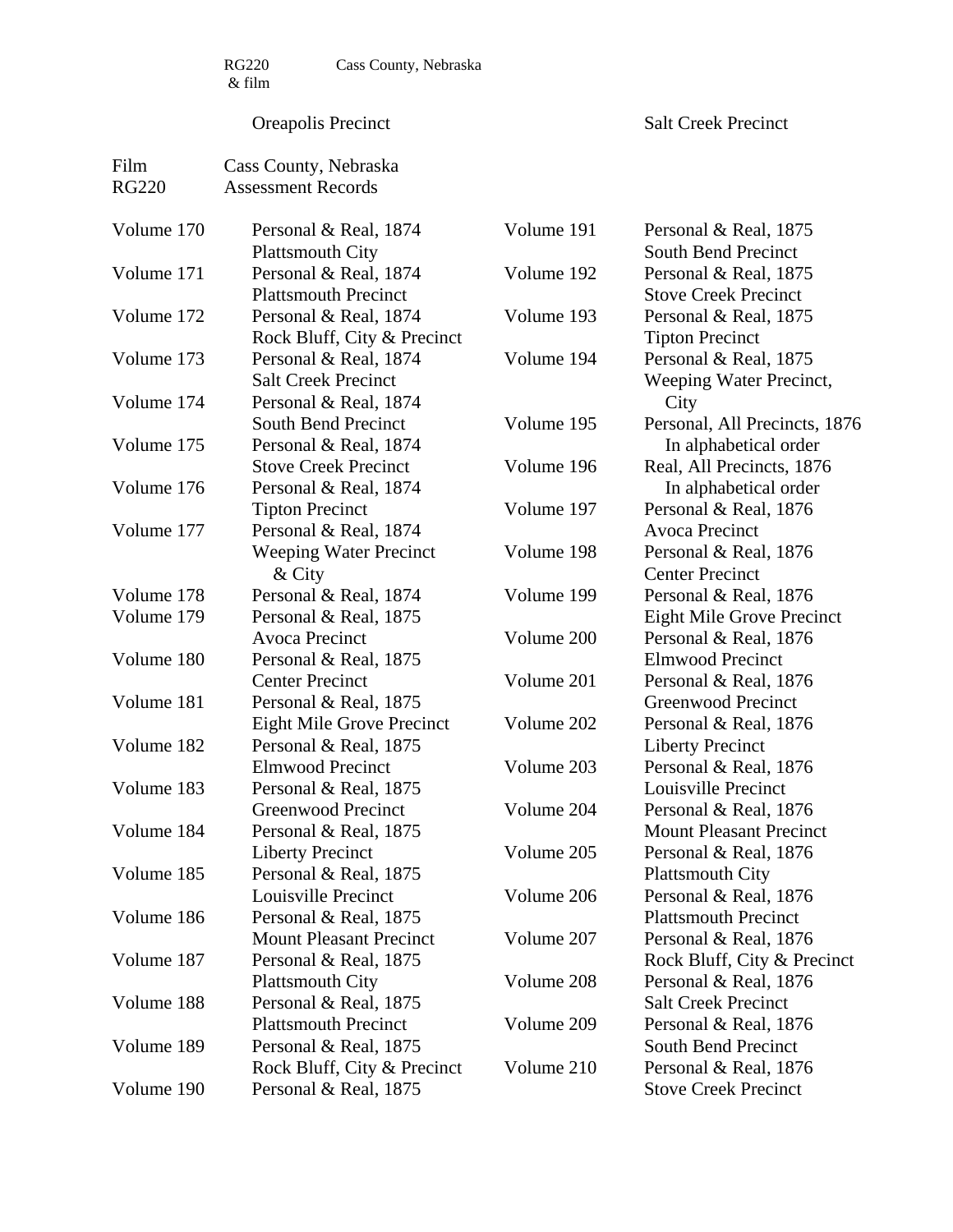| Volume 211   | Personal & Real, 1876<br><b>Tipton Precinct</b>                          |            | <b>Eight Mile Grove Precinct</b>                                                     |
|--------------|--------------------------------------------------------------------------|------------|--------------------------------------------------------------------------------------|
| Film         | Cass County, Nebraska                                                    |            |                                                                                      |
| <b>RG220</b> | <b>Assessment Records</b>                                                |            |                                                                                      |
| Volume 212   | Personal & Real, 1876                                                    | Volume 232 | Personal & Real, 1878                                                                |
| Volume 213   | <b>Weeping Water Precinct</b><br>Personal & Real, 1877                   | Volume 233 | <b>Elmwood Precinct</b><br>Personal & Real, 1878                                     |
| Volume 214   | Avoca Precinct<br>Personal & Real, 1877                                  | Volume 234 | Greenwood Precinct<br>Personal & Real, 1878                                          |
| Volume 215   | <b>Center Precinct</b><br>Personal & Real, 1877                          | Volume 235 | <b>Liberty Precinct</b><br>Personal & Real, 1878                                     |
| Volume 216   | <b>Eight Mile Grove Precinct</b><br>Personal & Real, 1877                | Volume 236 | Louisville Precinct & City<br>Personal & Real, 1878                                  |
| Volume 217   | <b>Elmwood Precinct</b><br>Personal & Real, 1877                         | Volume 237 | <b>Mount Pleasant Precinct</b><br>Personal & Real, 1878                              |
| Volume 218   | <b>Greenwood Precinct</b><br>Personal & Real, 1877                       | Volume 238 | <b>Plattsmouth Precinct</b><br>Personal & Real, 1878                                 |
| Volume 219   | <b>Liberty Precinct</b><br>Personal & Real, 1877                         | Volume 239 | Rock Bluffs, City & Precinct<br>Personal & Real, 1878                                |
| Volume 220   | Louisville Precinct<br>Personal & Real, 1877                             |            | <b>Salt Creek Precinct</b><br>Real, Personal & recaps for                            |
| Volume 221   | <b>Mount Pleasant Precinct</b><br>Personal & Real, 1877                  | Volume 240 | City of Greenwood<br>Personal & Real, 1878                                           |
| Volume 222   | <b>Plattsmouth City</b><br>Personal & Real, 1877                         | Volume 241 | South Bend Precinct & City<br>Personal & Real, 1878                                  |
| Volume 223   | <b>Plattsmouth Precinct</b><br>Personal & Real, 1877                     | Volume 242 | <b>Stove Creek Precinct</b><br>Personal & Real, 1878                                 |
| Volume 224   | Rock Bluff, City & Precinct<br>Personal & Real, 1877                     | Volume 243 | <b>Tipton Precinct</b><br>Personal & Real                                            |
| Volume 225   | <b>Salt Creek Precinct</b><br>Personal & Real, 1877                      | Volume 244 | Weeping Water Precinct & City<br>Personal & Real, 1879                               |
| Volume 226   | South Bend Precinct<br>Personal & Real, 1877                             | Volume 245 | Avoca Precinct<br>Personal & Real, 1879                                              |
| Volume 227   | <b>Stove Creek Precinct</b><br>Personal & Real, 1877                     |            | <b>Center Precinct</b><br>Real & Personal Property,                                  |
| Volume 228   | <b>Tipton Precinct</b><br>Personal & Real, 1877                          | Volume 246 | City of Weeping Water<br>Personal & Real, 1879                                       |
| Volume 229   | <b>Weeping Water Precinct</b><br>Personal & Real, 1878<br>Avoca Precinct | Volume 247 | <b>Eight Mile Grove Precinct</b><br>Personal & Real, 1879<br><b>Elmwood Precinct</b> |
| Volume 230   | Personal & Real, 1878<br><b>Center Precinct</b>                          | Volume 248 | Personal & Real, 1879<br>Greenwood Precinct                                          |
|              | Personal, Real, Recaps for<br>City of Weeping Water                      | Volume 249 | Personal & Real, 1879<br><b>Liberty Precinct</b>                                     |
| Volume 231   | Personal & Real, 1878                                                    | Volume 250 | Personal & Real, 1879                                                                |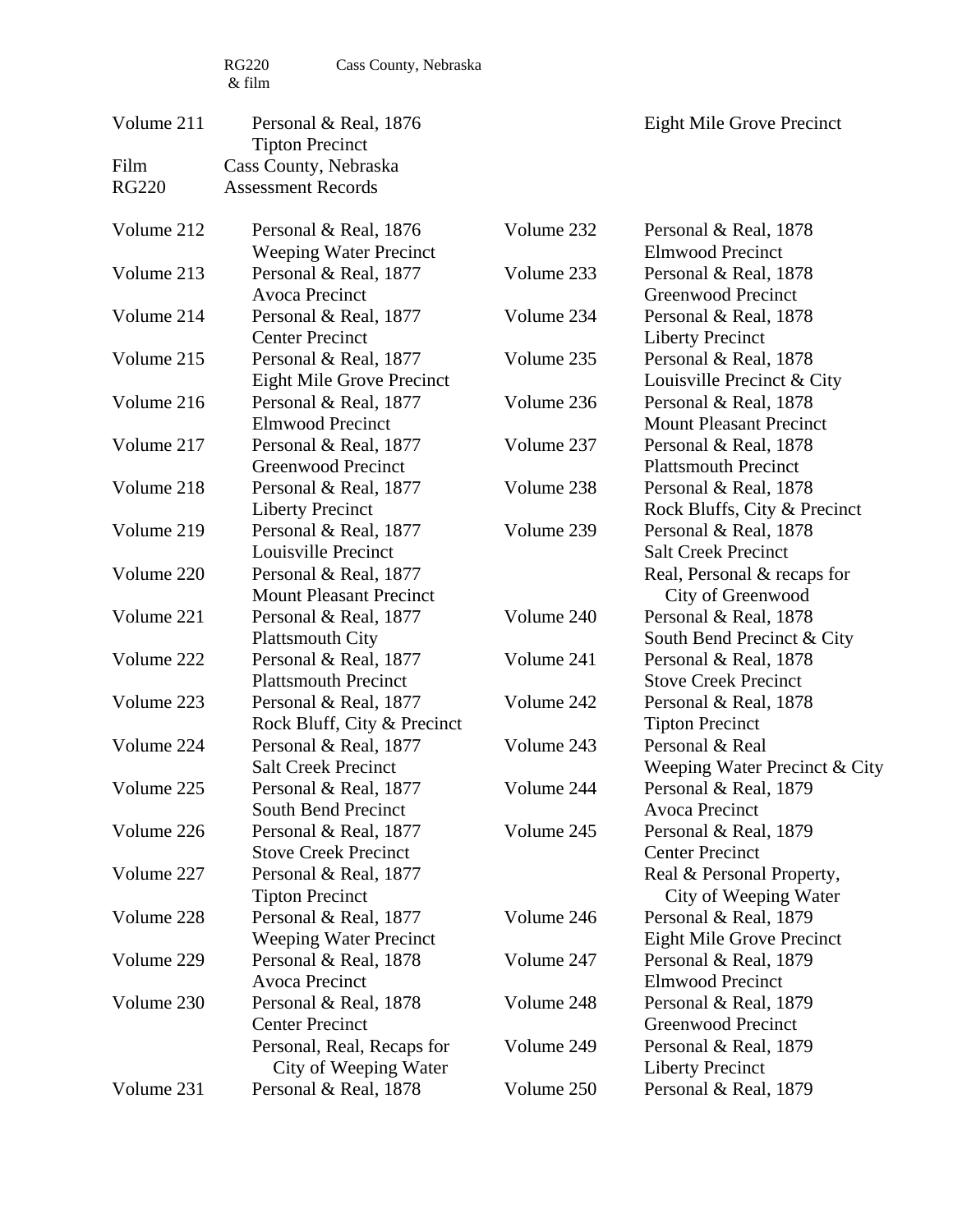#### Louisville Precinct

| Film         | Cass County, Nebraska            |            |                                                      |
|--------------|----------------------------------|------------|------------------------------------------------------|
| <b>RG220</b> | <b>Assessment Records</b>        |            |                                                      |
| Volume 251   | Personal & Real, 1879            | Volume 269 | Personal & Real, 1880                                |
|              | <b>Mount Pleasant Precinct</b>   |            | <b>Plattsmouth City</b>                              |
| Volume 252   | Personal & Real, 1879            | Volume 270 | Personal & Real, 1880                                |
|              | <b>Plattsmouth City</b>          |            | <b>Plattsmouth Precinct</b>                          |
| Volume 253   | Personal & Real, 1879            | Volume 271 | Personal & Real, 1880                                |
|              | <b>Plattsmouth Precinct</b>      |            | <b>Rock Bluffs City</b>                              |
| Volume 254   | Personal & Real, 1879            | Volume 272 | Personal & Real, 1880                                |
|              | Rock Bluffs City & Precinct      |            | <b>Rock Bluffs Precinct</b>                          |
| Volume 255   | Personal & Real, 1879            | Volume 273 | Personal & Real, 1880                                |
|              | <b>Salt Creek Precinct</b>       |            | <b>Salt Creek Precinct</b>                           |
| Volume 256   | Personal & Real, 1879            | Volume 274 | Real Only, 1880                                      |
|              | South Bend Precinct & City       |            | South Bend City                                      |
| Volume 257   | Personal & Real, 1879            | Volume 275 | Personal & Real, 1880                                |
|              | <b>Stove Creek Precinct</b>      |            | <b>South Bend Precinct</b>                           |
| Volume 258   |                                  | Volume 276 |                                                      |
|              | Personal & Real, 1879            |            | Personal & Real, 1880<br><b>Stove Creek Precinct</b> |
|              | <b>Tipton Precinct</b>           |            |                                                      |
| Volume 259   | Personal & Real, 1879            | Volume 277 | Personal & Real, 1880                                |
|              | Weeping Water Precinct $\&$      |            | <b>Tipton Precinct</b>                               |
|              | City                             | Volume 278 | Personal & Real, 1880                                |
| Volume 260   | Personal & Real, 1880            |            | <b>Weeping Water City</b>                            |
|              | <b>Avoca Precinct</b>            | Volume 279 | Personal & Real, 1880                                |
| Volume 261   | Personal & Real, 1880            |            | <b>Weeping Water Precinct</b>                        |
|              | <b>Center Precinct</b>           | Volume 280 | Personal & Real, 1881                                |
|              | Real & Personal Property for     |            | <b>Avoca Precinct</b>                                |
|              | City of Weeping Water            | Volume 281 | Personal & Real, 1881                                |
| Volume 262   | Personal & Real, 1880            |            | <b>Center Precinct</b>                               |
|              | <b>Eight Mile Grove Precinct</b> |            | Real & Personal Property &                           |
| Volume 263   | Personal & Real, 1880            |            | Recaps for City of                                   |
|              | <b>Elmwood Precinct</b>          |            | Weeping Water                                        |
| Volume 264   | Personal & Real, 1880            | Volume 282 | Personal & Real, 1881                                |
|              | <b>Greenwood Precinct</b>        |            | <b>Eight Mile Grove Precinct</b>                     |
| Volume 265   | Real Property, 1880              | Volume 283 | Personal & Real, 1881                                |
|              | Greenwood City in Salt           |            | <b>Elmwood Precinct</b>                              |
|              | <b>Creek Precinct</b>            | Volume 284 | Personal & Real, 1881                                |
| Volume 266   | Personal & Real, 1880            |            | Greenwood City                                       |
|              | Louisville City                  | Volume 285 | Personal & Real, 1881                                |
| Volume 266A  | Personal & Real, 1880            |            | Greenwood Precinct                                   |
|              | <b>Liberty Precinct</b>          | Volume 286 | Personal & Real, 1881                                |
| Volume 267   | Personal & Real, 1880            |            | <b>Liberty Precinct</b>                              |
|              | Louisville Precinct              | Volume 287 | Personal & Real, 1881                                |
| Volume 268   | Personal & Real, 1880            |            | Louisville City                                      |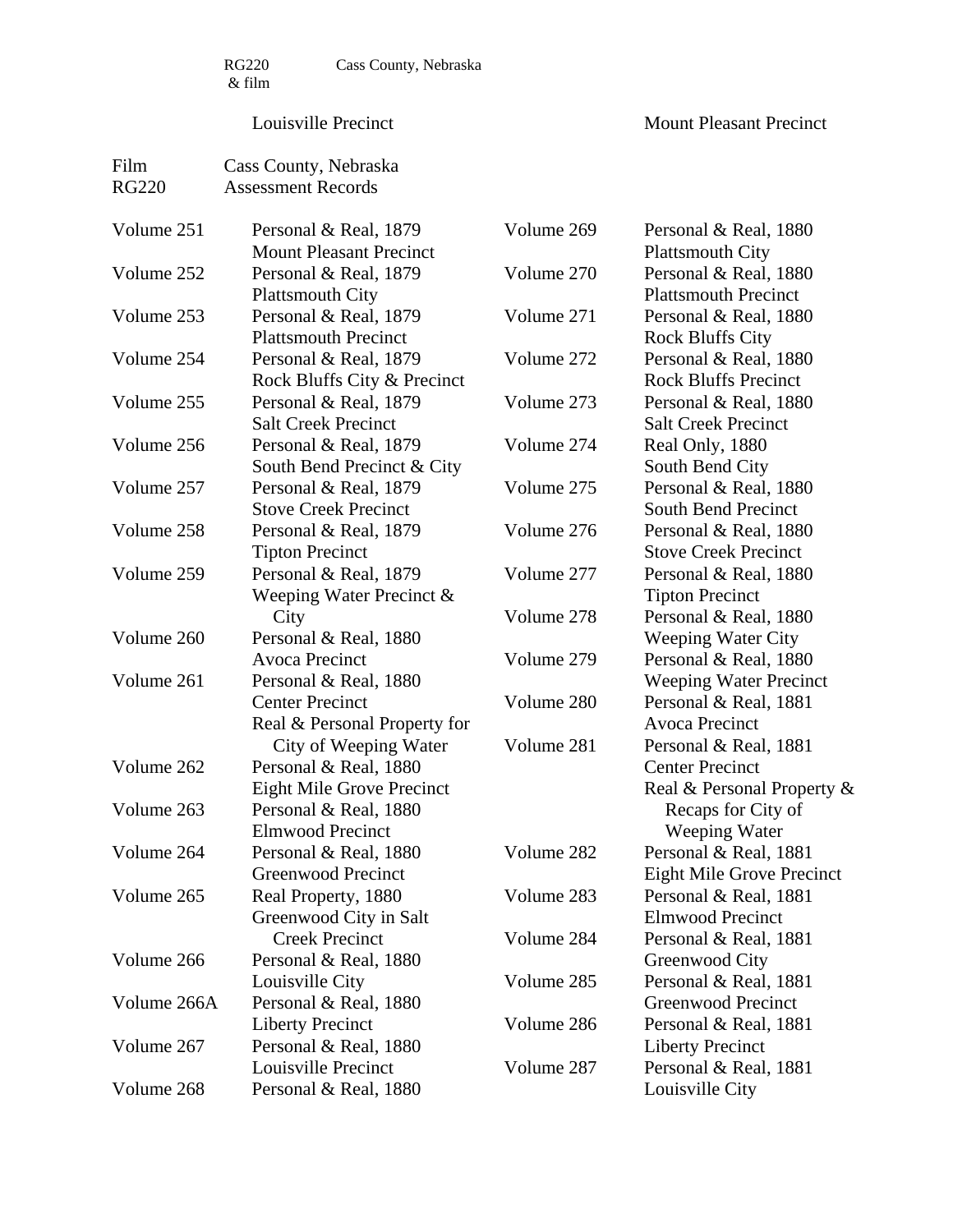RG220 Cass County, Nebraska

| Volume 288   | Personal & Real, 1881<br>Louisville Precinct                                  | Volume 308               | Personal & Real, 1882<br><b>Mount Pleasant Precinct</b>                       |
|--------------|-------------------------------------------------------------------------------|--------------------------|-------------------------------------------------------------------------------|
| Film         | Cass County, Nebraska                                                         |                          |                                                                               |
| <b>RG220</b> | <b>Assessment Records</b>                                                     |                          |                                                                               |
| Volume 289   | Personal & Real, 1881<br><b>Mount Pleasant Precinct</b>                       | Volume 309               | Personal & Real, 1882<br>Plattsmouth, 1 <sup>st</sup> Ward                    |
| Volume 290   | Personal & Real, 1881<br><b>Plattsmouth City</b>                              | Volume 310               | Personal & Real, 1882<br>Plattsmouth, 2 <sup>nd</sup> Ward                    |
| Volume 291   | Personal & Real, 1881<br><b>Plattsmouth Precinct</b>                          | Volume 311               | Personal & Real, 1882<br>Plattsmouth, 3 <sup>rd</sup> Ward                    |
| Volume 292   | Real Property, 1881<br><b>Rocks Bluff City</b>                                | Volume 312               | Personal & Real, 1882<br>Plattsmouth, 4 <sup>th</sup> Ward                    |
| Volume 293   | Personal & Real, 1881<br><b>Rock Bluffs Precinct</b>                          | Volume 313               | Personal & Real, 1882<br><b>Plattsmouth Precinct</b>                          |
| Volume 294   | Personal & Real, 1881<br><b>Salt Creek Precinct</b>                           | Volume 314               | Personal & Real, 1882<br>Rock Bluff City & Precinct                           |
| Volume 295   | Real Property, 1881<br>South Bend City                                        | Volume 315               | & Liberty Precinct<br>Personal & Real, 1882                                   |
| Volume 296   | Personal & Real, 1881<br><b>South Bend Precinct</b>                           |                          | Salt Creek Precinct &<br>City of Greenwood                                    |
| Volume 297   | Personal & Real, 1881<br><b>Stove Creek Precinct</b>                          | Volume 316               | Personal & Real, 1882<br>South Bend City & Precinct                           |
| Volume 298   | Personal & Real, 1881<br><b>Tipton Precinct</b>                               | Volume 317               | Personal & Real, 1882<br><b>Stove Creek Precinct</b>                          |
| Volume 299   | Personal & Real, 1881<br><b>Weeping Water City</b>                            | Volume 318               | Personal & Real, 1882<br><b>Tipton Precinct</b>                               |
| Volume 300   | Personal & Real, 1881<br><b>Weeping Water Precinct</b>                        | Volume 319               | Personal & Real, 1882<br><b>Weeping Water City</b>                            |
| Volume 301   | Real Property, 1882<br>Avoca Precinct                                         | Volume 320               | Personal & Real, 1882<br><b>Weeping Water Precinct</b>                        |
| Volume 302   | Personal & Real, 1882<br>Center Precinct &                                    | Volume 321               | Personal & Real, 1883<br>Avoca City & Precinct                                |
| Volume 303   | <b>Weeping Water City</b><br>Personal & Real, 1882<br><b>Elmwood Precinct</b> | Volume 322<br>Volume 323 | Personal & Real, 1883<br><b>Center Precinct</b><br>Personal & Real, 1883      |
| Volume 304   | Personal & Real, 1882<br>Eight Mile Grove Precinct                            | Volume 324               | <b>Eight Mile Grove Precinct</b><br>Personal & Real, 1883                     |
| Volume 305   | Personal & Real Property for<br>City of Cedar Creek<br>Personal & Real, 1882  | Volume 325               | <b>Elmwood Precinct</b><br>Personal & Real, 1883<br><b>Greenwood Precinct</b> |
|              | <b>Greenwood Precinct</b>                                                     | Volume 326               | Personal & Real, 1883                                                         |
| Volume 306   | Personal & Real, 1882<br><b>Liberty Precinct</b>                              | Volume 327               | <b>Liberty Precinct</b><br>Personal & Real, 1883                              |
| Volume 307   | Personal & Real, 1883<br>Louisville, City & Precinct                          | Volume 328               | Louisville City & Precinct<br>Personal & Real, 1883                           |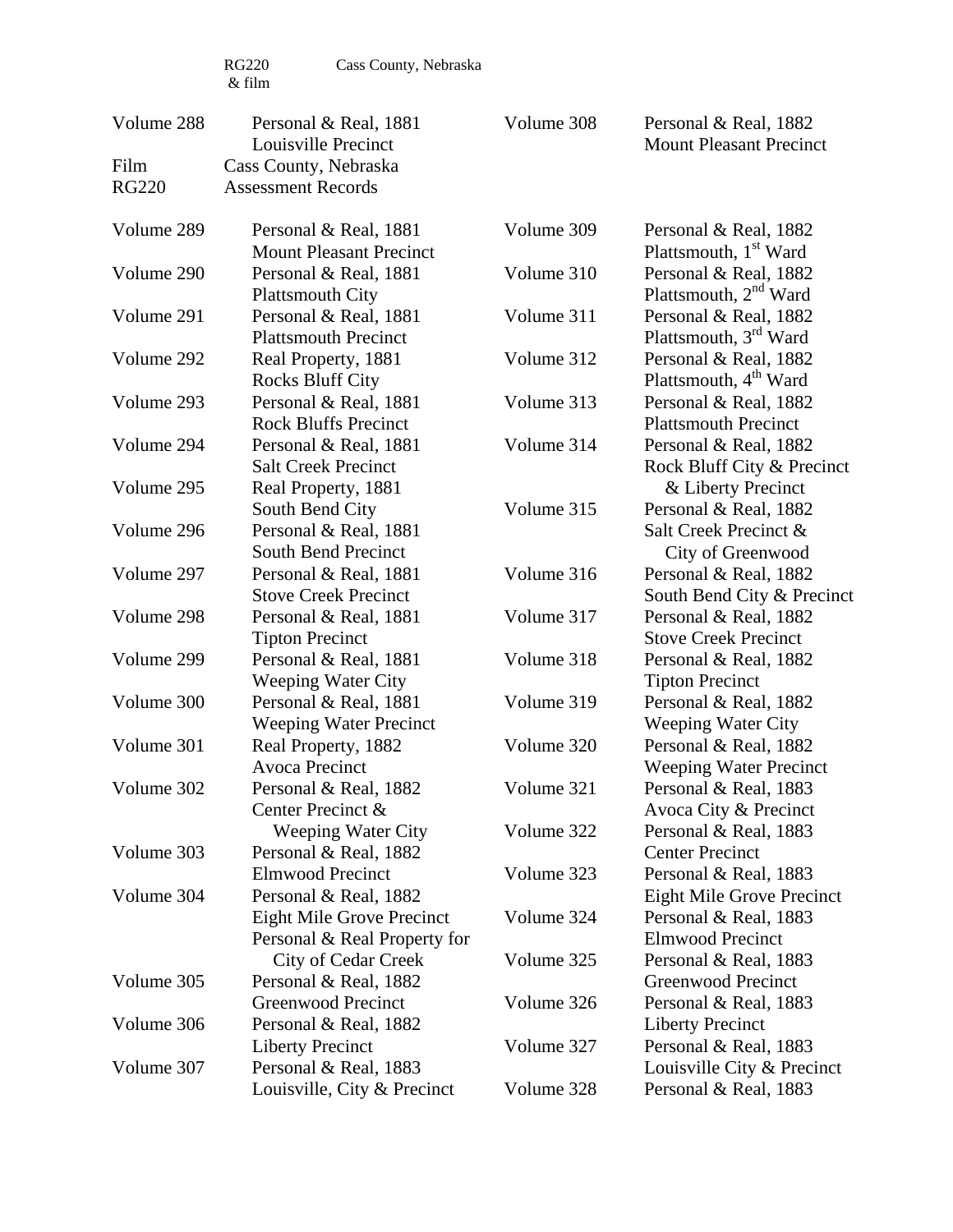$\begin{array}{c} \tt RG220 \\ \& \ \tt film \end{array}$ 

Cass County, Nebraska

|              | <b>Mount Pleasant Precinct</b>                                              | Volume 347 | Personal & Real, 1884<br><b>Mount Pleasant Precinct</b>                     |
|--------------|-----------------------------------------------------------------------------|------------|-----------------------------------------------------------------------------|
| Film         | Cass County, Nebraska                                                       |            |                                                                             |
| <b>RG220</b> | <b>Assessment Records</b>                                                   |            |                                                                             |
| Volume 329   | Personal & Real, 1883<br>Plattsmouth, 1 <sup>st</sup> Ward                  | Volume 348 | Personal & Real, 1884<br>Plattsmouth, 1 <sup>st</sup> Ward                  |
| Volume 330   | Personal & Real, 1883<br>Plattsmouth, 2 <sup>nd</sup> Ward                  | Volume 349 | Personal & Real, 1884<br>Plattsmouth, 3 <sup>rd</sup> Ward                  |
| Volume 331   | Personal & Real, 1883<br>Plattsmouth, 3 <sup>rd</sup> Ward                  |            | (Plattsmouth $2^{nd}$ Ward<br>missing at time of                            |
| Volume 332   | Personal & Real, 1883<br>Plattsmouth, 4 <sup>th</sup> Ward                  | Volume 350 | filming)<br>Personal & Real, 1884                                           |
| Volume 333   | Personal & Real, 1883<br><b>Plattsmouth Precinct</b>                        | Volume 351 | Plattsmouth, 4 <sup>th</sup> Ward<br>Personal & Real, 1884                  |
| Volume 334   | Personal & Real, 1883<br>Rock Bluff City & Precinct                         | Volume 352 | <b>Plattsmouth Precinct</b><br>Personal & Real, 1884                        |
| Volume 335   | Personal & Real, 1883                                                       |            | Rock Bluffs City & Precinct                                                 |
|              | Salt Creek Precinct &<br>City of Greenwood                                  | Volume 353 | Personal & Real, 1884<br>Salt Creek Precinct & City                         |
| Volume 336   | Personal & Real, 1883<br>South Bend City & Precinct                         |            | of Greenwood &<br>additions to Greenwood                                    |
| Volume 337   | Personal & Real, 1883<br><b>Stove Creek Precinct</b>                        | Volume 354 | Personal & Real, 1884<br>South Bend City & Precinct                         |
| Volume 338   | Personal & Real, 1883<br><b>Tipton Precinct</b>                             | Volume 355 | Personal & Real, 1884<br><b>Stove Creek Precinct</b>                        |
| Volume 339   | Personal & Real, 1883<br>Weeping Water City $\&$                            | Volume 356 | Personal & Real, 1884<br><b>Tipton Precinct</b>                             |
|              | <b>Precinct to Carters</b><br><b>Addition to Avoca</b>                      | Volume 357 | Personal & Real, 1884<br>Weeping Water City $\&$                            |
| Volume 340   | Personal & Real, 1884<br>Avoca City & Precinct                              |            | Precinct & Addition &<br><b>Carters Addition to Avoca</b>                   |
| Volume 341   | Personal & Real, 1884<br>Center Precinct & Town<br>of Manley                | Volume 358 | Personal & Real, 1885<br>Avoca City & Precinct &<br><b>Carters Addition</b> |
| Volume 342   | Personal & Real, 1884<br>Eight Mile Grove Precinct<br>& Town of Cedar Creek | Volume 359 | Personal & Real, 1885<br>Center Precinct &<br><b>Manley City</b>            |
| Volume 343   | Personal & Real, 1884<br><b>Elmwood Precinct</b>                            | Volume 360 | Personal & Real, 1885<br>Eight Mile Grove Precinct,                         |
| Volume 344   | Personal & Real, 1884<br>Greenwood Precinct                                 |            | Cedar Creek & Sayles<br>Island                                              |
| Volume 345   | Personal & Real, 1884<br><b>Liberty Precinct</b>                            | Volume 361 | Personal & Real, 1885<br><b>Elmwood Precinct</b>                            |
| Volume 346   | Personal & Real, 1884<br>Louisville City & Precinct                         | Volume 362 | Personal & Real, 1885<br>Greenwood Precinct                                 |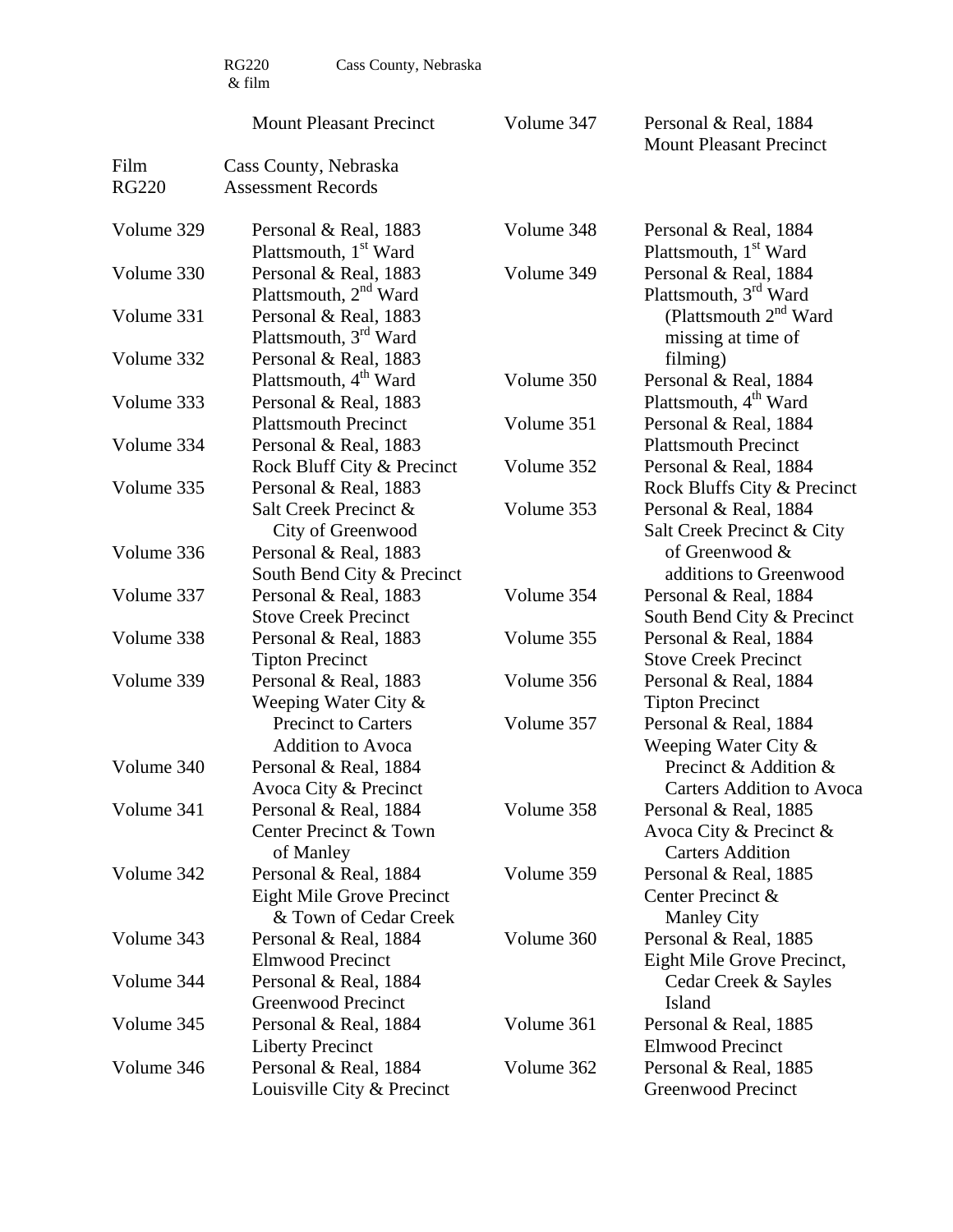RG220 Cass County, Nebraska

| Volume 363   | Personal & Real, 1885<br><b>Liberty Precinct</b>                           | Volume 382                | Personal & Real, 1886<br><b>Liberty Precinct</b>                                       |
|--------------|----------------------------------------------------------------------------|---------------------------|----------------------------------------------------------------------------------------|
| Film         | Cass County, Nebraska                                                      |                           |                                                                                        |
| <b>RG220</b> | <b>Assessment Records</b>                                                  |                           |                                                                                        |
| Volume 364   | Personal & Real, 1885<br>Louisville City & Precinct                        | Volume 383                | Personal & Real, 1886<br>Louisville City & Precinct                                    |
| Volume 365   | Personal & Real, 1885<br><b>Mount Pleasant Precinct</b>                    | Volume 384                | Personal & Real, 1886<br><b>Mount Pleasant Precinct</b>                                |
| Volume 366   | Personal & Real, 1885<br>Plattsmouth, 1 <sup>st</sup> Ward                 | Volume 385                | Personal & Real, 1886<br>Plattsmouth, 1 <sup>st</sup> Ward                             |
| Volume 367   | Personal & Real, 1885<br>Plattsmouth, $3rd$ Ward                           | Volume 386                | Personal & Real, 1886<br>Plattsmouth, $2nd$ Ward                                       |
| Volume 369   | Personal & Real, 1885<br>Plattsmouth, 4 <sup>th</sup> Ward                 | Volume 387                | Personal & Real, 1886<br>Plattsmouth, 3 <sup>rd</sup> Ward                             |
| Volume 370   | Personal & Real, 1885<br><b>Plattsmouth Precinct</b>                       | Volume 388                | Personal & Real, 1886<br>Plattsmouth, $4^{\text{th}}$ Ward &                           |
| Volume 371   | Personal & Real, 1885<br>Rock Bluffs City & Precinct                       | Volume 389                | <b>Additions to Plattsmouth</b><br>Personal & Real, 1886                               |
| Volume 372   | Personal & Real, 1885<br>South Creek Precinct &<br>City of Greenwood $\&$  | Volume 390                | <b>Plattsmouth Precinct</b><br>Personal Only, 1886<br><b>Rock Bluffs Precinct</b>      |
| Volume 373   | its Additions<br>Personal & Real, 1885<br>South Bend City & Precinct       | Volume 391                | Personal & Real, 1886<br>Salt Creek Precinct & Stove<br>Creek Precinct & Town          |
| Volume 374   | Personal & Real, 1885<br><b>Stove Creek Precinct</b>                       |                           | of Greenwood & its<br><b>Additions</b>                                                 |
| Volume 375   | Personal & Real, 1885<br><b>Tipton Precinct</b>                            | Volume 392                | Personal & Real, 1886<br>South Bend City & Precinct                                    |
| Volume 376   | Personal & Real, 1885<br>Weeping Water City $\&$<br>Precinct & Additions   | Volume 393                | Personal & Real, 1886<br>Stove Creek Precinct &<br><b>Salt Creek Precinct</b>          |
| Volume 377   | to City<br>Personal & Real, 1886<br>Avoca City & Precinct &                | Volume 393B<br>Volume 394 | Personal & Real, 1886<br><b>Tipton Precinct</b><br>Personal & Real, 1886               |
| Volume 378   | Carter Addition to City<br>Personal & Real, 1886<br>Center Precinct & Town |                           | Weeping Water City $\&$<br>Precinct and Additions<br>to City                           |
| Volume 379   | of Manley<br>Personal & Real, 1886<br><b>Eight Mile Grove Precinct</b>     | Volume 395                | Personal & Real, 1887<br>Avoca City & Precinct $\&$<br><b>Carters Addition to City</b> |
| Volume 380   | & Town of Cedar Creek<br>Personal & Real, 1886<br><b>Elmwood Precinct</b>  | Volume 396                | Personal & Real, 1887<br>Center of Precinct &<br><b>Town of Manley</b>                 |
| Volume 381   | Personal & Real, 1886<br><b>Greenwood Precinct</b>                         | Volume 397                | Personal & Real, 1887<br><b>Eight Mile Grove Precinct</b>                              |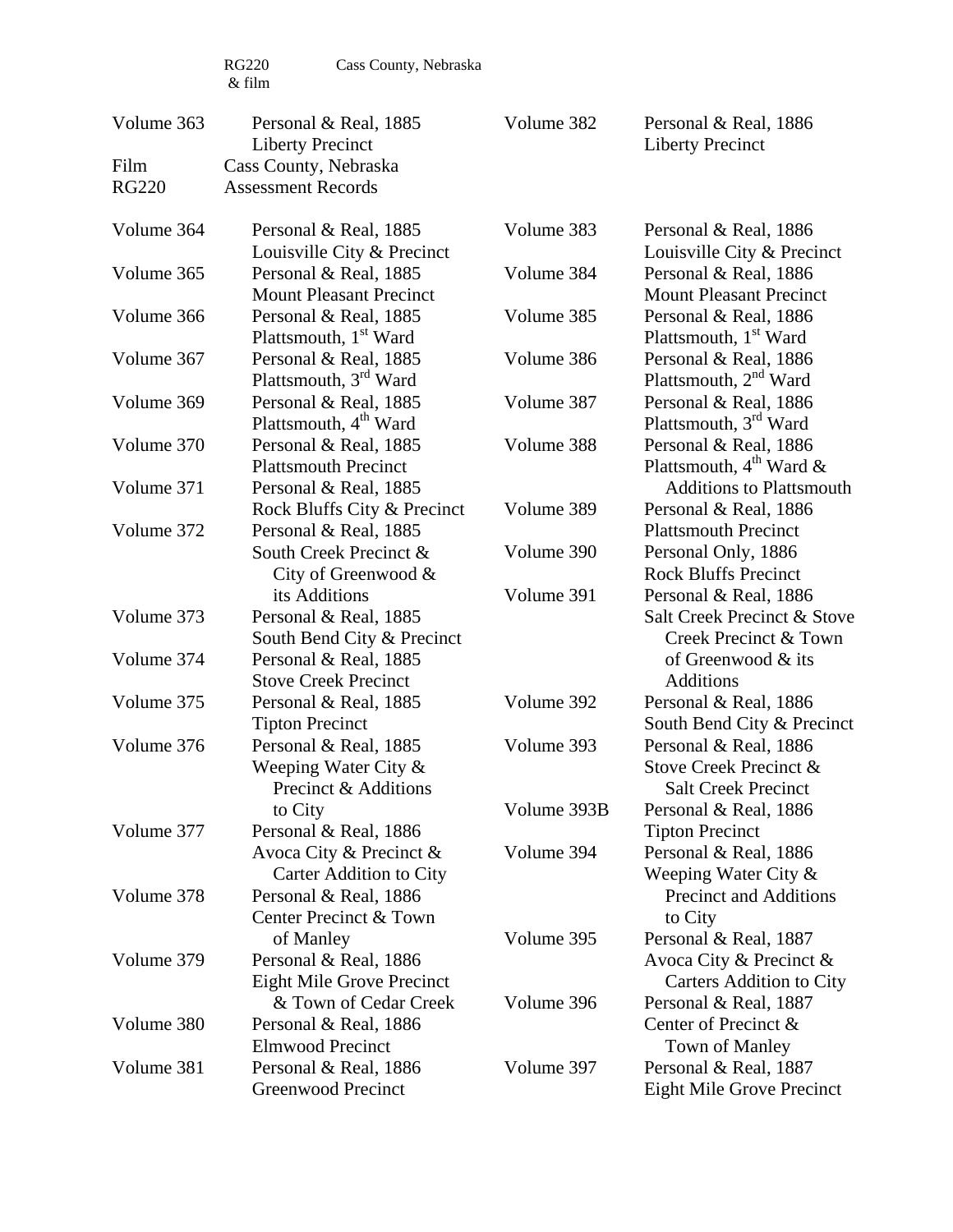RG220 Cass County, Nebraska

| Film<br><b>RG220</b> | & Town of Cedar Creek<br>& Sayles Island<br>Cass County, Nebraska<br><b>Assessment Records</b> |                          | Village of Eagle                                                              |
|----------------------|------------------------------------------------------------------------------------------------|--------------------------|-------------------------------------------------------------------------------|
| Volume 398           | Personal & Real, 1887<br>Elmwood Precinct, Town<br>of Wabash & Hortons                         | Volume 413               | Personal & Real, 1887<br>Weeping Water City $\&$<br>Precinct & Additions      |
| Volume 399           | Addition<br>Personal & Real, 1887                                                              | Volume 414               | Miscellaneous, Unable to<br>identify                                          |
| Volume 400           | <b>Greenwood Precinct</b><br>Personal & Real, 1887                                             | Volume 415               | Personal & Real, 1888<br>Avoca City & Precinct                                |
| Volume 401           | <b>Liberty Precinct</b><br>Personal & Real, 1887                                               | Volume 416               | Personal & Real, 1888<br>Center Precinct & Manley                             |
| Volume 402           | Louisville City & Precinct<br>Personal & Real, 1887                                            | Volume 417               | Personal & Real, 18888<br>Eight Mile Grove Precinct,                          |
| Volume 403           | <b>Mount Pleasant Precinct</b><br>Personal & Real, 1887                                        |                          | Cedar Creek & Sayles<br>Island                                                |
|                      | Plattsmouth, $1st$ Ward &<br><b>Additions</b>                                                  | Volume 418               | Personal & Real, 1888<br>Elmwood Precinct & Wabash                            |
| Volume 404           | Personal & Real, 1887<br>Plattsmouth, $2nd$ Ward &                                             | Volume 419               | Personal & Real, 1888<br>Greenwood Precinct                                   |
| Volume 405           | <b>Additions</b><br>Personal & Real, 1887<br>Plattsmouth, $3^{rd}$ Ward &                      | Volume 420               | Personal & Real, 1888<br>Liberty Precinct, Union<br>& Nehawka                 |
| Volume 406           | Additions<br>Personal & Real, 1887                                                             | Volume 421               | Personal & Real, 1888<br>Louisville City & Precinct                           |
|                      | Plattsmouth, $4^{\text{th}}$ Ward &<br><b>Thompsons Addition</b>                               | Volume 422               | Personal & Real, 1888<br><b>Mount Pleasant Precinct</b>                       |
| Volume 407           | Personal & Real, 1887<br><b>Plattsmouth Precinct</b>                                           | Volume 423               | Personal & Real, 1888<br>Plattsmouth, 1 <sup>st</sup> Ward                    |
| Volume 408           | Personal & Real, 1887<br>Rock Bluffs City &                                                    | Volume 424               | Personal & Real, 1888<br>Plattsmouth, 2 <sup>nd</sup> Ward                    |
| Volume 409           | Precinct<br>Personal & Real, 1887                                                              | Volume 425               | Personal Only, 1888<br>Plattsmouth, 3 <sup>rd</sup> Ward                      |
|                      | Salt Creek Precinct &<br>City of Greenwood $\&$<br>its Additions                               | Volume 426               | Personal & Real, 1888<br>Plattsmouth, 4 <sup>th</sup> Ward                    |
| Volume 410           | Personal & Real, 1887<br>South Bend City &                                                     | Volume 427<br>Volume 428 | Personal & Real, 1888<br><b>Plattsmouth Precinct</b><br>Personal & Real, 1888 |
| Volume 411           | Precinct<br>Personal & Real, 1887                                                              |                          | Rock Bluffs City &<br>Precinct                                                |
|                      | Stove Creek Precinct &<br>City of Elmwood                                                      | Volume 429               | Personal & Real, 1888<br>Salt Creek Precinct &                                |
| Volume 412           | Personal & Real, 1887<br>Tipton Precinct &                                                     | Volume 430               | Greenwood<br>Personal & Real, 1888                                            |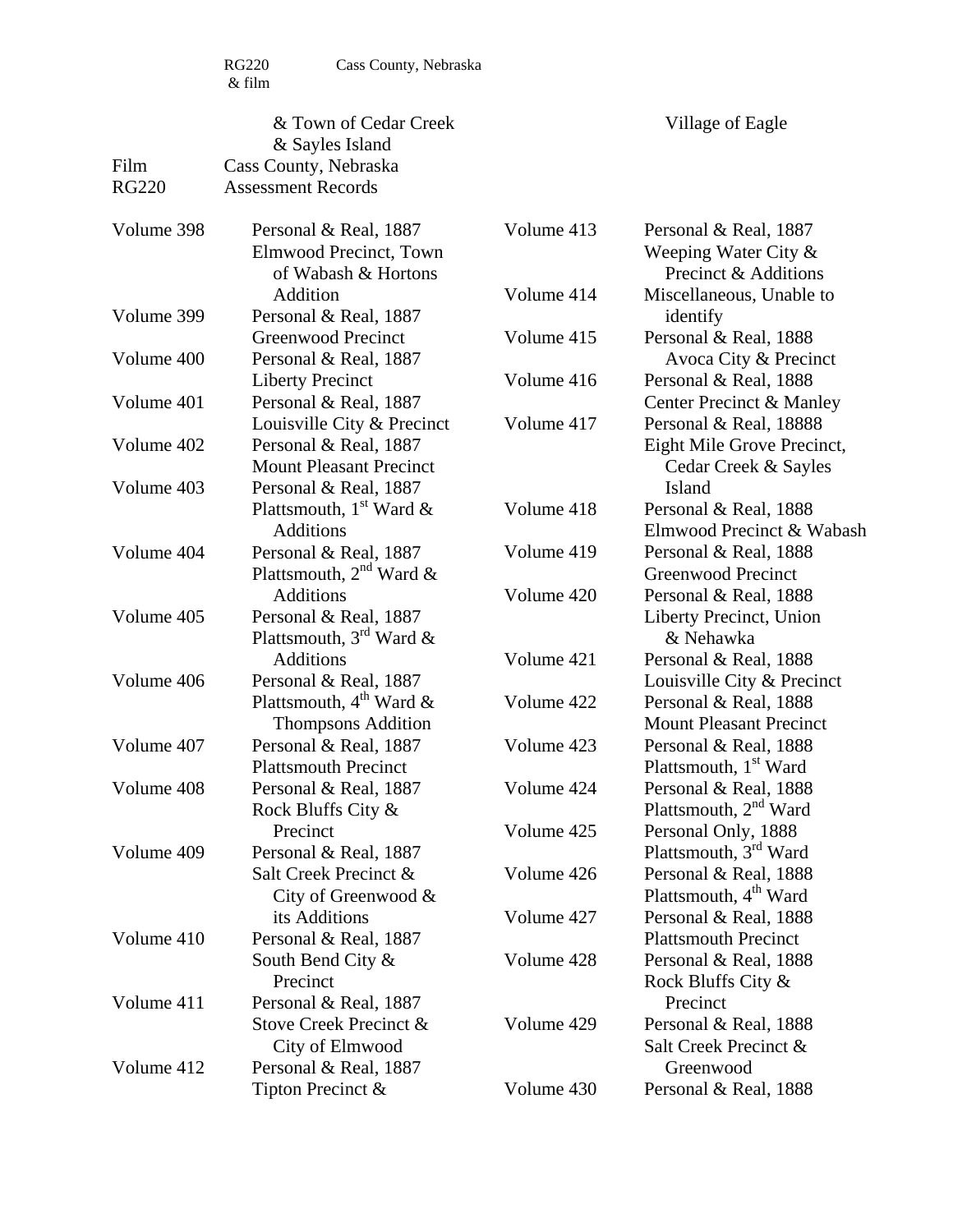|              | South Bend City &<br>Precinct                                                    |            |                                                               |
|--------------|----------------------------------------------------------------------------------|------------|---------------------------------------------------------------|
| Film         | Cass County, Nebraska                                                            |            |                                                               |
| <b>RG220</b> | <b>Assessment Records</b>                                                        |            |                                                               |
| Volume 431   | Personal & Real, 1888<br>Stove Creek Precinct &<br>Elmwood                       | Volume 448 | Personal & Real, 1889<br>Rock Bluffs City &<br>Precinct       |
| Volume 432   | Personal & Real, 1888<br>Tipton Precinct & Eagle                                 | Volume 449 | Personal & Real, 1889<br>Salt Creek Precinct &                |
| Volume 433   | Personal & Real, 1888<br>Weeping Water City $\&$                                 |            | Greenwood City &<br>Precinct                                  |
| Volume 434   | Precinct<br>Personal & Real, 1889                                                | Volume 450 | South Bend Village &<br>Precinct                              |
| Volume 435   | Avoca City & Precinct<br>Personal & Real, 1889<br><b>Center Precinct, Manley</b> | Volume 451 | Personal & Real, 1889<br>Stove Creek Precinct &<br>Elmwood    |
|              | & Additions to<br>Weeping Water                                                  | Volume 452 | Personal & Real, 1889<br>Tipton Precinct & Eagle              |
| Volume 436   | Personal & Real, 1889<br><b>Eight Mile Grove Precinct</b>                        | Volume 453 | Personal & Real, 1889<br><b>Weeping Water City</b>            |
| Volume 437   | & Cedar Creek<br>Personal & Real, 1889                                           | Volume 454 | Personal & Real, 1889<br><b>Weeping Water Precinct</b>        |
|              | Elmwood Precinct &<br>Wabash                                                     | Volume 455 | Personal & Real, 1890<br>Avoca City & Precinct                |
| Volume 438   | Personal & Real, 1889<br>Greenwood Precinct                                      | Volume 456 | Personal & Real, 1890<br><b>Center Precinct, Manley</b>       |
| Volume 439   | Personal & Real, 1889<br>Liberty Precinct, Union<br>& Nehawka                    | Volume 457 | & Day's Addition to<br>Weeping Water<br>Personal & Real, 1890 |
| Volume 440   | Personal & Real, 1889<br>Louisville City & Precinct                              |            | <b>Eight Mile Grove Precinct</b><br>& Cedar Creek             |
| Volume 441   | Personal & Real, 1889<br><b>Mount Pleasant Precinct</b>                          | Volume 458 | Personal & Real, 1890<br>Elmwood Precinct &                   |
| Volume 442   | Personal & Real, 1889<br>Plattsmouth, 1 <sup>st</sup> Ward                       | Volume 459 | Wabash<br>Personal & Real, 1890                               |
| Volume 443   | Personal & Real, 1889<br>Plattsmouth, $2nd$ Ward                                 |            | Greenwood Precinct &<br>Alvo                                  |
| Volume 444   | Personal Only, 1889<br>Plattsmouth, 3 <sup>rd</sup> Ward                         | Volume 460 | Personal & Real, 1890<br>Liberty Precinct, Union              |
| Volume 445   | Personal & Real, 1889<br>Plattsmouth, 4 <sup>th</sup> Ward                       | Volume 461 | & Nehawka<br>Personal & Real, 1890                            |
| Volume 446   | Personal & Real, 1889<br>Plattsmouth, 5 <sup>th</sup> Ward                       |            | Louisville City $\&$<br>Precinct                              |
| Volume 447   | Personal & Real, 1889<br><b>Plattsmouth Precinct</b>                             | Volume 462 | Personal & Real, 1890<br><b>Mount Pleasant Precinct</b>       |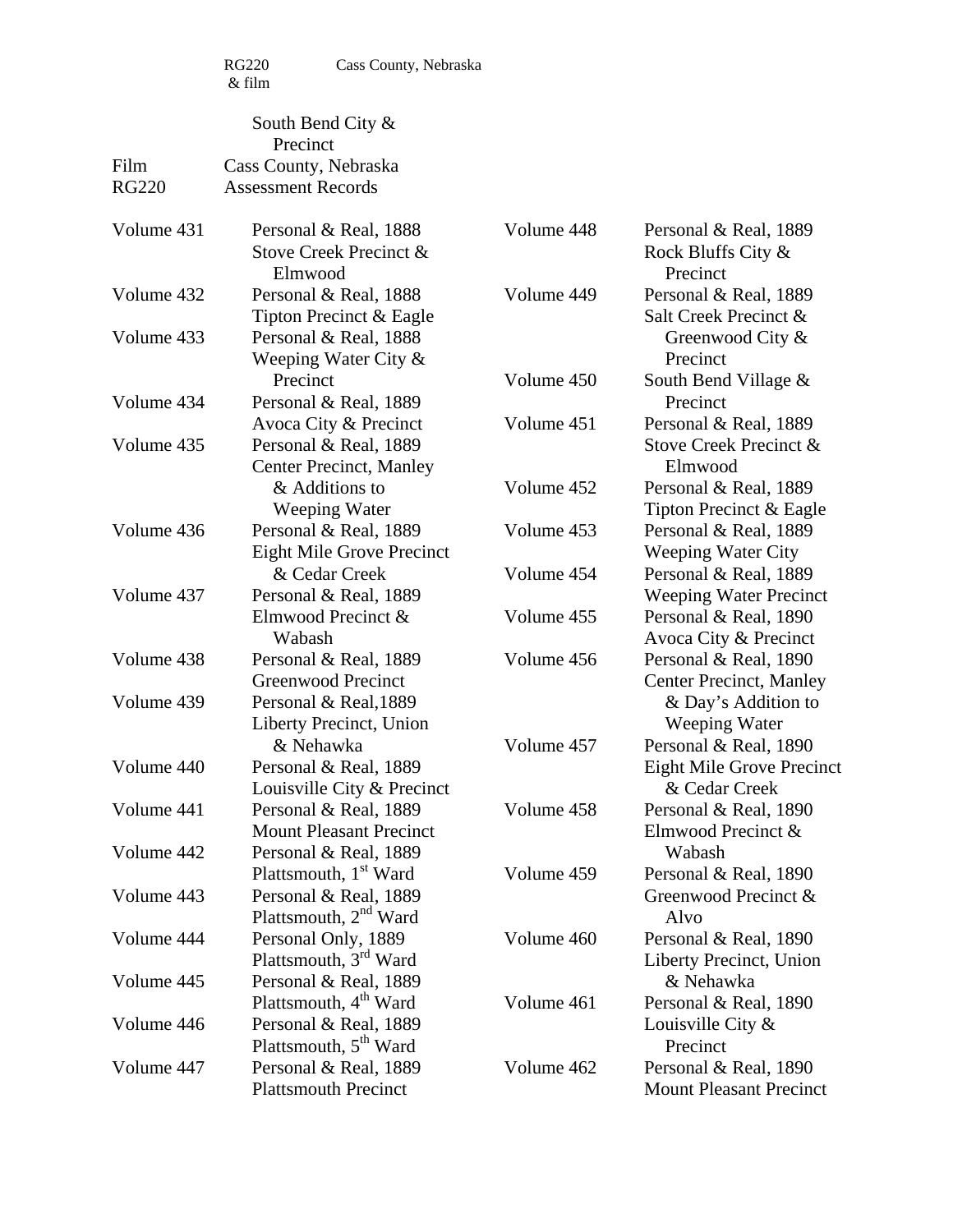RG220 Cass County, Nebraska

| Volume 463   | Personal & Real, 1890<br>Plattsmouth, 1 <sup>st</sup> Ward         |            | & Murdock                                                  |
|--------------|--------------------------------------------------------------------|------------|------------------------------------------------------------|
| Film         | Cass County, Nebraska                                              |            |                                                            |
| <b>RG220</b> | <b>Assessment Records</b>                                          |            |                                                            |
| Volume 464   | Personal & Real, 1890<br>Plattsmouth, 2 <sup>nd</sup> Ward         | Volume 481 | Personal & Real, 1891<br>Greenwood City &                  |
| Volume 465   | Personal Only, 1890<br>Plattsmouth, 3 <sup>rd</sup> Ward           |            | Precinct, Wabash<br>& Murdock                              |
| Volume 466   | Personal & Real, 1890<br>Plattsmouth, 4 <sup>th</sup> Ward         | Volume 481 | Personal & Real, 1891<br>Greenwood City $\&$               |
| Volume 467   | Personal & Real, 1890<br><b>Plattsmouth Precinct</b>               | Volume 482 | Precinct & Alvo<br>Personal & Real, 1891                   |
| Volume 467A  | Personal & Real, 1890<br>Plattsmouth, 5 <sup>th</sup> Ward         |            | Liberty Precinct, Nehawka<br>& Union                       |
| Volume 468   | Personal & Real, 1890<br>Rock Bluffs City &                        | Volume 483 | Personal & Real, 1891<br>Louisville City & Precinct        |
| Volume 469   | Precinct<br>Personal & Real, 1890                                  | Volume 484 | Personal & Real, 1891<br><b>Mount Pleasant Precinct</b>    |
|              | Salt Creek Precinct &<br>Greenwood City                            | Volume 485 | Personal & Real, 1891<br>Plattsmouth, 1 <sup>st</sup> Ward |
| Volume 470   | Personal & Real, 1890<br>South Bend City &                         | Volume 486 | Personal & Real, 1891<br>Plattsmouth, 2 <sup>nd</sup> Ward |
| Volume 471   | Precinct<br>Personal & Real, 1890                                  | Volume 487 | Personal & Real, 1891<br>Plattsmouth, 3rd Ward             |
|              | Stove Creek Precinct &<br>Elmwood                                  | Volume 488 | Personal & Real, 1891<br>Plattsmouth, 4 <sup>th</sup> Ward |
| Volume 472   | Personal & Real, 1890<br>Tipton Precinct & Eagle                   | Volume 489 | Personal & Real, 1891<br>Plattsmouth, 5 <sup>th</sup> Ward |
| Volume 473   | Personal & Real, 1890<br>Weeping Water, 1 <sup>st</sup> Ward       | Volume 490 | Personal & Real, 1891<br><b>Plattsmouth Precinct</b>       |
| Volume 474   | Personal & Real, 1890<br>Weeping Water, 2 <sup>nd</sup> Ward       | Volume 491 | Personal & Real, 1891<br>Rock Bluffs City &                |
| Volume 475   | Personal & Real, 1890<br>Weeping Water, 3 <sup>rd</sup> Ward       | Volume 492 | Precinct & Murray<br>Personal & Real, 1891                 |
| Volume 476   | Personal & Real, 1890<br><b>Weeping Water Precinct</b>             |            | Salt Creek Precinct &<br>Greenwood                         |
| Volume 477   | Personal & Real, 1891<br>Avoca City & Precinct                     | Volume 493 | Personal & Real, 1891<br>South Bend City &                 |
| Volume 478   | Personal & Real, 1891<br>Center Precinct & Manley                  | Volume 494 | Precinct<br>Personal & Real, 1891                          |
| Volume 479   | Personal & Real, 1891<br><b>Eight Mile Grove Precinct</b>          |            | <b>Stove Creek Precinct</b><br>& Elmwood                   |
| Volume 480   | & Cedar Creek<br>Personal & Real, 1891<br>Elmwood Precinct, Wabash | Volume 495 | Personal & Real, 1891<br>Tipton Precinct &<br>Eagle        |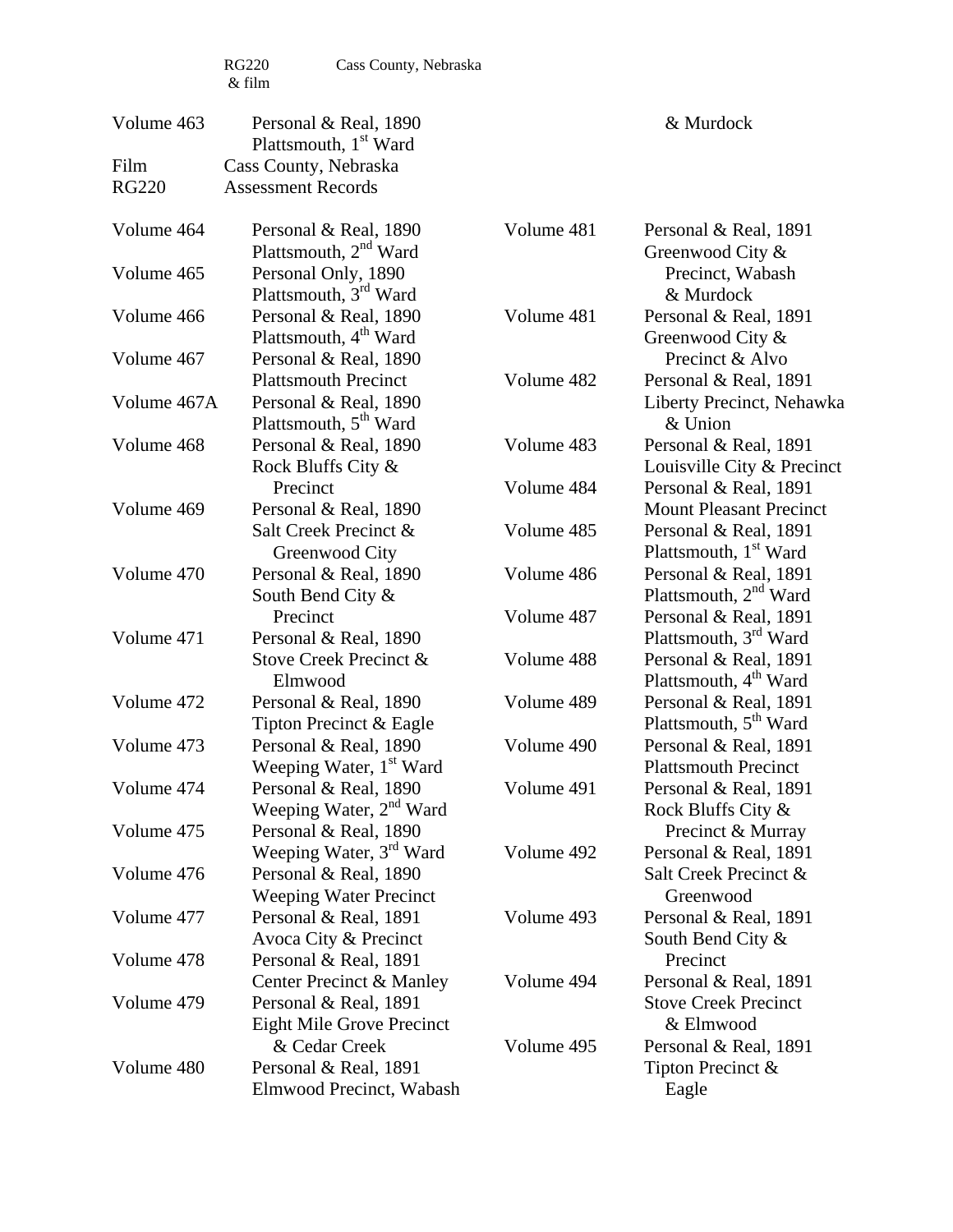RG220 Cass County, Nebraska

| Volume 496   | Personal & Real, 1891<br>Weeping Water, 1 <sup>st</sup> Ward                                  |            | <b>Plattsmouth Precinct</b>                                  |
|--------------|-----------------------------------------------------------------------------------------------|------------|--------------------------------------------------------------|
| Film         | Cass County, Nebraska                                                                         |            |                                                              |
| <b>RG220</b> | <b>Assessment Records</b>                                                                     |            |                                                              |
| Volume 497   | Personal & Real, 1891<br>Weeping Water, 2 <sup>nd</sup> Ward                                  | Volume 515 | Personal & Real, 1892<br>Rock Bluffs City &                  |
| Volume 498   | Personal & Real, 1891                                                                         |            | Precinct & Murray                                            |
| Volume 499   | Weeping Water, 3 <sup>rd</sup> Ward<br>Personal & Real, 1891<br><b>Weeping Water Precinct</b> | Volume 516 | Personal & Real, 1892<br>Salt Creek Precinct &<br>Greenwood  |
| Volume 500   | Personal & Real, 1892<br>Avoca City & Precinct                                                | Volume 517 | Personal & Real, 1892<br>South Bend City &                   |
| Volume 501   | Personal & Real, 1892<br><b>Center Precinct, Manley</b><br>& Day's Addition to                | Volume 518 | Precinct<br>Personal & Real, 1892<br>Stove Creek Precinct &  |
|              | Weeping Water                                                                                 |            | Elmwood                                                      |
| Volume 502   | Personal & Real, 1892<br><b>Eight Mile Grove Precinct</b>                                     | Volume 519 | Personal & Real, 1892<br>Tipton Precinct & Eagle             |
| Volume 503   | & Cedar Creek<br>Personal & Real, 1892                                                        | Volume 520 | Personal & Real, 1892<br>Weeping Water, 1 <sup>st</sup> Ward |
|              | Elmwood Precinct, Wabash<br>& Murdock                                                         | Volume 521 | Personal & Real, 1892<br>Weeping Water, 2 <sup>nd</sup> Ward |
| Volume 504   | Personal & Real, 1892<br><b>Greenwood Precinct</b>                                            | Volume 522 | Personal & Real, 1892<br>Weeping Water, 3 <sup>rd</sup> Ward |
| Volume 505   | & Alvo<br>Personal & Real, 1892                                                               | Volume 523 | Personal & Real, 1892<br><b>Weeping Water Precinct</b>       |
|              | Liberty Precinct &<br>Union                                                                   | Volume 524 | Personal & Real, 1893<br>Avoca City & Precinct               |
| Volume 506   | Personal & Real, 1892<br>Louisville City & Precinct                                           | Volume 525 | Personal & Real, 1893<br><b>Center Precinct, Manley</b>      |
| Volume 507   | Personal & Real, 1892<br><b>Mount Pleasant Precinct</b>                                       |            | & Day's Addition to<br>Weeping Water                         |
| Volume 508   | Personal & Real, 1892<br>Nehawka City & Precinct                                              | Volume 526 | Personal & Real, 1893<br>Eight Mile Grove Precinct           |
| Volume 509   | Personal & Real, 1892<br>Plattsmouth, 1 <sup>st</sup> Ward                                    | Volume 527 | & Cedar Creek<br>Personal & Real, 1893                       |
| Volume 410   | Personal & Real, 1892<br>Plattsmouth, 2 <sup>nd</sup> Ward                                    |            | Elmwood Precinct, Wabash<br>& Murdock                        |
| Volume 511   | Personal & Real, 1892<br>Plattsmouth, 3 <sup>rd</sup> Ward                                    | Volume 528 | Personal & Real, 1893<br><b>Greenwood Precinct</b>           |
| Volume 512   | Personal & Real, 1892<br>Plattsmouth, 4 <sup>th</sup> Ward                                    | Volume 529 | & Alvo<br>Personal & Real, 1893                              |
| Volume 513   | Personal & Real, 1892<br>Plattsmouth, 5 <sup>th</sup> Ward                                    | Volume 530 | Liberty Precinct & Union<br>Personal & Real, 1893            |
| Volume 514   | Personal & Real, 1892                                                                         |            | Louisville City & Precinct                                   |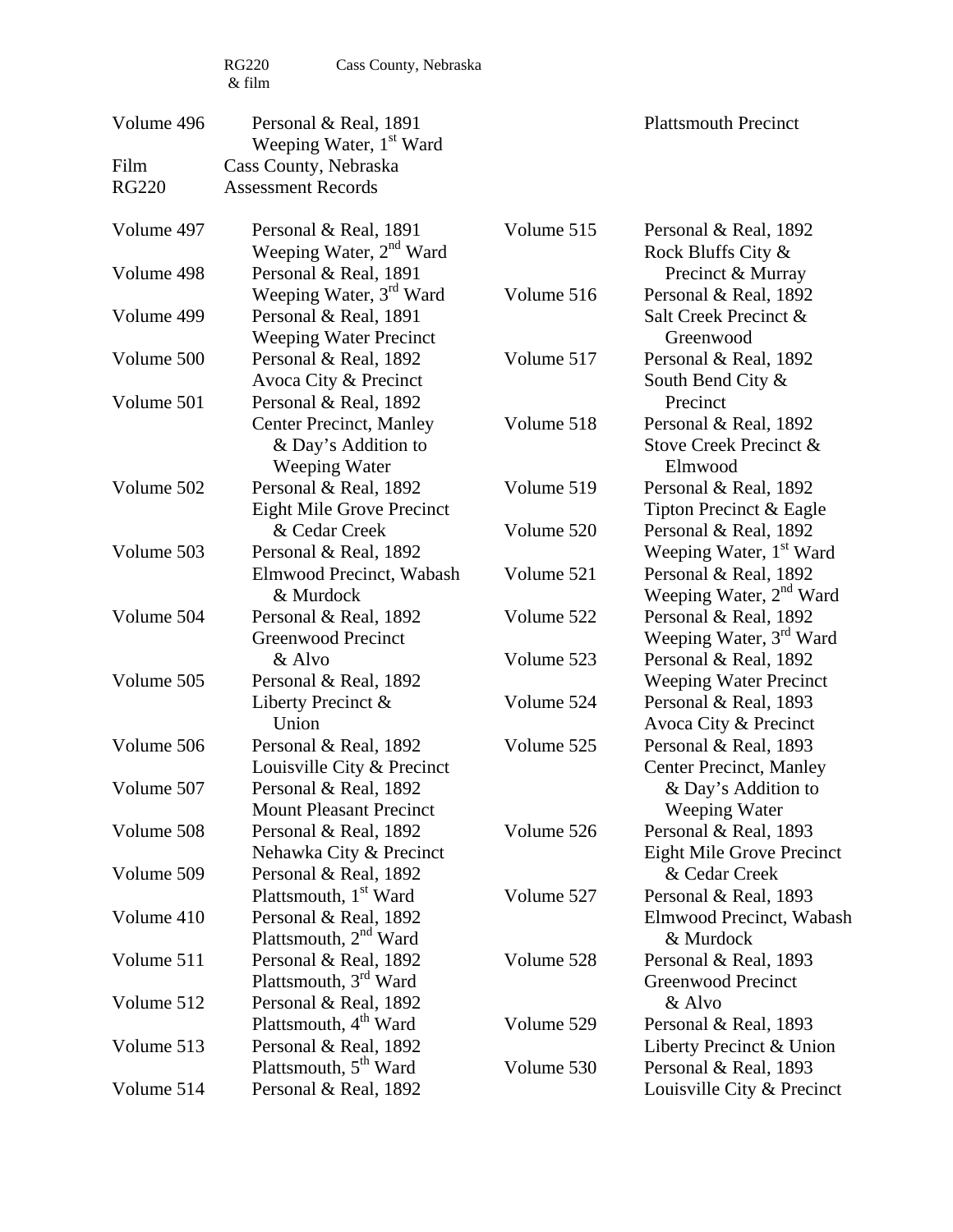| Volume 531   | Personal & Real, 1893<br><b>Mount Pleasant Precinct</b> |            | Weeping Water                     |
|--------------|---------------------------------------------------------|------------|-----------------------------------|
| Film         | Cass County, Nebraska                                   |            |                                   |
| <b>RG220</b> | <b>Assessment Records</b>                               |            |                                   |
| Volume 532   | Personal & Real, 1893                                   | Volume 550 | Personal & Real, 1894             |
|              | Nehawka City & Precinct                                 |            | <b>Eight Mile Grove Precinct</b>  |
| Volume 533   | Personal & Real, 1893                                   |            | & Cedar Creek                     |
|              | Plattsmouth, 1 <sup>st</sup> Ward                       | Volume 551 | Personal & Real, 1894             |
| Volume 534   | Personal & Real, 1893                                   |            | Elmwood Precinct, Wabash          |
|              | Plattsmouth, 2 <sup>nd</sup> Ward                       |            | & Murdock                         |
| Volume 535   | Personal & Real, 1893                                   | Volume 552 | Personal & Real, 1894             |
|              | Plattsmouth, 3 <sup>rd</sup> Ward                       |            | Greenwood Precinct & Alvo         |
| Volume 536   | Personal & Real, 1893                                   | Volume 553 | Personal & Real, 1894             |
|              | Plattsmouth, 4 <sup>th</sup> Ward                       |            | Liberty Precinct & Union          |
| Volume 537   | Personal & Real, 1893                                   | Volume 554 | Personal & Real, 1894             |
|              | Plattsmouth, 5 <sup>th</sup> Ward                       |            | Louisville City & Precinct        |
| Volume 538   | Personal & Real, 1893                                   | Volume 555 | Personal & Real, 1894             |
|              | <b>Plattsmouth Precinct</b>                             |            | <b>Mount Pleasant Precinct</b>    |
| Volume 539   | Personal & Real, 1893                                   | Volume 556 | Personal & Real, 1894             |
|              | Rock Bluffs City &                                      |            | Nehawka City & Precinct           |
|              | Precinct & Murray                                       | Volume 557 | Personal & Real, 1894             |
| Volume 540   | Personal & Real, 1893                                   |            | Plattsmouth, 1 <sup>st</sup> Ward |
|              | <b>Salt Creek Precinct</b>                              | Volume 558 | Personal & Real, 1894             |
|              | & Greenwood                                             |            | Plattsmouth, 2 <sup>nd</sup> Ward |
| Volume 541   | Personal & Real, 1893                                   | Volume 559 | Personal & Real, 1894             |
|              | South Bend City &                                       |            | Plattsmouth, $3rd$ Ward           |
|              | Precinct                                                | Volume 560 | Personal & Real, 1894             |
| Volume 542   | Personal & Real, 1893                                   |            | Plattsmouth, 4 <sup>th</sup> Ward |
|              | <b>Stove Creek Precinct</b>                             | Volume 561 | Personal & Real, 1894             |
|              | & Elmwood                                               |            | Plattsmouth, 5 <sup>th</sup> Ward |
| Volume 543   | Personal & Real, 1893                                   | Volume 562 | Personal & Real, 1894             |
|              | Tipton Precinct & Eagle                                 |            | Plattsmouth Precinct &            |
| Volume 544   | Personal & Real, 1893                                   |            | <b>Mynard Village</b>             |
|              | Weeping Water, 1 <sup>st</sup> Ward                     | Volume 563 | Personal & Real, 1894             |
| Volume 545   | Personal & Real, 1893                                   |            | Rock Bluffs City &                |
|              | Weeping Water, 2ndWard                                  |            | Precinct & Murray                 |
| Volume 546   | Personal & Real, 1893                                   | Volume 564 | Personal & Real, 1894             |
|              | Weeping Water, 3 <sup>rd</sup> Ward                     |            | Salt Creek Precinct &             |
| Volume 547   | Personal & Real, 1893                                   |            | Greenwood                         |
|              | <b>Weeping Water Precinct</b>                           | Volume 565 | Personal & Real, 1894             |
| Volume 548   | Personal & Real, 1894                                   |            | South Bend City & Precinct        |
|              | Avoca City & Precinct                                   | Volume 566 | Personal & Real, 1894             |
| Volume 549   | Personal & Real, 1894                                   |            | Stove Creek Precinct &            |
|              | <b>Center Precinct, Manley</b>                          |            | Elmwood                           |
|              | & Days Addition to                                      | Volume 567 | Personal & Real, 1894             |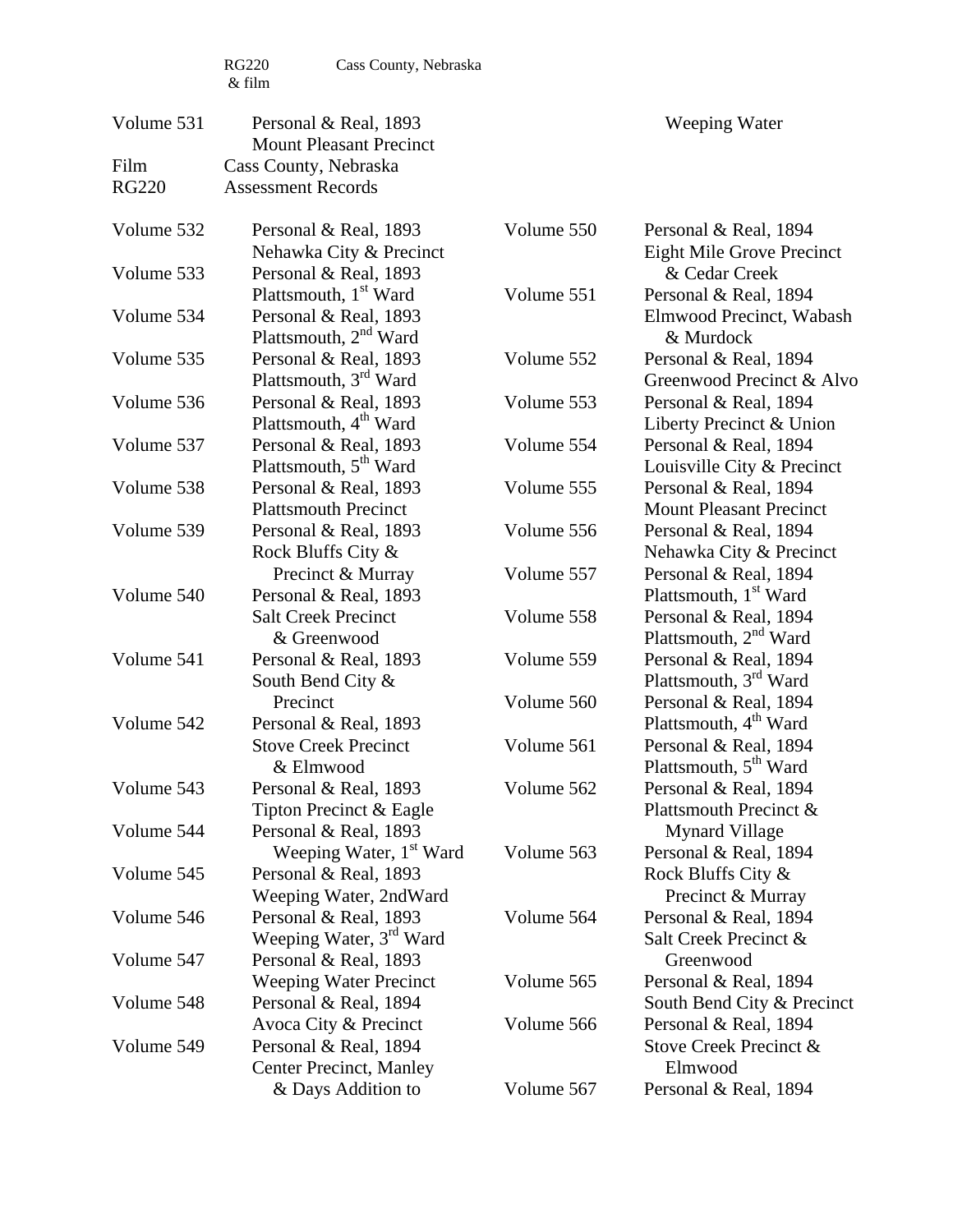# Tipton Precinct & Eagle

Plattsmouth, 5<sup>th</sup> Ward

| Film         | Cass County, Nebraska               |            |                                     |
|--------------|-------------------------------------|------------|-------------------------------------|
| <b>RG220</b> | <b>Assessment Records</b>           |            |                                     |
|              |                                     |            |                                     |
| Volume 568   | Personal & Real, 1894               | Volume 586 | Personal & Real, 1895               |
|              | Weeping Water, 1 <sup>st</sup> Ward |            | Plattsmouth Precinct &              |
| Volume 569   | Personal & Real, 1894               |            | <b>Mynard Village</b>               |
|              | Weeping Water, 2 <sup>nd</sup> Ward | Volume 587 | Personal & Real, 1895               |
| Volume 570   | Personal & Real, 1894               |            | Rock Bluffs City &                  |
|              | Weeping Water, 3 <sup>rd</sup> Ward |            | Precinct & Murray                   |
| Volume 571   | Personal & Real, 1894               | Volume 588 | Personal & Real, 1895               |
|              | <b>Weeping Water Precinct</b>       |            | <b>Salt Creek Precinct</b>          |
| Volume 572   | Personal & Real, 1895               |            | & Greenwood                         |
|              | Avoca City & Precinct               | Volume 589 | Personal & Real, 1895               |
| Volume 573   | Personal & Real, 1895               |            | South Bend City &                   |
|              | <b>Center Precinct, Manley</b>      |            | Precinct                            |
|              | & Day's Addition to                 | Volume 590 | Personal & Real, 1895               |
|              | Weeping Water                       |            | Stove Creek Precinct &              |
| Volume 574   | Personal & Real, 1895               |            | Elmwood                             |
|              | Eight Mile Grove Precinct           | Volume 591 | Personal & Real, 1895               |
|              | & Cedar Creek                       |            | Tipton Precinct & Eagle             |
| Volume 575   | Personal & Real, 1895               | Volume 592 | Personal & Real, 1895               |
|              | Elmwood Precinct,                   |            | Weeping Water, 1 <sup>st</sup> Ward |
|              | Wabash & Murdock                    | Volume 593 | Personal & Real, 1895               |
| Volume 576   | Personal & Real, 1895               |            | Weeping Water, 2 <sup>nd</sup> Ward |
|              | Greenwood Precinct &                | Volume 594 | Personal & Real, 1895               |
|              | Alvo                                |            | Weeping Water, 3 <sup>rd</sup> Ward |
| Volume 577   | Personal & Real, 1895               | Volume 595 | Personal & Real, 1895               |
|              | Liberty Precinct & Union            |            | <b>Weeping Water Precinct</b>       |
| Volume 578   | Personal & Real, 1895               | Volume 596 | Personal & Real, 1896               |
|              | Louisville City $\&$                |            | Avoca City & Precinct               |
|              | Precinct                            | Volume 597 | Personal & Real, 1896               |
| Volume 579   | Personal & Real, 1895               |            | Center, Manley & Day's              |
|              | <b>Mount Pleasant Precinct</b>      |            | <b>Addition to Weeping</b>          |
| Volume 580   | Personal & Real, 1895               |            | Water                               |
|              | Nehawka City & Precinct             | Volume 598 | Personal & Real, 1896               |
| Volume 581   | Personal & Real, 1895               |            | <b>Eight Mile Grove Precinct</b>    |
|              | Plattsmouth, 1 <sup>st</sup> Ward   |            | & Cedar Creek                       |
| Volume 582   | Personal & Real, 1895               | Volume 599 | Personal & Real, 1896               |
|              | Plattsmouth, 2 <sup>nd</sup> Ward   |            | Elmwood Precinct,                   |
| Volume 583   | Personal & Real, 1895               |            | Wabash & Murdock                    |
|              | Plattsmouth, 3 <sup>rd</sup> Ward   | Volume 600 | Personal & Real, 1896               |
| Volume 584   | Personal & Real, 1895               |            | Greenwood Precinct &                |
|              | Plattsmouth, 4 <sup>th</sup> Ward   |            | Alvo                                |
| Volume 585   | Personal & Real, 1895               | Volume 601 | Personal & Real, 1896               |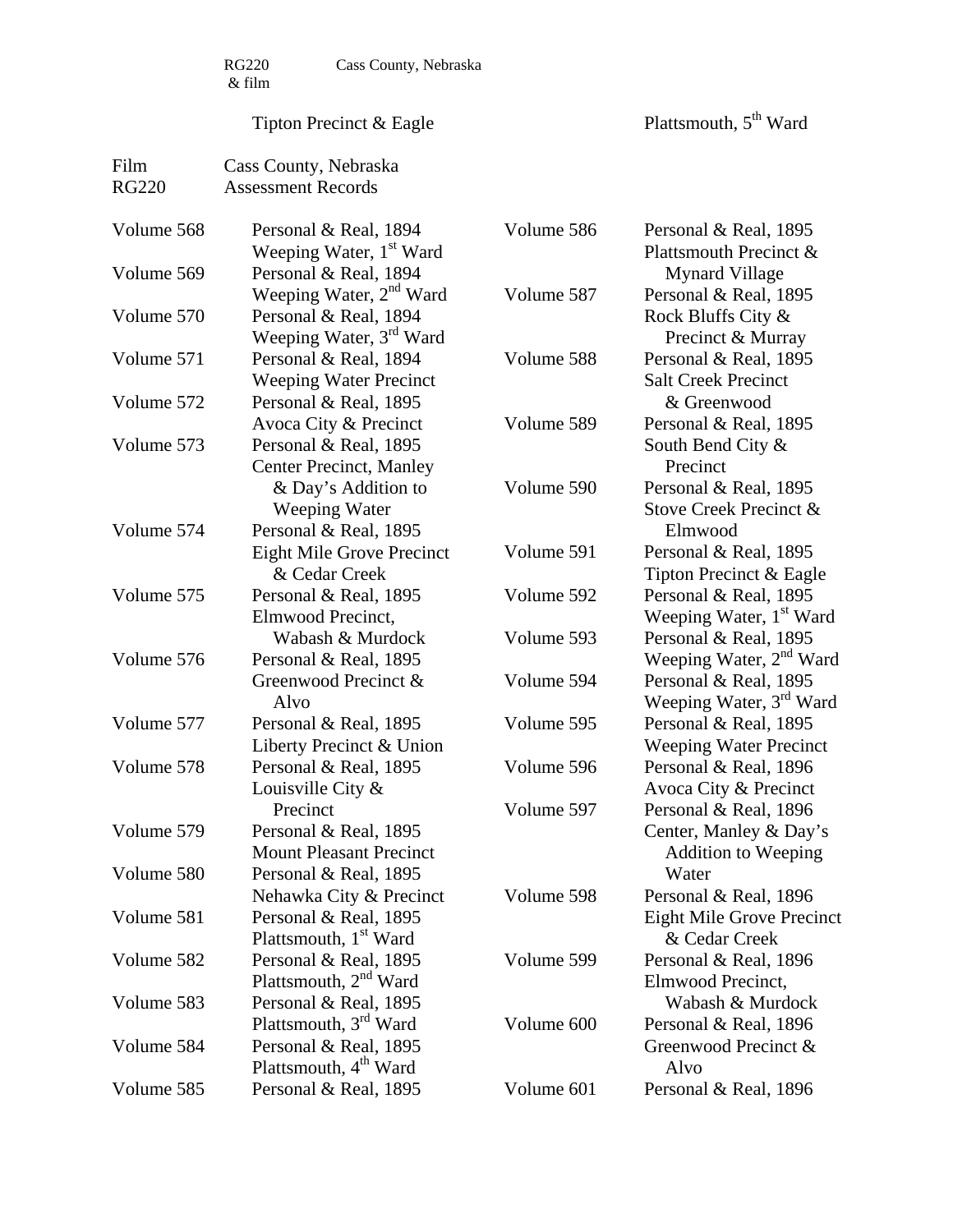|              | <b>RG220</b><br>Cass County, Nebraska<br>& film                          |                          |                                                                                                 |
|--------------|--------------------------------------------------------------------------|--------------------------|-------------------------------------------------------------------------------------------------|
|              | Liberty Precinct & Union                                                 | Volume 620               | Personal & Real, 1897<br>Avoca City & Precinct                                                  |
| Film         | Cass County, Nebraska                                                    |                          |                                                                                                 |
| <b>RG220</b> | <b>Assessment Records</b>                                                |                          |                                                                                                 |
| Volume 602   | Personal & Real, 1896<br>Louisville City & Precinct                      | Volume 621               | Personal & Real, 1897<br><b>Center Precinct, Manley</b>                                         |
| Volume 603   | Personal & Real, 1896<br><b>Mount Pleasant Precinct</b>                  |                          | & Day's Addition to<br>Weeping Water                                                            |
| Volume 604   | Personal & Real, 1896<br>Nehawka City & Precinct                         | Volume 622               | Personal & Real, 1897<br><b>Eight Mile Grove Precinct</b>                                       |
| Volume 605   | Personal & Real, 1896<br>Plattsmouth, 1 <sup>st</sup> Ward               | Volume 623               | & Cedar Creek<br>Personal & Real, 1897                                                          |
| Volume 606   | Personal & Real, 1896<br>Plattsmouth, $2nd$ Ward                         |                          | Elmwood Precinct,<br>Wabash & Murdock                                                           |
| Volume 607   | Personal & Real, 1896<br>Plattsmouth, 3 <sup>rd</sup> Ward               | Volume 624               | Personal & Real, 1897<br>Greenwood Precinct &                                                   |
| Volume 608   | Personal & Real, 1896<br>Plattsmouth, 4 <sup>th</sup> Ward               | Volume 625               | Alvo<br>Personal & Real, 1897                                                                   |
| Volume 609   | Personal & Real, 1896<br>Plattsmouth, 5 <sup>th</sup> Ward               | Volume 626               | Liberty Precinct & Union<br>Personal & Real, 1897                                               |
| Volume 610   | Personal & Real, 1896<br>Plattsmouth Precinct &<br><b>Mynard Village</b> | Volume 627               | Louisville City & Precinct<br>Personal & Real, 1897<br><b>Mount Pleasant Precinct</b>           |
| Volume 611   | Personal & Real, 1896<br>Rock Bluffs Precinct &                          | Volume 628<br>Volume 629 | Personal & Real, 1897<br>Nehawka City & Precinct<br>Personal & Real, 1897                       |
| Volume 612   | Murray<br>Personal & Real 1896<br>Salt Creek Precinct &                  | Volume 630               | Plattsmouth, 1 <sup>st</sup> Ward<br>Personal & Real, 1897                                      |
| Volume 613   | Greenwood<br>Personal & Real, 1896                                       | Volume 631               | Plattsmouth, 2 <sup>nd</sup> Ward<br>Personal & Real, 1897                                      |
|              | South Bend City $\&$<br>Precinct                                         | Volume 632               | Plattsmouth, 3 <sup>rd</sup> Ward<br>Personal & Real, 1897                                      |
| Volume 614   | Personal & Real, 1896<br><b>Stove Creek Precinct</b><br>& Elmwood        | Volume 633               | Plattsmouth, 4 <sup>th</sup> Ward<br>Personal & Real, 1897<br>Plattsmouth, 5 <sup>th</sup> Ward |
| Volume 615   | Personal & Real, 1896<br>Tipton Precinct & Eagle                         | Volume 634               | Personal & Real, 1897<br>Plattsmouth Precinct &                                                 |
| Volume 616   | Personal & Real, 1896<br>Weeping Water, 1 <sup>st</sup> Ward             | Volume 635               | <b>Mynard Village</b><br>Personal & Real, 1897                                                  |
| Volume 617   | Personal & Real, 1896<br>Weeping Water, 2 <sup>nd</sup> Ward             |                          | Rock Bluffs City &<br>Precinct & Murray                                                         |
| Volume 618   | Personal & Real, 1896<br>Weeping Water, 3 <sup>rd</sup> Ward             | Volume 636               | Personal & Real, 1897<br>Salt Creek Precinct &                                                  |
| Volume 619   | Personal & Real, 1896<br><b>Weeping Water Precinct</b>                   | Volume 637               | Greenwood<br>Personal & Real, 1897                                                              |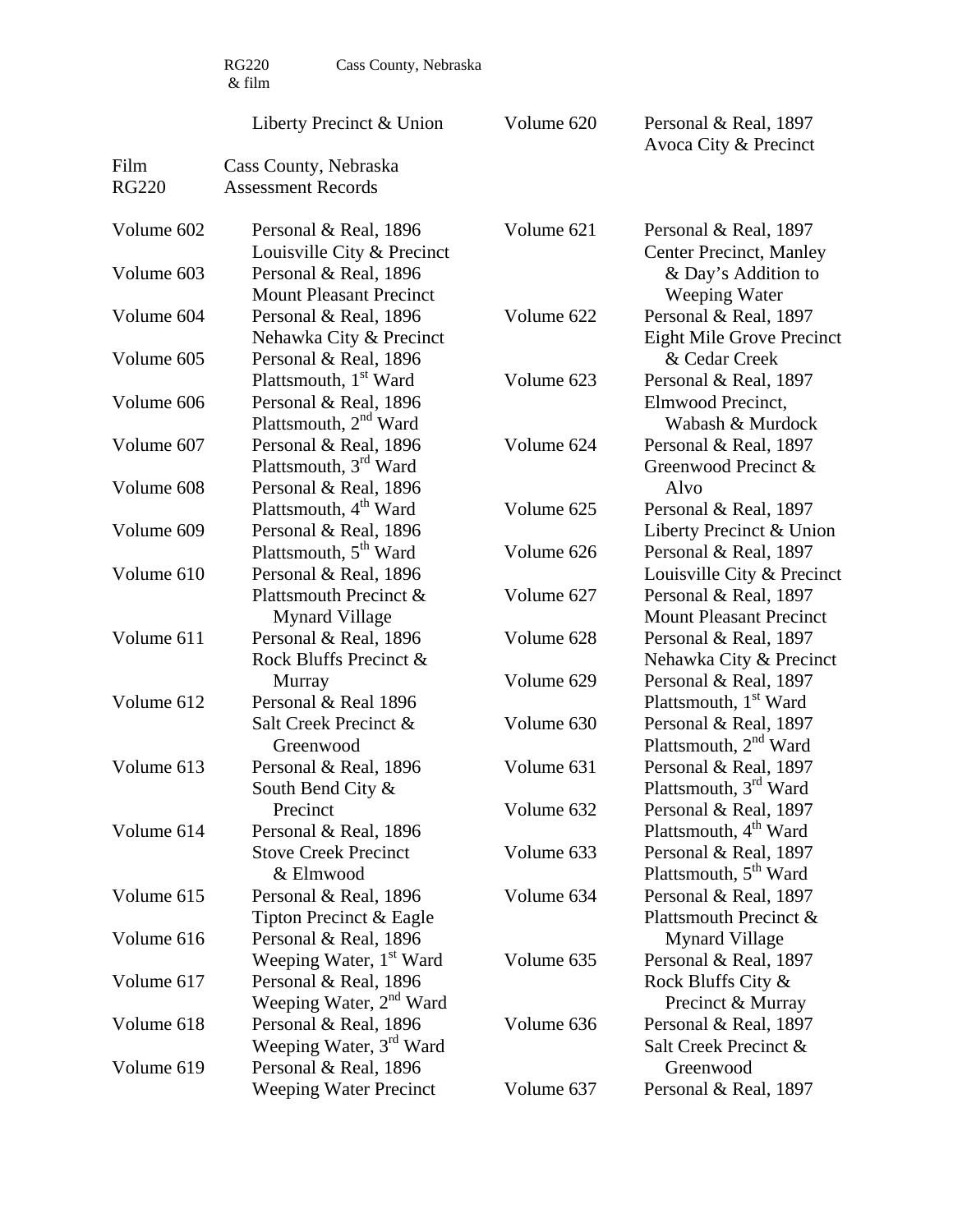|                      | South Bend City &<br>Precinct                      |            | Plattsmouth, 3rd Ward               |
|----------------------|----------------------------------------------------|------------|-------------------------------------|
| Film<br><b>RG220</b> | Cass County, Nebraska<br><b>Assessment Records</b> |            |                                     |
| Volume 638           | Personal & Real, 1897                              | Volume 656 | Personal & Real, 1898               |
|                      | <b>Stove Creek Precinct</b>                        |            | Plattsmouth, 4 <sup>th</sup> Ward   |
|                      | & Elmwood                                          | Volume 657 | Personal & Real, 1898               |
| Volume 639           | Personal & Real, 1897                              |            | Plattsmouth, 5 <sup>th</sup> Ward   |
|                      | Tipton Precinct & Eagle                            | Volume 658 | Personal & Real, 1898               |
| Volume 640           | Personal & Real, 1897                              |            | Plattsmouth Precinct &              |
|                      | Weeping Water, 1 <sup>st</sup> Ward                |            | <b>Mynard Village</b>               |
| Volume 641           | Personal & Real, 1897                              | Volume 659 | Personal & Real, 1898               |
|                      | Weeping Water, 2 <sup>nd</sup> Ward                |            | Rock Bluffs City &                  |
| Volume 642           | Personal & Real, 1897                              |            | Precinct & Murray                   |
|                      | Weeping Water, 3 <sup>rd</sup> Ward                | Volume 660 | Personal & Real, 1898               |
| Volume 643           | Personal & Real, 1897                              |            | Salt Creek Precinct &               |
|                      | <b>Weeping Water Precinct</b>                      |            | Greenwood                           |
| Volume 644           | Personal & Real, 1897                              | Volume 661 | Personal & Real, 1898               |
|                      | Avoca City & Precinct                              |            | South Bend City &                   |
| Volume 645           | Personal & Real, 1897                              |            | Precinct                            |
|                      | Center Precinct & Manley                           | Volume 662 | Personal & Real, 1898               |
|                      | & Day's Addition to                                |            | <b>Stove Creek Precinct</b>         |
|                      | Weeping Water                                      |            | & Elmwood                           |
| Volume 646           | Personal & Real, 1897                              | Volume 663 | Personal & Real, 1898               |
|                      | <b>Eight Mile Grove Precinct</b>                   |            | Tipton Precinct & Eagle             |
|                      | & Cedar Creek                                      | Volume 664 | Personal & Real, 1898               |
| Volume 647           | Personal & Real, 1898                              |            | Weeping Water, 1 <sup>st</sup> Ward |
|                      | Elmwood Precinct,                                  | Volume 665 | Personal & Real, 1898               |
|                      | Wabash & Murdock                                   |            | Weeping Water, 2 <sup>nd</sup> Ward |
| Volume 648           | Personal & Real, 1898                              | Volume 666 | Personal & Real, 1898               |
|                      | Greenwood Precinct &                               |            | Weeping Water, 3 <sup>rd</sup> Ward |
|                      | Alvo                                               | Volume 667 | Personal & Real, 1898               |
| Volume 649           | Personal & Real, 1898                              |            | <b>Weeping Water Precinct</b>       |
|                      | Liberty Precinct & Union                           | Volume 668 | Personal & Real, 1899               |
| Volume 650           | Personal & Real, 1898                              |            | Avoca City & Precinct               |
|                      | Louisville City & Precinct                         | Volume 669 | Personal & Real, 1899               |
| Volume 651           | Personal & Real, 1898                              |            | <b>Center Precinct &amp; Manley</b> |
|                      | <b>Mount Pleasant Precinct</b>                     |            | & Day's Addition to                 |
| Volume 652           | Personal & Real, 1898                              |            | Weeping Water                       |
|                      | Nehawka Cit6y & Precinct                           | Volume 670 | Personal & Real, 1899               |
| Volume 653           | Personal & Real, 1898                              |            | Eight Mile Grove Precinct           |
|                      | Plattsmouth, 1 <sup>st</sup> Ward                  |            | & Cedar Creek                       |
| Volume 654           | Personal & Real, 1898                              | Volume 671 | Personal & Real, 1899               |
|                      | Plattsmouth, 2 <sup>nd</sup> Ward                  |            | Elmwood Precinct,                   |
| Volume 655           | Personal & Real, 1898                              |            | Wabash & Murdock                    |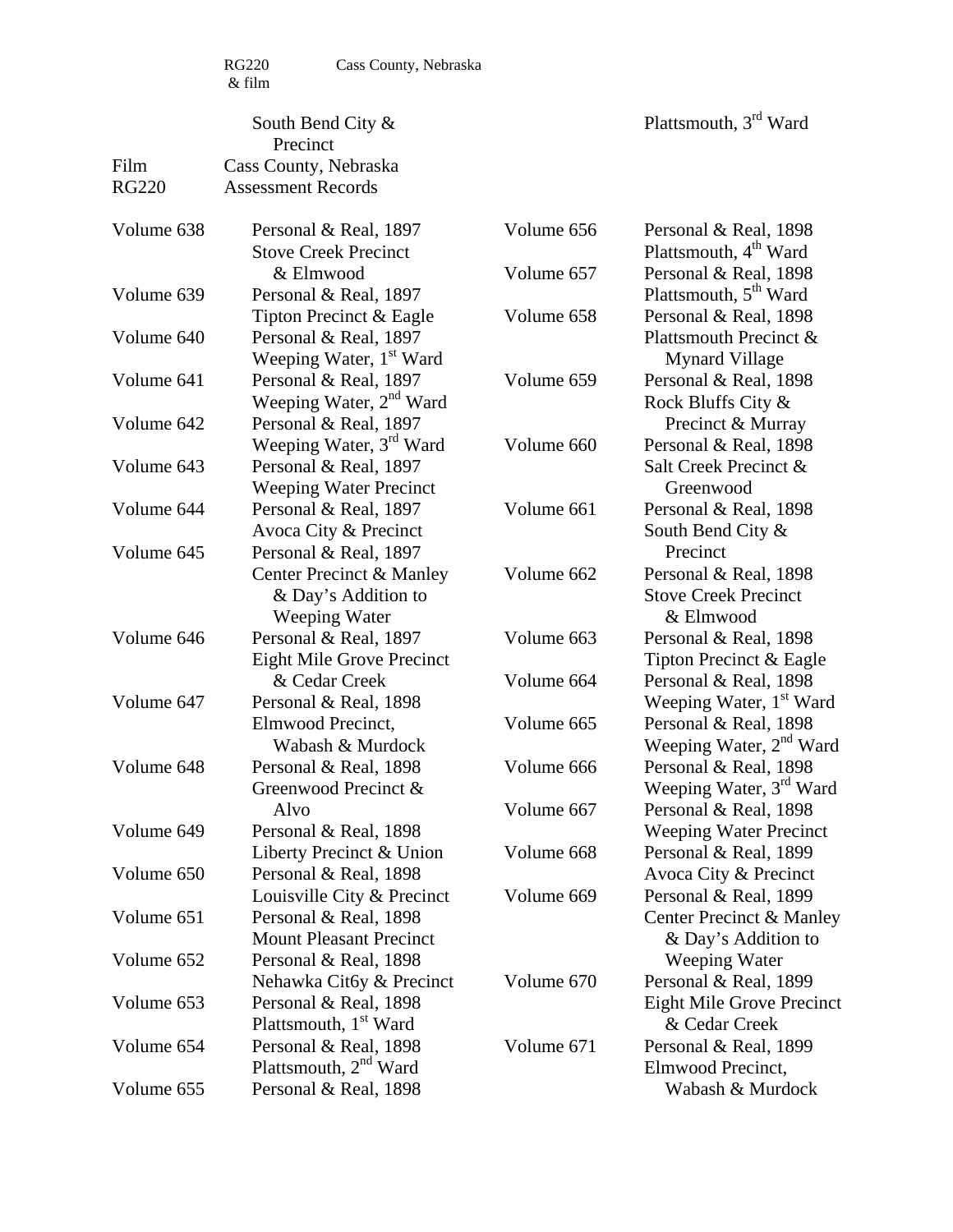RG220 Cass County, Nebraska

Volume 689 Personal & Real, 1899 Weeping Water, 2<sup>nd</sup> Ward

| Film         | Cass County, Nebraska               |            |                                     |
|--------------|-------------------------------------|------------|-------------------------------------|
| <b>RG220</b> | <b>Assessment Records</b>           |            |                                     |
|              |                                     |            |                                     |
| Volume 672   | Personal & Real, 1899               | Volume 690 | Personal & Real, 1899               |
|              | Greenwood Precinct &                |            | Weeping Water, 3 <sup>rd</sup> Ward |
|              | Alvo                                | Volume 691 | Personal & Real, 1899               |
| Volume 673   | Personal & Real, 1899               |            | <b>Weeping Water Precinct</b>       |
|              | Liberty Precinct & Union            | Volume 692 | Personal & Real, 1900               |
| Volume 674   | Personal & Real, 1899               |            | Avoca City & Precinct,              |
|              | Louisville City & Precinct          |            | 1900                                |
| Volume 675   | Personal & Real, 1899               | Volume 693 | Personal & Real, 1900               |
|              | <b>Mount Pleasant Precinct</b>      |            | Center Precinct, Manley &           |
| Volume 676   | Personal & Real, 1899               |            | Day's Addition to                   |
|              | Nehawka City & Precinct             |            | Weeping Water                       |
| Volume 677   | Personal & Real, 1899               | Volume 694 | Personal & Real, 1900               |
|              | Plattsmouth, 1 <sup>st</sup> Ward   |            | Eight Mile Grove Precinct           |
| Volume 678   | Personal & Real, 1899               |            | & Cedar Creek                       |
|              | Plattsmouth, 2 <sup>nd</sup> Ward   | Volume 695 | Personal & Real, 1900               |
| Volume 679   | Personal & Real, 1899               |            | Elmwood Precinct,                   |
|              | Plattsmouth, 3rd Ward               |            | Wabash & Murdock                    |
| Volume 680   | Personal & Real, 1899               | Volume 696 | Personal & Real, 1900               |
|              | Plattsmouth, 4 <sup>th</sup> Ward   |            | Greenwood Precinct &                |
| Volume 681   | Personal & Real, 1899               |            | Alvo                                |
|              | Plattsmouth, 5 <sup>th</sup> Ward   | Volume 697 | Personal & Real, 1900               |
| Volume 682   | Personal & Real, 1899               |            | Liberty Precinct & Union            |
|              | Plattsmouth Precinct &              | Volume 698 | Personal & Real, 1900               |
|              | <b>Mynard Village</b>               |            | Louisville City & Precinct          |
| Volume 683   | Personal & Real, 1899               | Volume 699 | Personal & Real, 1900               |
|              | Rock Bluffs City &                  |            | <b>Mount Pleasant Precinct</b>      |
|              | Precinct & Murray                   | Volume 700 | Personal & Real, 1900               |
| Volume 684   | Personal & Real, 1899               |            | Nehawka City & Precinct             |
|              | Salt Creek Precinct &               | Volume 701 | Personal & Real, 1900               |
|              | Greenwood                           |            | Plattsmouth, 1 <sup>st</sup> Ward   |
| Volume 685   | Personal & Real, 1899               | Volume 702 | Personal & Real, 1900               |
|              | South Bend City &                   |            | Plattsmouth, 2 <sup>nd</sup> Ward   |
|              | Precinct                            | Volume 703 | Personal & Real, 1900               |
| Volume 686   | Personal & Real, 1899               |            | Plattsmouth, 3 <sup>rd</sup> Ward   |
|              | Stove Creek Precinct &              | Volume 704 | Personal & Real, 1900               |
|              | Elmwood City &                      |            | Plattsmouth, 4 <sup>th</sup> Ward   |
|              | Precinct                            | Volume 705 | Personal & Real, 1900               |
| Volume 687   | Personal & Real, 1899               |            | Plattsmouth, 5 <sup>th</sup> Ward   |
|              | Tipton Precinct & Eagle             | Volume 706 | Personal & Real, 190                |
| Volume 688   | Personal & Real, 1899               |            | Plattsmouth Precinct &              |
|              | Weeping Water, 1 <sup>st</sup> Ward |            | <b>Mynard Village</b>               |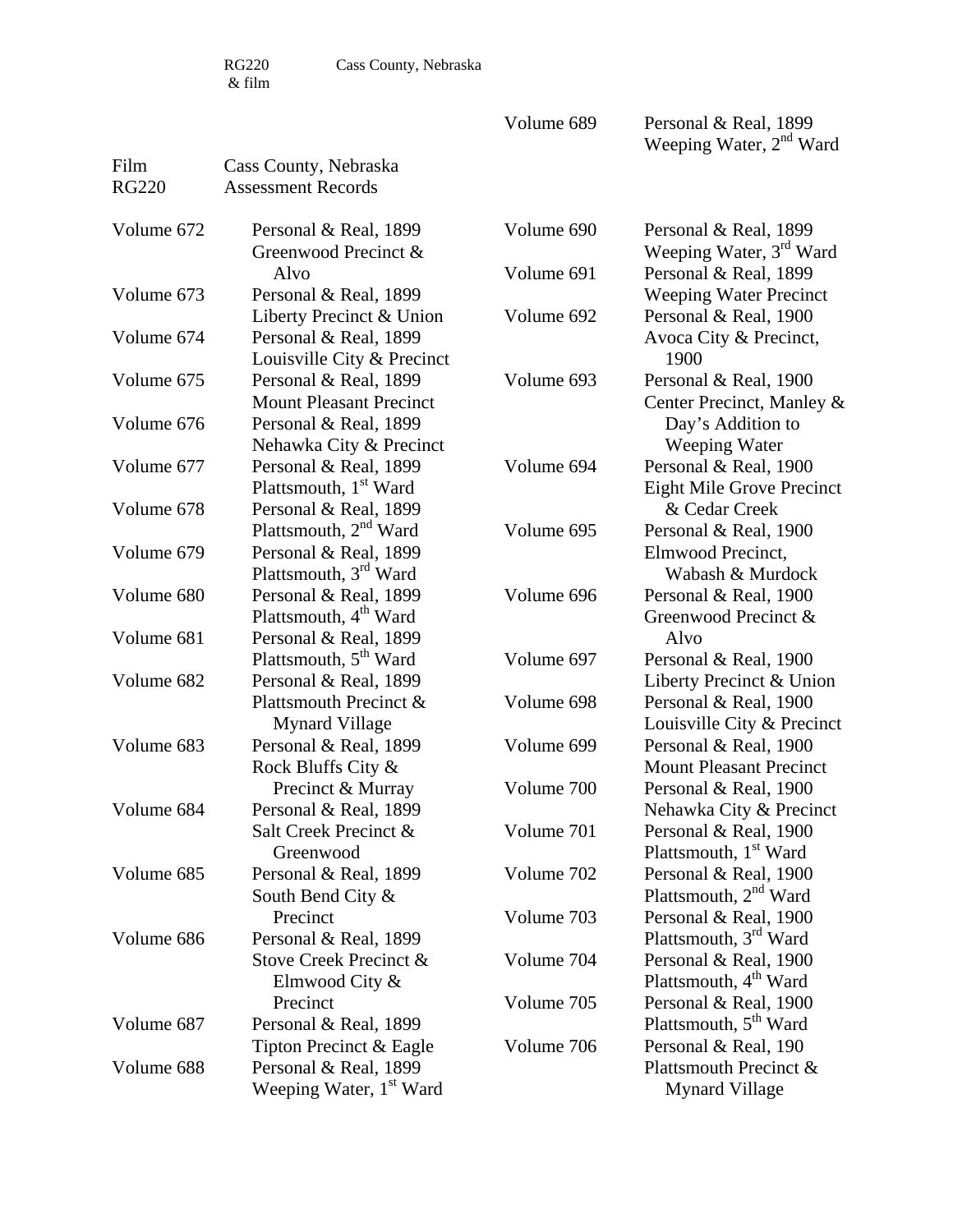Film Cass County, Nebraska

Volume 723 Personal & Real, 1901 Mount Pleasant Precinct

| <b>RG220</b> | <b>Assessment Records</b>                   |            |                                                            |
|--------------|---------------------------------------------|------------|------------------------------------------------------------|
| Volume 707   | Personal & Real, 1900<br>Rock Bluffs City & | Volume 724 | Personal & Real, 1901<br>Nehawka City & Precinct           |
|              | Precinct & Murray                           | Volume 725 | Personal & Real, 1901                                      |
| Volume 708   | Personal & Real, 1900                       |            | Plattsmouth, 1 <sup>st</sup> Ward                          |
|              | Salt Creek Precinct &<br>Greenwood          | Volume 726 | Personal & Real, 1901<br>Plattsmouth, 2 <sup>nd</sup> Ward |
| Volume 709   | Personal & Real, 1900                       | Volume 727 | Personal & Real, 1901                                      |
|              | South Bend City &                           |            | Plattsmouth, 3 <sup>rd</sup> Ward                          |
|              | Precinct                                    | Volume 728 | Personal & Real, 1901                                      |
| Volume 710   | Personal & Real, 1900                       |            | Plattsmouth, 4 <sup>th</sup> Ward                          |
|              | Stove Creek Precinct &                      | Volume 729 | Personal & Real, 1901                                      |
|              | Elmwood                                     |            | Plattsmouth, 5 <sup>th</sup> Ward                          |
| Volume 711   | Personal & Real, 1900                       | Volume 730 | Personal & Real, 1901                                      |
|              | Tipton Precinct & Eagle                     |            | Plattsmouth Precinct &                                     |
| Volume 712   | Personal & Real, 1900                       |            | <b>Mynard Village</b>                                      |
|              | Weeping Water, 1 <sup>st</sup> Ward         | Volume 731 | Personal & Real, 1901                                      |
| Volume 713   | Personal & Real, 1900                       |            | Rock Bluffs City &                                         |
|              | Weeping Water, 2 <sup>nd</sup> Ward         |            | Precinct & Murray                                          |
| Volume 714   | Personal & Real, 1900                       | Volume 732 | Personal & Real, 1901                                      |
|              | Weeping Water, 3 <sup>rd</sup> Ward         |            | Salt Creek Precinct &                                      |
| Volume 715   | Personal & Real, 1900                       |            | Greenwood                                                  |
|              | <b>Weeping Water Precinct</b>               | Volume 733 | Personal & Real, 1901                                      |
| Volume 716   | Personal & Real, 1901                       |            | South Bend City & Precinct                                 |
|              | Avoca City & Precinct                       | Volume 734 | Personal & Real, 1901                                      |
| Volume 717   | Personal & Real, 1901                       |            | Stove Creek Precinct &                                     |
|              | <b>Center Precinct, Manley</b>              |            | Elmwood                                                    |
|              | & Day's Addition to                         | Volume 735 | Personal & Real, 1901                                      |
|              | Weeping Water                               |            | Tipton Precinct & Eagle                                    |
| Volume 718   | Personal & Real, 1901                       | Volume 736 | Personal & Real, 1901                                      |
|              | <b>Eight Mile Grove Precinct</b>            |            | Weeping Water, 1 <sup>st</sup> Ward                        |
|              | & Cedar Creek                               | Volume 737 | Personal & Real, 1901                                      |
| Volume 719   | Personal & Real, 1901                       |            | Weeping Water, 2 <sup>nd</sup> Ward                        |
|              | Elmwood Precinct,                           | Volume 738 | Personal & Real, 1901                                      |
|              | Wabash & Murdock                            |            | Weeping Water, 3 <sup>rd</sup> Ward                        |
| Volume 720   | Personal & Real, 1901                       | Volume 739 | Personal & Real, 1901                                      |
|              | Greenwood Precinct &                        |            | <b>Weeping Water Precinct</b>                              |
|              | Alvo                                        | Volume 740 | Personal & Real, 1901                                      |
| Volume 721   | Personal & Real, 1901                       |            | Avoca City & Precinct                                      |
|              | Liberty Precinct & Union                    | Volume 741 | Personal & Real, 1902                                      |
| Volume 722   | Personal & Real, 1901                       |            | Center Precinct, Manley &                                  |
|              | Louisville City & Precinct                  |            | Day's Addition to                                          |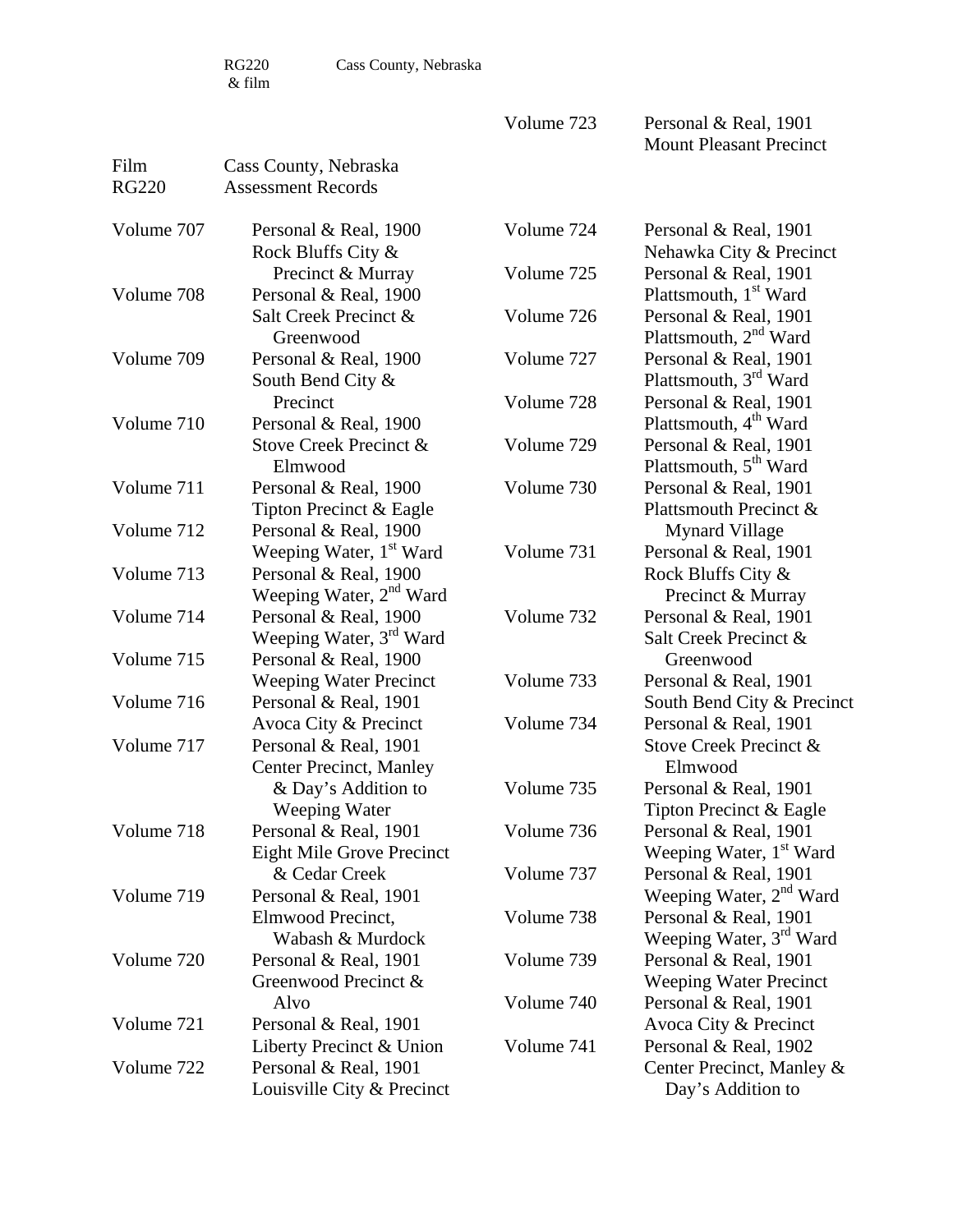| RG220  | Cass County, Nebraska |
|--------|-----------------------|
| & film |                       |

Film Cass County, Nebraska

# Weeping Water

Volume 759 Personal & Real, 1902 Tipton Precinct & Eagle

| <b>RG220</b> | <b>Assessment Records</b>                                 |            |                                                              |
|--------------|-----------------------------------------------------------|------------|--------------------------------------------------------------|
| Volume 742   | Personal & Real, 1902<br><b>Eight Mile Grove Precinct</b> | Volume 760 | Personal & Real, 1902<br>Weeping Water, 1 <sup>st</sup> Ward |
|              | & Cedar Creek                                             | Volume 761 | Personal & Real, 1902                                        |
| Volume 743   | Personal & Real, 1902                                     |            | Weeping Water, 2 <sup>nd</sup> Ward                          |
|              | Elmwood Precinct,<br>Wabash & Murdock                     | Volume 762 | Personal & Real, 1902<br>Weeping Water, 3 <sup>rd</sup> Ward |
| Volume 744   | Personal & Real, 1902                                     | Volume 763 | Personal & Real, 1902                                        |
|              | Greenwood Precinct &                                      |            | <b>Weeping Water Precinct</b>                                |
|              | Alvo                                                      | Volume 764 | Abstract of Assessments,                                     |
| Volume 745   | Personal & Real, 1902                                     |            | 1889-1902. Shows up                                          |
|              | Liberty Precinct & Union                                  |            | on film inventory as                                         |
| Volume 746   | Personal & Real, 1902                                     |            | <b>Abstract of Assessments</b>                               |
|              | Louisville City & Precinct                                |            | 1889-1902. Ignore.                                           |
| Volume 747   | Personal & Real, 1902                                     |            | Abstracts will be filmed                                     |
|              | <b>Mount Pleasant Precinct</b>                            |            | at end of Personal &                                         |
| Volume 748   | Personal & Real, 1902                                     |            | <b>Real Estate Assessment</b>                                |
|              | Nehawka City & Precinct                                   |            | <b>Record Volumes</b>                                        |
| Volume 749   | Personal & Real, 1902                                     | Volume 765 | Personal & Real, 1903                                        |
|              | Plattsmouth, 1 <sup>st</sup> Ward                         |            | Avoca City & Precinct                                        |
| Volume 750   | Personal & Real, 1902                                     | Volume 766 | Personal & Real, 1903                                        |
|              | Plattsmouth, 2 <sup>nd</sup> Ward                         |            | <b>Center Precinct, Manley</b>                               |
| Volume 751   | Personal & Real, 1902                                     |            | & Day's Addition to                                          |
|              | Plattsmouth, 3 <sup>rd</sup> Ward                         |            | Weeping Water                                                |
| Volume 752   | Personal & Real, 1902                                     | Volume 767 | Personal & Real, 1903                                        |
|              | Plattsmouth, 4 <sup>th</sup> Ward                         |            | <b>Eight Mile Grove Precinct</b>                             |
| Volume 753   | Personal & Real, 1902                                     |            | & Cedar Creek                                                |
|              | Plattsmouth, 5 <sup>th</sup> Ward                         | Volume 768 | Personal & Real, 1903                                        |
| Volume 754   | Personal & Real, 1902                                     |            | Elmwood Precinct,                                            |
|              | Plattsmouth Precinct &                                    |            | Wabash & Murdock                                             |
|              | <b>Mynard Village</b>                                     | Volume 769 | Personal & Real, 1903                                        |
| Volume 755   | Personal & Real, 1902                                     |            | Greenwood Precinct &                                         |
|              | Rock Bluffs City &                                        |            | Alvo                                                         |
|              | Precinct & Murray                                         | Volume 770 | Personal & Real, 1903                                        |
| Volume 756   | Personal & Real, 1902                                     |            | Liberty Precinct & Union                                     |
|              | Salt Creek Precinct &                                     | Volume 771 | Personal & Real, 1903                                        |
|              | Greenwood                                                 |            | Louisville City & Precinct                                   |
| Volume 757   | Personal & Real, 1902                                     | Volume 772 | Personal & Real, 1903                                        |
|              | South Bend City & Precinct                                |            | <b>Mount Pleasant Precinct</b>                               |
| Volume 758   | Personal & Real, 1902                                     | Volume 773 | Personal & Real, 1903                                        |
|              | Stove Creek Precinct &                                    |            | Nehawka City & Precinct                                      |
|              | Elmwood                                                   | Volume 774 | Personal & Real, 1903                                        |
|              |                                                           |            |                                                              |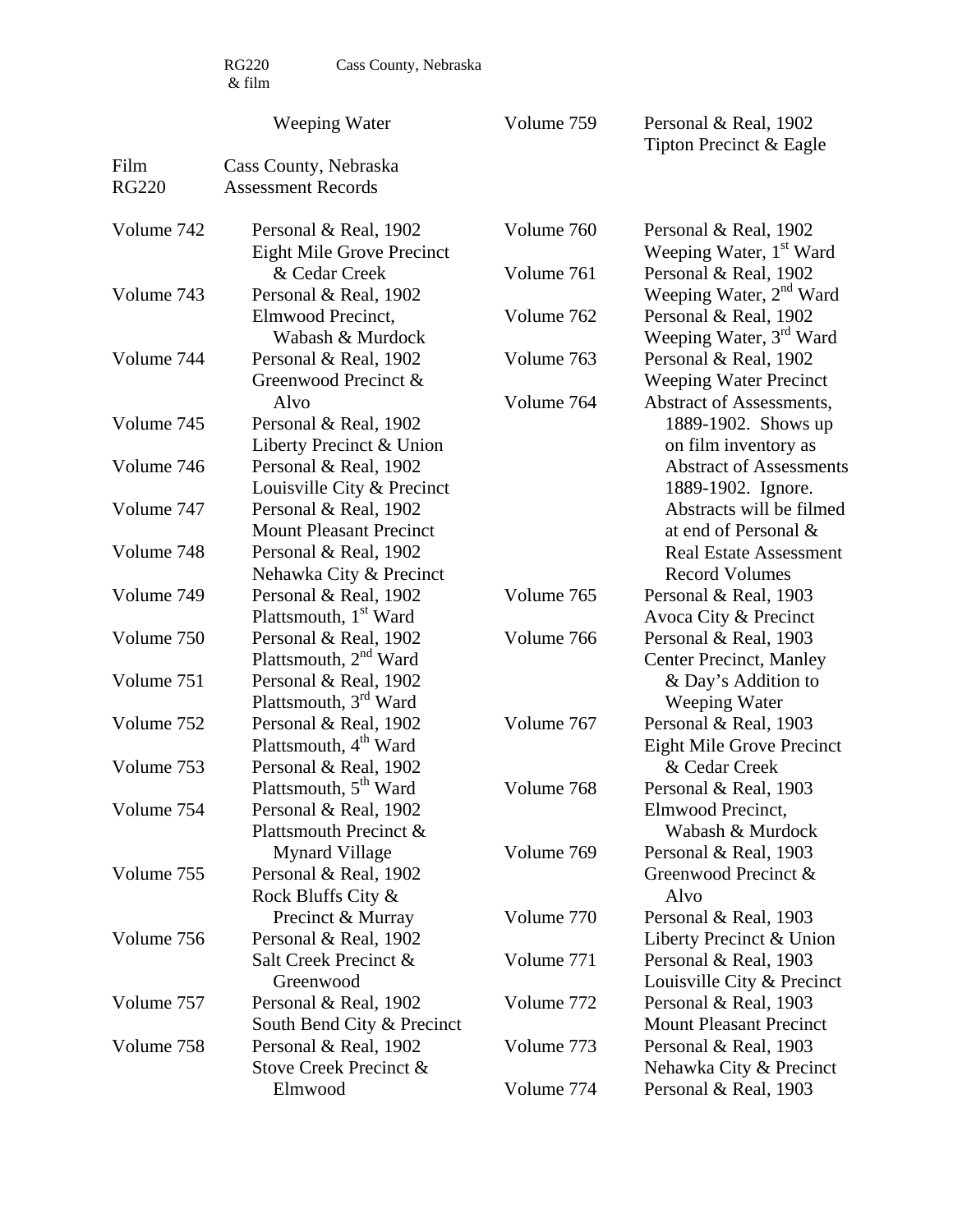$\begin{array}{c} \tt RG220 \\ \& \rm film \end{array}$ 

Cass County, Nebraska

# Plattsmouth, 1<sup>st</sup> Ward

& Cedar Creek

| Film         | Cass County, Nebraska               |            |                                   |
|--------------|-------------------------------------|------------|-----------------------------------|
| <b>RG220</b> | <b>Assessment Records</b>           |            |                                   |
|              |                                     |            |                                   |
| Volume 775   | Personal & Real, 1903               | Volume 792 | Personal & Real, 1904             |
|              | Plattsmouth, 2 <sup>nd</sup> Ward   |            | Elmwood Precinct,                 |
| Volume 776   | Personal & Real, 1903               |            | Wabash & Murdock                  |
|              | Plattsmouth, 3 <sup>rd</sup> Ward   | Volume 793 | Personal & Real, 1904             |
| Volume 777   | Personal & Real, 1903               |            | Greenwood Precinct &              |
|              | Plattsmouth, 4 <sup>th</sup> Ward   |            | Alvo                              |
| Volume 778   | Personal & Real, 1903               | Volume 794 | Personal & Real, 1904             |
|              | Plattsmouth, 5 <sup>th</sup> Ward   |            | Liberty Precinct & Union          |
| Volume 779   | Personal & Real, 1903               | Volume 795 | Personal & Real, 1904             |
|              | Plattsmouth Precinct &              |            | Louisville City & Precinct        |
|              | <b>Mynard Village</b>               | Volume 796 | Personal & Real, 1904             |
| Volume 780   | Personal & Real, 1903               |            | <b>Mount Pleasant Precinct</b>    |
|              | Rock Bluffs City &                  | Volume 797 | Personal Only, 1904               |
|              | Precinct & Murray                   |            | Nehawka City & Precinct           |
| Volume 781   | Personal & Real, 1903               | Volume 798 | Personal & Real, 1904             |
|              | Salt Creek Precinct &               |            | Plattsmouth, $1st \& 4th Ward$    |
|              | Greenwood                           | Volume 799 | Personal & Real, 1904             |
| Volume 782   | Personal & Real, 1903               |            | Plattsmouth, 2 <sup>nd</sup> Ward |
|              | South Bend City &                   | Volume 800 | Personal & Real, 1904             |
|              | Precinct                            |            | Plattsmouth, $3^{rd}$ & $5^{th}$  |
| Volume 783   | Personal & Real, 1903               |            | Wards                             |
|              | <b>Stove Creek Precinct</b>         | Volume 801 | Personal & Real, 1904             |
|              | & Elmwood                           |            | Plattsmouth Precinct &            |
| Volume 784   | Personal & Real, 1903               |            | <b>Mynard Village</b>             |
|              | Tipton Precinct & Eagle             | Volume 802 | Personal & Real, 1904             |
| Volume 785   | Personal & Real, 1903               |            | Rock Bluffs City &                |
|              | Weeping Water, 1 <sup>st</sup> Ward |            | Precinct & Murray                 |
| Volume 786   | Personal & Real, 1903               | Volume 803 | Personal & Real, 1904             |
|              | Weeping Water, 2 <sup>nd</sup> Ward |            | Salt Creek Precinct &             |
| Volume 787   | Personal & Real, 1903               |            | Greenwood                         |
|              | Weeping Water, 3 <sup>rd</sup> Ward | Volume 804 | Personal & Real, 1904             |
| Volume 788   | Personal & Real, 1903               |            | South Bend City $\&$              |
|              | <b>Weeping Water Precinct</b>       |            | Precinct                          |
| Volume 789   | Personal & Real, 1904               | Volume 805 | Personal & Real, 1904             |
|              | Avoca City & Precinct               |            | Stove Creek Precinct &            |
| Volume 790   | Personal & Real, 1904               |            | Elmwood                           |
|              | <b>Center Precinct, Manley</b>      | Volume 806 | Personal & Real, 1904             |
|              | & Day's Addition to                 |            | Tipton Precinct & Eagle           |
|              | Weeping Water                       | Volume 807 | Personal & Real, 1904             |
| Volume 791   | Personal & Real, 1904               |            | Weeping Water, $1st$ , $2nd$      |
|              | <b>Eight Mile Grove Precinct</b>    |            | and $3rd$ Wards                   |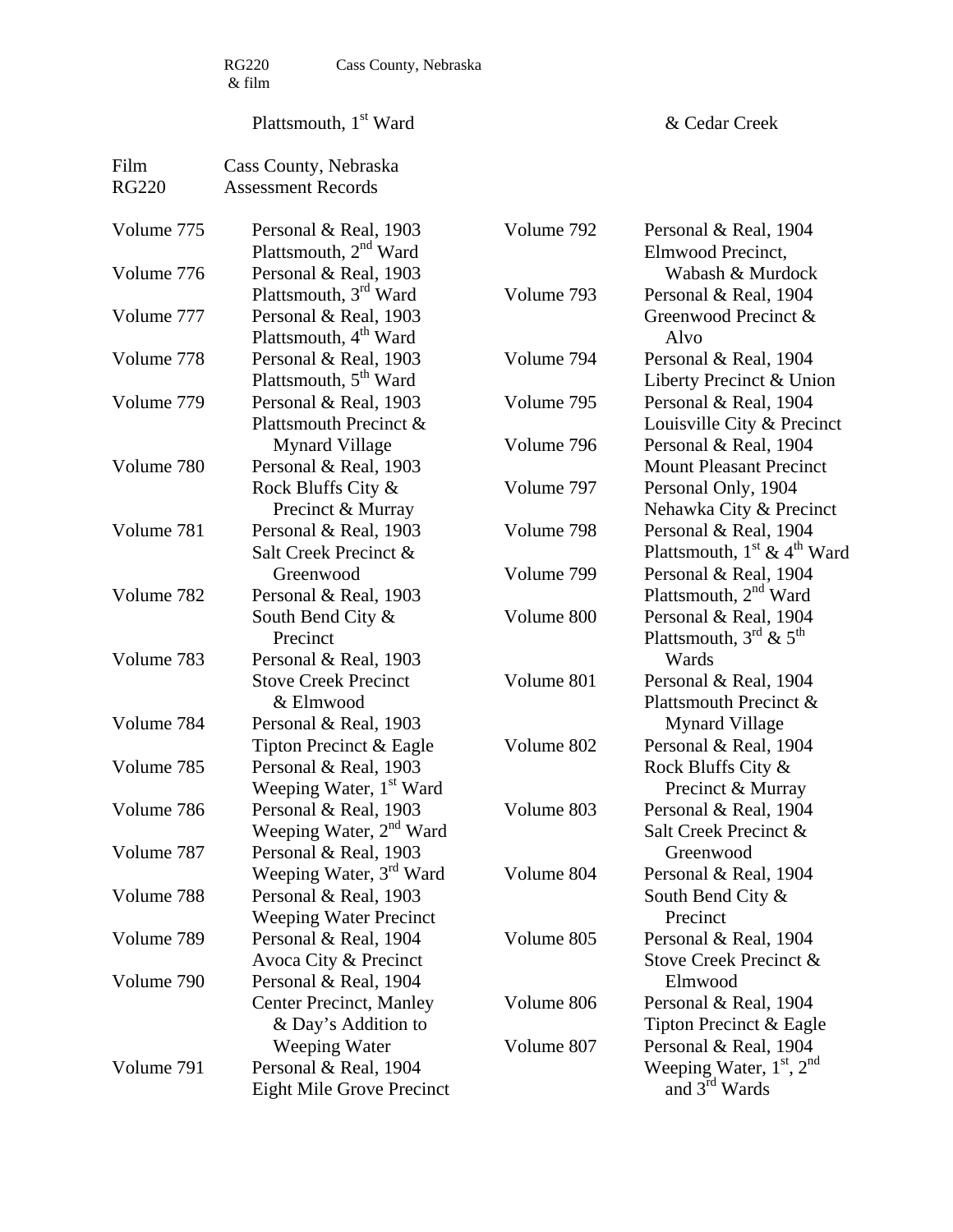RG220 Cass County, Nebraska

Volume 827 Personal & Real, 1905

Volume 808 Personal & Real, 1904

|              | Weeping Water Precinct            |            | <b>Weeping Water City</b>                      |
|--------------|-----------------------------------|------------|------------------------------------------------|
| Film         | Cass County, Nebraska             |            |                                                |
| <b>RG220</b> | <b>Assessment Records</b>         |            |                                                |
| Volume 809   | Personal Only, 1905               | Volume 828 | Personal Only, 1905                            |
|              | Avoca Precinct                    |            | <b>Weeping Water Precinct</b>                  |
| Volume 810   | Personal & Real, 1905             | Volume 829 | Personal Only, 1905                            |
|              | <b>Center Precinct</b>            |            | Special Book                                   |
| Volume 811   | Personal & Real, 1905             | Volume 830 | Personal Only, 1906                            |
|              | Eight Mile Grove Precinct         |            | <b>Avoca Precinct</b>                          |
| Volume 812   | Personal & Real, 1905             | Volume 831 | Personal Only, 1906                            |
|              | Elmwood Precinct,                 |            | <b>Center Precinct</b>                         |
|              | Wabash & Murdock                  | Volume 832 | Personal Only, 1906                            |
| Volume 813   | Personal & Real, 1905             |            | Eight Mile Grove                               |
|              | Greenwood Precinct &              |            | Precinct                                       |
|              | Alvo                              | Volume 833 | Personal Only, 1906                            |
| Volume 814   | Personal & Real, 1905             |            | <b>Elmwood Precinct</b>                        |
|              | <b>Liberty Precinct</b>           | Volume 834 | Personal Only, 1906                            |
| Volume 815   | Personal & Real, 1905             |            | Greenwood Precinct                             |
|              | Louisville Precinct               | Volume 835 | Personal Only, 1906                            |
| Volume 816   | Personal & Real, 1905             |            | <b>Liberty Precinct</b>                        |
|              | <b>Mount Pleasant Precinct</b>    | Volume 836 | Personal Only, 1906                            |
| Volume 817   | Personal Only, 1905               |            | Louisville Precinct                            |
|              | Nehawka Precinct                  | Volume 837 | Personal Only, 1906                            |
| Volume 818   | Personal & Real, 1905             |            | <b>Mount Pleasant Precinct</b>                 |
|              | Plattsmouth, 2 <sup>nd</sup> Ward | Volume 838 | Personal Only, 1906                            |
| Volume 819   | Personal & Real, 1905             |            | Nehawka Precinct                               |
|              | Plattsmouth, 2 <sup>nd</sup> Ward | Volume 839 | Personal Only, 1906                            |
| Volume 820   | Personal & Real, 1905             |            | Plattsmouth, $1^{\text{st}}$ & $4^{\text{th}}$ |
|              | Plattsmouth, $3^{rd}$ & $5^{th}$  |            | Wards                                          |
|              | Wards                             | Volume 840 | Personal Only, 1906                            |
| Volume 821   | Personal & Real, 1905             |            | Plattsmouth, 2 <sup>nd</sup> Ward              |
|              | <b>Plattsmouth Precinct</b>       | Volume 841 | Personal Only, 1906                            |
| Volume 822   | Personal & Real, 1905             |            | Plattsmouth $3^{\text{rd}}$ & $5^{\text{th}}$  |
|              | <b>Rock Bluffs Precinct</b>       |            | Wards                                          |
| Volume 823   | Personal & Real, 1905             | Volume 842 | Personal Only, 1906                            |
|              | <b>Rock Bluffs Precinct</b>       |            | <b>Rock Bluffs Precinct</b>                    |
| Volume 824   | Personal Only, 1905               | Volume 843 | Personal Only, 1906                            |
|              | <b>South Bend Precinct</b>        |            | <b>Rock Bluffs Precinct</b>                    |
| Volume 825   | Personal & Real, 1905             | Volume 844 | Personal Only, 1906                            |
|              | <b>Stove Creek Precinct</b>       |            | <b>Salt Creek Precinct</b>                     |
|              | & Elmwood                         | Volume 845 | Personal Only, 1906                            |
| Volume 826   | Personal & Real, 1905             |            | South Bend Precinct                            |
|              | Tipton Precinct &                 | Volume 846 | Personal Only, 1906                            |
|              | Eagle                             |            | <b>Stove Creek Precinct</b>                    |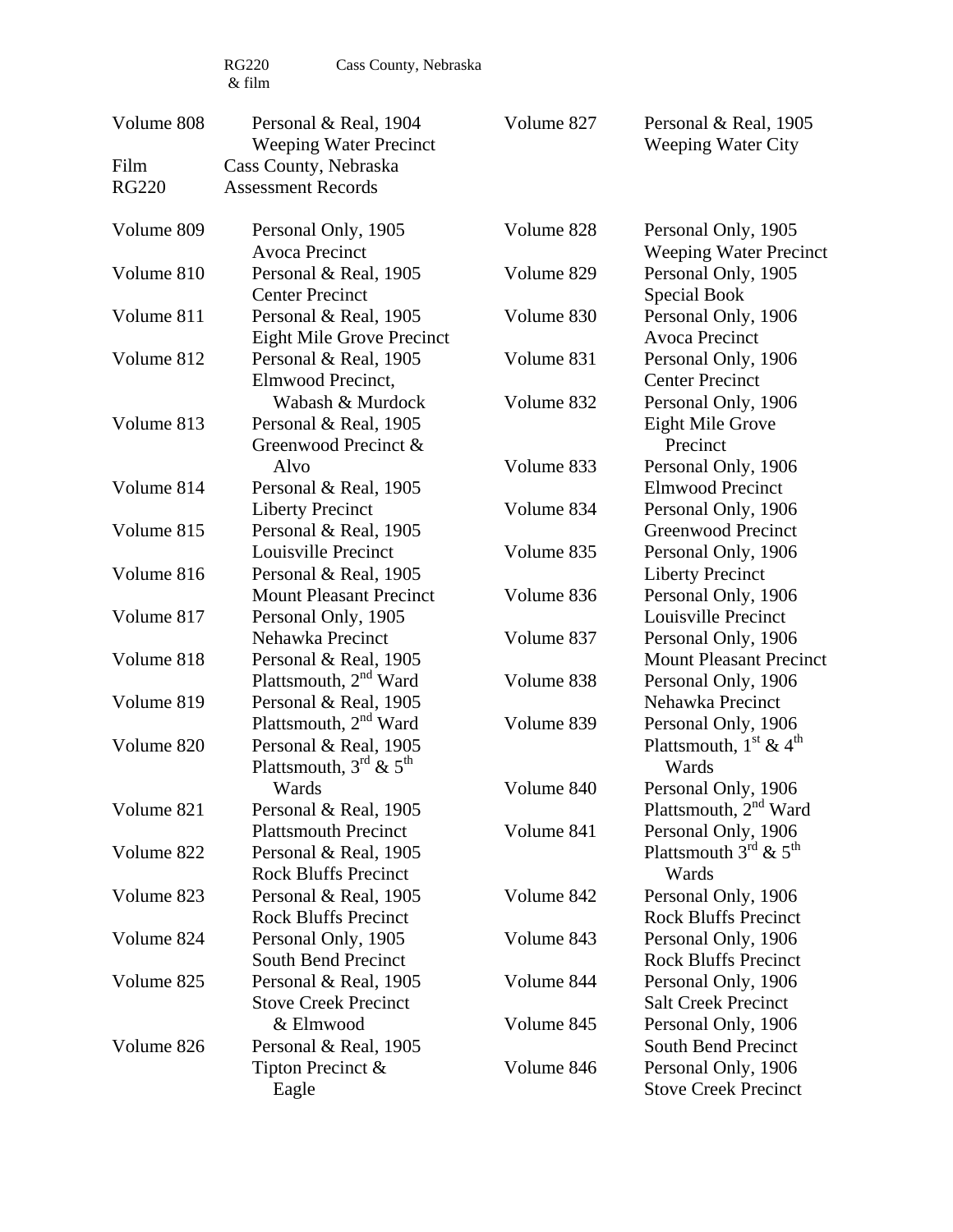RG220 Cass County, Nebraska

| Volume 847   | Personal Only, 1906<br><b>Tipton Precinct</b>                                  | Volume 867               | Personal Only, 1907<br><b>Tipton Precinct</b>                                                 |
|--------------|--------------------------------------------------------------------------------|--------------------------|-----------------------------------------------------------------------------------------------|
| Film         | Cass County, Nebraska                                                          |                          |                                                                                               |
| <b>RG220</b> | <b>Assessment Records</b>                                                      |                          |                                                                                               |
| Volume 848   | Personal Only, 1906<br><b>Weeping Water Precinct</b>                           | Volume 868               | Personal Only, 1907<br><b>Weeping Water City</b>                                              |
| Volume 849   | Personal Only, 1906<br>Weeping Water Precinct                                  | Volume 869               | Personal Only, 1907<br><b>Weeping Water Precinct</b>                                          |
| Volume 850   | Personal Only, 1907<br><b>Avoca Precinct</b>                                   | Volume 870               | Personal Only, 1908<br><b>Avoca Precinct</b>                                                  |
| Volume 851   | Personal Only, 1907<br><b>Center Precinct</b>                                  | Volume 871               | Personal Only, 1908<br><b>Center Precinct</b>                                                 |
| Volume 852   | Personal Only, 1907<br><b>Eight Mile Grove</b><br>Precinct                     | Volume 872               | Personal Only, 1908<br><b>Eight Mile Grove</b><br>Precinct                                    |
| Volume 853   | Personal Only<br><b>Elmwood Precinct</b>                                       | Volume 873               | Personal Only, 1908<br><b>Elmwood Precinct</b>                                                |
| Volume 854   | Personal Only, 1907<br><b>Greenwood Precinct</b>                               | Volume 874               | Personal Only, 1908<br><b>Greenwood Precinct</b>                                              |
| Volume 855   | Personal Only, 1907<br><b>Liberty Precinct</b>                                 | Volume 875               | Personal Only, 1908<br><b>Liberty Precinct</b>                                                |
| Volume 856   | Personal Only, 1907<br>Louisville Precinct                                     | Volume 876               | Personal Only, 1908<br>Louisville Precinct                                                    |
| Volume 857   | Personal Only, 1097<br><b>Mount Pleasant Precinct</b>                          | Volume 877               | Personal Only, 1908<br><b>Mount Pleasant Precinct</b>                                         |
| Volume 858   | Personal Only, 1907<br>Nehawka Precinct                                        | Volume 878               | Personal Only, 1908<br>Nehawka Precinct                                                       |
| Volume 859   | Personal Only, 1907<br>Plattsmouth, $1^{\text{st}}$ & $4^{\text{th}}$<br>Wards | Volume 879<br>Volume 880 | Personal Only, 1908<br>Plattsmouth, 1 <sup>st</sup> Ward                                      |
| Volume 860   | Personal Only, 1907<br>Plattsmouth, 2 <sup>nd</sup> Ward                       | Volume 881               | Personal Only, 1908<br>Plattsmouth, 2 <sup>nd</sup> Ward<br>Personal Only, 1908               |
| Volume 861   | Personal Only, 1907<br>Plattsmouth, $3^{rd}$ &<br>$5th$ Wards                  | Volume 882               | Plattsmouth, 3 <sup>rd</sup> Ward<br>Personal Only, 108                                       |
| Volume 862   | Personal Only, 1907<br><b>Plattsmouth Precinct</b>                             | Volume 883               | Plattsmouth, 4 <sup>th</sup> Ward<br>Personal Only, 1908<br>Plattsmouth, 5 <sup>th</sup> Ward |
| Volume 863   | Personal Only, 1907<br><b>Salt Creek Precinct</b>                              | Volume 884               | Personal Only, 1908<br><b>Plattsmouth Precinct</b>                                            |
| Volume 864   | Personal Only, 1907<br>South Bend Precinct                                     | Volume 885               | Personal Only, 1908<br><b>Rock Bluff Precinct</b>                                             |
| Volume 865   | Personal Only, 1907                                                            | Volume 886               | Personal Only, 1908                                                                           |

Salt Creek Precinct

South Bend Precinct

Volume 887 Personal Only, 1908

Stove Creek Precinct

Rock Bluffs Precinct

Volume 866 Personal Only, 1907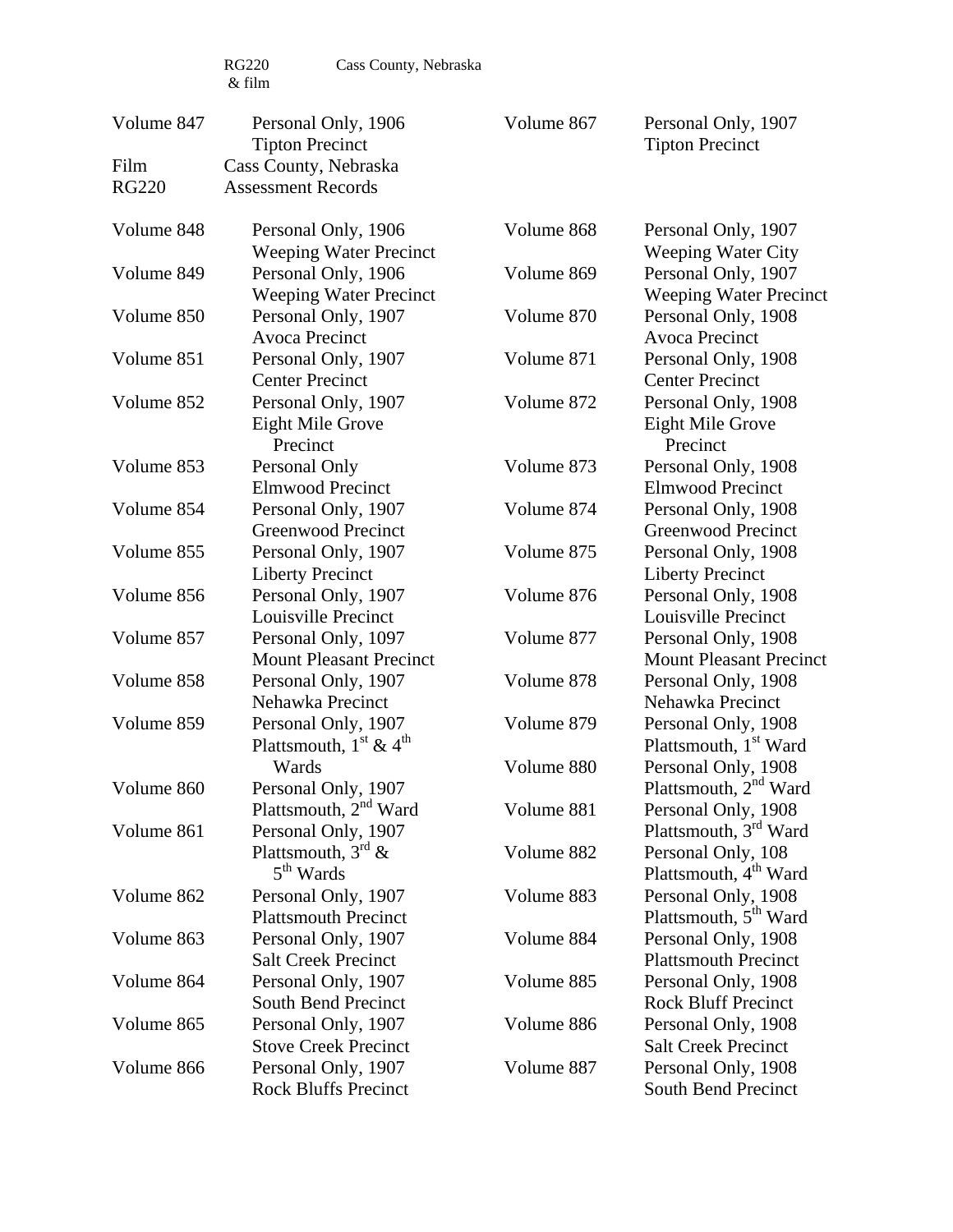| Volume 888   | Personal Only, 1908<br><b>Stove Creek Precinct</b>                                |                          | <b>Mynard Village</b>                                                         |
|--------------|-----------------------------------------------------------------------------------|--------------------------|-------------------------------------------------------------------------------|
| Film         | Cass County, Nebraska                                                             |                          |                                                                               |
| <b>RG220</b> | <b>Assessment Records</b>                                                         |                          |                                                                               |
| Volume 889   | Personal Only, 1908<br><b>Tipton Precinct</b>                                     | Volume 905               | Real Only, 1908-1911<br><b>Rock Bluffs Precinct</b>                           |
| Volume 890   | Personal Only, 1908<br><b>Weeping Water City</b>                                  | Volume 906               | & City & Murray<br>Real Only, 1908-1911                                       |
| Volume 891   | Personal Only, 1908<br><b>Weeping Water Precinct</b>                              |                          | Salt Creek Precinct &<br>Greenwood Village                                    |
| Volume 892   | Real Only, 1908-1911<br>Avoca Precinct & Village                                  | Volume 907               | Real Only, 1908-1911<br>South Bend Precinct                                   |
| Volume 893   | Real Only, 1908-1911<br>Center Precinct & Manley                                  | Volume 908               | & Village<br>Real Only, 1908-1911                                             |
| Volume 894   | Village<br>Real Only, 1908-1911                                                   |                          | Stove Creek Precinct &<br>Elmwood                                             |
|              | Eight Mile Grove Precinct<br>& Cedar Creek Village                                | Volume 909               | Real Only, 1908-1911<br>Tipton Precinct &                                     |
| Volume 895   | Real, Only, 1908-1911<br>Elmwood Precinct,<br>Wabash & Murdock                    | Volume 910               | Eagle<br>Real Only, 1908-1911<br><b>Weeping Water City</b>                    |
| Volume 896   | Real Only, 1908-1911<br>Greenwood Precinct &                                      | Volume 911               | Real Only, 1098-1911<br><b>Weeping Water Precinct</b>                         |
| Volume 897   | Alvo Village<br>Real Only, 1908-1911                                              | Volume 912               | Personal Only, 1909<br>Avoca Precinct                                         |
|              | Liberty Precinct $\&$<br><b>Union Village</b>                                     | Volume 913               | Personal Only, 1909<br><b>Center Precinct</b>                                 |
| Volume 898   | Real Only, 1908-1911<br>Louisville Precinct &<br>Village                          | Volume 914               | Personal Only, 1909<br><b>Eight Mile Grove</b><br>Precinct                    |
| Volume 899   | Real Only, 1908-1911<br><b>Mount Pleasant Precinct</b>                            | Volume 915               | Personal Only, 1909<br><b>Elmwood Precinct</b>                                |
| Volume 900   | Real, Only, 1908-1911<br>Nemaha Precinct &                                        | Volume 916               | Personal Only, 1909<br>Greenwood Precinct                                     |
| Volume 901   | Village<br>Real Only, 1908-1911<br>Plattsmouth, $1^{\text{st}}$ & $4^{\text{th}}$ | Volume 917<br>Volume 918 | Personal Only, 1909<br><b>Liberty Precinct</b><br>Personal Only, 1909         |
| Volume 902   | Wards<br>Real Only, 1908-1911<br>Plattsmouth, 2 <sup>nd</sup> Ward                | Volume 919               | Louisville Precinct<br>Personal Only, 1909<br><b>Mount Pleasant Precinct</b>  |
| Volume 903   | Real, Only, 1908-1911<br>Plattsmouth, $3^{rd}$ & $5^{th}$                         | Volume 920               | Personal Only, 1909<br>Nehawka Precinct                                       |
| Volume 904   | Wards<br>Real Only, 1908-1911<br>Plattsmouth Precinct &                           | Volume 921               | Personal Only, 1909<br>Plattsmouth, $1^{\text{st}} \& 4^{\text{th}}$<br>Wards |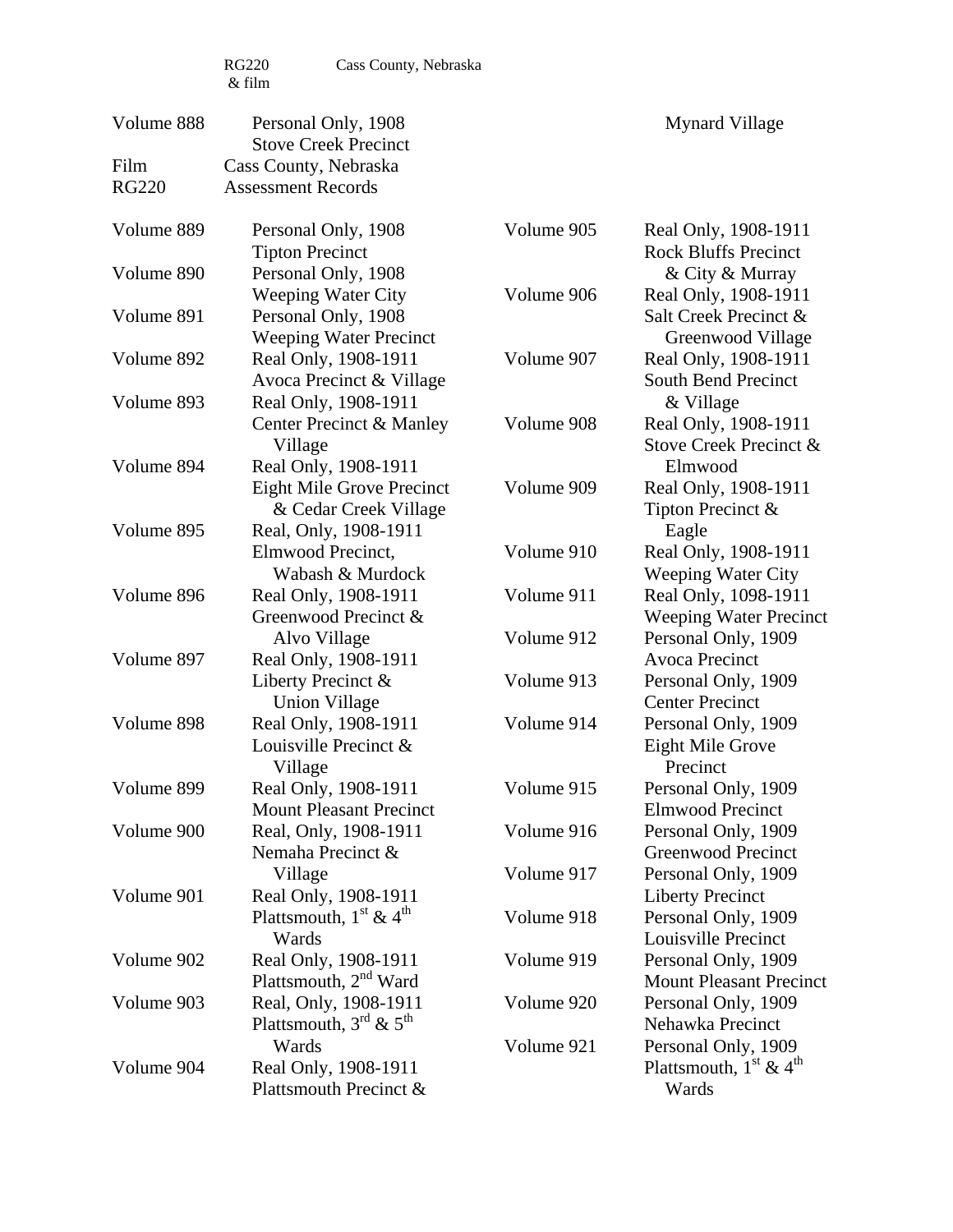| Volume 922   | Personal Only, 1909<br>Plattsmouth, 2 <sup>nd</sup> Ward   | Volume 943 | Personal Only, 1910<br>Plattsmouth, 1 <sup>st</sup> Ward                                      |
|--------------|------------------------------------------------------------|------------|-----------------------------------------------------------------------------------------------|
| Film         | Cass County, Nebraska                                      |            |                                                                                               |
| <b>RG220</b> | <b>Assessment Records</b>                                  |            |                                                                                               |
| Volume 923   | Personal Only, 1909<br>Plattsmouth, 3 <sup>rd</sup> Ward   | Volume 944 | Personal Only, 1910                                                                           |
| Volume 924   | Personal Only, 1909<br>Plattsmouth, 5 <sup>th</sup> Ward   | Volume 945 | Plattsmouth, 2 <sup>nd</sup> Ward<br>Personal Only, 1910<br>Plattsmouth, 3 <sup>rd</sup> Ward |
| Volume 925   | Personal Only, 1909<br><b>Plattsmouth Precinct</b>         | Volume 946 | Personal Only, 1910<br>Plattsmouth, 4 <sup>th</sup> Ward                                      |
| Volume 926   | Personal Only, 1909<br><b>Rock Bluff Precinct</b>          | Volume 947 | Personal Only, 1910<br>Plattsmouth, 5 <sup>th</sup> Ward                                      |
| Volume 927   | Personal Only, 1909<br><b>Salt Creek Precinct</b>          | Volume 948 | Personal Only, 1910<br><b>Plattsmouth Precinct</b>                                            |
| Volume 928   | Personal Only, 1909<br><b>South Bend Precinct</b>          | Volume 949 | Personal Only, 1910<br><b>Rock Bluff Precinct</b>                                             |
| Volume 929   | Personal Only, 1909<br><b>Stove Creek Precinct</b>         | Volume 950 | Personal Only, 1910<br><b>Salt Creek Precinct</b>                                             |
| Volume 930   | Personal Only, 1909<br><b>Tipton Precinct</b>              | Volume 951 | Personal Only, 1910<br><b>Stove Creek Precinct</b>                                            |
| Volume 931   | Personal Only, 1909<br>Weeping Water Town                  | Volume 952 | Personal Only, 1910<br><b>Tipton Precinct</b>                                                 |
| Volume 932   | Personal Only, 1909<br><b>Weeping Water Precinct</b>       | Volume 953 | Personal Only, 1910<br>Weeping Water, City                                                    |
| Volume 933   | Personal Only, 1909<br>Recapitulation                      | Volume 954 | Personal Only, 1910<br>Recapitulation                                                         |
| Volume 934   | Personal Only, 1910<br><b>Avoca Precinct</b>               | Volume 955 | Personal Only, 1911<br><b>Avoca Precinct</b>                                                  |
| Volume 935   | Personal Only, 1910<br><b>Center Precinct</b>              | Volume 956 | Personal Only, 1911<br><b>Center Precinct</b>                                                 |
| Volume 936   | Personal Only, 1910<br><b>Eight Mile Grove</b><br>Precinct | Volume 957 | Personal Only, 1911<br><b>Eight Mile Grove</b><br>Precinct                                    |
| Volume 937   | Personal Only, 1910<br><b>Elmwood Precinct</b>             | Volume 958 | Personal Only, 1911<br><b>Elmwood Precinct</b>                                                |
| Volume 938   | Personal Only, 1910<br><b>Greenwood Precinct</b>           | Volume 959 | Personal Only, 1911<br><b>Greenwood Precinct</b>                                              |
| Volume 939   | Personal Only, 1910<br><b>Liberty Precinct</b>             | Volume 960 | Personal Only, 1911<br><b>Liberty Precinct</b>                                                |
| Volume 940   | Personal Only, 1910<br>Louisville Precinct                 | Volume 961 | Personal Only, 1911<br>Louisville Precinct                                                    |
| Volume 941   | Personal Only, 1910<br><b>Mount Pleasant Precinct</b>      | Volume 962 | Personal Only, 1911<br><b>Mount Pleasant Precinct</b>                                         |
| Volume 942   | Personal Only, 1910<br>Nehawka Precinct                    | Volume 963 | Personal Only, 1911<br>Nehawka Precinct                                                       |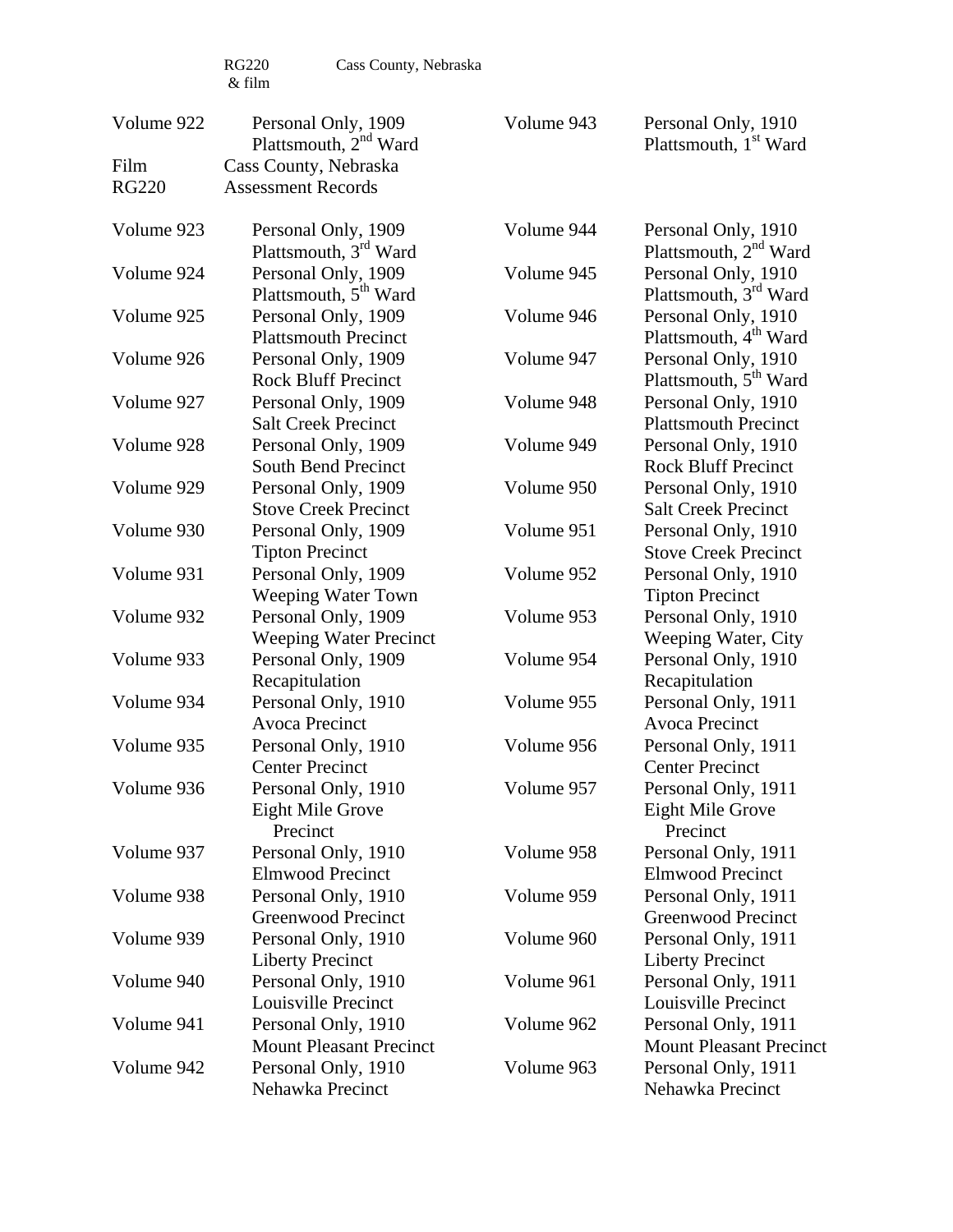| Volume 964   | Personal Only, 1911<br>Plattsmouth, 1 <sup>st</sup> Ward                    | Volume 985    | Personal Only, 1912<br><b>Mount Pleasant Precinct</b>                                                        |
|--------------|-----------------------------------------------------------------------------|---------------|--------------------------------------------------------------------------------------------------------------|
| Film         | Cass County, Nebraska                                                       |               |                                                                                                              |
| <b>RG220</b> | <b>Assessment Records</b>                                                   |               |                                                                                                              |
|              |                                                                             |               |                                                                                                              |
| Volume 965   | Personal Only, 1911<br>Plattsmouth, 2 <sup>nd</sup> Ward                    | Volume 986    | Personal Only, 1912<br>Nehawka Precinct                                                                      |
| Volume 966   | Personal Only, 1911<br>Plattsmouth, 3 <sup>rd</sup> Ward                    | Volume 987    | Personal Only, 1912<br>Plattsmouth, 1 <sup>st</sup> Ward                                                     |
| Volume 967   | Personal Only, 1911<br>Plattsmouth, 4 <sup>th</sup> Ward                    | Volume 988    | Personal Only, 1912<br>Plattsmouth, 2 <sup>nd</sup> Ward                                                     |
| Volume 968   | Personal Only, 1911<br>Plattsmouth, 5 <sup>th</sup> Ward                    | Volume 989    | Personal Only, 1912<br>Plattsmouth, 3 <sup>rd</sup> Ward                                                     |
| Volume 969   | Personal Only, 1911<br><b>Plattsmouth Precinct</b>                          | Volume 990    | Personal Only, 1912<br>Plattsmouth, 4 <sup>th</sup> Ward                                                     |
| Volume 970   | Personal Only, 1911<br><b>Rock Bluff Precinct</b>                           | Volume 991    | Personal Only, 1912<br>Plattsmouth, 5 <sup>th</sup> Ward                                                     |
| Volume 971   | Personal Only, 1911<br><b>Salt Creek Precinct</b>                           | Volume 992    | Personal Only, 1912<br><b>Plattsmouth Precinct</b>                                                           |
| Volume 972   | Personal Only, 1911<br>South Bend Precinct                                  | Volume 993    | Personal Only, 1912<br><b>Rock Bluff Precinct</b>                                                            |
| Volume 973   | Personal Only, 1911<br><b>Stove Creek Precinct</b>                          | Volume 994    | Personal Only, 1912<br><b>Salt Creek Precinct</b>                                                            |
| Volume 974   | Personal Only, 1911<br><b>Tipton Precinct</b>                               | Volume 995    | Personal Only, 1912<br>South Bend Precinct                                                                   |
| Volume 975   | Personal Only, 1911<br><b>Weeping Water City</b>                            | Volume 996    | Personal Only, 1912<br><b>Stove Creek Precinct</b>                                                           |
| Volume 976   | Personal Only, 1911<br><b>Weeping Water Precinct</b>                        | Volume 997    | Personal Only, 1912<br><b>Tipton Precinct</b>                                                                |
| Volume 977   | Personal Only, 1911<br>Recapitulation                                       | Volume 998    | Personal Only, 1912<br><b>Weeping Water City</b>                                                             |
| Volume 978   | Personal Only, 1912<br>Avoca Precinct                                       | Volume 999    | Personal Only, 1912<br><b>Weeping Water Precinct</b>                                                         |
| Volume 979   | Personal Only, 1912<br><b>Center Precinct</b>                               | Volume 1000   | Personal Only, 1912<br>Recapitulation                                                                        |
| Volume 980   | Personal Only, 1912<br>Eight Mile Grove<br>Precinct                         |               | NOTE: Improvements for 1912-1914 are<br>listed at end of 1912 Real Property<br>Volumes. Some Volumes contain |
| Volume 981   | Personal Only, 1912                                                         | 1915 entries. |                                                                                                              |
| Volume 982   | <b>Elmwood Precinct</b><br>Personal Only, 1912<br><b>Greenwood Precinct</b> | Volume 1001   | Real Only, 1912<br>Avoca Precinct &                                                                          |
| Volume 983   | Personal Only, 1912<br><b>Liberty Precinct</b>                              | Volume 1002   | Village<br>Real Only, 1912<br>Center Precinct, Day's                                                         |
| Volume 984   | Personal Only, 1912<br>Louisville Precinct                                  |               | <b>Addition to Weeping</b><br>Water & Manley                                                                 |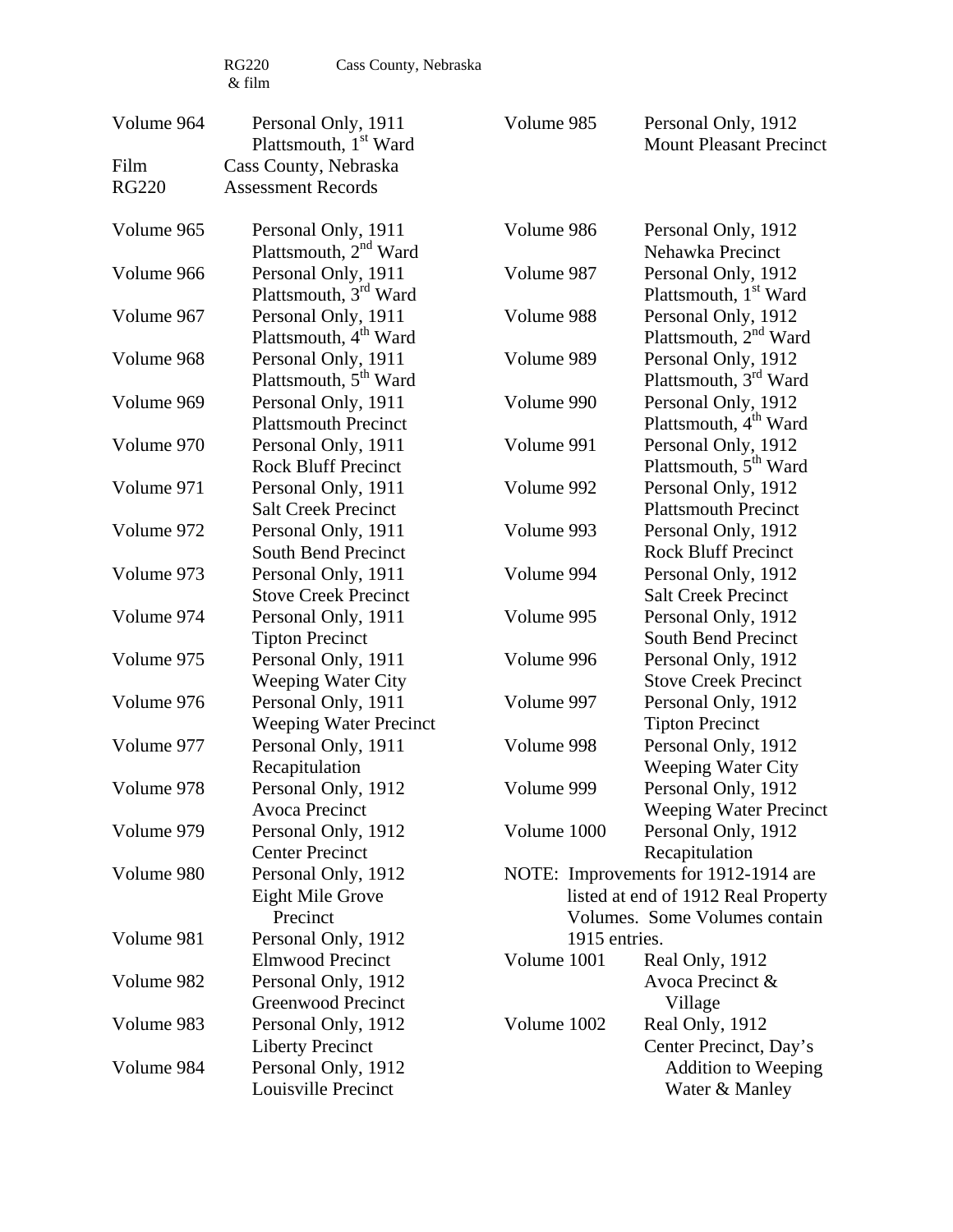South Bend Precinct & Village

| Film         | Cass County, Nebraska             |             |                                   |
|--------------|-----------------------------------|-------------|-----------------------------------|
| <b>RG220</b> | <b>Assessment Records</b>         |             |                                   |
| Volume 1003  | Real Only, 1912                   | Volume 1019 | Real Only, 1912                   |
|              | <b>Eight Mile Grove</b>           |             | <b>Stove Creek Precinct</b>       |
|              | Precinct & Cedar                  |             | & Elmwood                         |
|              | Creek Village                     | Volume 1020 | Real Only, 1912                   |
| Volume 1004  | Real Only, 1912                   |             | Tipton Precinct &                 |
|              | Elmwood Precinct,                 |             | Eagle                             |
|              | Wabash & Murdock                  | Volume 1021 | Real Only, 1912                   |
| Volume 1005  | Real Only, 1912                   |             | <b>Weeping Water City</b>         |
|              | Greenwood Precinct &              |             | $1st$ Ward                        |
|              | Alvo                              | Volume 1022 | Real Only, 1912                   |
| Volume 1006  | Real Only, 1912                   |             | Weeping Water, 2 <sup>nd</sup>    |
|              | Liberty Precinct &                |             | Ward                              |
|              | Union                             | Volume 1023 | Real Only, 1912                   |
| Volume 1007  | Real Only, 1912                   |             | Weeping Water, 3rd                |
|              | Louisville Precinct &             |             | Ward                              |
|              | Village                           | Volume 1024 | Real Only, 1912                   |
| Volume 1008  | Real Only, 1912                   |             | <b>Weeping Water Precinct</b>     |
|              | <b>Mount Pleasant Precinct</b>    | Volume 1025 | Personal Only, 1913               |
| Volume 1009  | Real Only, 1912                   |             | <b>Avoca Precinct</b>             |
|              | Nehawka Precinct &                | Volume 1026 | Personal Only, 1913               |
|              | Village                           |             | <b>Center Precinct</b>            |
| Volume 1010  | Real Only, 1912                   | Volume 1027 | Personal Only, 1913               |
|              | Plattsmouth, 1 <sup>st</sup> Ward |             | Eight Mile Grove                  |
| Volume 1011  | Real Only, 1912                   |             | Precinct                          |
|              | Plattsmouth, 2 <sup>nd</sup> Ward | Volume 1028 | Personal Only, 1913               |
| Volume 1012  | Real Only, 1912                   |             | <b>Elmwood Precinct</b>           |
|              | Plattsmouth, 3 <sup>rd</sup> Ward | Volume 1029 | Personal Only, 1913               |
| Volume 1013  | Real Only, 1912                   |             | <b>Greenwood Precinct</b>         |
|              | Plattsmouth, 4 <sup>th</sup> Ward | Volume 1030 | Personal Only, 1913               |
| Volume 1014  | Real Only, 1912                   |             | <b>Liberty Precinct</b>           |
|              | Plattsmouth, 5 <sup>th</sup> Ward | Volume 1031 | Personal Only, 1913               |
| Volume 1015  | Real Only, 1912                   |             | Louisville Precinct               |
|              | Plattsmouth Precinct &            | Volume 1032 | Personal Only, 1913               |
|              | <b>Mynard Village</b>             |             | <b>Mount Pleasant Precinct</b>    |
| Volume 1016  | Real Only, 1912                   | Volume 1033 | Personal Only, 1913               |
|              | Rock Bluff Precinct &             |             | Nehawka Precinct                  |
|              | Village & Murray                  | Volume 1034 | Personal Only, 1913               |
| Volume 1017  | Real Only, 1912                   |             | Plattsmouth, 1 <sup>st</sup> Ward |
|              | Salt Creek Precinct &             | Volume 1035 | Personal Only, 1913               |
|              | Greenwood                         |             | Plattsmouth, $2nd$ Ward           |
| Volume 1018  | Real Only, 1912                   | Volume 1036 | Personal Only, 1913               |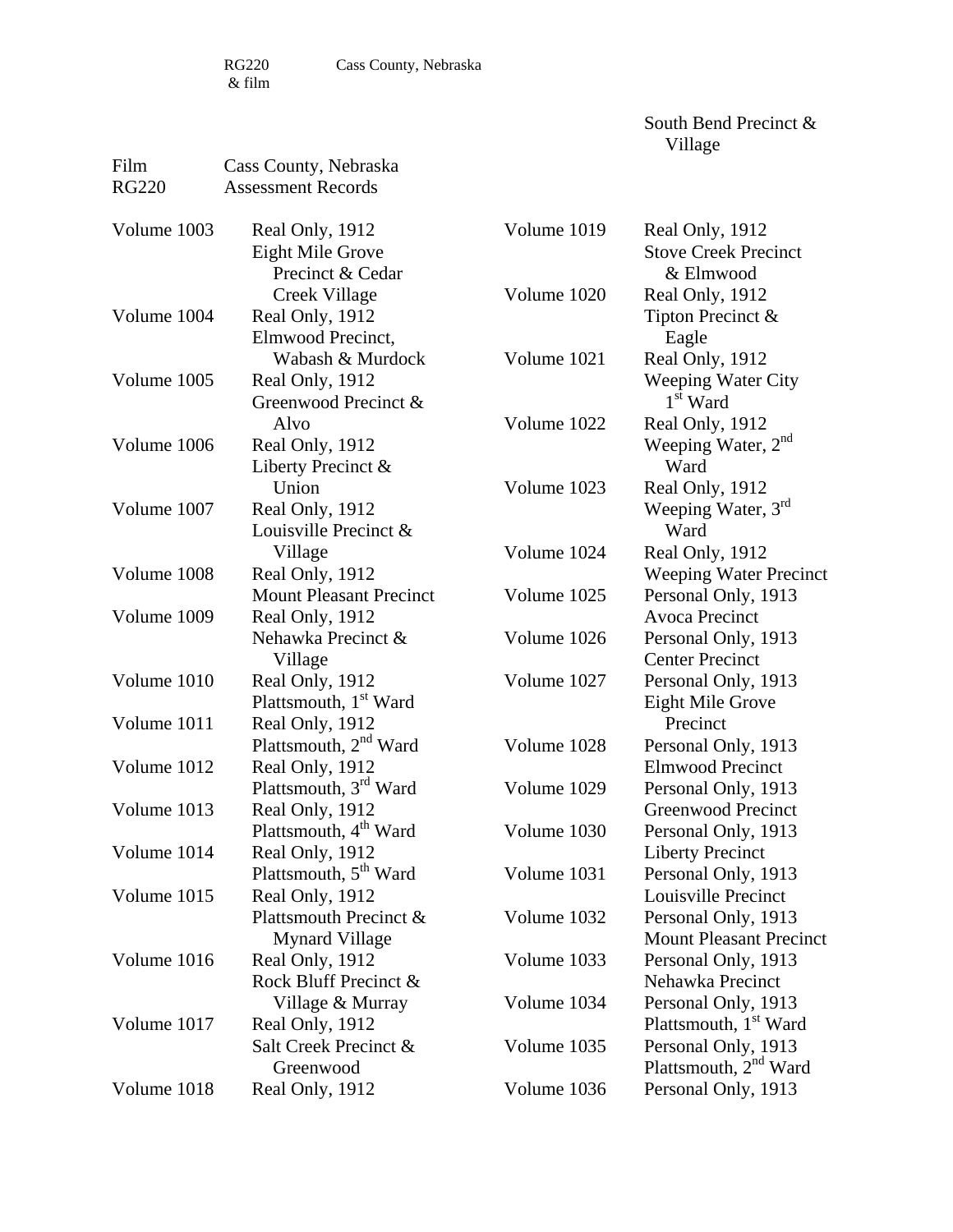$\begin{array}{c} \tt RG220 \\ \& \ \tt film \end{array}$ 

Film Cass County, Nebraska

Cass County, Nebraska

Plattsmouth, 3<sup>rd</sup> Ward

Volume 1057 Personal Only, 1914 Plattsmouth, 1<sup>st</sup> Ward

| <b>RG220</b> | <b>Assessment Records</b>                                |             |                                                          |
|--------------|----------------------------------------------------------|-------------|----------------------------------------------------------|
| Volume 1037  | Personal Only, 1913<br>Plattsmouth, 4 <sup>th</sup> Ward | Volume 1058 | Personal Only, 1914<br>Plattsmouth, 2 <sup>nd</sup> Ward |
| Volume 1038  | Personal Only, 1913                                      | Volume 1059 | Personal only, 1914                                      |
|              | Plattsmouth, 5 <sup>th</sup> Ward                        |             | Plattsmouth, 3 <sup>rd</sup> Ward                        |
| Volume 1039  | Personal Only, 1913                                      | Volume 1060 | Personal Only, 1914                                      |
|              | <b>Plattsmouth Precinct</b>                              |             | Plattsmouth, 4 <sup>th</sup> Ward                        |
| Volume 1040  | Personal Only, 1913                                      | Volume 1061 | Personal Only, 1914                                      |
|              | <b>Rock Bluff Precinct</b>                               |             | Plattsmouth, 5 <sup>th</sup> Ward                        |
| Volume 1041  | Personal Only, 1913                                      | Volume 1062 | Personal Only, 1914                                      |
|              | <b>Salt Creek Precinct</b>                               |             | <b>Plattsmouth Precinct</b>                              |
| Volume 1042  | Personal Only, 1913                                      | Volume 1063 | Personal Only, 1914                                      |
|              | South Bend Precinct                                      |             | <b>Rock Bluff Precinct</b>                               |
| Volume 1043  | Personal Only, 1913                                      | Volume 1064 | Personal Only, 1914                                      |
|              | <b>Stove Creek Precinct</b>                              |             | <b>Salt Creek Precinct</b>                               |
| Volume 1044  | Personal Only, 1913                                      | Volume 1065 | Personal Only, 1914                                      |
|              | <b>Tipton Precinct</b>                                   |             | <b>South Bend Precinct</b>                               |
| Volume 1045  | Personal Only, 1913                                      | Volume 1066 | Personal Only, 1914                                      |
|              | <b>Weeping Water City</b>                                |             | <b>Stove Creek Precinct</b>                              |
| Volume 1046  | Personal Only, 1913                                      | Volume 1067 | Personal Only, 1914                                      |
|              | <b>Weeping Water Precinct</b>                            |             | <b>Tipton Precinct</b>                                   |
| Volume 1047  | Personal Only, 1913                                      | Volume 1068 | Personal Only, 1914                                      |
|              | Recapitulation                                           |             | <b>Weeping Water City</b>                                |
| Volume 1048  | Personal Only, 1914                                      | Volume 1069 | Personal Only, 1914                                      |
|              | <b>Avoca Precinct</b>                                    |             | <b>Weeping Water Precinct</b>                            |
| Volume 1049  | Personal Only, 1914                                      | Volume 1070 | Personal Only, 1914                                      |
|              | <b>Center Precinct</b>                                   |             | Recapitulation                                           |
| Volume 1050  | Personal Only, 1914                                      | Volume 1071 | Personal Only, 1915                                      |
|              | <b>Eight Mile Grove</b>                                  |             | Avoca Precinct                                           |
|              | Precinct                                                 | Volume 1072 | Personal Only, 1915                                      |
| Volume 1051  | Personal Only, 1914                                      |             | <b>Center Precinct</b>                                   |
|              | <b>Elmwood Precinct</b>                                  | Volume 1073 | Personal Only, 1915                                      |
| Volume 1052  | Personal Only, 1914                                      |             | Eight Mile Grove                                         |
|              | <b>Greenwood Precinct</b>                                |             | Precinct                                                 |
| Volume 1053  | Personal Only, 1914                                      | Volume 1074 | Personal Only, 1915                                      |
|              | <b>Liberty Precinct</b>                                  |             | <b>Elmwood Precinct</b>                                  |
| Volume 1054  | Personal Only, 1914                                      | Volume 1075 | Personal Only, 1915                                      |
|              | Louisville Precinct                                      |             | Greenwood Precinct                                       |
| Volume 1055  | Personal Only, 1914                                      | Volume 1076 | Personal Only, 1915                                      |
|              | <b>Mount Pleasant Precinct</b>                           |             | Louisville Precinct                                      |
| Volume 1056  | Personal Only, 1914                                      | Volume 1078 | Personal Only, 1915                                      |
|              | Nehawka Precinct                                         |             | <b>Mount Pleasant Precinct</b>                           |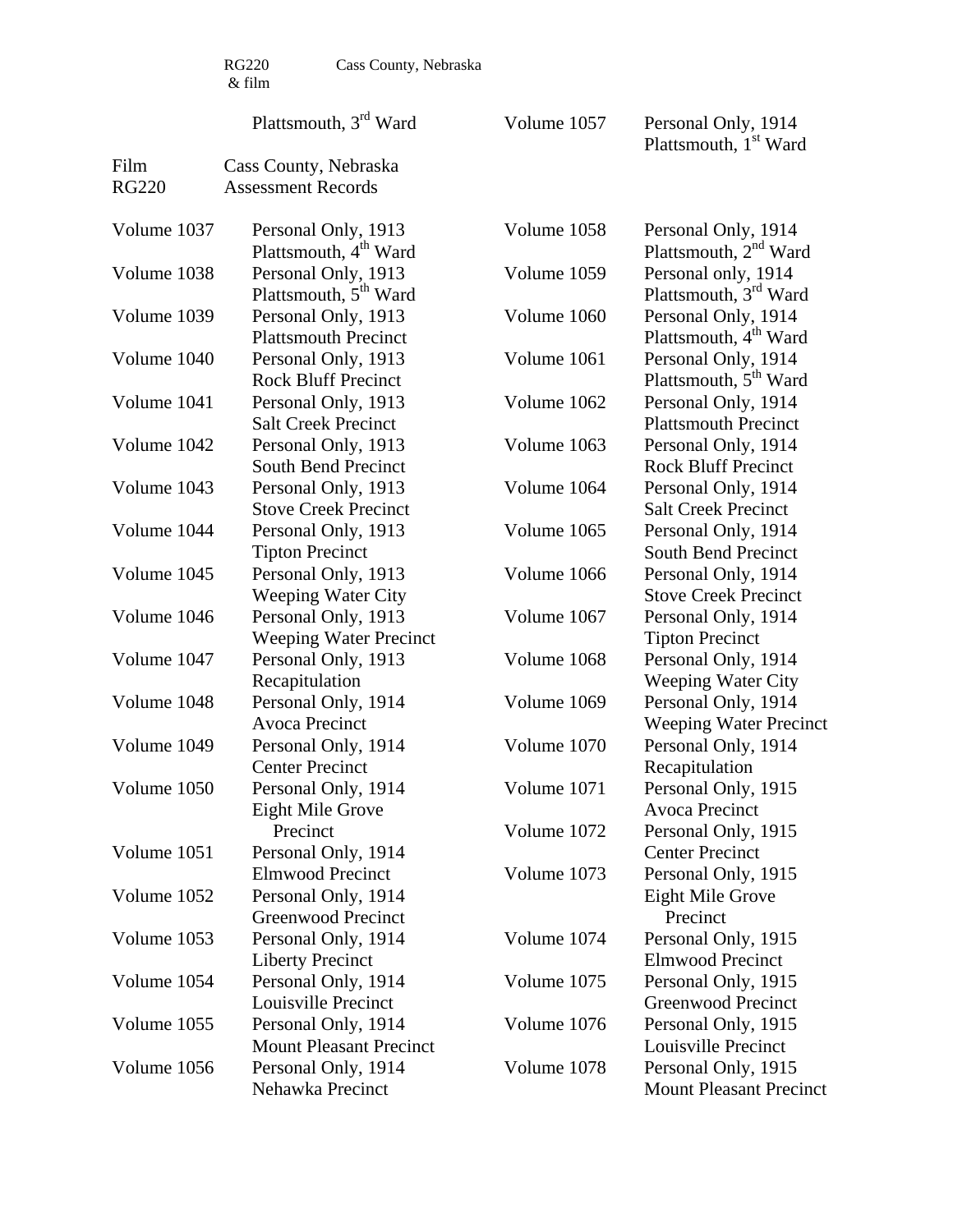| Volume 1079  | Personal Only, 1915<br>Nehawka Precinct           | Volume 1100 | Personal Only, 1916<br>Louisville Precinct               |
|--------------|---------------------------------------------------|-------------|----------------------------------------------------------|
| Film         | Cass County, Nebraska                             |             |                                                          |
| <b>RG220</b> | <b>Assessment Records</b>                         |             |                                                          |
| Volume 1080  | Personal Only, 1915                               | Volume 1101 | Personal Only, 1916                                      |
|              | Plattsmouth, 1 <sup>st</sup> Ward                 |             | <b>Mount Pleasant Precinct</b>                           |
| Volume 1081  | Personal Only, 1915                               | Volume 1102 | Personal Only, 1916                                      |
|              | Plattsmouth, $2nd$ Ward                           |             | Nehawka Precinct                                         |
| Volume 1082  | Personal Only, 1915                               | Volume 1103 | Personal Only, 1916                                      |
|              | Plattsmouth, 3 <sup>rd</sup> Ward                 |             | Plattsmouth, 1 <sup>st</sup> Ward                        |
| Volume 1083  | Personal Only, 1915                               | Volume 1104 | Personal Only, 1916                                      |
|              | Plattsmouth, 4 <sup>th</sup> Ward                 |             | Plattsmouth, 2 <sup>nd</sup> Ward                        |
| Volume 1084  | Personal Only, 1915                               | Volume 1105 | Personal Only, 1916                                      |
|              | Plattsmouth, 5 <sup>th</sup> Ward                 |             | Plattsmouth, 3 <sup>rd</sup> Ward                        |
| Volume 1085  | Personal Only, 1915                               | Volume 1106 | Personal Only, 1916                                      |
|              | <b>Plattsmouth Precinct</b>                       |             | Plattsmouth, 4 <sup>th</sup> Ward                        |
| Volume 1086  |                                                   | Volume 1107 |                                                          |
|              | Personal Only 1915<br><b>Rock Bluffs Precinct</b> |             | Personal Only, 1916<br>Plattsmouth, 5 <sup>th</sup> Ward |
|              |                                                   |             |                                                          |
| Volume 1087  | Personal Only, 1915                               | Volume 1108 | Personal Only, 1916                                      |
|              | <b>Salt Creek Precinct</b>                        |             | <b>Plattsmouth Precinct</b>                              |
| Volume 1088  | Personal Only, 1915                               | Volume 1109 | Personal Only, 1916                                      |
|              | <b>South Bend Precinct</b>                        |             | <b>Rock Bluff Precinct</b>                               |
| Volume 1089  | Personal Only, 1915                               | Volume 1110 | Personal Only, 1916                                      |
|              | <b>Stove Creek Precinct</b>                       |             | <b>Salt Creek Precinct</b>                               |
| Volume 1090  | Personal Only, 1915                               | Volume 1111 | Personal Only, 1916                                      |
|              | <b>Tipton Precinct</b>                            |             | South Bend Precinct                                      |
| Volume 1091  | Personal Only, 1915                               | Volume 1112 | Personal Only, 1916                                      |
|              | <b>Weeping Water City</b>                         |             | <b>Stove Creek Precinct</b>                              |
| Volume 1092  | Personal Only, 1915                               | Volume 1113 | Personal Only, 1916                                      |
|              | Weeping Water Precinct                            |             | <b>Tipton Precinct</b>                                   |
| Volume 1093  | Personal Only, 1915                               | Volume 1114 | Personal Only, 1916                                      |
|              | Recapitulation                                    |             | Weeping Water City                                       |
| Volume 1094  | Personal Only, 1916                               | Volume 1115 | Personal Only, 1916                                      |
|              | <b>Avoca Precinct</b>                             |             | <b>Weeping Water Precinct</b>                            |
| Volume 1095  | Personal Only, 1916                               | Volume 1116 | Real Only, 1916-1919                                     |
|              | <b>Center Precinct</b>                            |             | Avoca, City & Precinct                                   |
| Volume 1096  | Personal Only, 1916                               | Volume 1117 | Real Only 1916-1919                                      |
|              | Eight Mile Grove                                  |             | Center Precinct, Day's                                   |
|              | Precinct                                          |             | <b>Addition to Weeping</b>                               |
| Volume 1097  | Personal Only, 1916                               |             | Water & Manley                                           |
|              | <b>Elmwood Precinct</b>                           | Volume 1118 | Real Only, 1916-1919                                     |
| Volume 1098  | Personal Only, 1916                               |             | Eight Mile Grove                                         |
|              | <b>Greenwood Precinct</b>                         |             | Precinct & Cedar                                         |
| Volume 1099  | Personal Only, 1916                               |             | Creek                                                    |
|              | <b>Liberty Precinct</b>                           | Volume 1119 | Real Only, 1916-1919                                     |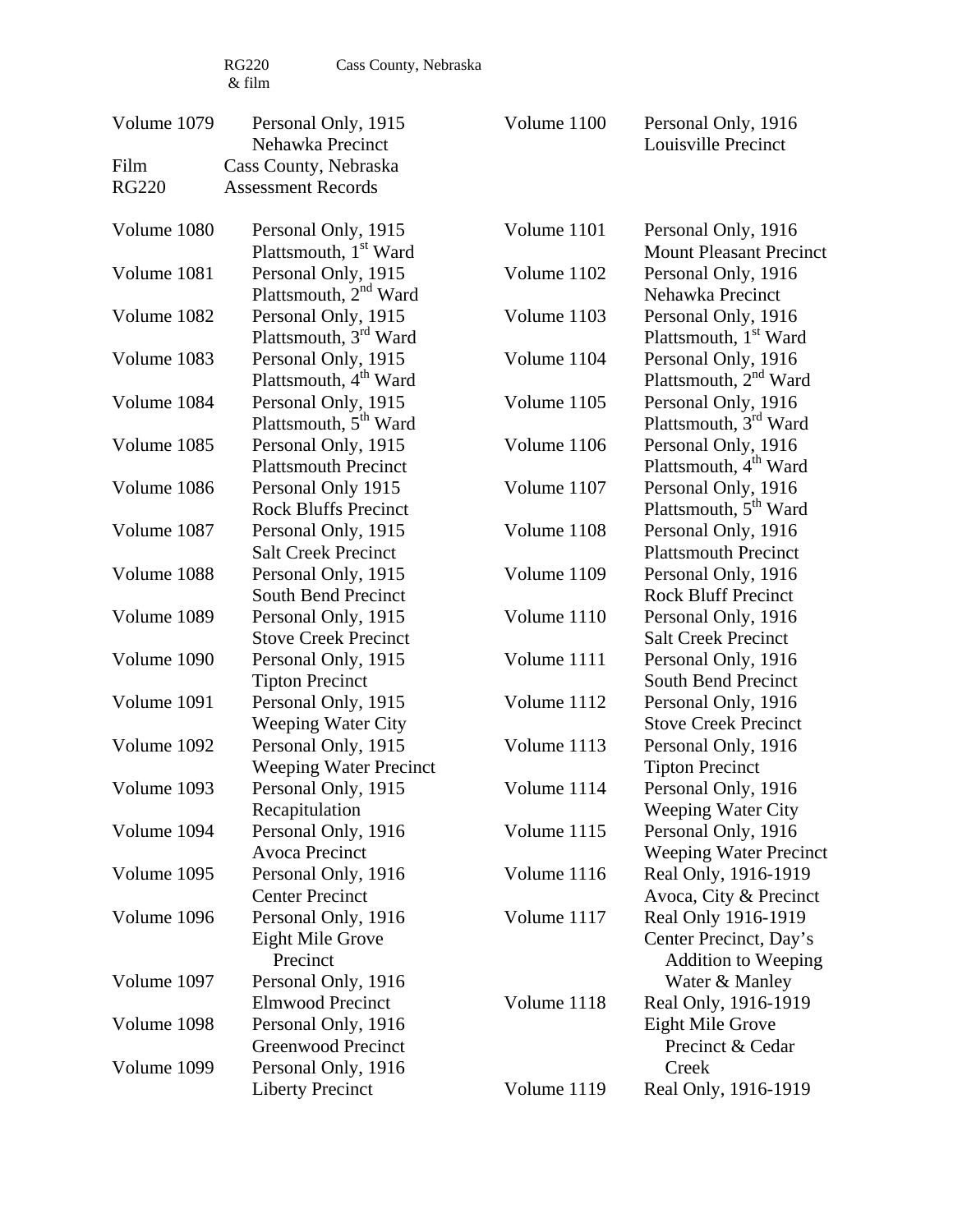|                      | Elmwood Precinct,<br>Wabash & Murdock                  | Volume 1137 | Real Only, 1916-1919<br><b>Weeping Water Precinct</b>    |
|----------------------|--------------------------------------------------------|-------------|----------------------------------------------------------|
| Film<br><b>RG220</b> | Cass County, Nebraska<br><b>Assessment Records</b>     |             |                                                          |
| Volume 1120          | Real Only, 1916-1919<br>Greenwood Precinct &           | Volume 1138 | Personal Only, 1917<br>Avoca Precinct                    |
|                      | Alvo                                                   | Volume 1139 | Personal Only, 1917                                      |
| Volume 1121          | Real Only, 1916-1919                                   |             | <b>Center Precinct</b>                                   |
|                      | Liberty Precinct &                                     | Volume 1140 | Personal Only, 1917                                      |
|                      | Union                                                  |             | <b>Eight Mile Grove Precinct</b>                         |
| Volume 1122          | Real Only, 1916-1919                                   | Volume 1141 | Personal Only, 1917                                      |
|                      | Louisville City & Precinct                             |             | <b>Elmwood Precinct</b>                                  |
| Volume 1123          | Real Only, 1916-1919<br><b>Mount Pleasant Precinct</b> | Volume 1142 | Personal Only, 1917<br><b>Greenwood Precinct</b>         |
| Volume 1124          | Real, Only, 1916-1919                                  | Volume 1143 | Personal Only, 1917                                      |
|                      | Nehawka City & Precinct                                |             | <b>Liberty Precinct</b>                                  |
| Volume 1125          | Real Only, 1916-1919                                   | Volume 1144 | Personal Only, 1917                                      |
|                      | Plattsmouth, 1 <sup>st</sup> Ward                      |             | Louisville Precinct                                      |
| Volume 1126          | Real Only, 1916-1919                                   | Volume 1145 | Personal Only, 1917                                      |
|                      | Plattsmouth, 2 <sup>nd</sup> Ward                      |             | <b>Mount Pleasant Precinct</b>                           |
| Volume 1127          | Real Only, 1916-1919                                   | Volume 1146 | Personal Only, 1917                                      |
|                      | Plattsmouth, $3rd$ Ward                                |             | Nehawka Precinct                                         |
| Volume 1128          | Real Only, 1916-1919                                   | Volume 1147 | Personal Only, 1917                                      |
|                      | Plattsmouth, 4 <sup>th</sup> Ward                      |             | Plattsmouth, 1 <sup>st</sup> Ward                        |
| Volume 1129          | Real Only, 1916-1919                                   | Volume 1148 | Personal Only, 1917                                      |
|                      | Plattsmouth, 5 <sup>th</sup> Ward                      |             | Plattsmouth, 2 <sup>nd</sup> Ward                        |
| Volume 1130          | Real Only, 1916-1919                                   | Volume 1149 | Personal Only, 1917                                      |
|                      | Rock Bluff City &                                      |             | Plattsmouth, 3 <sup>rd</sup> Ward                        |
|                      | Precinct & Mynard                                      | Volume 1150 | Personal Only, 1917                                      |
| Volume 1131          | Real Only, 1916-1919                                   | Volume 1151 | Plattsmouth, 4 <sup>th</sup> Ward                        |
|                      | Rock Bluff City &<br>Precinct & Murray                 |             | Personal Only, 1917<br>Plattsmouth, 5 <sup>th</sup> Ward |
| Volume 1132          | Real Only, 1916-1919                                   | Volume 1152 | Personal Only, 1917                                      |
|                      | Salt Creek Precinct &                                  |             | <b>Plattsmouth Precinct</b>                              |
|                      | Greenwood                                              | Volume 1153 | Personal Only, 1917                                      |
| Volume 1133          | Real Only, 1916-1919                                   |             | <b>Rock Bluff Precinct</b>                               |
|                      | South Bend City $\&$                                   | Volume 1154 | Personal Only, 1917                                      |
|                      | Precinct                                               |             | <b>Salt Creek Precinct</b>                               |
| Volume 1134          | Real Only, 1916-1919                                   | Volume 1155 | Personal Only, 1917                                      |
|                      | Stove Creek Precinct &                                 |             | South Bend Precinct                                      |
|                      | Elmwood                                                | Volume 1156 | Personal Only, 1917                                      |
| Volume 1135          | Real Only, 1916-1919                                   |             | <b>Stove Creek Precinct</b>                              |
|                      | Tipton Precinct & Eagle                                | Volume 1157 | Personal Only, 1917                                      |
| Volume 1136          | Real Only, 1916-1919                                   |             | <b>Tipton Precinct</b>                                   |
|                      | <b>Weeping Water City</b>                              | Volume 1158 | Personal Only, 1917                                      |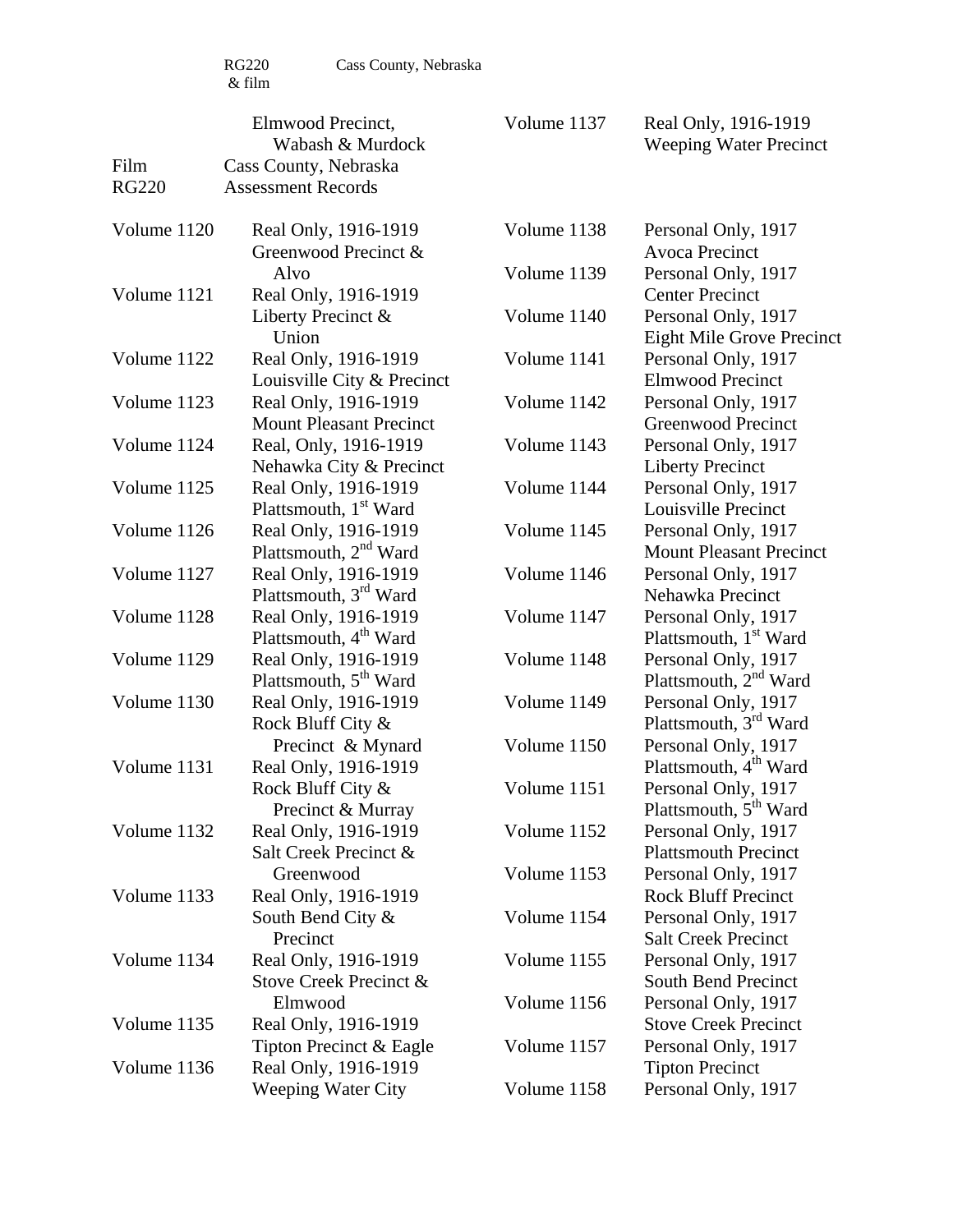# Weeping Water City

Stove Creek Precinct

| Film         | Cass County, Nebraska             |             |                                                                 |
|--------------|-----------------------------------|-------------|-----------------------------------------------------------------|
| <b>RG220</b> | <b>Assessment Records</b>         |             |                                                                 |
|              |                                   |             |                                                                 |
| Volume 1159  | Personal Only, 1917               | Volume 1180 | Personal Only, 1918                                             |
|              | <b>Weeping Water Precinct</b>     |             | <b>Tipton Precinct</b>                                          |
| Volume 1160  | Personal Only, 1917               | Volume 1181 | Personal Only, 1918                                             |
|              | Recapitulation                    |             | Weeping Water city                                              |
| Volume 1161  | Personal Only, 1918               | Volume 1182 | Personal Only, 1918                                             |
|              | <b>Avoca Precinct</b>             |             | <b>Weeping Water Precinct</b>                                   |
| Volume 1162  | Personal Only, 1918               | Volume 1183 | Personal Only, 1918                                             |
|              | <b>Center Precinct</b>            |             | Recapitulation                                                  |
| Volume 1163  | Personal Only, 1918               | Volume 1184 | Personal Only, 1919                                             |
|              | <b>Eight Mile Grove Precinct</b>  |             | <b>Avoca Precinct</b>                                           |
| Volume 1164  | Personal Only, 1918               | Volume 1185 | Personal Only, 1919                                             |
|              | <b>Elmwood Precinct</b>           |             | <b>Center Precinct</b>                                          |
| Volume 1165  | Personal Only, 1918               | Volume 1186 | Personal Only, 1919                                             |
|              | <b>Greenwood Precinct</b>         |             | <b>Eight Mile Grove Precinct</b>                                |
| Volume 1166  | Personal Only, 1918               | Volume 1187 | Personal Only, 1919                                             |
|              | <b>Liberty Precinct</b>           |             | <b>Elmwood Precinct</b>                                         |
| Volume 1167  | Personal Only, 1918               | Volume 1188 | Personal Only, 1919                                             |
|              | Louisville Precinct               |             | <b>Greenwood Precinct</b>                                       |
| Volume 1168  | Personal Only, 1918               | Volume 1189 | Personal Only, 1919                                             |
|              | <b>Mount Pleasant Precinct</b>    |             | <b>Liberty Precinct</b>                                         |
| Volume 1169  | Personal Only, 1918               | Volume 1190 | Personal Only, 1919                                             |
|              | Nehawka Precinct                  |             | Louisville Precinct                                             |
| Volume 1170  | Personal Only, 1918               | Volume 1191 | Personal Only, 1919                                             |
|              | Plattsmouth, 1 <sup>st</sup> Ward |             | <b>Mount Pleasant Precinct</b>                                  |
| Volume 1171  | Personal Only, 1918               | Volume 1192 | Personal Only, 1919                                             |
|              | Plattsmouth, 2 <sup>nd</sup> Ward |             | Nehawka Precinct                                                |
| Volume 1172  | Personal Only, 1918               |             | NOTE: Plattsmouth, 1 <sup>st</sup> & 3 <sup>rd</sup> Wards, not |
|              | Plattsmouth, 3 <sup>rd</sup> Ward |             | available at time of filming.                                   |
| Volume 1173  | Personal Only, 1918               | Volume 1193 | Personal Only, 1919                                             |
|              | Plattsmouth, 4 <sup>th</sup> Ward |             | Plattsmouth, $2nd$ Ward                                         |
| Volume 1174  | Personal Only, 1918               | Volume 1194 | Personal Only, 1919                                             |
|              | Plattsmouth, 5 <sup>th</sup> Ward |             | Plattsmouth, 4 <sup>th</sup> Ward                               |
| Volume 1175  | Personal Only, 1918               | Volume 1195 | Personal Only, 1919                                             |
|              | <b>Plattsmouth Precinct</b>       |             | Plattsmouth, 5 <sup>th</sup> Ward                               |
| Volume 1176  | Personal Only, 1918               | Volume 1196 | Personal Only, 1919                                             |
|              | <b>Rock Bluffs Precinct</b>       |             | <b>Plattsmouth Precinct</b>                                     |
| Volume 1177  | Personal Only, 1918               | Volume 1197 | Personal Only, 1919                                             |
|              | <b>Salt Creek Precinct</b>        |             | <b>Rock Bluffs Precinct</b>                                     |
| Volume 1178  | Personal Only, 1918               | Volume 1198 | Personal Only, 1919                                             |
|              | South Bend Precinct               |             | <b>Salt Creek Precinct</b>                                      |
| Volume 1179  | Personal Only, 1918               | Volume 1199 | Personal Only, 1919                                             |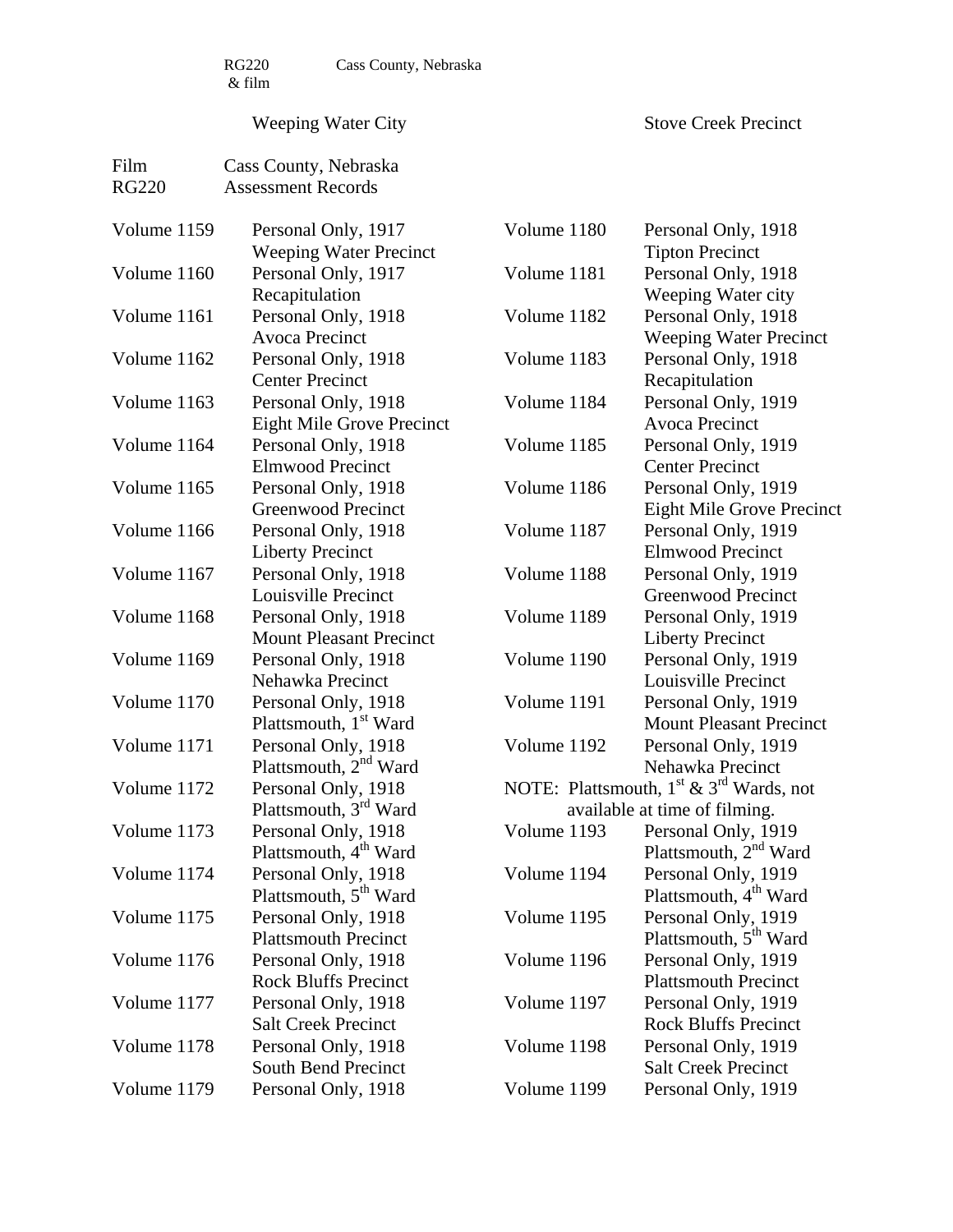RG220 Cass County, Nebraska

#### South Bend Precinct

Rock Bluffs Precinct

| Film         | Cass County, Nebraska             |             |                                   |
|--------------|-----------------------------------|-------------|-----------------------------------|
| <b>RG220</b> | <b>Assessment Records</b>         |             |                                   |
| Volume 1200  | Personal Only, 1919               | Volume 1221 | Personal Only, 1920               |
|              | <b>Stove Creek Precinct</b>       |             | <b>Salt Creek Precinct</b>        |
| Volume 1201  | Personal Only, 1919               | Volume 1222 | Personal Only, 1920               |
|              | <b>Tipton Precinct</b>            |             | South Bend Precinct               |
| Volume 1202  | Personal Only, 1919               | Volume 1223 | Personal Only, 1920               |
|              | <b>Weeping Water City</b>         |             | <b>Stove Creek Precinct</b>       |
| Volume 1203  | Personal Only, 1919               | Volume 1224 | Personal Only, 1920               |
|              | <b>Weeping Water Precinct</b>     |             | <b>Tipton Precinct</b>            |
| Volume 1204  | Personal Only, 1919               | Volume 1225 | Personal Only, 1920               |
|              | Recapitulation                    |             | Weeping Water city                |
| Volume 1205  | Personal Only, 1920               | Volume 1226 | Personal Only, 1920               |
|              | <b>Avoca Precinct</b>             |             | <b>Weeping Water Precinct</b>     |
| Volume 1206  | Personal Only, 1920               | Volume 1227 | Personal Only, 1920               |
|              | <b>Center Precinct</b>            |             | Recapitulation                    |
| Volume 1207  | Personal Only, 1920               | Volume 1228 | Real Only, 1920-1923              |
|              | <b>Eight Mile Grove Precinct</b>  |             | Avoca City & Precinct             |
| Volume 1208  | Personal Only, 1920               | Volume 1229 | Real Only, 1920-1923              |
|              | <b>Elmwood Precinct</b>           |             | Center, Manley & Day's            |
| Volume 1209  | Personal Only, 1920               |             | <b>Addition to Weeping</b>        |
|              | Greenwood Precinct                |             | Water                             |
| Volume 1210  | Personal Only, 1920               | Volume 1230 | Real Only, 1920-1923              |
|              | <b>Liberty Precinct</b>           |             | Eight Mile Grove Precinct         |
| Volume 1211  | Personal Only, 1920               |             | & Cedar Creek                     |
|              | Louisville Precinct               | Volume 1231 | Real Only, 1920-1923              |
| Volume 1212  | Personal Only, 1920               |             | Elmwood, Wabash &                 |
|              | <b>Mount Pleasant Precinct</b>    |             | Murdock                           |
| Volume 1213  | Personal Only, 1920               | Volume 1232 | Real Only, 1920-1923              |
|              | Nehawka Precinct                  |             | Greenwood & Alvo                  |
| Volume 1214  | Personal Only, 1920               | Volume 1233 | Real Only, 1920-1923              |
|              | Plattsmouth, 1 <sup>st</sup> Ward |             | Liberty & Union                   |
| Volume 1215  | Personal Only, 1920               | Volume 1234 | Real Only, 1920-1923              |
|              | Plattsmouth, $2nd$ Ward           |             | Louisville City $\&$              |
| Volume 1216  | Personal Only, 1920               |             | Precinct                          |
|              | Plattsmouth, 3 <sup>rd</sup> Ward | Volume 1235 | Real Only, 1920-1923              |
| Volume 1217  | Personal Only, 1920               |             | <b>Mount Pleasant Precinct</b>    |
|              | Plattsmouth, 4 <sup>th</sup> Ward | Volume 1236 | Real Only, 1920-1923              |
| Volume 1218  | Personal Only, 1920               |             | Nehawka City & Precinct           |
|              | Plattsmouth, 5 <sup>th</sup> Ward | Volume 1237 | Real Only, 1920-1923              |
| Volume 1219  | Personal Only, 1920               |             | Plattsmouth, 1 <sup>st</sup> Ward |
|              | <b>Plattsmouth Precinct</b>       | Volume 1238 | Real Only, 1920-1923              |
| Volume 1220  | Personal Only, 1920               |             | Plattsmouth, 2 <sup>nd</sup> Ward |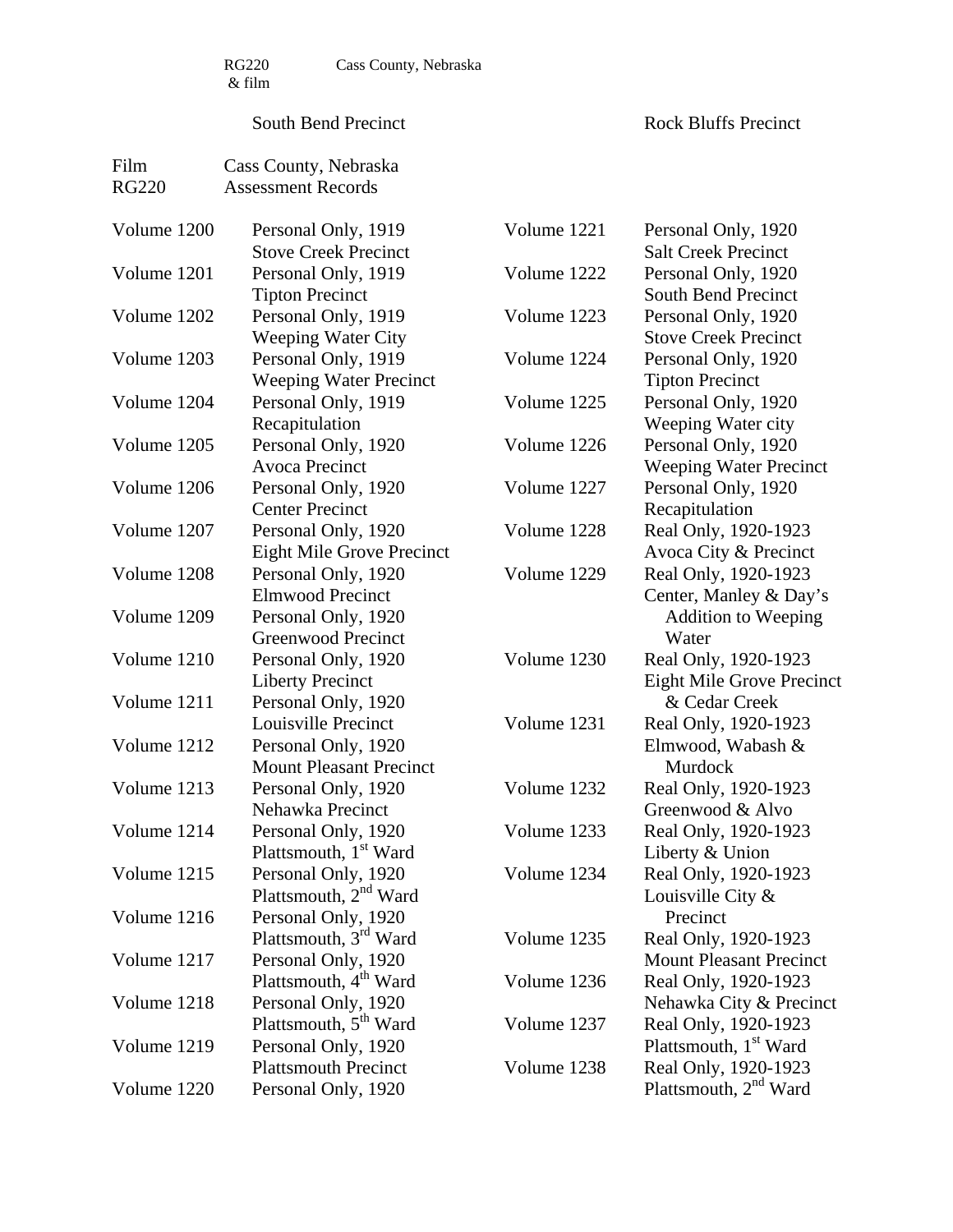| Volume 1239  | Real Only, 1920-1923<br>Plattsmouth, 3 <sup>rd</sup> Ward                    |                            | Louisville Precinct                                                                           |
|--------------|------------------------------------------------------------------------------|----------------------------|-----------------------------------------------------------------------------------------------|
| Film         | Cass County, Nebraska                                                        |                            |                                                                                               |
| <b>RG220</b> | <b>Assessment Records</b>                                                    |                            |                                                                                               |
| Volume 1240  | Real Only, 192-1923<br>Plattsmouth, 4 <sup>th</sup> Ward                     | Volume 1257                | Personal Only, 1925<br><b>Mount Pleasant Precinct</b>                                         |
| Volume 1241  | Real Only, 1920-1923<br>Plattsmouth, 5 <sup>th</sup> Ward                    | Volume 1258                | Personal Only, 1925<br>Nehawka Precinct                                                       |
| Volume 1242  | Real Only, 1920-1923<br>Plattsmouth Precinct &                               | Volume 1259                | Personal Only, 1925<br>Plattsmouth, 1 <sup>st</sup> Ward                                      |
| Volume 1243  | Mynard<br>Real Only, 1920-1923<br>Rock Bluffs City &                         | Volume 1260<br>Volume 1261 | Personal Only, 1925<br>Plattsmouth, $2nd$ Ward<br>Personal Only, 1925                         |
| Volume 1244  | Precinct & Mynard<br>Real Only, 1920-1923                                    | Volume 1262                | Plattsmouth, 3 <sup>rd</sup> Ward<br>Personal Only, 1925                                      |
| Volume 1245  | Salt Creek Precinct &<br>Greenwood<br>Real Only, 1920-1923                   | Volume 1263                | Plattsmouth, 4 <sup>th</sup> Ward<br>Personal Only, 1925<br>Plattsmouth, 5 <sup>th</sup> Ward |
|              | South Bend City &<br>Precinct                                                | Volume 1264                | Personal Only, 1925<br><b>Plattsmouth Precinct</b>                                            |
| Volume 1246  | Real Only, 1920-1923<br>Stove Creek Precinct &                               | Volume 1265                | Personal Only, 1925<br><b>Rock Bluffs Precinct</b>                                            |
| Volume 1247  | Elmwood<br>Real Only, 1920-1923                                              | Volume 1266                | Personal Only, 1925<br><b>Salt Creek Precinct</b>                                             |
| Volume 1248  | Tipton Precinct & Eagle<br>Real Only, 1920-1923<br><b>Weeping Water City</b> | Volume 1267<br>Volume 1268 | Personal Only, 1925<br><b>South Bend Precinct</b><br>Personal Only, 1925                      |
| Volume 1249  | Real Only, 1920-1923<br><b>Weeping Water Precinct</b>                        | Volume 1269                | <b>Stove Creek Precinct</b><br>Personal Only, 1925                                            |
|              | & Noble Heights<br><b>Addition to Weeping</b><br>Water City                  | Volume 1270                | <b>Tipton Precinct</b><br>Personal Only, 1925<br>Weeping Water City                           |
| Volume 1250  | Personal Only, 1925<br>Avoca Precinct                                        | Volume 1271                | Personal Only, 1925<br><b>Weeping Water Precinct</b>                                          |
| Volume 1251  | Personal Only, 1925<br><b>Center Precinct</b>                                | Volume 1272                | Real Only, 1913-1925<br><b>Grand Recapitulation</b>                                           |
| Volume 1252  | Personal Only, 1925<br>Eight Mile Grove Precinct                             | Volume 1273                | Personal Property, 1930<br>Avoca Precinct                                                     |
| Volume 1253  | Personal Only, 1925<br>Elmwood Precinct                                      | Volume 1274                | Intangible Property, 1930<br>Avoca Precinct                                                   |
| Volume 1254  | Personal Only, 1925<br>Greenwood Precinct                                    | Volume 1275                | Personal Property, 1930<br><b>Center Precinct</b>                                             |
| Volume 1255  | Personal Only, 1925<br><b>Liberty Precinct</b>                               | Volume 1276                | Personal Property, 1930<br><b>Eight Mile Grove Precinct</b>                                   |
| Volume 1256  | Personal Only, 1925                                                          | Volume 1277                | Personal Property, 1930                                                                       |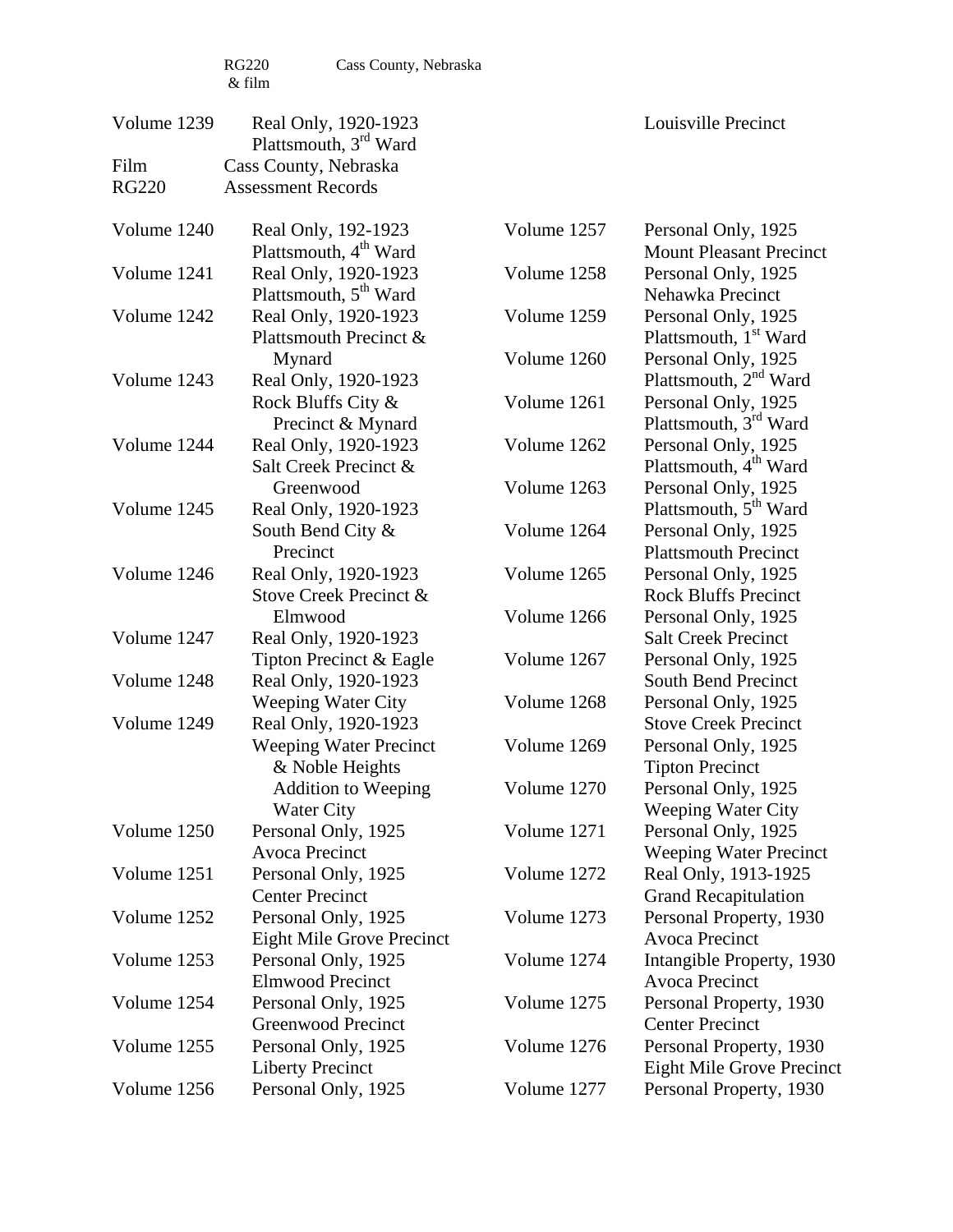|              | <b>Elmwood Precinct</b>                                                                             | Volume 1296 | Intangible Property, 1930<br>South Bend Precinct              |
|--------------|-----------------------------------------------------------------------------------------------------|-------------|---------------------------------------------------------------|
| Film         | Cass County, Nebraska                                                                               |             |                                                               |
| <b>RG220</b> | <b>Assessment Records</b>                                                                           |             |                                                               |
| Volume 1278  | Personal Property, 1930<br><b>Greenwood Precinct</b>                                                | Volume 1297 | Personal Property, 1930<br><b>Stove Creek Precinct</b>        |
| Volume 1279  | Personal Property, 1930<br><b>Liberty Precinct</b>                                                  | Volume 1298 | Personal Property, 1937<br><b>Tipton Precinct</b>             |
| Volume 1280  | Personal Property, 1930<br>Louisville Precinct &                                                    | Volume 1299 | Personal Property, 1930<br><b>Weeping Water City</b>          |
|              | City                                                                                                | Volume 1300 | Intangible Property, 1930                                     |
| Volume 1281  | Personal Property, 1930                                                                             |             | <b>Weeping Water City</b>                                     |
|              | <b>Mount Pleasant Precinct</b>                                                                      | Volume 1301 | Personal Property, 1930                                       |
| Volume 1282  | Personal Property, 1930                                                                             |             | <b>Weeping Water Precinct</b>                                 |
|              | Nehawka Precinct                                                                                    | Volume 1302 | Intangible Property, 1930                                     |
| Volume 1283  | Personal Property, 1930                                                                             |             | <b>Weeping Water Precinct</b>                                 |
|              | Plattsmouth, 1 <sup>st</sup> thru<br>$4th$ Wards                                                    | Volume 1303 | Intangible Property, 1930<br>Recapitulation                   |
| Volume 1284  | Intangible Property, 1930                                                                           | Volume 1304 | Real Property, 1930-1933                                      |
|              | Plattsmouth, $1st$ Ward &                                                                           |             | Avoca City & Precinct                                         |
|              | $2nd$ Ward                                                                                          | Volume 1305 | Real Property, 1930-1933                                      |
| Volume 1285  | Personal Property, 1930<br>Plattsmouth, $2^{nd}$ & $3^{rd}$<br>Wards                                |             | Center, Manley & Day's<br><b>Addition to Weeping</b><br>Water |
| Volume 1286  | Intangible Property, 1930                                                                           | Volume 1306 | Real Property, 1930-1933                                      |
|              | Plattsmouth, 2 <sup>nd</sup> Ward                                                                   |             | Eight Mile Grove $\&$                                         |
| Volume 1287  | Personal Property, 1930                                                                             |             | <b>Cedar Creek</b>                                            |
| Volume 1288  | Plattsmouth, 3 <sup>rd</sup> Ward<br>Intangible Property, 1930<br>Plattsmouth, 3 <sup>rd</sup> Ward | Volume 1307 | Real Property, 1930-1933<br>Elmwood, Wabash &<br>Murdock      |
| Volume 1289  |                                                                                                     | Volume 1308 | Real Property, 1930-1933                                      |
|              | Personal Property, 1930<br>Plattsmouth, 4 <sup>th</sup> Ward                                        |             | Greenwood & Alvo                                              |
| Volume 1290  | Personal Property, 1930<br>Plattsmouth, 5 <sup>th</sup> Ward                                        | Volume 1309 | Real Property, 1930-1933<br>Liberty & Union                   |
| Volume 1291  | Personal Property, 1930<br><b>Plattsmouth Precinct</b>                                              | Volume 1310 | Real Property, 1930-1933<br>Louisville City $\&$              |
| Volume 1292  | Intangible Property, 1930                                                                           |             | Precinct                                                      |
|              | <b>Plattsmouth Precinct</b>                                                                         | Volume 1311 | Real Property, 1930-1933                                      |
| Volume 1293  | Personal Property, 1930                                                                             |             | <b>Mount Pleasant Precinct</b>                                |
|              | Rock Bluff Precinct &<br>Murray                                                                     | Volume 1312 | Real Property, 1930-1933<br>Nehawka City & Precinct           |
| Volume 1294  | Personal Property, 1930                                                                             | Volume 1313 | Real Property, 1930-1933                                      |
|              | <b>Salt Creek Precinct</b>                                                                          |             | Plattsmouth, 1 <sup>st</sup> Ward                             |
| Volume 1295  | Personal Property, 1930<br>South Bend Precinct                                                      | Volume 1314 | Real Property, 1930-1933<br>Plattsmouth, 2 <sup>nd</sup> Ward |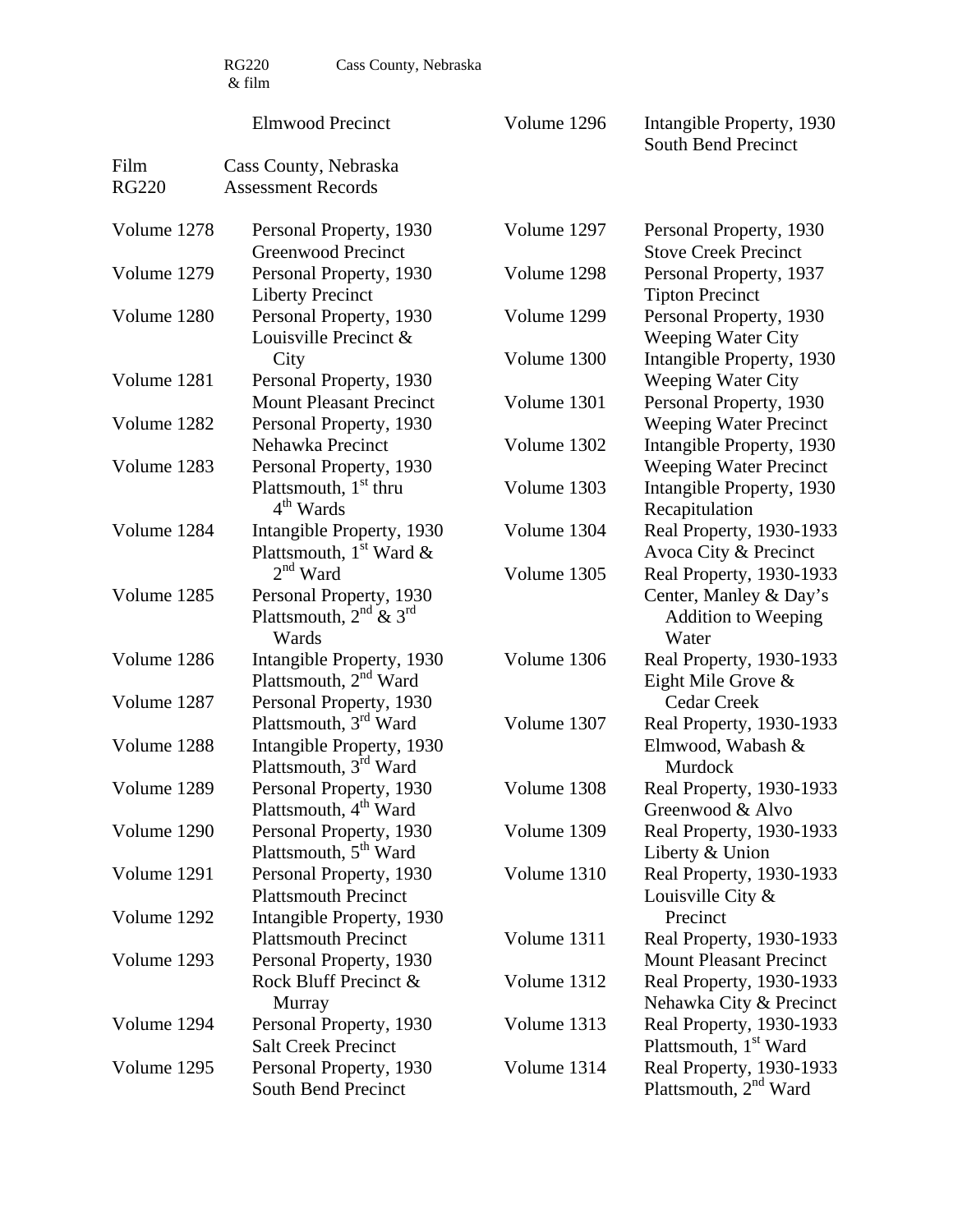| Volume 1315          | Real Property, 1930-1933<br>Plattsmouth, 3 <sup>rd</sup> Ward                             | Volume 1332                | Real Property, 1934-1935<br>Louisville City & Precinct                                                  |
|----------------------|-------------------------------------------------------------------------------------------|----------------------------|---------------------------------------------------------------------------------------------------------|
| Film<br><b>RG220</b> | Cass County, Nebraska<br><b>Assessment Records</b>                                        |                            |                                                                                                         |
| Volume 1316          | Real Property, 1930-1933<br>Plattsmouth, 4 <sup>th</sup> Ward                             | Volume 1333                | Real Property, 1934-1935<br><b>Mount Pleasant Precinct</b>                                              |
| Volume 1317          | Real Property, 1930-1933<br>Plattsmouth, 5 <sup>th</sup> Ward                             | Volume 1334                | Real Property, 1934-1935<br>Nehawka City & Precinct                                                     |
| Volume 1318          | Real Property, 1930-1933<br>Plattsmouth Precinct &                                        | Volume 1335                | Real Property, 1934-1935<br>Plattsmouth, 1 <sup>st</sup> Ward                                           |
| Volume 1319          | Mynard<br>Real Property, 1930-1933<br>Rock Bluff City & Precinct                          | Volume 1336<br>Volume 1337 | Real Property, 1934-1935<br>Plattsmouth, 2 <sup>nd</sup> Ward<br>Real Property, 1934-1935               |
|                      | & Mynard                                                                                  |                            | Plattsmouth, 3 <sup>rd</sup> Ward                                                                       |
| Volume 1320          | Real Property, 1930-1933<br>Salt Creek Precinct &                                         | Volume 1338                | Real Property, 1934-1935<br>Plattsmouth, 4 <sup>th</sup> Ward                                           |
| Volume 1321          | Greenwood<br>Real Property, 1930-1933                                                     | Volume 1339                | Real Property, 1934-1935<br>Plattsmouth, 5 <sup>th</sup> Ward                                           |
|                      | South Bend City &<br>Precinct                                                             | Volume 1340                | Real Property, 1934-1935<br>Rock Bluffs City &                                                          |
| Volume 1322          | Real Property, 1930-1933<br>Stove Creek Precinct &<br>Elmwood                             | Volume 1341                | Precinct & Murray<br>Real Property, 1934-1935<br>Salt Creek Precinct &                                  |
| Volume 1323          | Real Property, 1930-1933<br>Tipton Precinct & Eagle                                       | Volume 1342                | Greenwood<br>Real Property, 1934-1935                                                                   |
| Volume 1324          | Real Property, 1930-1933<br><b>Weeping Water City</b>                                     |                            | South Bend Precinct &<br>Village                                                                        |
| Volume 1325          | Real Property, 1930-1933<br><b>Weeping Water Precinct</b>                                 | Volume 1343                | Real Property, 1934-1935<br>Stove Creek Precinct &                                                      |
| Volume 1326          | Real Property, 1934-1935<br>Avoca City & Precinct                                         | Volume 1344                | Elmwood<br>Real Property, 1934-1935                                                                     |
| Volume 1327          | Real Property, 1934-1935<br>Center, Manley & Day's<br><b>Addition to Weeping</b><br>Water | Volume 1345                | Tipton Precinct & Eagle<br>Real Property, 1934-1935<br>Weeping Water, $1^{\text{st}} \&$<br>$2nd$ Wards |
| Volume 1328          | Real Property, 1934-1935<br>Eight Mile Grove, Sayles                                      | Volume 1346                | Real Property, 1934-1935<br><b>Weeping Water Precinct</b>                                               |
| Volume 1329          | Island & Cedar Creek<br>Real Property, 1934-1935<br>Elmwood, Wabash &<br>Murdock          | Volume 1347                | Personal Property, 1935<br>Center, Elmwood, South<br>Bend & Weeping<br><b>Water Precincts</b>           |
| Volume 1330          | Real Property, 1934-1935<br>Greenwood & Alvo                                              | Volume 1348                | Personal Property, 1935<br>Greenwood, Salt Creek,                                                       |
| Volume 1331          | Real Property, 1934-1935<br>Liberty & Union                                               |                            | Stove Creek & Tipton<br>Precincts                                                                       |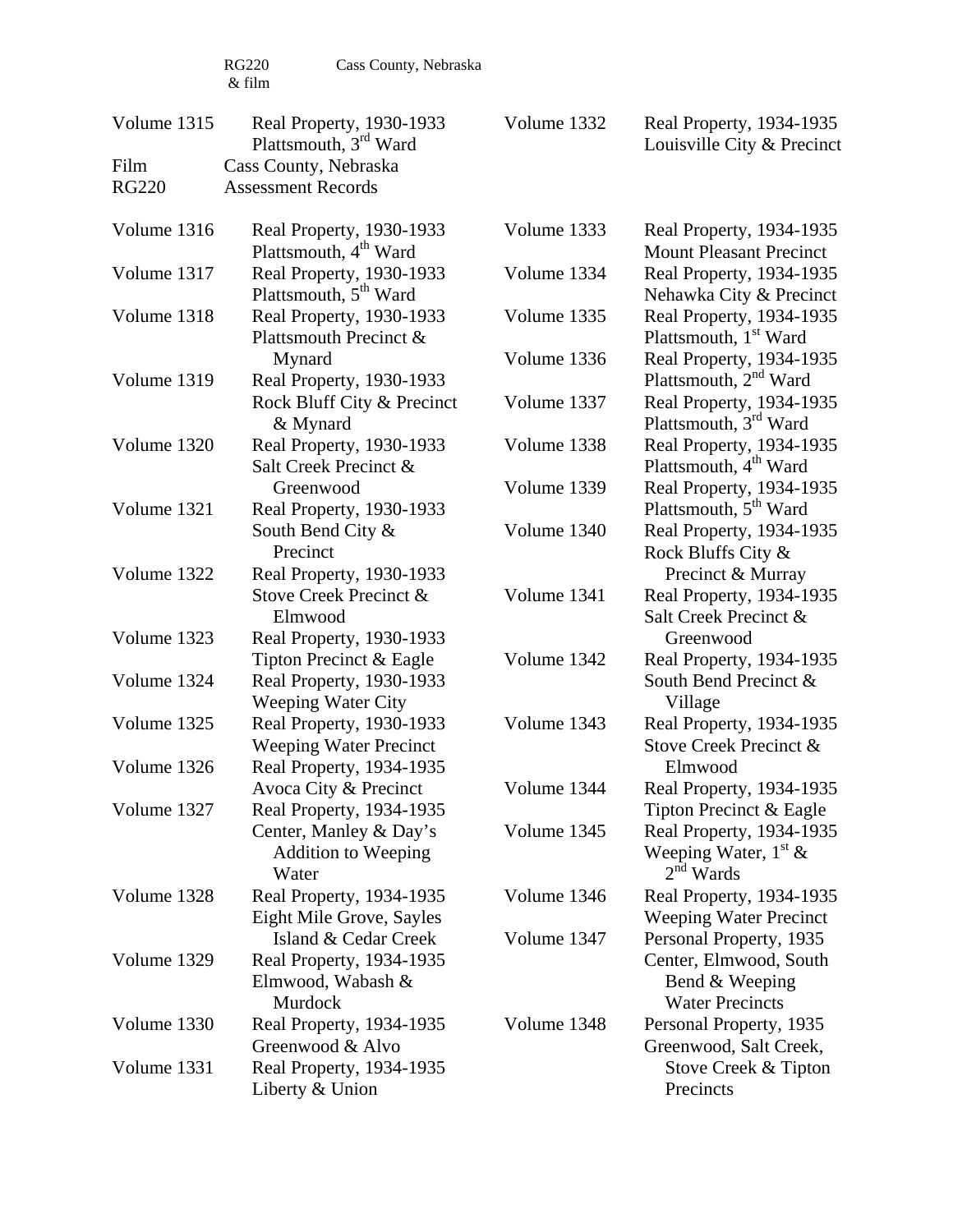RG220 Cass County, Nebraska  $\&$  film

Plattsmouth, 4<sup>th</sup> Ward

| Film<br><b>RG220</b> | Cass County, Nebraska<br><b>Assessment Records</b> |             |                                                              |
|----------------------|----------------------------------------------------|-------------|--------------------------------------------------------------|
| Volume 1349          | Personal Property, 1935                            | Volume 1368 | Personal Property, 1940                                      |
|                      | Liberty, Nehawka & Rock                            |             | Plattsmouth, 5 <sup>th</sup> Ward                            |
|                      | <b>Bluff Precincts</b>                             | Volume 1369 | Personal Property, 1940                                      |
| Volume 1350          | Personal Property, 1935                            |             | <b>Plattsmouth Precinct</b>                                  |
|                      | Plattsmouth, $1st$ , $2nd$ &<br>$4th$ Wards        | Volume 1370 | Personal Property, 1940<br>Rock Bluffs, 2 <sup>nd</sup> Ward |
| Volume 1351          | Personal Property, 1935                            |             | (East Rock Bluffs)                                           |
|                      | Plattsmouth, 3rd Ward                              |             | NOTE: Rock Bluffs, 1 <sup>st</sup> Ward not available        |
| Volume 1352          | Personal Property, 1935                            |             | at time of filming.                                          |
|                      | Plattsmouth, 5 <sup>th</sup> Ward                  | Volume 1371 | Personal Property, 1940                                      |
| Volume 1353          | Personal Property, 1935                            |             | <b>Salt Creek Precinct</b>                                   |
|                      | <b>Plattsmouth Precinct</b>                        | Volume 1372 | Personal Property, 1940                                      |
| Volume 1354          | Personal Property, 1935                            |             | South Bend Precinct                                          |
|                      | Weeping Water, 1 <sup>st</sup> Ward                | Volume 1373 | Personal Property, 1940                                      |
| Volume 1355          | Personal Property, 1935                            |             | <b>Stove Creek Precinct</b>                                  |
|                      | Weeping Water, 2 <sup>nd</sup> Ward                | Volume 1374 | Personal Property, 1940                                      |
| Volume 1356          | Personal Property, 1940                            |             | <b>Tipton Precinct</b>                                       |
|                      | <b>Avoca Precinct</b>                              | Volume 1375 | Personal Property, 1940                                      |
| Volume 1357          | Personal Property, 1940                            |             | Weeping Water, 1 <sup>st</sup> Ward                          |
|                      | <b>Center Precinct</b>                             |             | NOTE: Weeping Water, Wards 2-5 not                           |
| Volume 1358          | Personal Property, 1940                            |             | available at time of filming.                                |
|                      | <b>Eight Mile Grove Precinct</b>                   | Volume 1376 | Personal Property, 1940                                      |
| Volume 1359          | Personal Property, 1940                            |             | <b>Weeping Water Precinct</b>                                |
|                      | <b>Elmwood Precinct</b>                            | Volume 1377 | Real Property, 1940-1941                                     |
| Volume 1360          | Personal Property, 1940                            |             | Avoca Precinct & Village                                     |
|                      | <b>Greenwood Precinct</b>                          | Volume 1378 | Real Property, 1940-1941                                     |
| Volume 1361          | Personal Property, 1940                            |             | Center Precinct, Manley &                                    |
|                      | <b>Liberty Precinct</b>                            |             | Day's Addition to                                            |
| Volume 1362          | Personal Property, 1940                            |             | Weeping Water                                                |
|                      | Louisville Precinct                                | Volume 1379 | Real Property, 1940-1941                                     |
| Volume 1363          | Personal Property, 1940                            |             | Eight Mile grove Precinct                                    |
|                      | <b>Mount Pleasant Precinct</b>                     |             | & Cedar Creek                                                |
| Volume 1364          | Personal Property, 1940                            | Volume 1380 | Real Property, 1940-1941                                     |
|                      | Nehawka Precinct                                   |             | Elmwood Precinct, Murdock                                    |
| Volume 1365          | Personal Property, 1940                            |             | & Wabash                                                     |
|                      | Plattsmouth, 2 <sup>nd</sup> Ward                  | Volume 1381 | Real Property, 1940-1941                                     |
| NOTE:                | Plattsmouth, 1 <sup>st</sup> Ward not available    |             | Greenwood Precinct & Alvo                                    |
|                      | at time of filming.                                | Volume 1382 | Real Property, 1940-1941                                     |
| Volume 1366          | Personal Property, 1940                            |             | Liberty Precinct & Union                                     |
|                      | Plattsmouth, 3 <sup>rd</sup> Ward                  | Volume 1383 | Real Property, 1940-1941                                     |
| Volume 1367          | Personal Property, 1940                            |             | Louisville Precinct &                                        |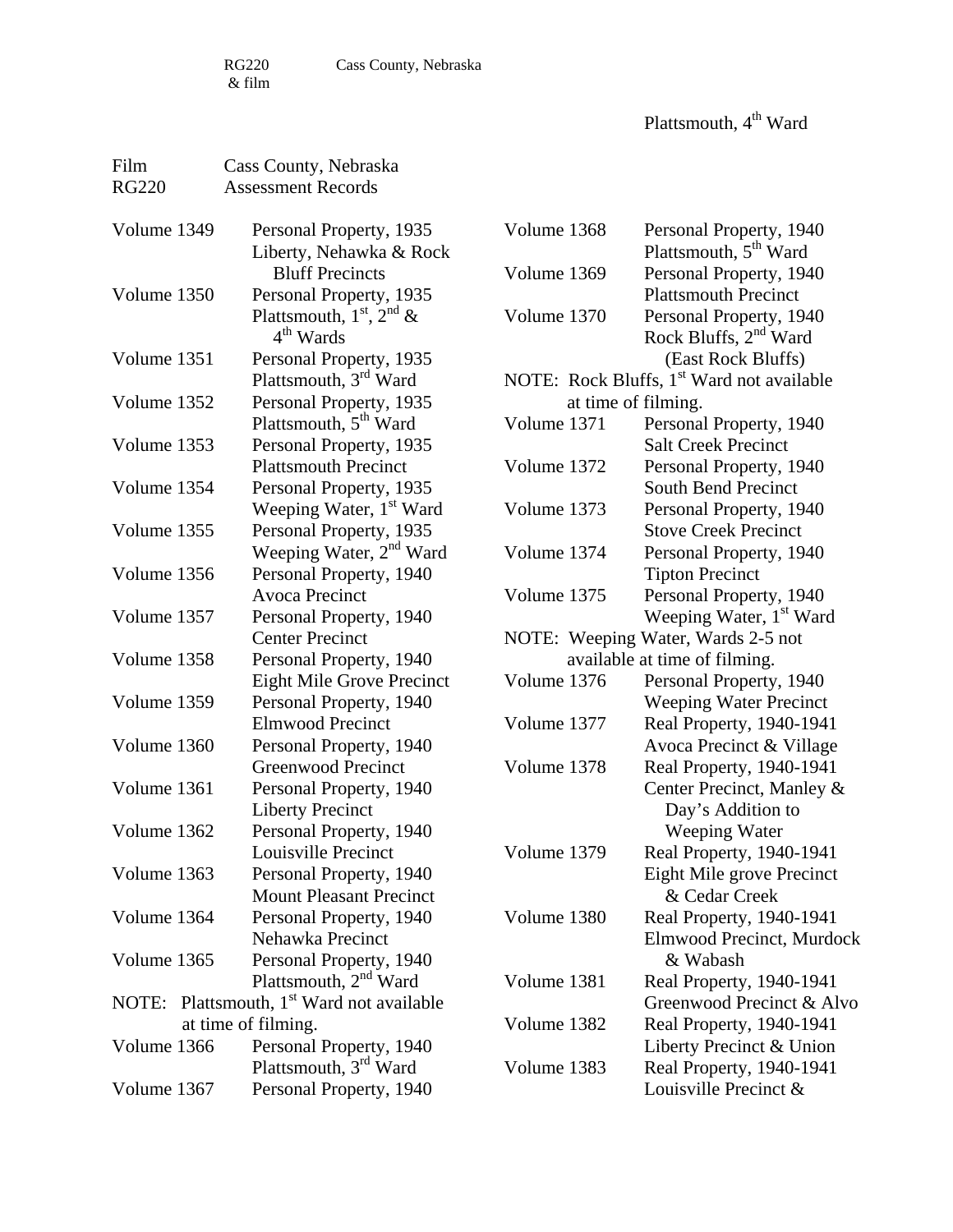RG220 Cass County, Nebraska

# Village

Noble Heights

| Film<br><b>RG220</b> | Cass County, Nebraska<br><b>Assessment Records</b>                     |                            |                                                                                           |
|----------------------|------------------------------------------------------------------------|----------------------------|-------------------------------------------------------------------------------------------|
| Volume 1384          | Real Property, 1940-1941<br><b>Mount Pleasant Precinct</b>             | Volume 1401                | Real Property, 1944-1945<br>Avoca Precinct & Village                                      |
| Volume 1385          | Real Property, 1940-1941<br>Nehawka Precinct & Village                 | Volume 1402                | Real Property, 1944-1945<br><b>Center Precinct, Manley</b>                                |
| Volume 1386          | Real Property, 1940-1941<br>Plattsmouth, 1 <sup>st</sup> Ward          |                            | & Day's Addition to<br>Weeping Water                                                      |
| Volume 1387          | Real Property, 1940-1941<br>Plattsmouth, 2 <sup>nd</sup> Ward          | Volume 1403                | Real Property, 1944-1945<br><b>Eight Mile Grove Precinct</b>                              |
| Volume 1388          | Real Property, 1940-1941<br>Plattsmouth, 3 <sup>rd</sup> Ward          | Volume 1404                | & Cedar Creek<br>Real Property, 1944-1945                                                 |
| Volume 1389          | Real Property, 1940-1941<br>Plattsmouth, 4 <sup>th</sup> Ward          |                            | Elmwood Precinct, Wabash<br>& Murdock                                                     |
| Volume 1390          | Real Property, 1940-1941<br>Plattsmouth, 5 <sup>th</sup> Ward          | Volume 1405                | Real Property, 1944-1945<br>Greenwood Precinct &                                          |
| Volume 1391          | Real Property, 1940-1941<br>Plattsmouth Precinct &<br>Mynard           | Volume 1406                | Alvo<br>Real Property, 1944-1945<br>Liberty Precinct & Union                              |
| Volume 1392          | Real Property, 1940-1941<br><b>East Rock Bluff Precinct</b>            | Volume 1407                | Village<br>Real Property, 1944-1945                                                       |
| Volume 1393          | $&$ City<br>Real Property, 1940-1941                                   |                            | Louisville Precinct &<br>Village                                                          |
|                      | <b>West Rock Bluff Precinct</b><br>& Murray                            | Volume 1408                | Real Property, 1944-1945<br><b>Mount Pleasant Precinct</b>                                |
| Volume 1394          | Real Property, 1940-1941<br>Salt Creek Precinct &<br>Greenwood Village | Volume 1409                | Real Property, 1944-1945<br>Nehawka Precinct &<br>Village                                 |
| Volume 1395          | Real Property, 1940-1941<br>South Bend Precinct &                      | Volume 1410<br>Volume 1411 | Real Property, 1944-1945<br>Plattsmouth, 1 <sup>st</sup> Ward<br>Real Property, 1944-1945 |
| Volume 1396          | Village<br>Real Property, 1940-1941<br>Stove Creek Precinct &          | Volume 1412                | Plattsmouth, 2 <sup>nd</sup> Ward<br>Real Property, 1944-1945                             |
| Volume 1397          | Elmwood Village<br>Real Property, 1940-1941                            | Volume 1413                | Plattsmouth, 3 <sup>rd</sup> Ward<br>Real Property, 1944-1945                             |
|                      | Tipton Precinct & Eagle<br>Village                                     | Volume 1414                | Plattsmouth, 4 <sup>th</sup> Ward<br>Real Property, 1944-1945                             |
| Volume 1398          | Real Property, 1940-1941<br>Weeping Water, 1 <sup>st</sup> Ward        | Volume 1415                | Plattsmouth, 5 <sup>th</sup> Ward<br>Real Property, 1944-1945                             |
| Volume 1399          | Real Property, 1940-1941<br>Weeping Water, $2nd$ Ward                  |                            | Plattsmouth Precinct &<br>Mynard                                                          |
| Volume 1400          | Real Property, 1940-1941<br>Weeping Water Precinct $&$                 | Volume 1416                | Real Property, 1944-1945<br><b>East Rock Bluff Precinct</b>                               |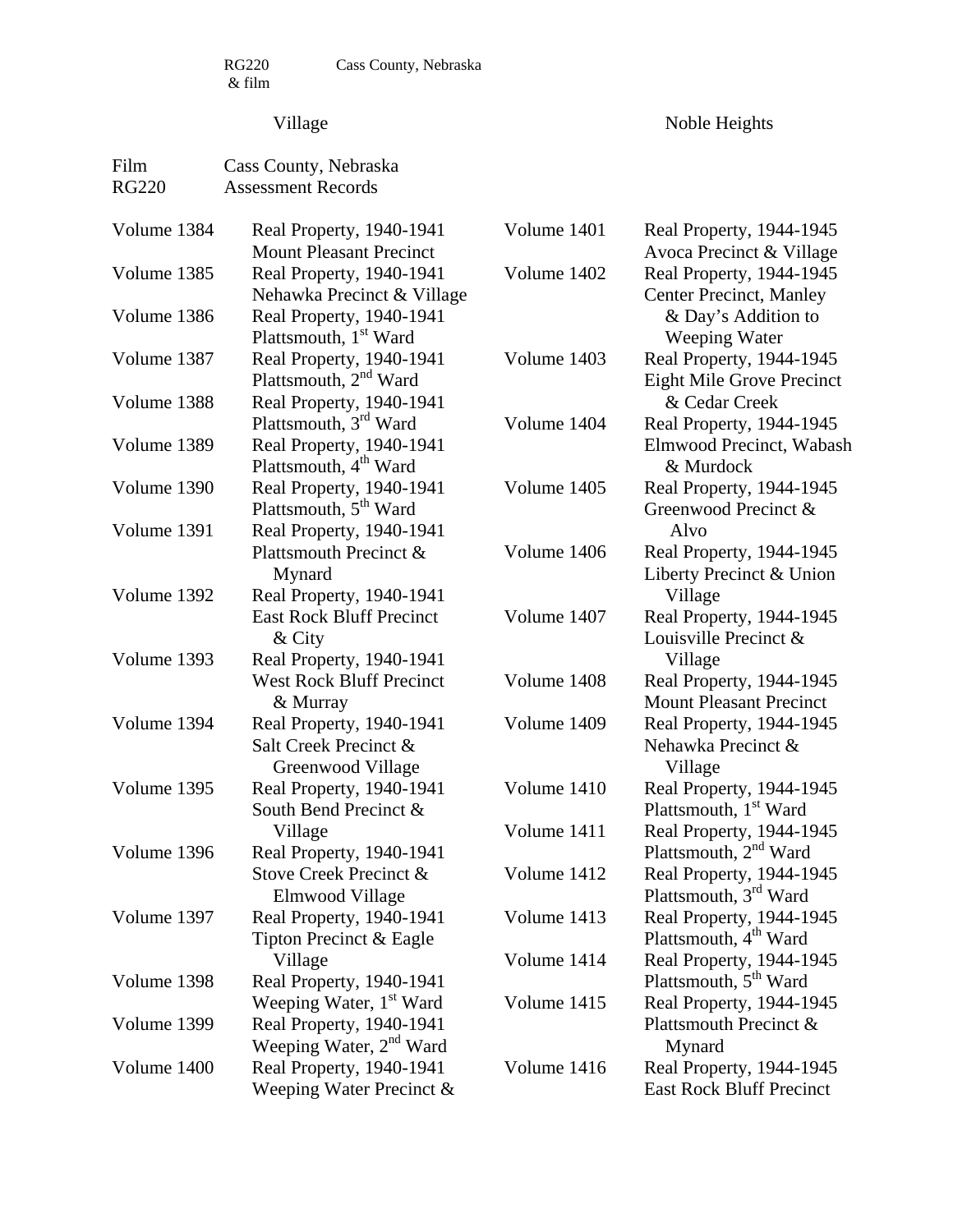RG220 Cass County, Nebraska

#### & Village

Volume 1434 Personal Property, 1945 Plattsmouth, 3<sup>rd</sup> Ward

| Film         | Cass County, Nebraska                                                 |             |                                                                        |
|--------------|-----------------------------------------------------------------------|-------------|------------------------------------------------------------------------|
| <b>RG220</b> | <b>Assessment Records</b>                                             |             |                                                                        |
| Volume 1417  | Real Property, 1944-1945<br><b>West Rock Bluff Precinct</b>           | Volume 1435 | Personal Property, 1945<br>Plattsmouth, 4 <sup>th</sup> Ward           |
| Volume 1418  | & Murray<br>Real Property, 1944-1945                                  | Volume 1436 | Personal Property, 1945<br>Plattsmouth, 5 <sup>th</sup> Ward           |
|              | South Bend Precinct &<br>Village                                      | Volume 1437 | Personal Property, 194t<br><b>Plattsmouth Precinct</b>                 |
| Volume 1419  | Real Property, 1944-1945<br>Stove Creek Precinct &<br>Elmwood Village | Volume 1438 | Personal Property, 1945<br><b>West Rock Bluff Precinct</b><br>& Murray |
| Volume 1420  | Real Property, 1944-1945<br>Tipton Precinct & Eagle                   | Volume 1439 | Personal Property, 1945<br><b>East Rock Bluff Precinct</b>             |
| Volume 1421  | Village<br>Real Property, 1944-1945                                   | Volume 1440 | Personal Property, 1945<br><b>Salt Creek Precinct</b>                  |
| Volume 1422  | Weeping Water, 1 <sup>st</sup> Ward<br>Real Property, 1944-1945       | Volume 1441 | Personal Property, 1945<br>South Bend Precinct                         |
| Volume 1423  | Weeping Water, 2 <sup>nd</sup> Ward<br>Real Property, 1944-1945       | Volume 1442 | Personal Property, 1945<br><b>Stove Creek Precinct</b>                 |
|              | Weeping Water Precinct $&$<br>Noble Heights                           | Volume 1443 | Personal Property, 1945<br><b>Tipton Precinct</b>                      |
| Volume 1424  | Personal Property, 1945<br><b>Avoca Precinct</b>                      | Volume 1444 | Personal Property, 1945<br>Weeping Water, 1 <sup>st</sup> Ward         |
| Volume 1425  | Personal Property, 1945<br><b>Eight Mile Grove Precinct</b>           | Volume 1445 | Personal Property, 1945<br>Weeping Water, 2 <sup>nd</sup> Ward         |
| filming.     | NOTE: Center Precinct not available at time of                        | Volume 1446 | Personal Property, 1945<br><b>Weeping Water Precinct</b>               |
| Volume 1426  | Personal Property, 1945<br><b>Elmwood Precinct</b>                    | Volume 1447 | Personal Property, 1950<br><b>Avoca Precinct</b>                       |
| Volume 1427  | Personal Property, 1945<br><b>Greenwood Precinct</b>                  | Volume 1448 | Personal Property, 1950<br><b>Center Precinct</b>                      |
| Volume 1428  | Personal Property, 1945<br><b>Liberty Precinct</b>                    | Volume 1449 | Personal Property, 1950<br><b>Eight Mile Grove Precinct</b>            |
| Volume 1429  | Personal Property, 1945<br>Louisville Precinct                        | Volume 1450 | Personal Property, 1950<br><b>Elmwood Precinct</b>                     |
| Volume 1430  | Personal Property, 1945<br><b>Mount Pleasant Precinct</b>             | Volume 1451 | Personal Property, 1950<br><b>Greenwood Precinct</b>                   |
| Volume 1431  | Personal Property, 1945<br>Nehawka Precinct                           | Volume 1452 | Personal Property, 1950<br><b>Liberty Precinct</b>                     |
| Volume 1432  | Personal Property, 1945<br>Plattsmouth, 1 <sup>st</sup> Ward          | Volume 1453 | Personal Property, 1950<br>Louisville Precinct                         |
| Volume 1433  | Personal Property, 1945<br>Plattsmouth, 2 <sup>nd</sup> Ward          | Volume 1454 | Personal Property, 1950<br><b>Mount Pleasant Precinct</b>              |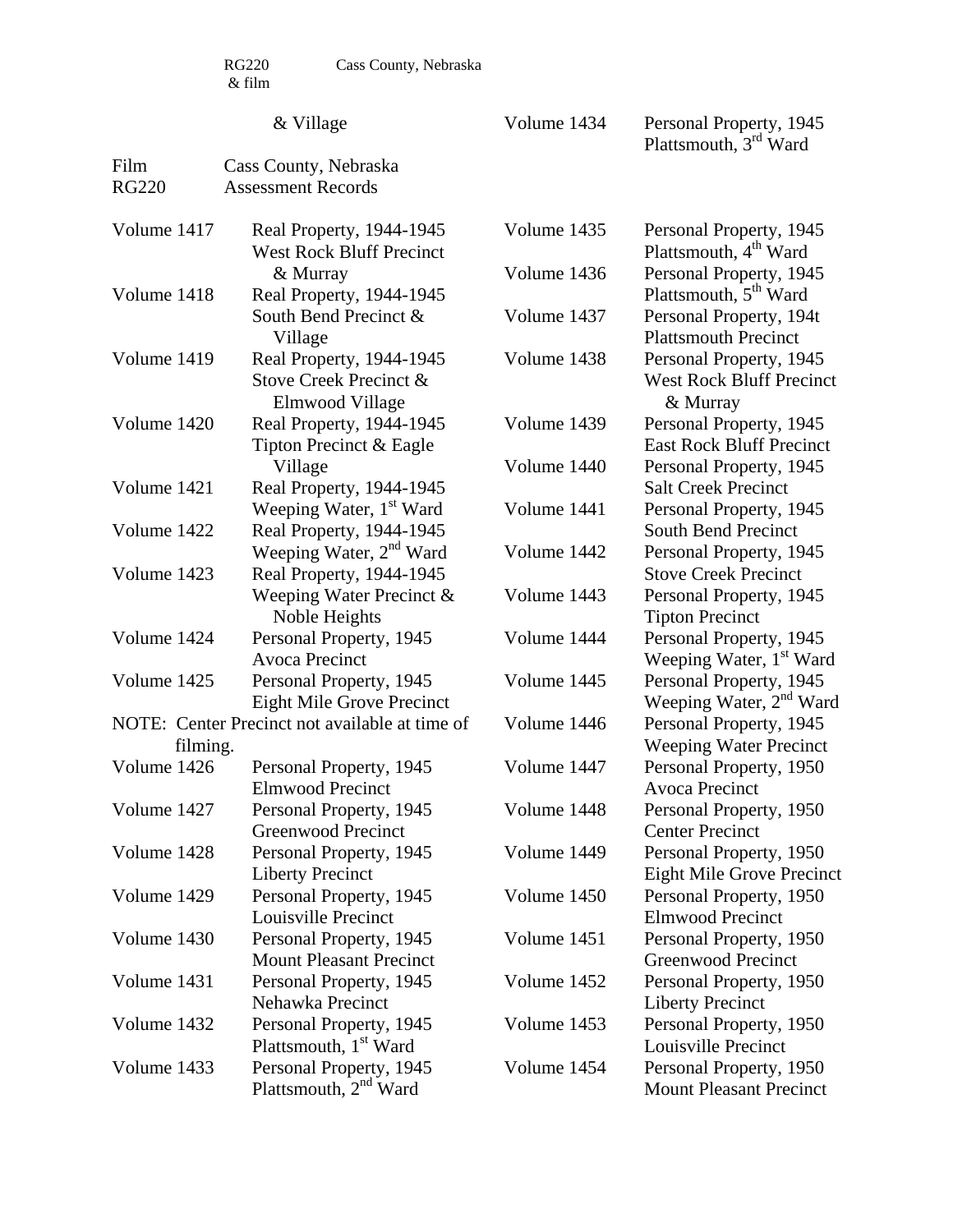| Volume 1455  | Personal Property, 1950<br>Nehawka Precinct               | & Murdock   |                                                             |  |
|--------------|-----------------------------------------------------------|-------------|-------------------------------------------------------------|--|
| Film         | Cass County, Nebraska                                     |             |                                                             |  |
| <b>RG220</b> | <b>Assessment Records</b>                                 |             |                                                             |  |
| Volume 1456  | Personal Property, 1950                                   |             | NOTE: Greenwood Precinct not available at time              |  |
|              | Plattsmouth City $A - F$                                  | of filming. |                                                             |  |
| Volume 1457  | Personal Property, 1950                                   | Volume 1474 | Real Property, 1950-1951                                    |  |
|              | Plattsmouth City $G - L$                                  |             | Liberty Precinct & Union                                    |  |
| Volume 1458  | Personal Property, 1950                                   | Volume 1475 | Real Property, 1950-1951                                    |  |
|              | Plattsmouth City $M - R$                                  |             | Louisville Precinct &                                       |  |
| Volume 1459  | Personal Property, 1950                                   |             | Village                                                     |  |
|              | Plattsmouth City $S - Z$                                  | Volume 1476 | Real Property, 1950-1951                                    |  |
| Volume 1460  | Personal Property, 1950                                   |             | <b>Mount Pleasant Precinct</b>                              |  |
|              | <b>Plattsmouth Precinct</b>                               | Volume 1477 | Real Property, 1950-1951                                    |  |
| Volume 1461  | Personal property, 1950                                   |             | Nehawka Precinct &                                          |  |
|              | <b>West Rock Bluff Precinct</b>                           |             | Village                                                     |  |
|              | (1 <sup>st</sup> Ward)                                    | Volume 1478 | Real Property, 1950-1951                                    |  |
| Volume 1462  | Personal property, 1950                                   |             | <b>Plattsmouth City</b>                                     |  |
|              | <b>East Rock Bluff Precinct</b><br>(2 <sup>nd</sup> Ward) | Volume 1479 | Real Property, 1950-1951                                    |  |
|              |                                                           |             | <b>Plattsmouth City</b>                                     |  |
| Volume 1463  | Personal Property, 1950<br><b>Salt Creek Precinct</b>     | Volume 1480 | Real Property, 1950-1951<br>Plattsmouth Precinct &          |  |
| Volume 1464  |                                                           |             |                                                             |  |
|              | Personal Property, 1950<br>South Bend Precinct            | Volume 1481 | Mynard                                                      |  |
| Volume 1465  | Personal Property, 1950                                   |             | Real Property, 1950-1951<br><b>West Rock Bluff Precinct</b> |  |
|              | <b>Stove Creek Precinct</b>                               |             | & Murray                                                    |  |
| Volume 1466  | Personal Property, 1950                                   | Volume 1482 | Real Property, 1950-1951                                    |  |
|              | <b>Tipton Precinct</b>                                    |             | <b>East Rock Bluff Precinct</b>                             |  |
| Volume 1467  | Personal Property, 1950                                   |             | & Village                                                   |  |
|              | <b>Weeping Water City</b>                                 |             | NOTE: Salt Creek Precinct not available at time             |  |
| Volume 1468  | Personal Property, 1950                                   | of filming. |                                                             |  |
|              | <b>Weeping Water Precinct</b>                             | Volume 1483 | Real Property, 1950-19561                                   |  |
| Volume 1469  | Personal Property, 1950                                   |             | South Bend Precinct &                                       |  |
|              | Recapitulation                                            |             | Village                                                     |  |
| Volume 1470  | Real Property, 1950-1951                                  |             | NOTE: Stove Creek & Tipton Precinct not                     |  |
|              | Avoca Precinct & Village                                  |             | available at time of filming.                               |  |
| Volume 1471  | Real Property, 1950-1951                                  | Volume 1484 | Real Property, 1950-1951                                    |  |
|              | Center Precinct, Manley &<br>Day's Addition to            |             | Weeping Water City,<br>$1st$ Ward                           |  |
|              | Weeping Water                                             | Volume 1485 | Real Property, 1950-1951                                    |  |
| Volume 1472  | Real Property, 1950-1951                                  |             | Weeping Water City,                                         |  |
|              | <b>Eight Mile Grove Precinct</b>                          |             | $2nd$ Ward                                                  |  |
|              | & Cedar Creek                                             | Volume 1486 | Real Property, 1950-1951                                    |  |
| Volume 1473  | Real Property, 1950-1951                                  |             | Weeping Water Precinct,                                     |  |
|              | Elmwood Precinct, Wabash                                  |             | Noble Heights $\&$                                          |  |
|              |                                                           |             |                                                             |  |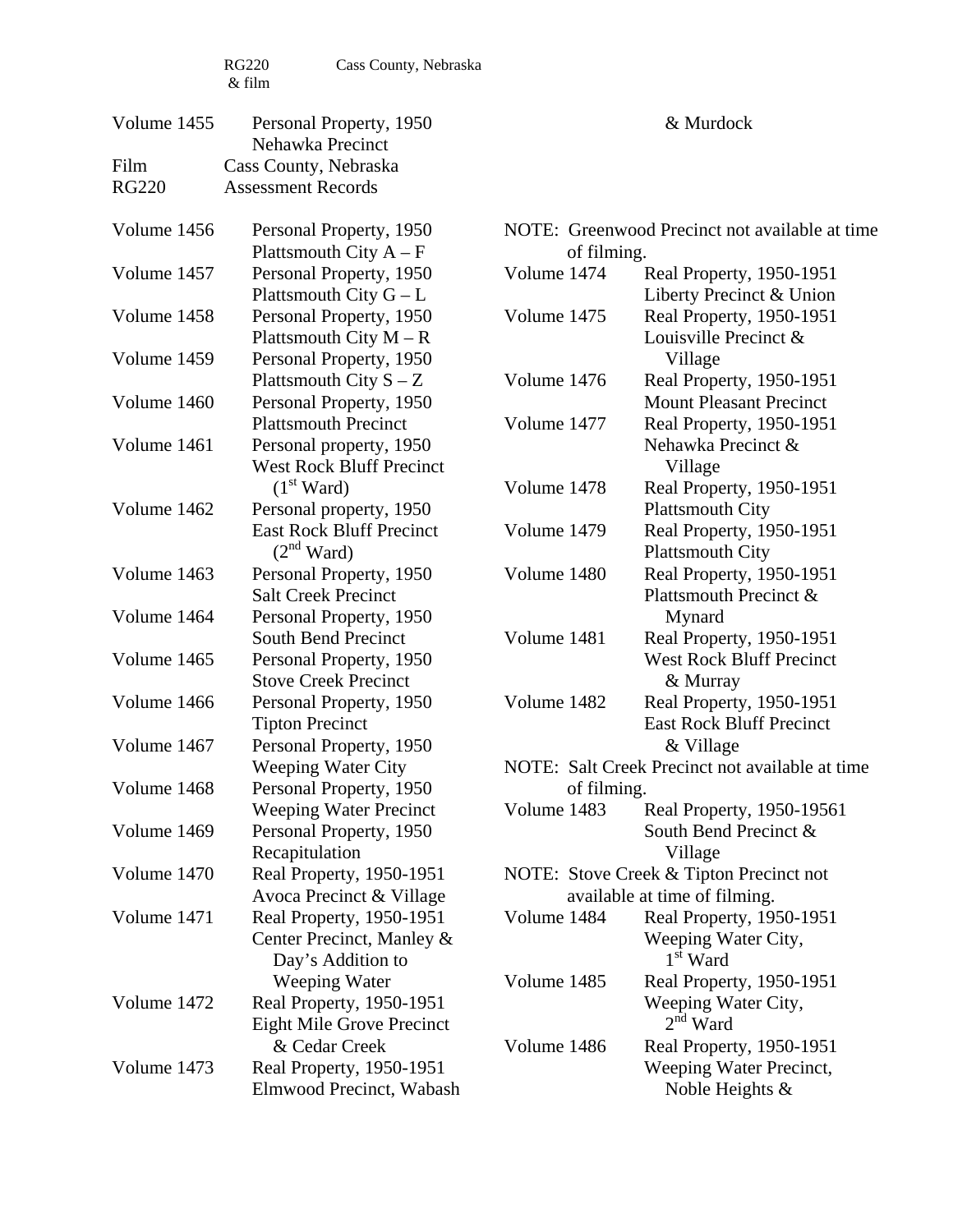# Walnut Hill

| Film<br><b>RG220</b> | Cass County, Nebraska<br><b>Assessment Records</b>                          |                            |                                                                           |
|----------------------|-----------------------------------------------------------------------------|----------------------------|---------------------------------------------------------------------------|
| Volume 1487          | Real Property, 1954-1955<br>Center Precinct, Manley &<br>Day's Addition to  | Volume 1501                | Real Property, 1954-1955<br>Salt Creek Precinct &<br>Greenwood            |
| Volume 1488          | Weeping Water<br>Real Property, 1954-1955<br><b>Center Precinct, Manley</b> | Volume 1502                | Real Property, 1954-1955<br>South Bend Precinct &<br>Village              |
| Volume 1489          | & Day's Addition to<br>Weeping Water<br>Real Property, 1954-1955            | Volume 1503                | Real Property, 1954-1955<br>Stove Creek Precinct &<br>Elmwood             |
|                      | Eight Mile Grove Precinct<br>& Cedar Creek                                  | Volume 1504                | Real Property, 1954-1955<br>Tipton Precinct & Eagle                       |
| Volume 1490          | Real Property, 1954-1955<br>Elmwood Precinct,<br>Wabash & Murdock           | Volume 1505                | Real Property, 1954-1955<br>Weeping Water City,<br>1 <sup>st</sup> Ward   |
| Volume 1491          | Real Property, 1954-1955<br>Greenwood Precinct &<br>Alvo                    | Volume 1506                | Real Property, 1954-1955<br>Weeping Water City,<br>$2nd$ Ward             |
| Volume 1492          | Real Property, 1954-1955<br>Liberty Precinct & Union                        | Volume 1507                | Real Property, 1954-1955<br>Weeping Water Precinct,                       |
| Volume 1493          | Real Property, 1954-1955<br>Louisville Precinct &                           |                            | Noble Heights &<br>Walnut Hill                                            |
| Volume 1494          | Village<br>Real Property, 1954-1955                                         | Volume 1508                | Personal Property, 1955<br><b>Avoca Precinct</b>                          |
| Volume 1495          | <b>Mount Pleasant Precinct</b><br>Real Property, 1954-1955                  | Volume 1509                | Personal Property, 1955<br><b>Center Precinct</b>                         |
|                      | Nehawka Precinct &<br>Village                                               | Volume 1510                | Personal Property, 1955<br><b>Eight Mile Grove Precinct</b>               |
| Volume 1496          | Real Property, 1954-1955<br><b>Plattsmouth City</b>                         | Volume 1511                | Personal Property, 1955<br><b>Elmwood Precinct</b>                        |
| Volume 1497          | Real Property, 1954-1955<br><b>Plattsmouth City, Additions</b>              | Volume 1512                | Personal Property, 1955<br>Greenwood Precinct                             |
| Volume 1498          | Real Property, 1954-1955<br>Plattsmouth Precinct &                          | Volume 1513                | Personal Property, 1955<br><b>Liberty Precinct</b>                        |
| Volume 1499          | Mynard<br>Real Property, 1954-1955<br><b>Wes Rock Bluff Precinct</b>        | Volume 1514<br>Volume 1515 | Personal Property, 1955<br>Louisville Precinct<br>Personal Property, 1955 |
| Volume 1500          | & Murray<br>Real Property, 1954-1955                                        | Volume 1516                | <b>Mount Pleasant Precinct</b><br>Personal Property, 1955                 |
|                      | <b>East Rock Bluff Precinct</b><br>& Village                                | Volume 1517                | Nehawka Precinct<br>Personal Property, 1955<br>Plattsmouth City $A - F$   |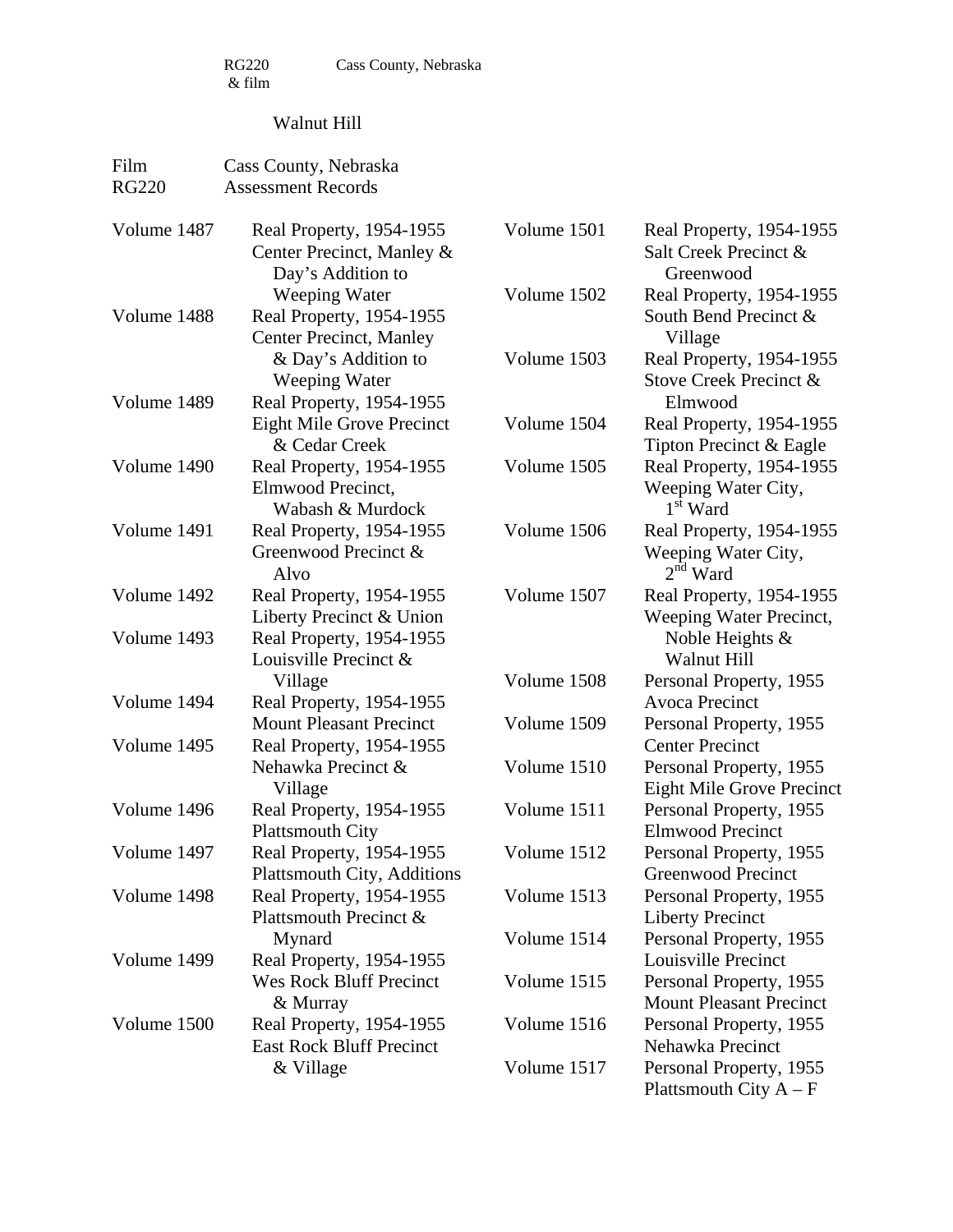RG220 Cass County, Nebraska  $\&$  film

Liberty Precinct & Union

| Film         | Cass County, Nebraska            |             |                                     |
|--------------|----------------------------------|-------------|-------------------------------------|
| <b>RG220</b> | <b>Assessment Records</b>        |             |                                     |
| Volume 1518  | Personal Property, 1955          | Volume 1536 | Real Property, 1960-1961            |
|              | Plattsmouth City $G - L$         |             | Louisville Precinct &               |
| Volume 1519  | Personal Property, 1955          |             | Village                             |
|              | Plattsmouth City $M - R$         | Volume 1537 | Real Property, 1960-1961            |
| Volume 1520  | Personal Property, 1955          |             | <b>Mount Pleasant Precinct</b>      |
|              | Plattsmouth City, $S - Z$        | Volume 1538 | Real Property, 1960-1961            |
| Volume 1521  | Personal Property, 1955          |             | Nehawka Precinct &                  |
|              | <b>Plattsmouth Precinct</b>      |             | Village                             |
| Volume 1522  | Personal Property, 1955          | Volume 1539 | Real Property, 1960-1961            |
|              | <b>West Rock Bluff Precinct</b>  |             | <b>Plattsmouth City</b>             |
| Volume 1523  | Personal Property, 1955          | Volume 1540 | Real Property, 1960-1961            |
|              | <b>East Rock Bluff Precinct</b>  |             | <b>Plattsmouth Precinct</b>         |
| Volume 1524  | Personal Property, 1955          | Volume 1541 | Real Property, 1960-1961            |
|              | <b>Salt Creek Precinct</b>       |             | <b>Plattsmouth Precinct</b>         |
| Volume 1525  | Personal Property, 1955          | Volume 1542 | Real Property, 1960-1961            |
|              | South Bend Precinct              |             | <b>West Rock Bluff Precinct</b>     |
| Volume 1526  | Personal Property, 1955          |             | & Murray                            |
|              | <b>Stove Creek Precinct</b>      | Volume 1543 | Real Property, 1960-1961            |
| Volume 1527  | Personal Property, 1955          |             | <b>West Rock Bluff Precinct</b>     |
|              | <b>Tipton Precinct</b>           |             | & Rock Bluff Village                |
| Volume 1528  | Personal Property, 1955          | Volume 1544 | Real Property, 1960-1961            |
|              | <b>Weeping Water City</b>        |             | Salt Creek Precinct &               |
| Volume 1529  | Personal Property, 1955          |             | Greenwood Village                   |
|              | <b>Weeping Water Precinct</b>    | Volume 1545 | Real Property, 1960-1961            |
| Volume 1530  | Real Property, 1960-1961         |             | South Bend Precinct &               |
|              | Avoca Precinct & Village         |             | Village                             |
| Volume 1531  | Real Property, 1960-1961         | Volume 1546 | Real Property, 1960-1961            |
|              | <b>Center Precinct, Manley</b>   |             | Stove Creek Precinct &              |
|              | & Days Addition to               |             | Elmwood Village                     |
|              | Weeping Water                    | Volume 1547 | Real Property, 1960-1961            |
| Volume 1532  | Real Property, 1960-1961         |             | Tipton Precinct & Eagle             |
|              | Elmwood Precinct,                | Volume 1548 | Real Property, 1960-1961            |
|              | Wabash & Murdock                 |             | Weeping Water, 1 <sup>st</sup> Ward |
| Volume 1533  | Real Property6, 1960-1961        | Volume 1549 | Real Property, 1960-1961            |
|              | <b>Eight Mile Grove Precinct</b> |             | Weeping Water, 2 <sup>nd</sup> Ward |
|              | & Cedar Creek                    | Volume 1550 | Real Property, 1960-1961            |
| Volume 1534  | Real Property, 1960-1961         |             | <b>Weeping Water Precinct</b>       |
|              | Greenwood Precinct, Alvo         |             |                                     |
|              | Outlots to Tipton                | Volume 1    | <b>Abstract of Assessments</b>      |
|              | Precinct                         |             | 1889-1903                           |
| Volume 1535  | Real Property, 1960-1961         | Volume 2    | <b>Abstract of Assessments</b>      |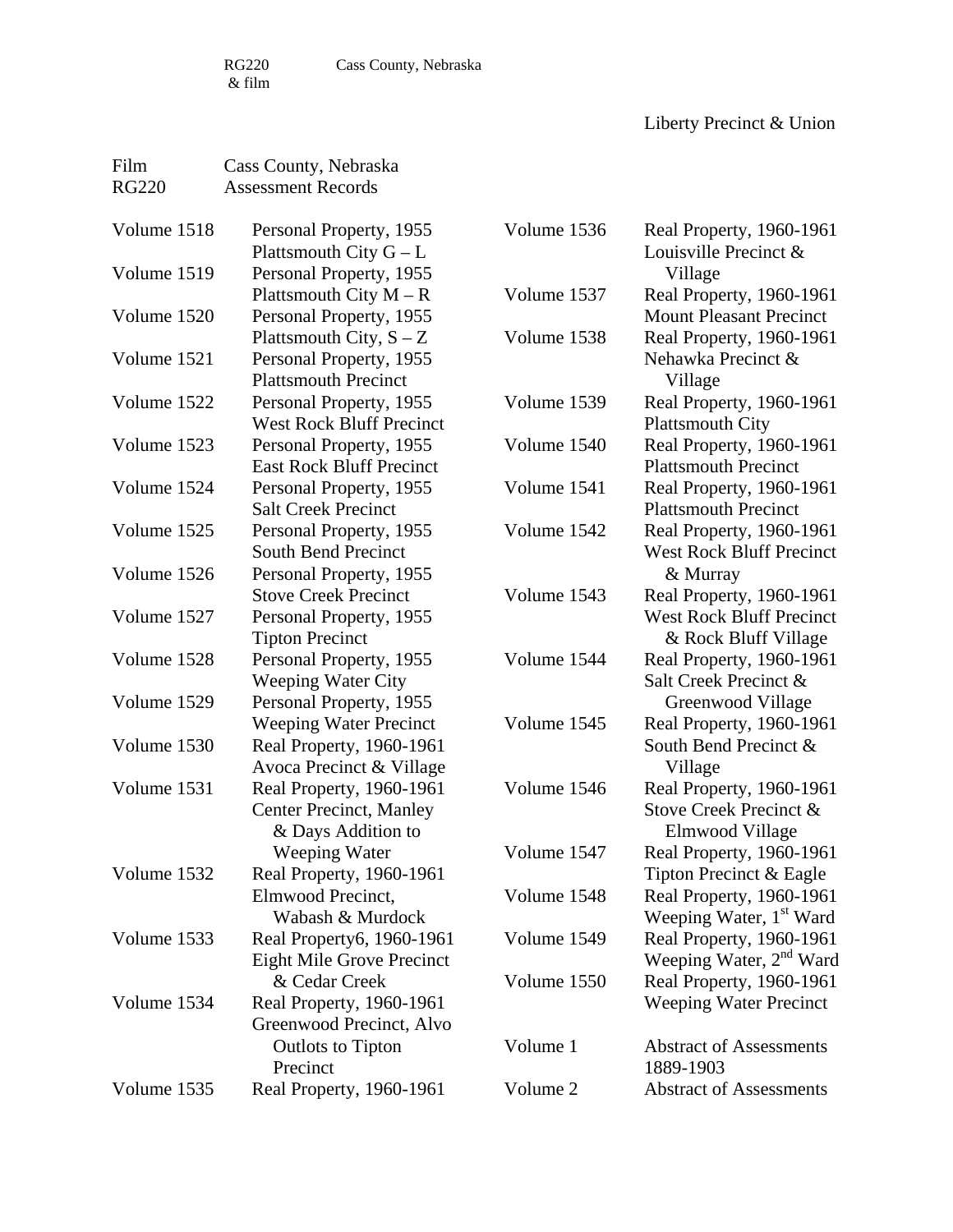RG220 Cass County, Nebraska  $\&$  film

#### 1904-1913

| Film         | Cass County, Nebraska           |          |                                 |
|--------------|---------------------------------|----------|---------------------------------|
| <b>RG220</b> | <b>Assessment Records</b>       |          |                                 |
|              |                                 | Volume 5 | Livestock Recapitulation        |
| Volume 1     | <b>Livestock Recapitulation</b> |          | Records, 1914                   |
|              | Records, 1910                   | Volume 6 | <b>Livestock Recapitulation</b> |
| Volume 2     | <b>Livestock Recapitulation</b> |          | Records, 1915                   |
|              | Records, 1911                   | Volume 7 | <b>Livestock Recapitulation</b> |
| Volume 3     | <b>Livestock Recapitulation</b> |          | Records, 1916                   |
|              | Records, 1912                   | Volume 8 | <b>Livestock Recapitulation</b> |
| Volume 4     | <b>Livestock Recapitulation</b> |          | Records, 1917                   |
|              | Records, 1913                   | Volume 9 | <b>Livestock Recapitulation</b> |
|              |                                 |          | Records, 1918                   |